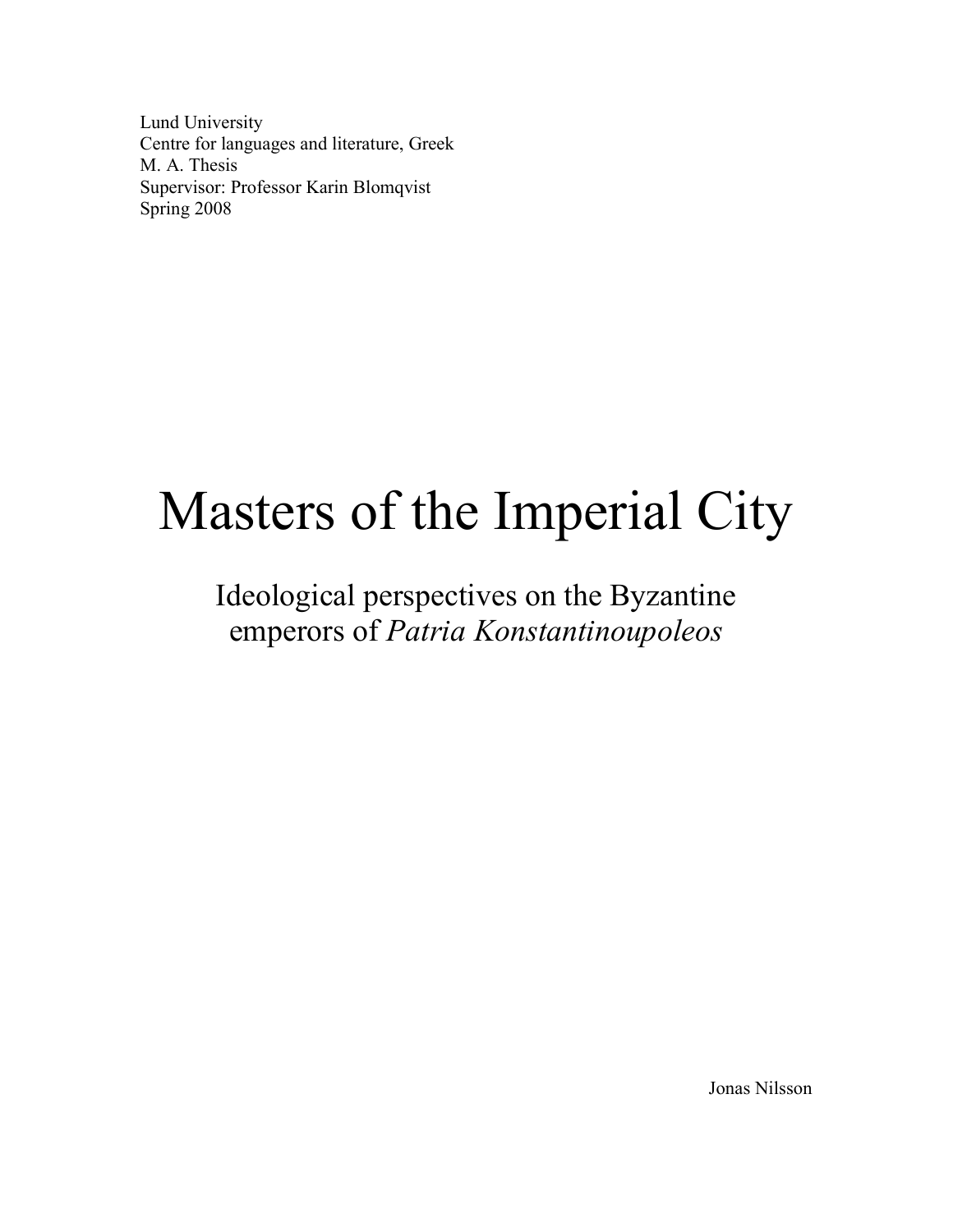### **Table of Contents**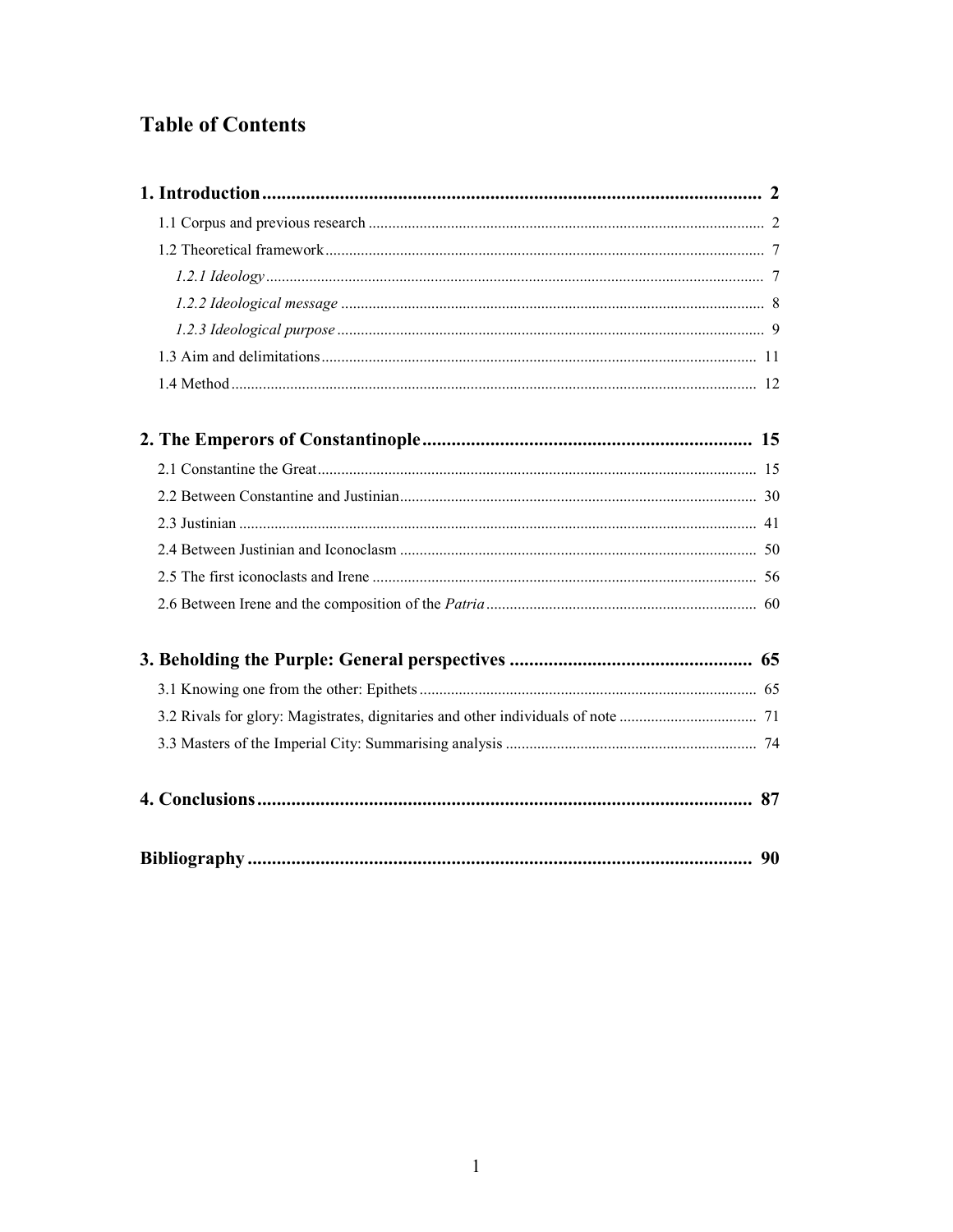#### 1. Introduction

This paper concerns itself with the expressions of ideology in the late  $10<sup>th</sup>$  century text known as Patria Konstantinoupoleos, the Patria of Constantinople. More specifically, it aims to examine the ideological tendencies and patterns which can be identified regarding the Byzantine emperors, individually and collectively. It takes a critical stance towards parts of the research that has previously been carried out on the subject and aims to refute some of its conclusions through critical examination and a comprehensive and systematic analysis of the text.

My understanding of the text has been facilitated significantly through closer acquaintance with its subject matter, the imperial city of Constantinople, present day Istanbul, which has been made possible through the support of the Swedish Research Institute of Istanbul. I would therefore like to express my heartfelt gratitude to its board of trustees for giving me this opportunity as well as to the staff in Istanbul for an educational and immensely inspirational stay.

#### 1.1 Corpus and previous research

Patria Konstantinoupoleos (Πάτρια Κωνσταντινουπόλεως) is the commonly used designation for a collection of texts concerning Constantinople's history, buildings and other monuments, edited and published in two volumes by  $T$ . Preger.<sup>1</sup> It is also the title of one of the texts in the collection, the one with which this paper is concerned, and unless specified otherwise the designation *Patria Konstantinoupoleos*, often simply shortened to Patria, will henceforth be used to refer to this specific text and not the collection as a whole. This text consists of four separate books, titled *Patria Konstantinoupoleos* I, II, III and IV respectively. A comprehensive and thorough study of the *Patria* has been carried out by A. Berger, intended to investigate its relationship to its sources and to a later topographical survey as well as its own value as an historical source. It also provides a

 $<sup>1</sup>$  Patria I-IV.</sup>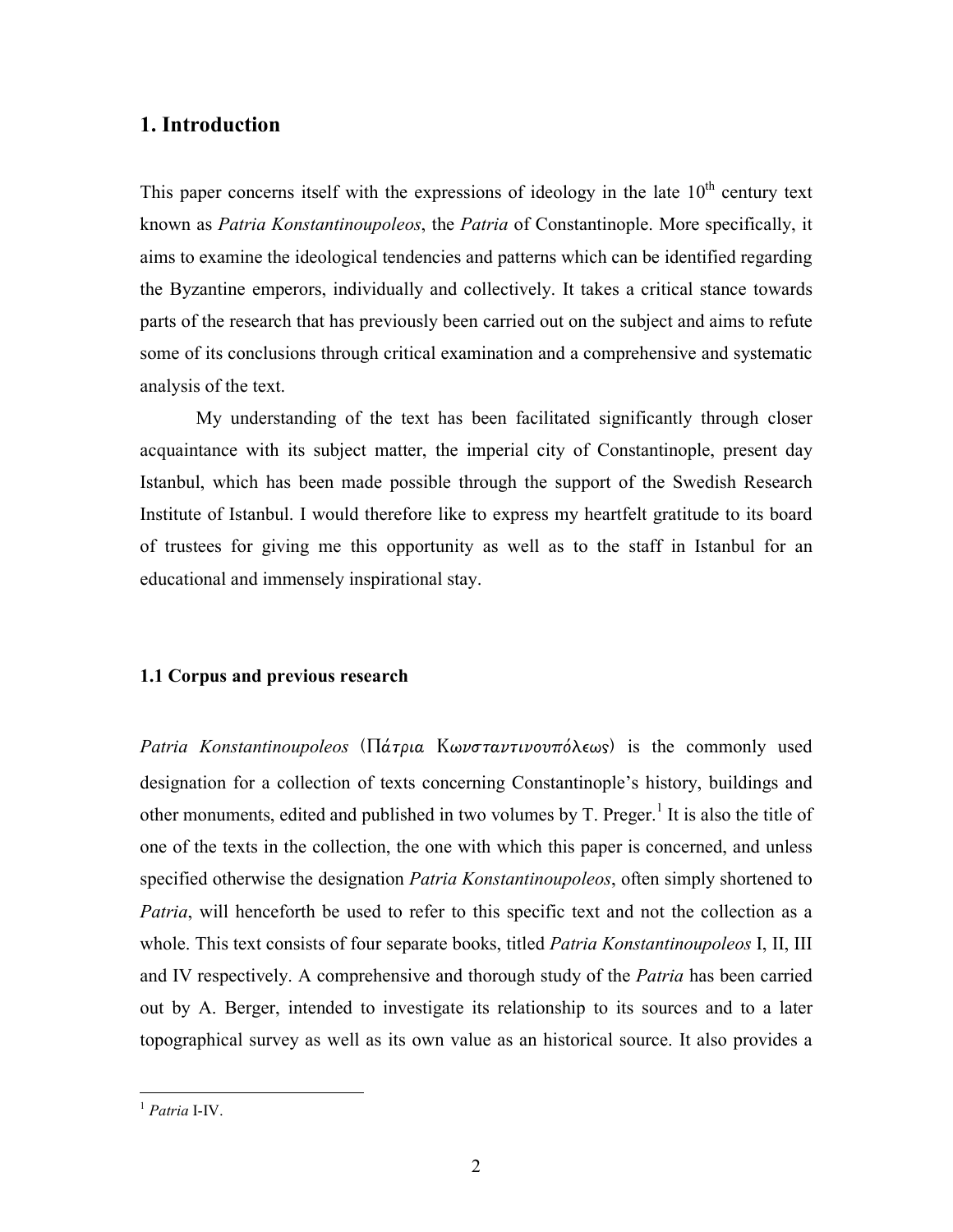commentary to large parts of the text.<sup>2</sup> Berger touches only briefly upon matters of ideology, but the information provided by his work constitutes an essential background for further analysis.

The oldest version of *Patria Konstantinoupoleos* was composed approximately 989/90. It can be regarded as belonging to a literary tradition known as that of the local chronicle, which can be traced back to historical writings of antiquity. A local chronicle concerns itself with the history of a geographically limited area, such as a city or a territory, and is characterised by its interest in the story of the city's foundation, explanations for various names of places and buildings as well as the character of the lands around the city, its citizens and its political constitution. As a historical source the Patria stands out primarily on account of its many stories concerning the buildings of Constantinople, which appear in none of its known sources and no other known comparable text.<sup>3</sup>

The origins of the *Patria* are somewhat obscure, but it can be said with certainty that it was not written by a single author at a single point in time. Instead, it appears to be a compilation of various earlier texts with the common denominator that they are all concerned with the city of Constantinople in some way. It can consequently not be regarded as a homogeneous historical source. Approximately half of its source material is known to us and the rest is highly unlikely to originate from a single uniform source. Berger does however argue persuasively that the text was essentially compiled and edited by a single editor in a single process, mainly by demonstrating that several paragraphs in Patria I, II and III must have been edited dependently of each other and thus in the same process, and concludes that the text has achieved a high degree of uniformity through this procedure.<sup>4</sup> The identity of the editor or editors of the *Patria* is completely unknown to us. It could have been compiled and edited by a single individual or a group of individuals working closely together, but there is no reason to prefer one over the other and this question of identity is of little consequence for this study. Therefore, for the sake

<sup>&</sup>lt;sup>2</sup> Berger (1988), 30.<br><sup>3</sup> Berger (1988), 35, 50, 187.<br><sup>4</sup> Berger (1988), 50, 54-85.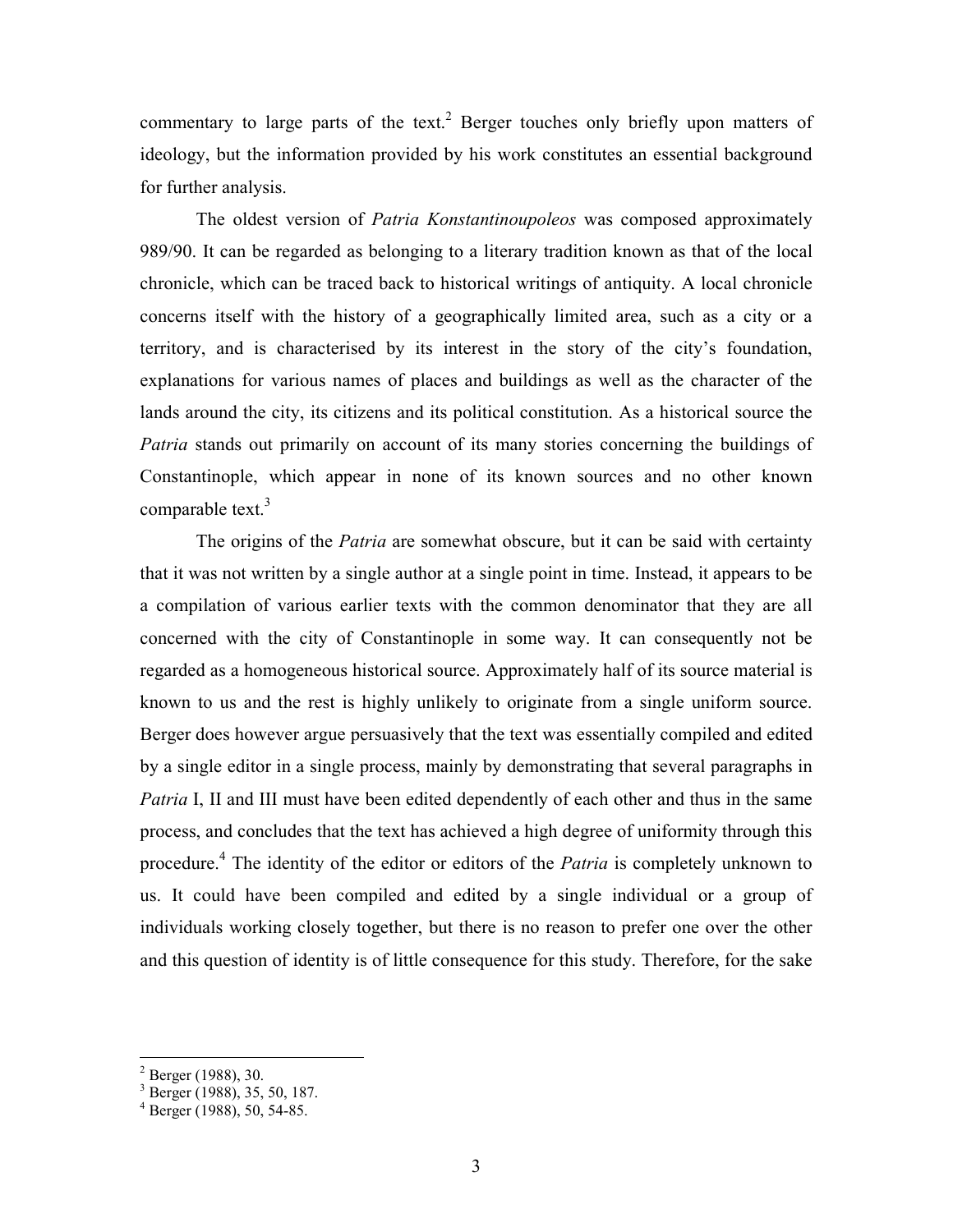of simplicity, this person or group will henceforth be referred to simply as 'the editor' and the pronoun used will for the same reason be the feminine<sup>5</sup> singular.

The division of Patria Konstantinoupoleos into four books is of a thematic nature and this is in all likelihood a consequence of the differing character of its sources, as far as can be determined on account of the ones that are known. Patria I is a lengthened and revised version of the so-called *Pseudo-Hesychios*, a text concerning the history of ancient Byzantion and the founding of Constantinople that was originally written in the 6<sup>th</sup> century and added to the historical writings of Hesychios Illustrios of Miletus. Patria II is based primarily on the Parastaseis syntomoi chronikai, a compilation of shorter texts, not unlike the Patria itself, from around the year 800 that concerns itself with the statues and monuments of Constantinople, with particular focus on the supernatural abilities of the pagan ones. The subject matter of *Patria* III is buildings and other important locations in the city. Unlike the other three books it is not based primarily on a single source and even though much of its material can be traced back to different chronicles and hagiographical sources it must almost certainly have been conveyed through other sources that are completely unknown. Patria IV is an almost unedited reproduction of a text concerning the edification of the Hagia Sofia from the middle of the  $9<sup>th</sup>$  century to which a few new paragraphs have been added at the end. In some of the preserved manuscripts, an independent appendix has also been added to the text after Patria II, briefly recounting the history of the first seven ecumenical councils. Preger has given it the designation Patria IIa, but since it appears entirely unrelated to the rest of the Patria, it will not be considered as part of the text for the premises of this study.<sup>6</sup>

 It should be made clear that despite their subjects, Patria II and III are in all likelihood not intended to constitute a kind of traveler's guide to the city. As regards the characteristics of the different buildings, statues and monuments the text gives either

 $<sup>5</sup>$  This is, of course, not meant to suggest that the editor or editors of the *Patria* were female, but rather that</sup> we are obliged to use either masculine or feminine pronouns and, since the identity of the editor or editors is completely unknown to us, both alternatives are, strictly speaking, misleading. The only neutral options are to consistently use either both masculine and feminine pronouns (he or she) or some sort of genderneutral composite (s/he), both of which would have a debilitating effect on the readability of the text and not serve any other purpose than acknowledging an issue of no importance to the study itself. It would thus, for the sake of simplicity, appear reasonable to simply choose one. I have decided to use the feminine forms.

<sup>6</sup> Berger (1988), 35-50, 55-85.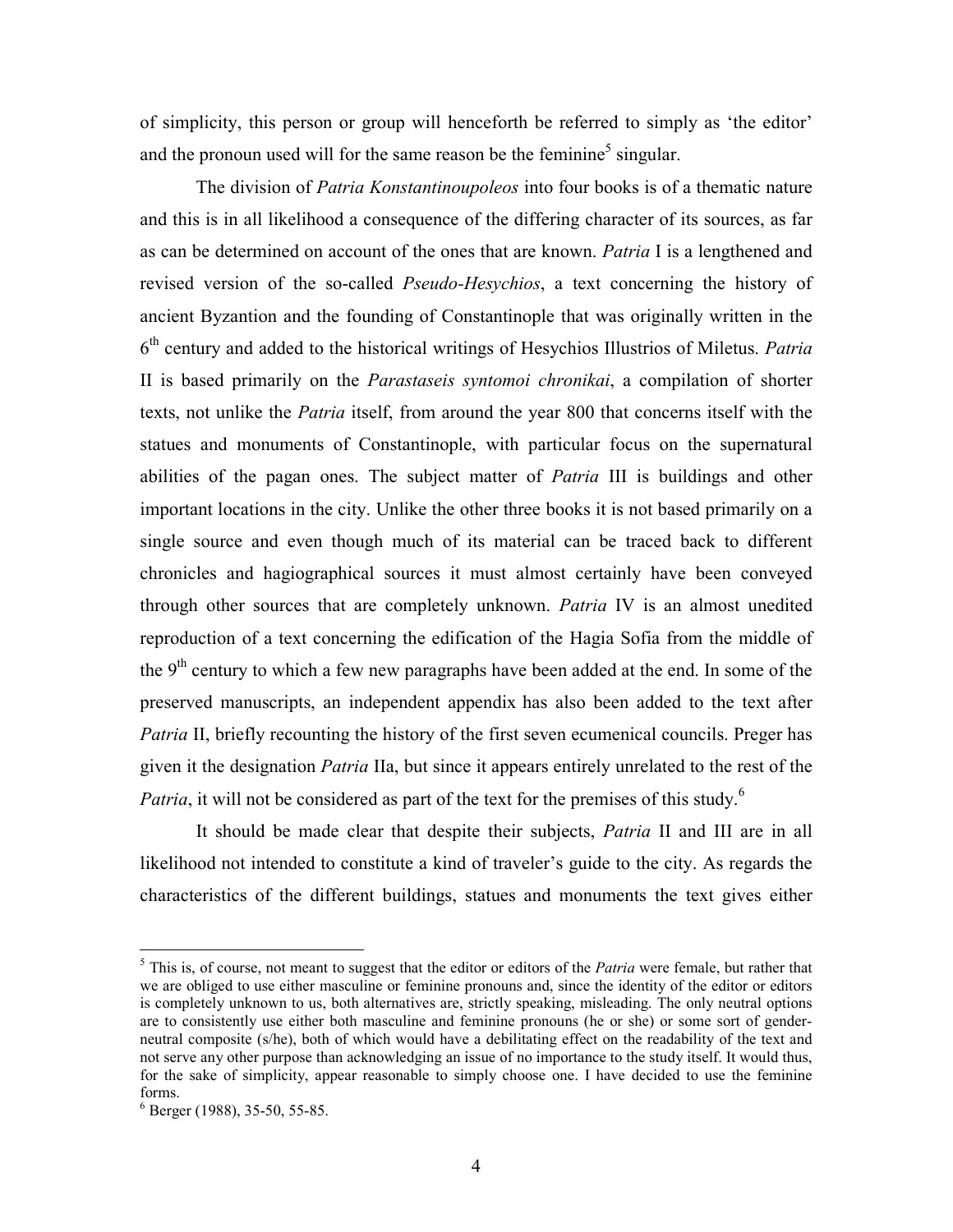brief descriptions or none at all, and concerning their locations it is, with few exceptions, similarly vague or silent. Instead most of the text consists of various historical anecdotes where the buildings, statues and monuments play a prominent part, such as descriptions of when, how, why or by whom they were erected, explanations of their names and accounts of important historical events or curious incidents that can be related to them in some way. *Patria* II also elaborates on the subject of the supernatural abilities of pagan statues. On account of this it seems reasonable to assume that the text was intended to be read by persons who were already closely acquainted with the city.

The ideological tendencies of the *Patria* have been examined by G. Dagron, who has concluded that the text was intended to glorify the city but debase the emperors who ruled it. Dagron argues that the *Patria* means to bring the city to life and portray it in all its glory, while its emperors, with the possible exceptions of Constantine the Great and Justinian I, are reduced to chronological indicators, separate from and bereft of the glorious legacy of the imperial capital. He compares it to De ceremoniis, in which the emperors are portrayed in the midst of sumptuous ceremonial, claiming that the *Patria* focuses solely on the buildings and monuments of the city and that the emperors are included in the narrative primarily as points of reference to facilitate the counting of time. Furthermore, Dagron argues that the emperors are debased through the use of epithets, which were probably not copied from the chronicles used as sources, but introduced originally in the *Patria* with the intention of drawing depreciatory caricatures. By emphasising, for instance, an emperor's foreign or provincial origins, the text portrays him as an outsider, thus disassociating him further from the glories of the imperial city.<sup>7</sup>

 There are however reasons to question Dagron's conclusions. Firstly, the comparison with De ceremoniis is not especially relevant. A detailed account of the imperial ceremonies would naturally portray the emperors in a favourable light, simply because the ceremonies described were intended to do so. Considering the subject-matter of the *Patria*, there would be little reason to recount the details of the sumptuous ceremonial that surrounded the emperors and the favourable portrayal which would be conveyed by such an account would consequently be omitted as well. It would be unreasonable to assume that all literature which focused primarily on other issues than

The Translation (1984), 315-330. My thanks to Delphine Velut for help with translation and interpretation.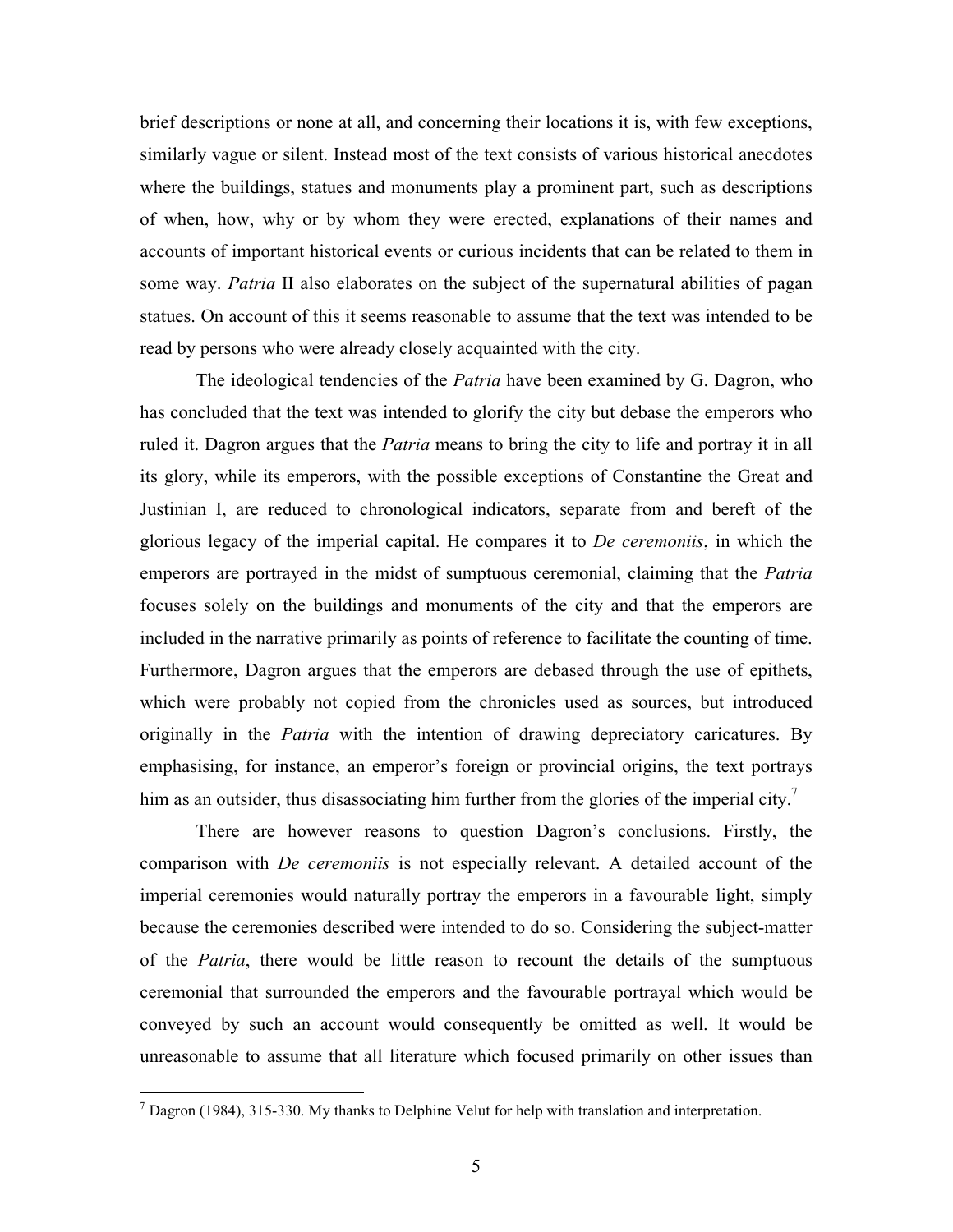the emperors or the matters most intimately associated with them should be regarded as adopting a denigratory attitude towards them. Secondly, as regards Dagron's claim that the emperors are reduced to chronological points of reference in the narrative of the Patria, even a brief survey of the text would indicate that this interpretation is overly simplifying at the very least. There are for instance numerous paragraphs in which specific emperors are credited with works of construction and if the text, as Dagron suggests, was intended to glorify the city through its buildings and monuments, part of this glory would naturally fall to those who were responsible for these edifices. The apparent weaknesses in Dagron's reasoning clearly merit a systematic study of the ideology conveyed by the Patria as regards the Byzantine emperors.

In this context one additional piece of previous research should be mentioned, namely an article by Cyril Mango titled "Antique statuary & the Byzantine beholder", which often refers to the *Patria* and the *Parastaseis syntomoi chronikai* as sources. Mango examines the Byzantine attitude towards antique statuary, focusing on the curious circumstance that hundreds of pagan statues, many of them mentioned in the Patria, were erected in Constantinople and with few exceptions were allowed to remain unmolested by the Christian inhabitants of the city. In fact, the circumstances concerning their erection were less than curious and simply a result of the religiously ambiguous policies of Constantine the Great, but it appears to have been a troublesome matter for later writers to explain why the supposed champion of Christianity chose to decorate his capital in this manner. The explanations in general appears to have gravitated towards a position stating that the statues were objects of ridicule, demonstrating the folly of the pagan faith and these apologetic attitudes may have been one of the reasons for sparing the statues during centuries to come. However, the general belief appears to have been that the statues were inhabited by demons, malevolent at worst, but usually merely mischievous and that it was possible to bring about certain magical effects through use of sorcery involving them, many examples of which has been recorded and usually condemned by contemporaries. Nevertheless, there were also examples of statues that were perfectly harmless until attempts were made to move or destroy them, which naturally had a dissuasive influence

6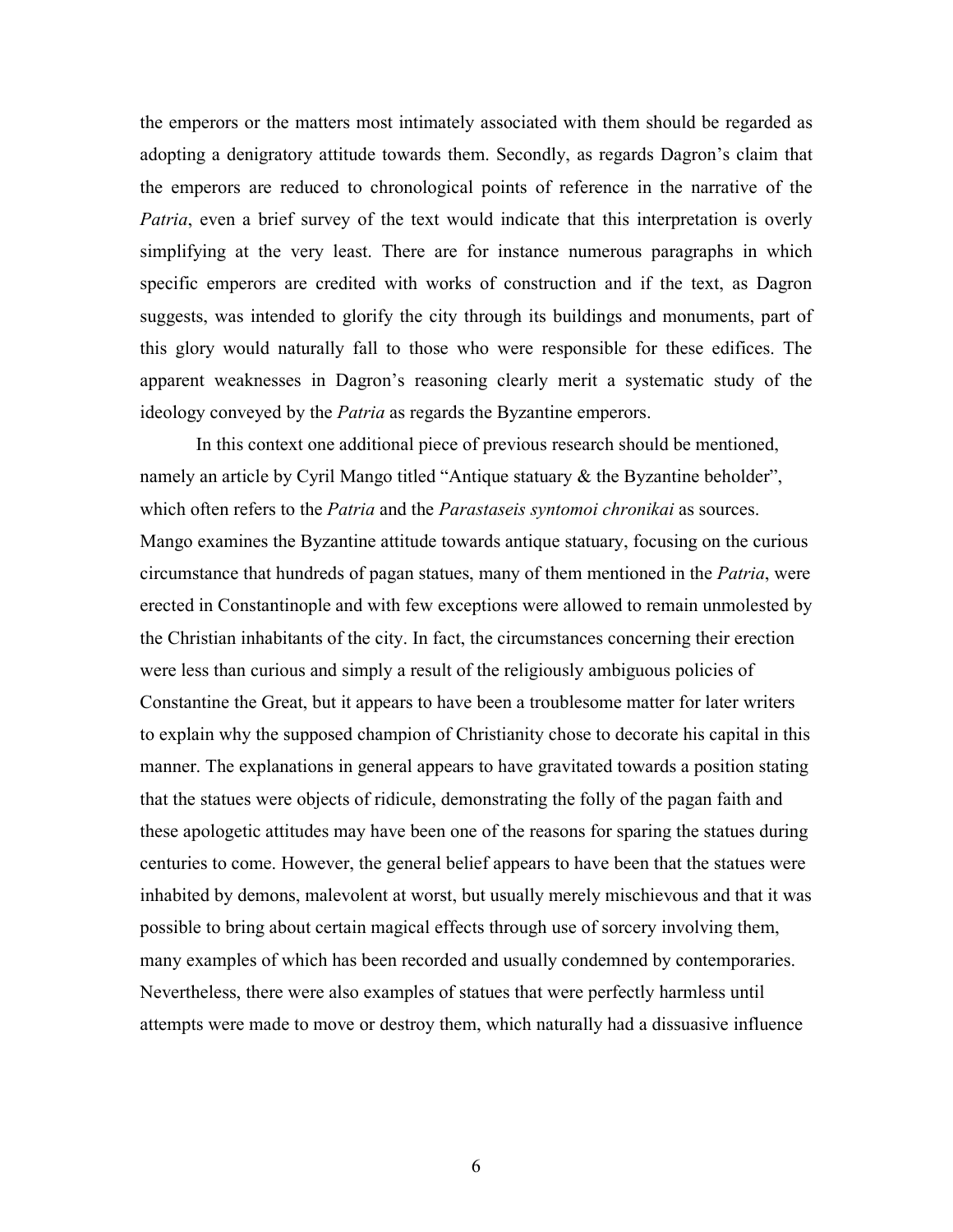as regards such endeavors, and some of them were even considered to bring about beneficial effects, which people in general appeared to have no qualms about enjoying.<sup>8</sup>

#### 1.2 Theoretical framework

Before proceeding to define the specific aim of this paper some theoretical distinctions must be made regarding the terminology and different levels of analysis that will be employed.

#### 1.2.1 Ideology

The concept of *ideology* will be defined essentially as a set of normative statements and factual statements of relevance to the normative ones. The purpose of the normative statements is to define an ideal, proscribing how individuals should act and how societies should function, while the factual statements serve to demonstrate how and to what extent the world conforms, or has conformed historically, to that ideal. In the Byzantine society of the late  $10<sup>th</sup>$  century, we can safely assume that the ideological variations as regards the fundamental normative statements were nearly non-existent. The core beliefs of Byzantine moral thought appear to have been universally accepted, its central concept being that of order (κόσμος, τάξις, εὐταξία). When God created the world he established a divine order, a reflection of the order of his own heavenly kingdom, and it was his will that the inhabitants of the earth would conduct themselves in concord with this order in all aspects of their lives. By doing so they conformed to the inherent harmony of the universe and contributed towards making the imperfect material world resemble the eternal and flawless Heaven.<sup>9</sup> We could consequently expect all Byzantines to agree to the normative statements that a good action was one that corresponded to the divine will and that a good society was one that resembled God's heavenly kingdom to the greatest extent possible. There would however be considerably more dissent on a factual level, when it came to determining exactly what this entailed. For instance, through the

 8 Mango (1963), 55-64. 9 Mango (1980), 218.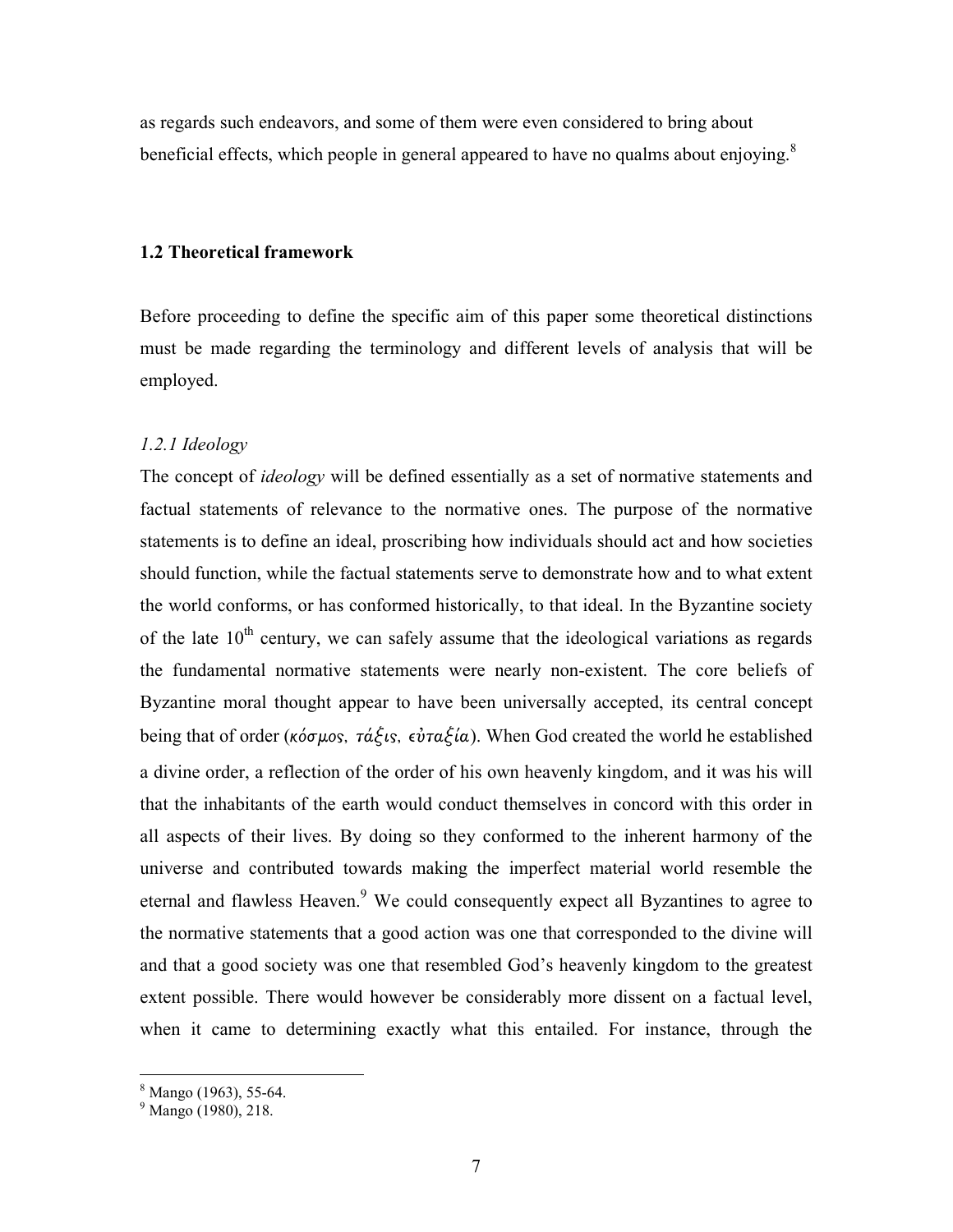empire's entire history, the importance of maintaining religious orthodoxy was universally recognised, whereas the definition of orthodoxy was a constant source of debate, dissent and even violence.

 When examining the portrayals of individuals or groups of individuals, the concept of ideology should thus be understood as the sum of all implications resulting from a comparison between the factual statements about the individual or individuals in question and the normative statements which the author or editor could have expected her intended readers to take for granted as well as those which are explicitly or implicitly expressed in the text. For a text as heterogeneous as the *Patria*, however, the normative statements expressed in one part of the text cannot be assumed to be intended to apply to the factual statements in another part and such comparisons must consequently be handled with care. If all the factual statements regarding a specific individual portray this individual in a manner consistent with the norms and ideals of Byzantine society, the ideology expressed as regards the individual in question will be concluded to be consistently favourably inclined. If, on the other hand, all the factual statements contribute to a portrayal at odds with these norms and ideals, the ideology expressed will be considered to be consistently unfavourably inclined towards the individual in question. On this level of analysis, however, no effort will be made to reconcile conflicting ideological tendencies. If the text conveys information that contributes towards a favourable portrayal, but also expresses statements that are clearly unfavourably inclined, the portrayal will be characterised as ideologically complex.

#### 1.2.2 Ideological message

The next level of analysis which will be employed is that of *ideological message*. We must recognise that the ideological elements of a text such as the Patria could have been included in the text under different circumstances. An ideological message is constituted by an ideology, the elements of which have been included in a text with the specific purpose of conveying their ideological implications as a message to the intended readers. A text that conveys an ideological message must consequently also convey an ideology, although the ideological message does not, of course, need to be constituted by all the ideological aspects of the text. However, not all ideologies constitute ideological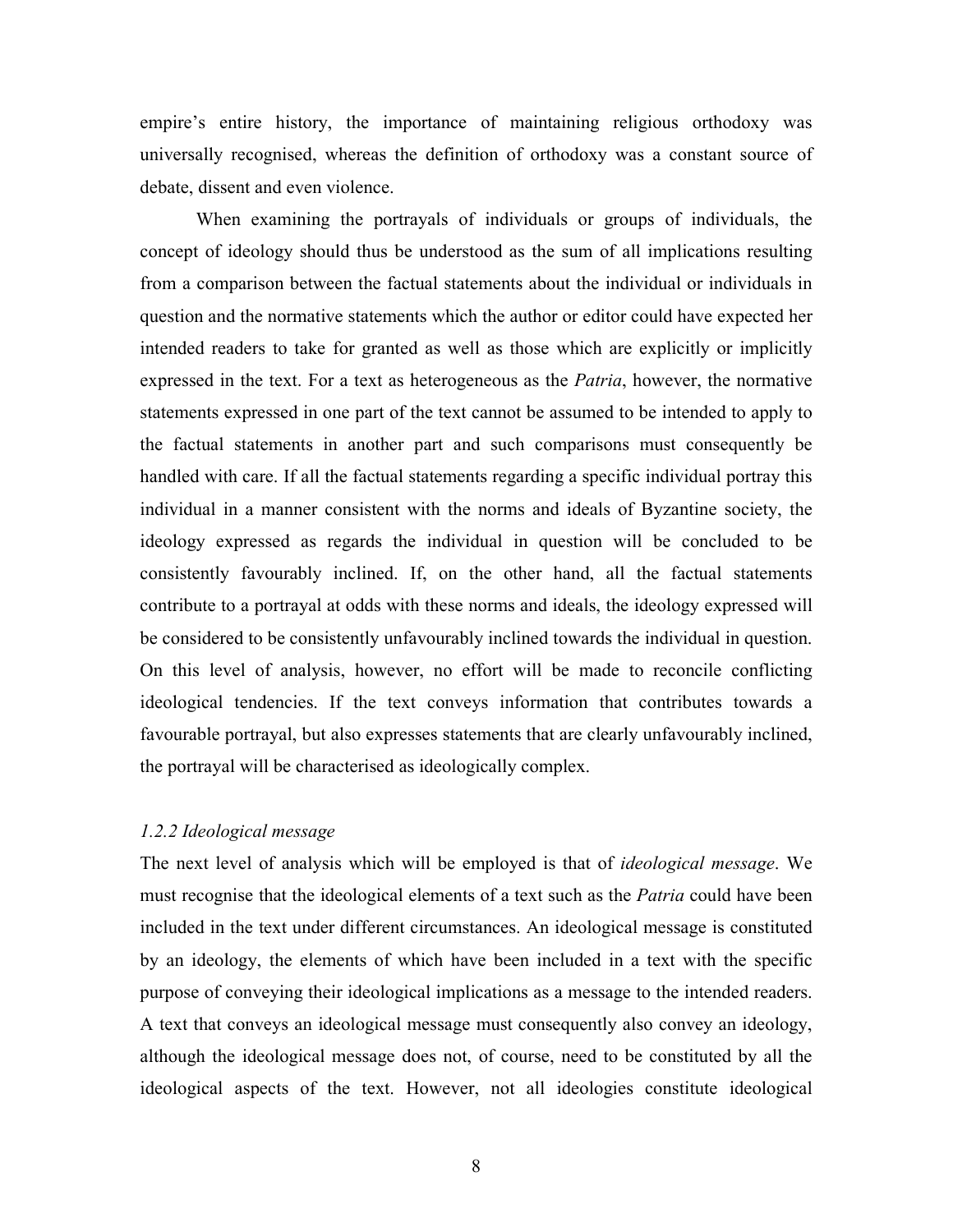messages. The ideology of a text might also simply reflect the personal opinions of its author or editor, or the ideology prevalent in the society in which it was conceived or in the sources on which it was based, without being expressly intended to be conveyed as an ideological message. Such an ideology will henceforth be referred to as a *reflective* ideology, as opposed to an ideology that constitutes an ideological message.

 Two criteria will be employed in order to distinguish ideological messages from reflective ideologies: *consistency* and *relevance*. As regards consistency, we can assume that if an author or editor desired to convey an ideology to her readers, she would neither neglect to do so when she had the opportunity, nor allow this ideology to be contradicted in the text. A text conveying an ideological message should express it on most or all occasions when the narrative provides an opportunity to do so and its narrative should be structured in a manner that provides such opportunity to a considerable extent. Specifying exact numeral definitions for these criteria can only be done arbitrarily, thus giving a misleading impression of exactness, for which reason we will abstain from doing so. We must however recognise that we might not always be able to determine with absolute certainty whether a specific ideological aspect in the text constitutes an ideological message, but its potential for doing so can always be discussed based on the premise that such a potential is intimately dependent on the degree of ideological consistency observed. Concerning the criterion of relevance, it would be reasonable to assume that if a text conveyed an ideological message, the contents of this message would, firstly, have been of some sort of significance for contemporary issues and, secondly, not have been taken for granted by its intended readers. The only meaningful purpose of an ideological message would be to affect the values, opinions or beliefs of its readers, which would be impossible if those readers regarded its contents as unimportant or self-evident.

#### 1.2.3 Ideological purpose

The third and final level of analysis that is relevant for this paper is that of ideological purpose. We have determined that an ideological message is an ideology that has been included in a text with the specific purpose of conveying it as a message to the intended readers. This purpose will be characterised as an ideological purpose. The distinction is necessary because, although an ideological message must always have originated from an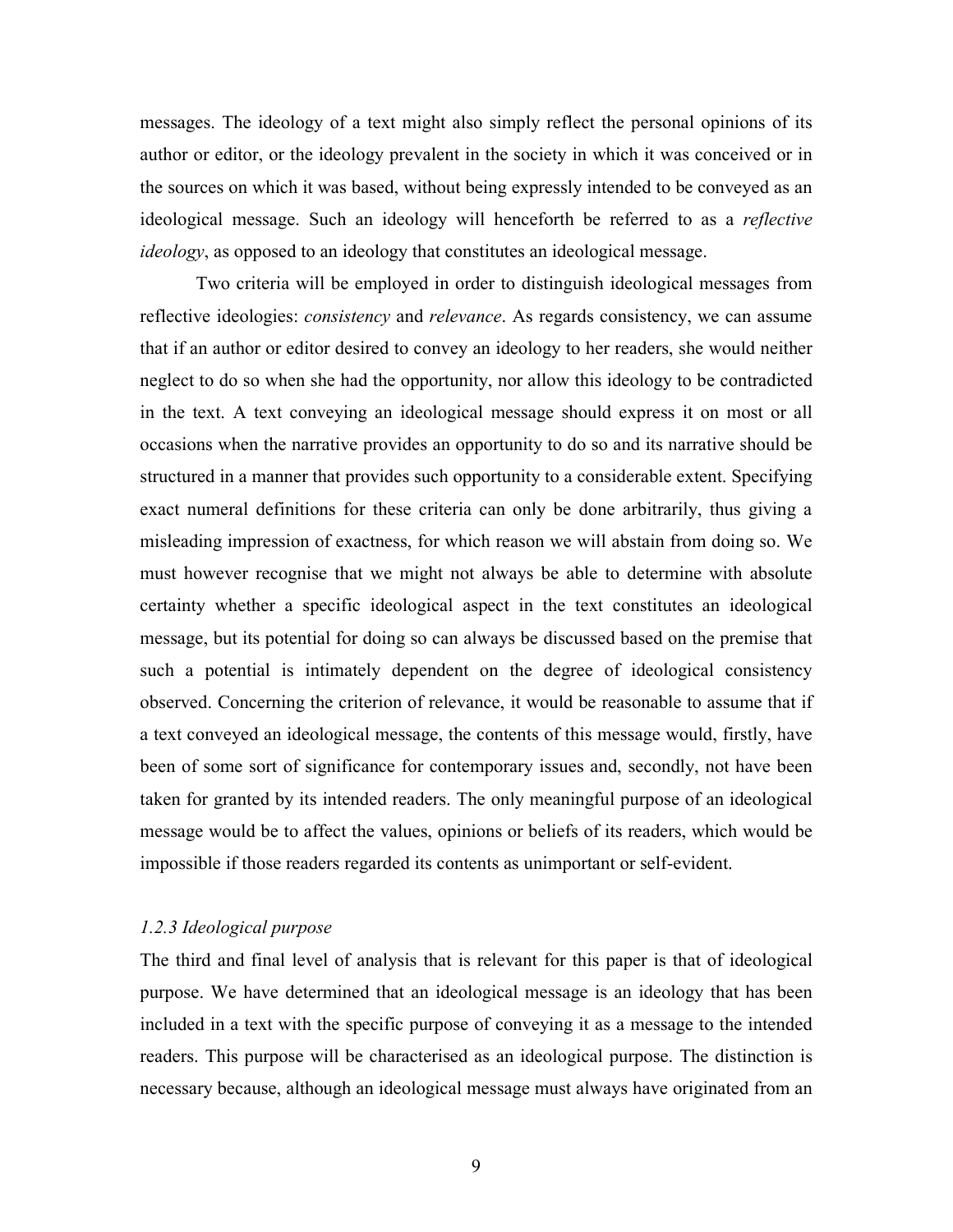ideological purpose at some point, the definition we have adopted also makes it entirely possible for such a message to be included in a text whose purpose is not to convey it. For a text such as the *Patria*, an ideological message might originate from one or several of its sources and thus be unintentionally included in the text in question through use of these sources. Under such circumstances it would be unreasonable to claim that the text had an ideological purpose based upon the ideological message it conveys. If, on the other hand, an editor agreed with the ideological message conveyed by her sources, she could consciously employ them in a way that maintained that message in her own text, in which case it would have an ideological purpose even though the ideological message originated from the sources employed.

To determine whether an editor transmitted an ideological message consciously or unconsciously it would naturally be necessary to study both the text and the sources on which it is based. Similarly, a text may convey an ideological message on account of the demand of its genre and although this would require at least some degree of intention from the author or editor it is doubtful whether it would be reasonable to speak of an ideological purpose under such circumstances. In either case an extensive investigation of the genre in question would be required to reach any conclusions on the subject. Based on the definitions above it must be concluded that although a text can convey an ideological message without having an ideological purpose, the opposite is not possible. There can be no ideological purpose unless there is an ideological message. One further distinction must however be made at this point. If it is possible for an editor to consciously convey the ideological messages of her sources, it must also be possible for her to purposely use her sources in a way that prevents their ideological messages from being conveyed by the text. Such text could indeed be considered to have an ideological standpoint of some kind, but if a text is completely devoid of ideological messages its purpose could still not be regarded as being of ideological nature.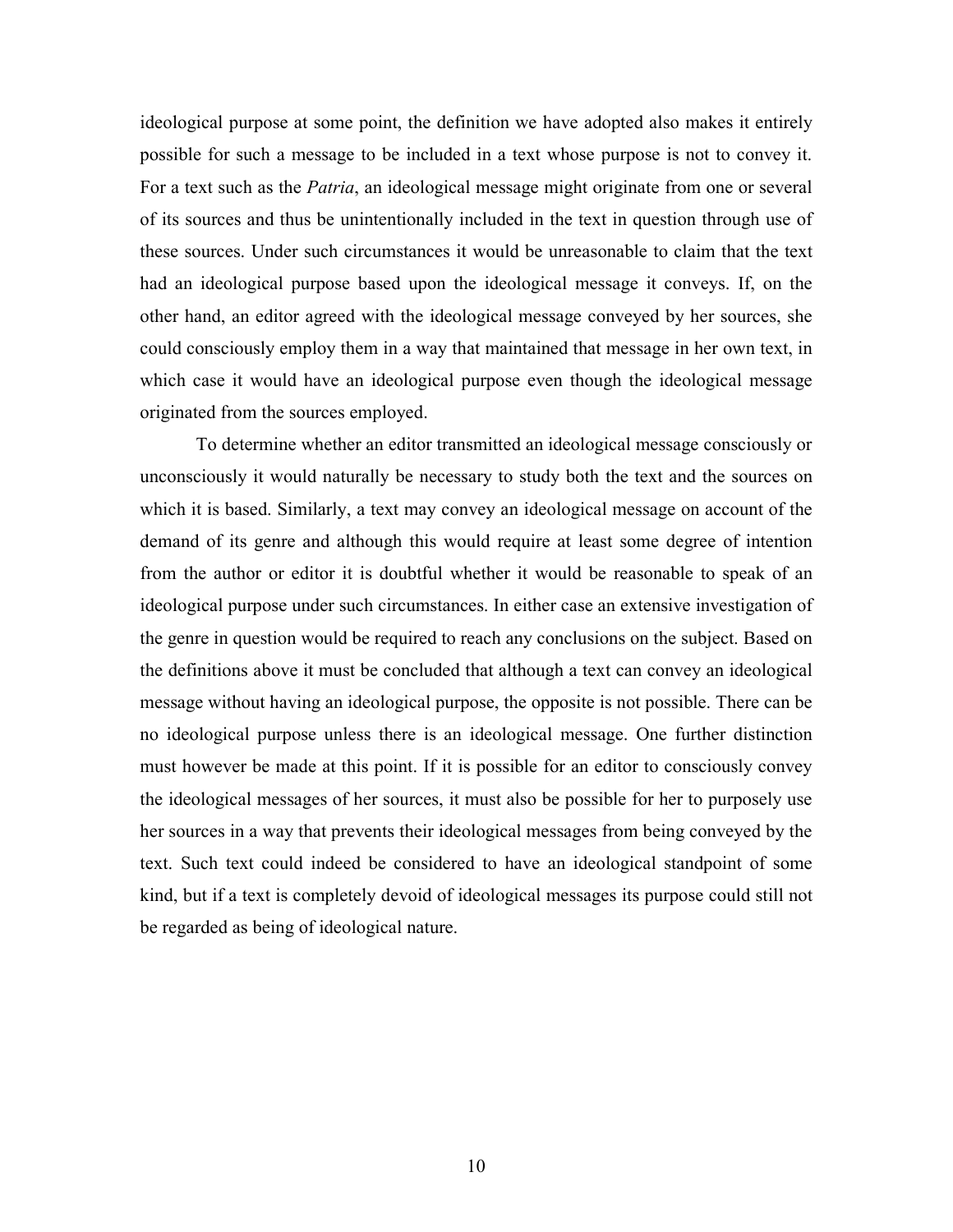#### 1.3 Aim and delimitations

The first delimitation that will be made is that only the four books of *Patria* Konstantinoupoleos will be analysed, since an extension of the corpus would enlarge the field of study far beyond the intended scope of this paper. Based on the theoretical framework stipulated above this imposes clear restrictions on the conclusions which will be possible to draw from the study and this must be clearly acknowledged. The analytical levels of ideology and ideological message can be employed without difficulty, but even if a clear ideological message can be identified in the text it will not be possible to determine whose message it is or for what reasons it was included in the *Patria* without studying its sources and preferably other texts from the same genre. This paper will consequently never be able to conclude that the Patria has an ideological purpose. However, this does not make the study irrelevant. To conclude that a text has an ideological purpose the existence of an ideological message is a necessary but not sufficient criterion that has to be fulfilled. If no ideological message can be identified, there is no reason to believe that the text has an ideological purpose. If any theory suggesting that the *Patria* has an ideological purpose, for instance to glorify the city and debase the emperors, is to be accepted the text must be proven to convey an ideological message to that effect. If such a message can be identified and its contents analysed, this would provide a solid basis for an extended study. If it cannot, we would have good reason to doubt that there is any ideological purpose behind the *Patria*. Either way, the study has the potential to provide a well-founded hypothesis concerning the ideological content of the Patria, which could be of considerable value for future research into the subject.

 The second delimitation that will be made is also necessitated by the limited scope of the study. In a paper of this size and academic level it would simply not be possible to conduct a comprehensive study of the entire ideological content of the *Patria*. The field of study must consequently be significantly narrowed, whilst retaining its relevance for the previous research it means to evaluate. For this reason, this paper will only examine the ideological content of the text regarding the Byzantine emperors. It aims to challenge Dagron's arguments, but it will also take a broader approach and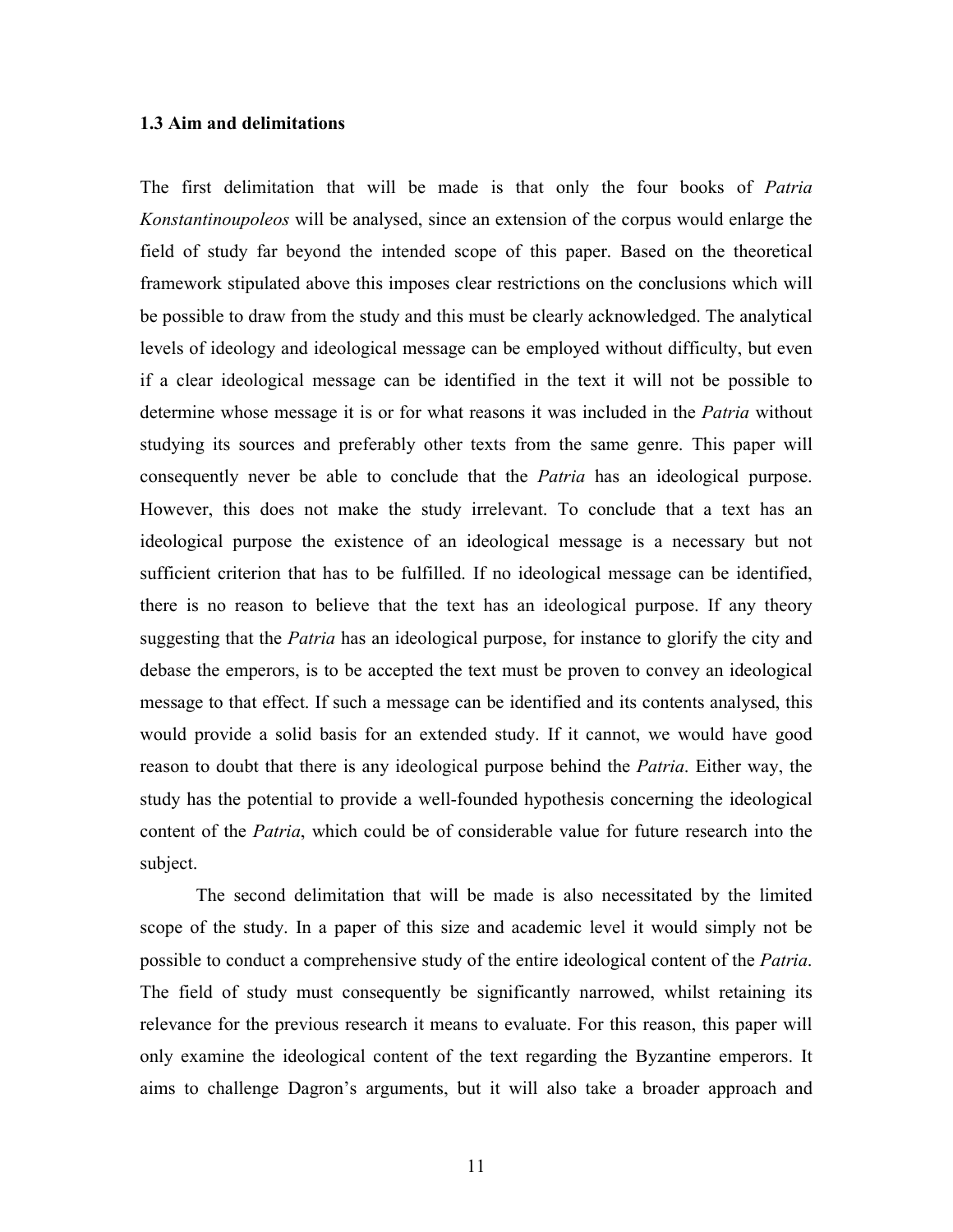perform a systematic analysis of all the paragraphs of relevance for the portrayals of the emperors, individually and collectively, employing the analytical levels of ideology and ideological message.

In accordance with these delimitations the study will pursue the following three primary lines of questioning:

- Which ideologies are expressed as regards each individual emperor mentioned in the text? Which portrayals are consistently favourable, which are consistently unfavourable and which are ideologically complex?
- Which general ideological tendencies and patterns can be identified if the portrayals of the individual emperors are examined collectively? Can a consistent ideology encompassing all the emperors mentioned be identified?
- Which, if any, aspects of the identified ideology can be considered to constitute ideological messages?

#### 1.4 Method

In accordance with the first line of questioning established above, the study will begin by analysing the ideology expressed concerning the emperors on an individual basis. Throughout chapter two, the portrayals of the individual emperors will be examined in chronological order, from Constantine the Great to Basil II, who was the reigning emperor when the *Patria* was composed. The factual statements of the text concerning each emperor will be recounted and compared to the norms and ideals we have reason to believe were prevalent in the late  $10<sup>th</sup>$  century Byzantine empire. We will, of course, examine the characteristics ascribed explicitly to the individuals in question when possible, but in a text such as the *Patria*, we can expect most of the ideologically relevant information about the emperors to be conveyed in a more implicit manner, through the accounts of their actions. In order to determine the norms and ideals which we will use as points of comparison, previous research will naturally be instrumental. Mango describes the Byzantine conception of the ideal emperor as follows: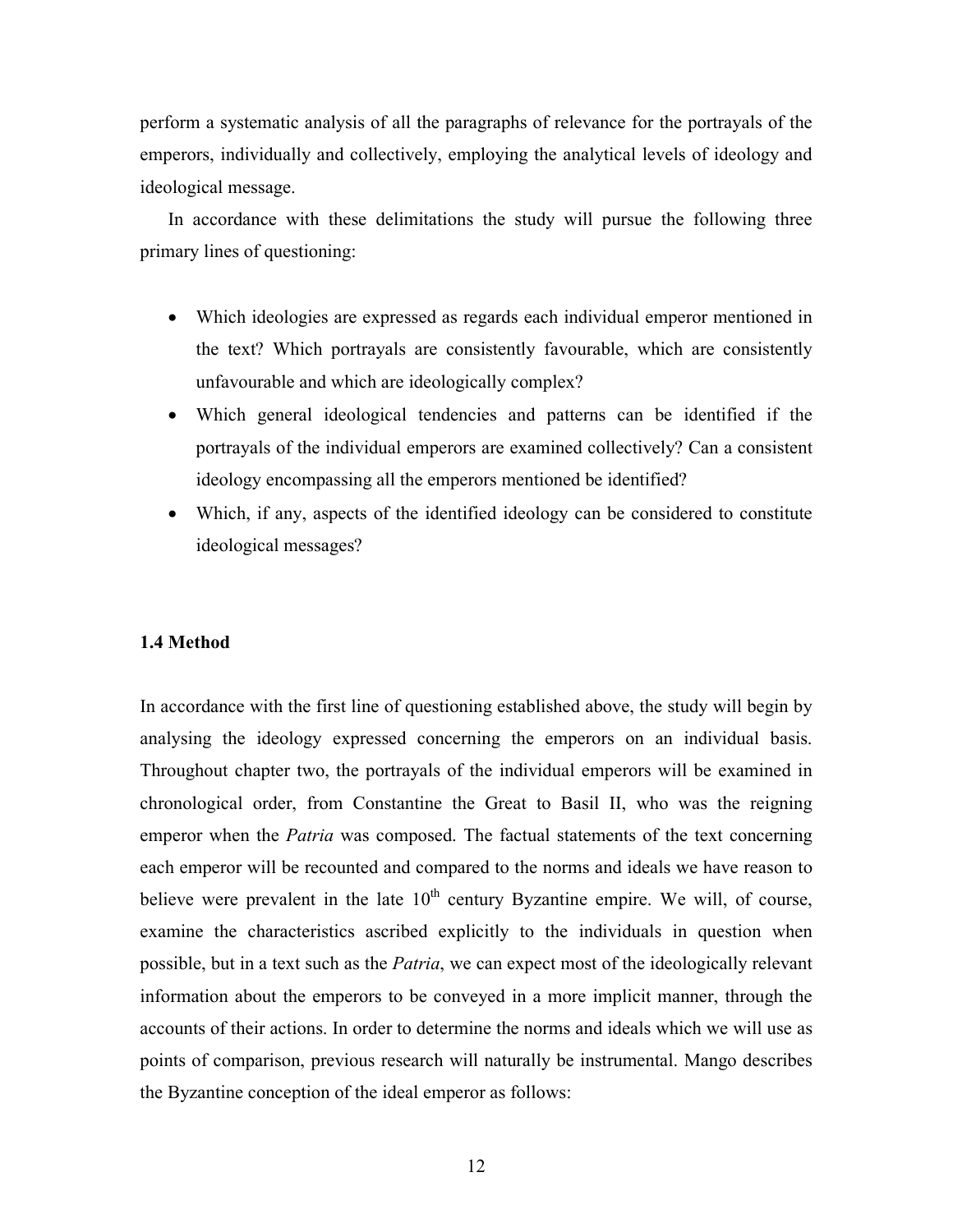Above all, he should be man-loving (philanthrôpos). While remaining awesome by reason of his authority, he should make himself loved by the exercise of beneficence. Generosity and leniency are especially appropriate to the emperor, but he must also insist on due observance of the law (eunomia). In his own person he must be self-restrained, circumspect, resolute in action and slow to anger. His unique position is, however, defined, first and foremost, by his relation to God, the only being of whom he stands in need. His greatest ornament is, therefore, piety (eusebeia). He is, by definition, faithful in Christ (pistos en Christô) and Christ-loving (philochristos), these attributes being expressed in his titulature, as was also that of being victorious (nikêtês, kallinikos), since victory was granted to him in return for his piety.<sup>10</sup>

We shall look for all of these qualities, and others of similar connotation, in the portrayals of the emperors and consider them indications of a favourable ideological inclination. However, considering the subject matter of the text, it should also be noted that the construction, reconstruction, renovation, enlargement and embellishment of buildings and monuments will be regarded unequivocally as commendable activities unless the text itself gives us reason to believe otherwise. If an emperor is credited with achievements in the field of construction, thus contributing to the physical development of the city, he is clearly represented as important in relation to the subject-matter of the text and portrayed as both capable and enterprising, which, indeed, can be regarded as the antithesis of being reduced to a chronological indicator. Many edifices, especially buildings of religious importance such as churches or monasteries, would also have been regarded as contributing to the well-being of the emperor's subjects, thus conveying a sense of his philanthropy, generosity and, most importantly, piety. By contrast, characteristics at odds with the commendable qualities associated with the ideal emperor, such as impiety, greed, cruelty, intemperance and failure in military enterprises, will be considered as conveying an unfavourably inclined ideology. The matter of ideological messages concerning individual emperors will be discussed when the ideology identified motivates such considerations, but mainly in order to facilitate a more comprehensible discussion of such matters in the following chapter.

 Having examined the ideology expressed regarding the individual emperors, we shall proceed to identify and analyse ideological tendencies from a larger perspective in chapter three. Firstly, we will consider the use of epithets without obvious ideological implications. Dagron's claim that the epithets associated with the emperors were intended to draw depreciatory caricatures will be refuted through a comparison between the

<sup>10</sup> Mango (1980), 219.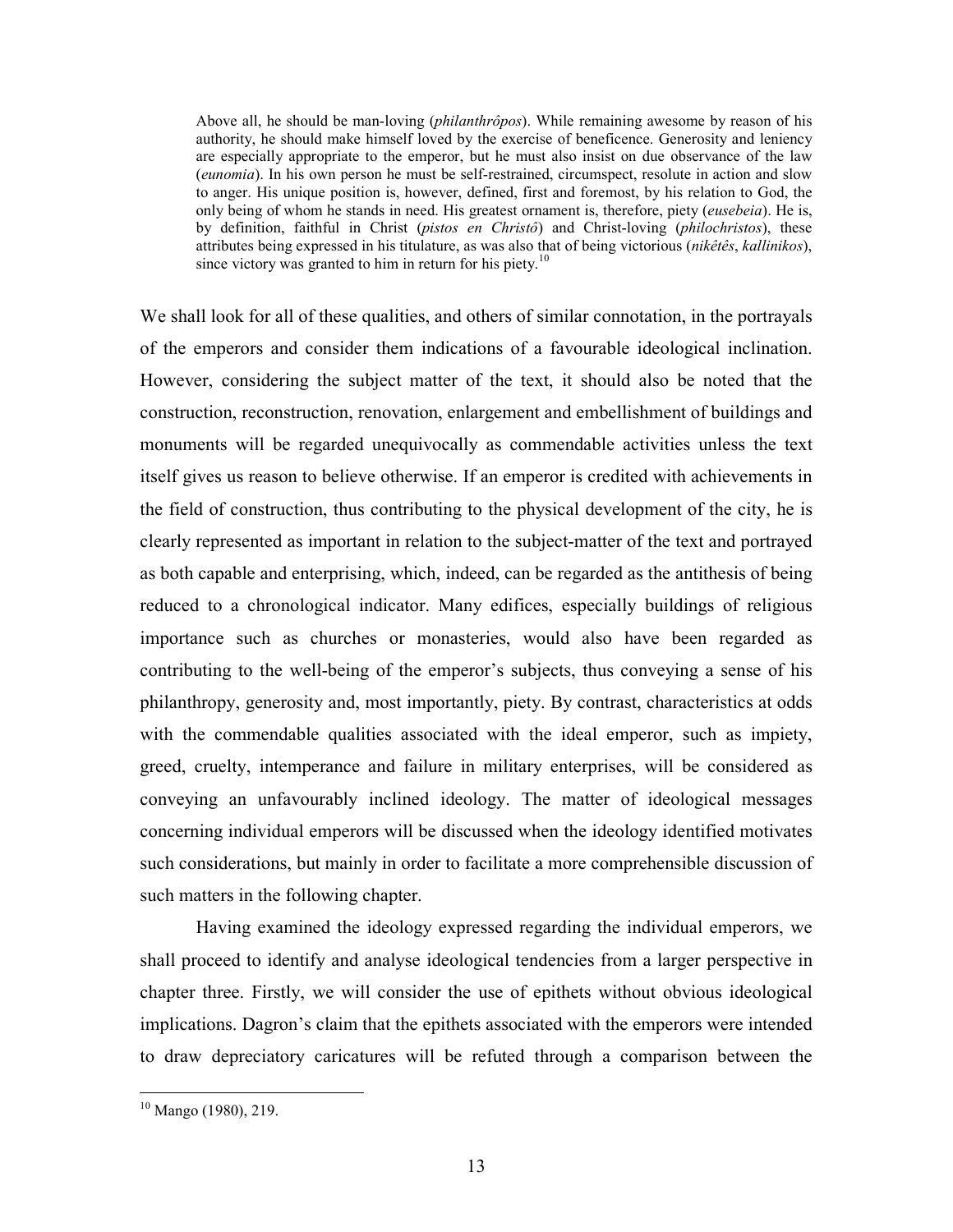expected manifestation of such intentions and the actual use of epithets in the text, whereupon the same method will be used to support the theory argued for in this paper, namely that the use of epithets of this kind was motivated solely by practical reasons and thus should not be regarded as expressing ideology. Secondly, we shall briefly inquire into the portrayals of magistrates, dignitaries and other non-imperial but important individuals, in order to ensure that the achievements and commendable qualities ascribed to the emperors cannot be regarded as being overshadowed by those ascribed to their subjects. Thirdly, the chapter will conclude with a summarising analysis. The conclusions reached concerning the individual emperors in chapter two will be summarised and discussed in order to identify general ideological tendencies. Based on this summary, the potential of these ideological tendencies to constitute ideological messages will be examined. The criteria of relevance and consistency will be applied in the analysis, which will compare the expected manifestations of the possible ideological messages to the ideological implications identified in the text. Finally, based on the conclusions of this analysis, it will be argued that the identified ideological tendencies of the *Patria* suggest that it is devoid of ideological messages regarding the Byzantine emperors.

All translations from Greek are my own, although I am indebted to Berger, whose interpretations have provided crucial assistance in this process. As regards the transliteration of Byzantine names and titles, Anglicised forms have been used when plausible ones can be found and otherwise Latinised forms.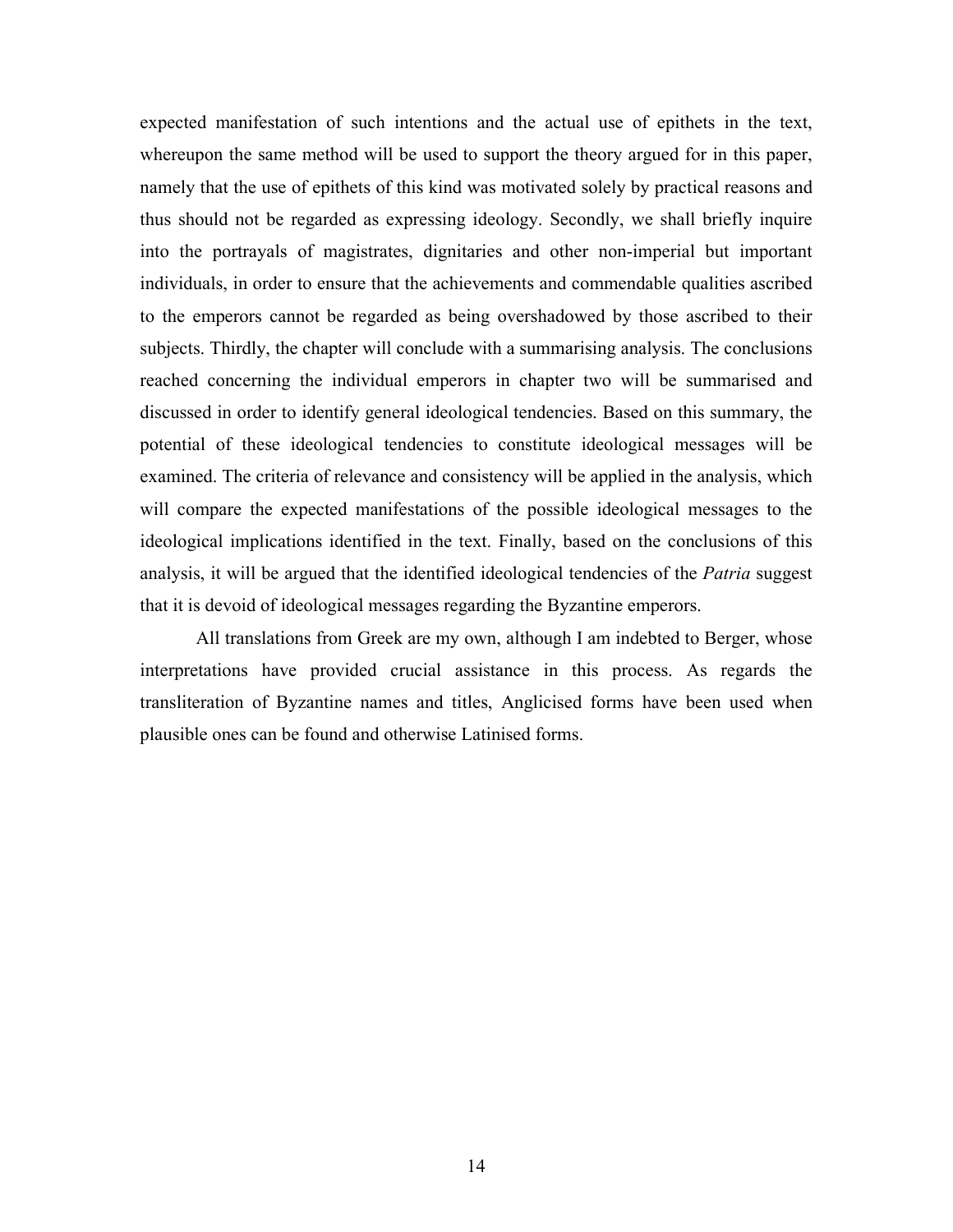#### 2. The Emperors of Constantinople

#### 2.1 Constantine the Great

As the founder of Constantinople and the first emperor to embrace Christianity, Constantine the Great occupies a central position in Byzantine history. Thus it is hardly surprising that he also appears as the single most dominant character in a collection of writings devoted to the city that bears his name. He is mentioned in 100 of the 452 paragraphs of the Patria, which is significantly more often than any other person. In this chapter we shall examine how the Patria portrays Constantine's achievements as the founder of Constantinople, his religious policies and efforts to promote Christianity as well as any other assertions that can be regarded as passing ideological judgement on his character.

Constantine is introduced in the following way in Patria I:

 $\Delta$ ύο δὲ καὶ ἑξήκοντα καὶ τριακοσίων ἐτῶν ἀπὸ τῆς Αὐγούστου Καίσαρος μοναρχίας διεληλυθότων τῆ πρεσβυτέρα Ρώμη καὶ τῶν πραγμάτων αὐτῆς ἤδη πρὸς πέρας ἀφιγμένων Κωνσταντίνος ὁ Κωνσταντίου παΐς ἐπιλαβόμενος τῶν σκήπτρων τὴν νέαν ἀνίστησι Ρώμην Κωνσταντινούπολιν λεγοµένην προθύµω̋ ἀνασχοµένην τὴν προσηγορίαν. Θαυµαστὴν γὰρ αύτην άπεργασάμενος τώ κάλλει πόρρωθέν τε μεταγαγών τὰ τείχη [...] λουτρά τε καὶ ἱερούς οἴκους απέδειξεν, [...].  $^{11}$ 

The text proceeds to relate that Constantine built palaces, fortifications, churches, baths, porticoes, aqueducts and sewers, erected statues and triumphal arches, finished the hippodrome that the emperor Septimus Severus (r. 193-211) had begun building and constructed houses for the senators who had followed him from Rome as well as a senate house for them to congregate in. Sometimes the assertions are of a general nature, stating that Constantine built houses or erected statues, but most often the text simply lists the edifices for which the emperor allegedly was responsible.<sup>12</sup> Constantine continues to make frequent appearances throughout the other books of the *Patria*, in which he is

<sup>&</sup>lt;sup>11</sup> Patria I, §§ 42f. Translation: "When 362 years had passed since the monarchy of the Emperor Augustus in the old Rome and her affairs had come to fulfillment, Constantine, the son of Constantius, seized power and founded the new Rome, called Constantinople and willingly enduring the name. For he made her admired for her beauty, moved the walls far away […] and built baths and churches, […]."

 $12$  Patria I, §§ 44-71.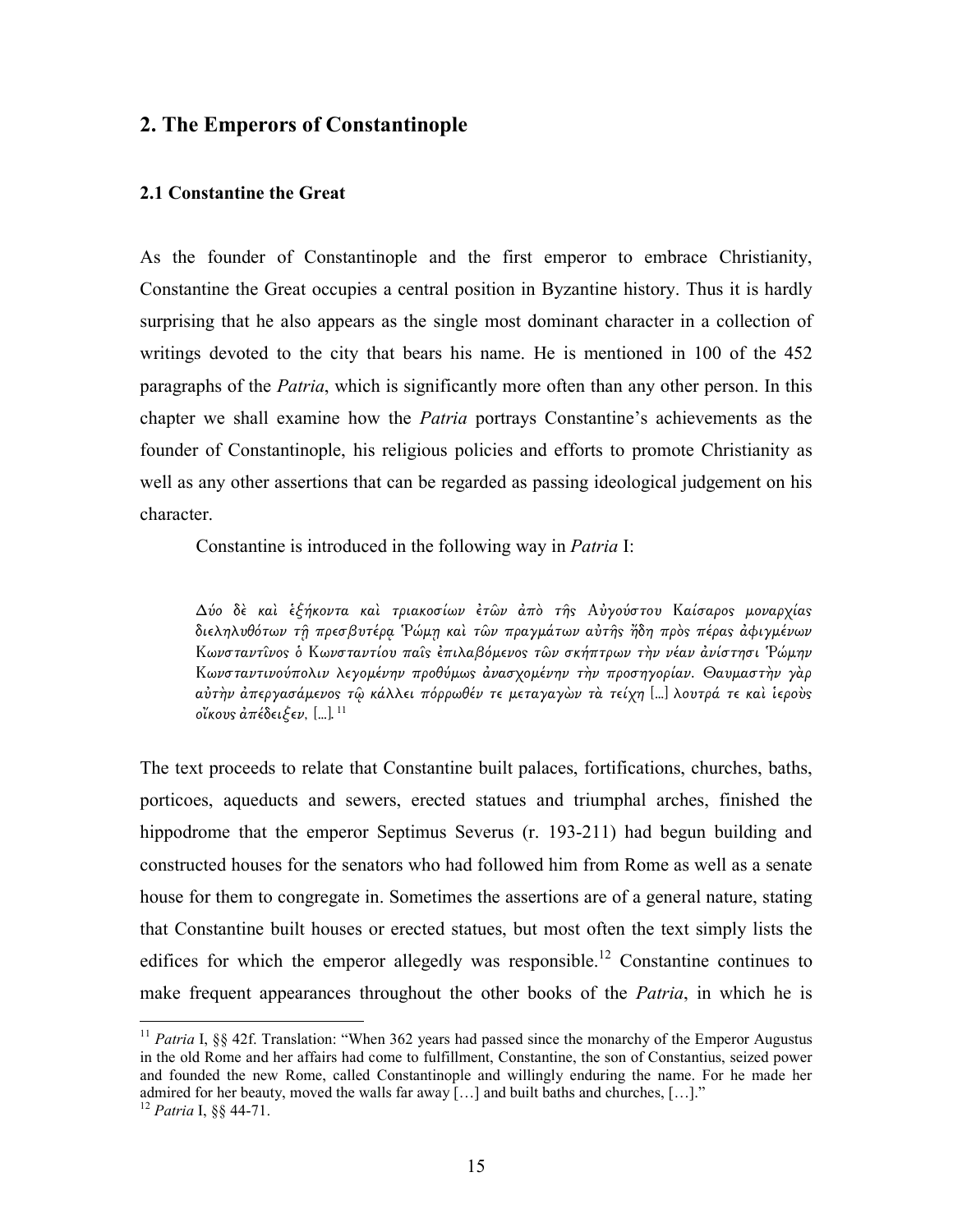credited with the construction of statues and monuments, churches and palaces as well as many other buildings and works of  $art<sup>13</sup>$ . The frequency with which construction works ascribed to Constantine are mentioned is of course impressive in itself and can be regarded as an indication of implicit praise for the emperor, thus expressing ideology. Nevertheless, if this praise was intentional it is remarkable how little is done to emphasise it apart from mentioning the edifices for which he was responsible. A vague emphasis on his efforts to adorn the city can possibly be identified and there are some references to Constantinople's status as the new Rome which clearly signifies greatness to some extent, but virtually nothing is said in praise of the multitude of buildings that Constantine apparently was to be given credit for, despite the fact that the paragraphs concerning the individual buildings are more numerous than the ones concerning the individual statues and other works of art.

There are nine paragraphs in the text in which works of construction or embellishment are attributed to Constantine in general terms. If an editor had wished to emphasise the magnitude of Constantine's achievements in founding the city, thereby conveying an ideological message, these paragraphs would have provided an excellent opportunity to include adjectives or even entire sentences to this effect. Adjectives are indeed used to indicate a large quantity in three of them, all three concerning statues and works of art exclusively. One paragraph concludes that Constantine built many churches, but given its context this should probably be regarded as an indication of the emperor's religious policy more than anything else and as such it will be discussed below. In the remaining five paragraphs there is no emphasis on the quantity of the buildings mentioned at all, but only references in plural forms.<sup>14</sup>

Having inquired into the lack of praise for the quantity of Constantine's edifices it would be reasonable to proceed by considering the praise for their quality, which in fact is equally sparse. The porphyry pillar on the forum of Constantine is described as  $περίβλεπτος 'much admitted' and the statue standing upon it is claimed to "shire like the$ Sun for the citizens", but this is the only one of Constantine's works which receives such

 $\overline{a}$ 

<sup>&</sup>lt;sup>13</sup> Patria II, §§ 15, 18, 40, 42, 44f, 49f, 54f, 63-66, 87, 102, 106, 110; Patria III, §§ 1-3, 7-10, 12f, 15, 18, 20, 35, 86, 88, 91, 115, 127, 131, 143f, 150, 158, 163, 182, 191, 204, 206, 209f, 215; Patria IV, §§ 1f.

<sup>&</sup>lt;sup>14</sup> Patria I, §§ 43f, 47f, 60, 62, 68f; Patria IV, § 1.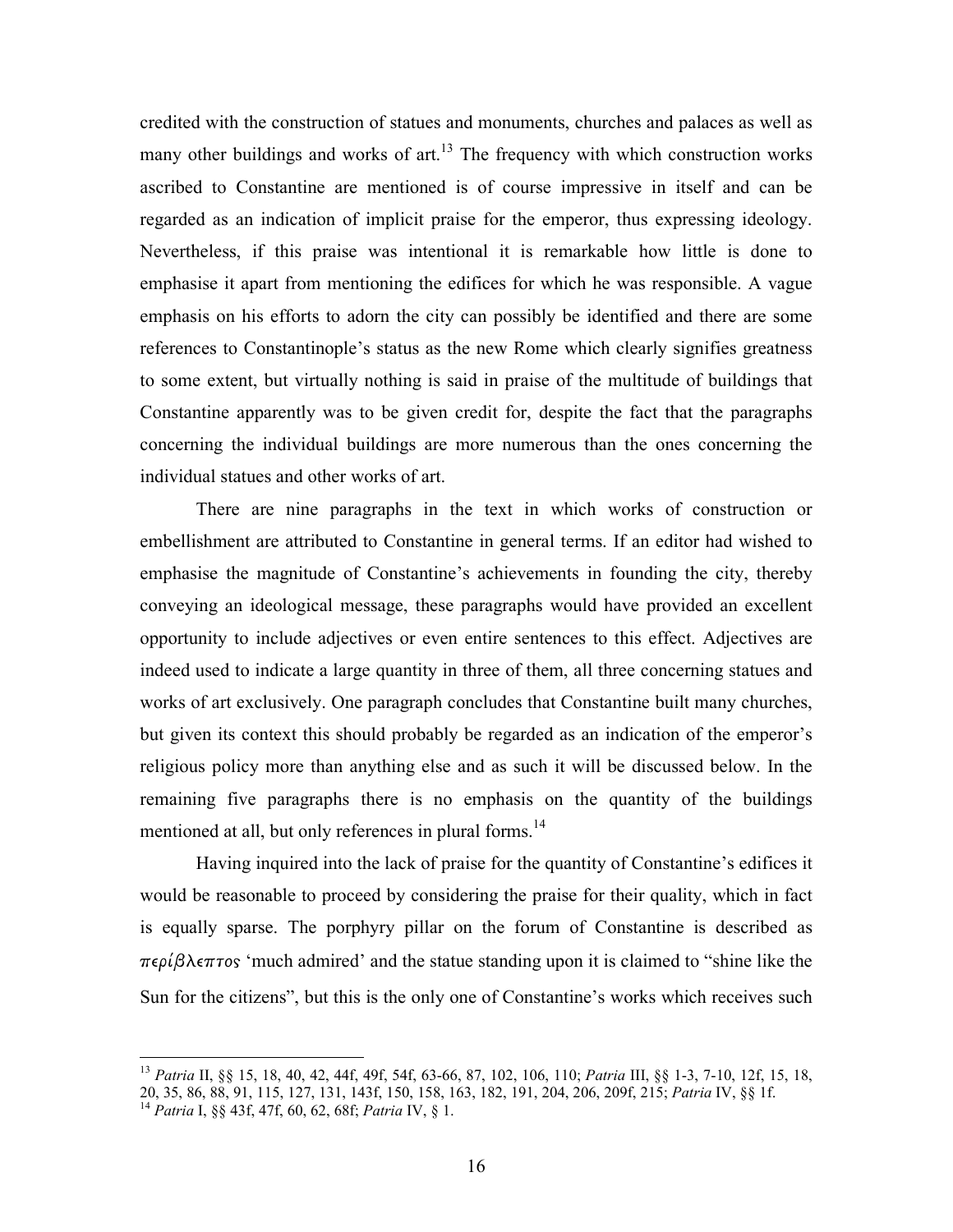explicit praise.<sup>15</sup> In the brief descriptions of a few other statues and monuments, different precious materials are mentioned in passing, but it is never commented upon further.<sup>16</sup> It is also noted that Constantine adorned the church of St. Euphemia with precious materials when he built it, although it is highly possible that the primary purpose of that remark was to emphasise the villainy of Constantine V (r. 741-75), who according to the same paragraph turned the church into an armoury and a dunghill. The text also mentions that Constantine depicted Christ and the Mother of God as well as his own mother and himself when building another church, but nothing else is said about the nature or quality of these images. Furthermore, it is stated that he rebuilt a small chapel to make it large, which says little about the final size of the church apart from it being greater than that of a small chapel. Interestingly enough there is even one paragraph in which it is stated that Leo VI (r. 886-912) rebuilt a church dedicated to St. Stephen, which had originally been built by Constantine, making it smaller and in this process acquiring golden mosaics, multicoloured precious stones and pillars which he used to build another church. Consequently the sources of the *Patria*, at least as they are represented here, must have indicated that Constantine had built such a church and decorated it richly and yet the text only mentions these decorations when they are removed by Leo.<sup>17</sup>

Finally, it is asserted in one paragraph that Constantine "surrounded the city with great walls and embellished different places, as if he brought it to completion in rivalry of the old Rome."<sup>18</sup> The reference to Rome certainly implies greatness, but it is also interesting that the text focuses specifically on Constantine's efforts to fortify and adorn the city. As regards the fortifications, this passage clearly represents them as impressive, but the walls of Constantine are also mentioned in other paragraphs, none of them saying anything about their size and fortitude, which makes the one comment expressing appraisal the anomaly.<sup>19</sup> With the exception of these few and mostly vague comments

<sup>&</sup>lt;sup>15</sup> Patria I, § 45; Patria II, § 45. The Greek text reads: δίκην Ήλίου τοῖς πολίταις ἐκλάμποντα and ὡς "Ηλιος τοΐς πολίταις έκλάμπων respectively.

 $16$  Patria II, §§ 18, 50, 87, 102.

<sup>&</sup>lt;sup>17</sup> Patria III, §§ 9, 66, 88, 209.

<sup>&</sup>lt;sup>18</sup> Patria I, § 47. The Greek text reads: τείχεσίν τε μεγίστοις περιβαλών την πόλιν και διαφόροις κοσμήσας τρόποις ὡς πρὸς ζῆλον ἀπεργάσασθαι τῆς πρεσβυτέρας Ῥώμης.

<sup>&</sup>lt;sup>19</sup> Patria I, §§ 43, 53, 55.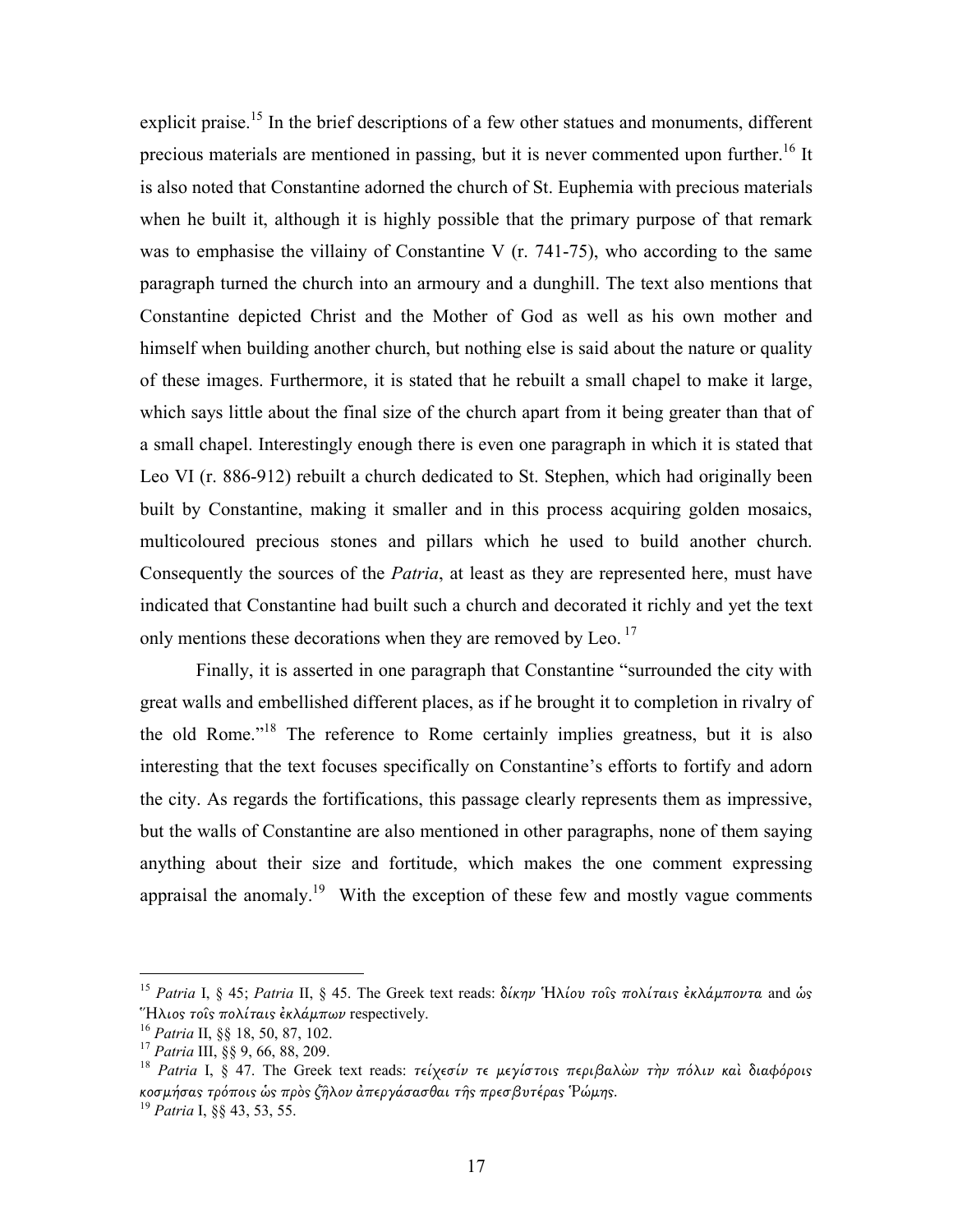the *Patria* is utterly silent as regards the size, beauty or general usefulness of Constantine's works of construction.

There are however three additional passages that refer to Constantinople's status as the new Rome. The first one has already been quoted in the beginning of this chapter and is quite straightforward. Although it says nothing about exactly what being the new Rome entails, such specifications would surely have been deemed superfluous by the contemporary Byzantines, who still prided themselves on being Roman and would continue to do so for the remainder of the empire's existence. The other two are less direct but clearly imply continuity, one of them being a story about how Constantine makes twelve reluctant senators move from Rome to Constantinople by building exact replicas of their houses and moving their families there while they were away on a military campaign, the other one simply mentioning that Constantine wished to have a hippodrome like the one in Rome. $20$ 

On another note there is a paragraph inserted in the middle of the long account of Constantine's achievements in the first book of the Patria, which presents the names and titles of seven magistrates who are said to have "participated in and approved of the founding of God-protected Constantinople". This statement is immediately verified by a list of sources consisting of the names and titles of five of their contemporaries who "all became eyewitnesses and careful observers of that which was done at that time", which constitutes one of the few such explicit reference in the text. Similarly, the senators who reluctantly moved from Rome to Constantinople are credited with the edification of several buildings and the text also relates that Constantine left his magistrates, two of whom are mentioned by name, in charge of the construction works while he was away on a military campaign. It is also mentioned that a patrician named Eleutherius assisted Constantine with the construction of the so-called harbour of Eleutherius.<sup>21</sup> The notion that a large body of magistrates played a crucial part in the foundation of the city is of course entirely uncontroversial, but although their contribution can be taken for granted, the Patria's explicit references to it cannot. An ideological message emphasising the

<sup>&</sup>lt;sup>20</sup> Patria I, §§ 61, 63-67; Patria III, § 91.

<sup>&</sup>lt;sup>21</sup> Patria I, §§ 58, 67, 70. The Greek text of the quotes read: συμπραττόντων καὶ συνευδοκούντων είς τὴν οἰκοδομὴν τῆς θεοφρουρήτου Κωνσταντινουπόλεως and πάντες αὐτόπται καὶ θεαταὶ γενόμενοι τῶν τηνικαῦτα πραχθέντων ἀκριβῶς respectively.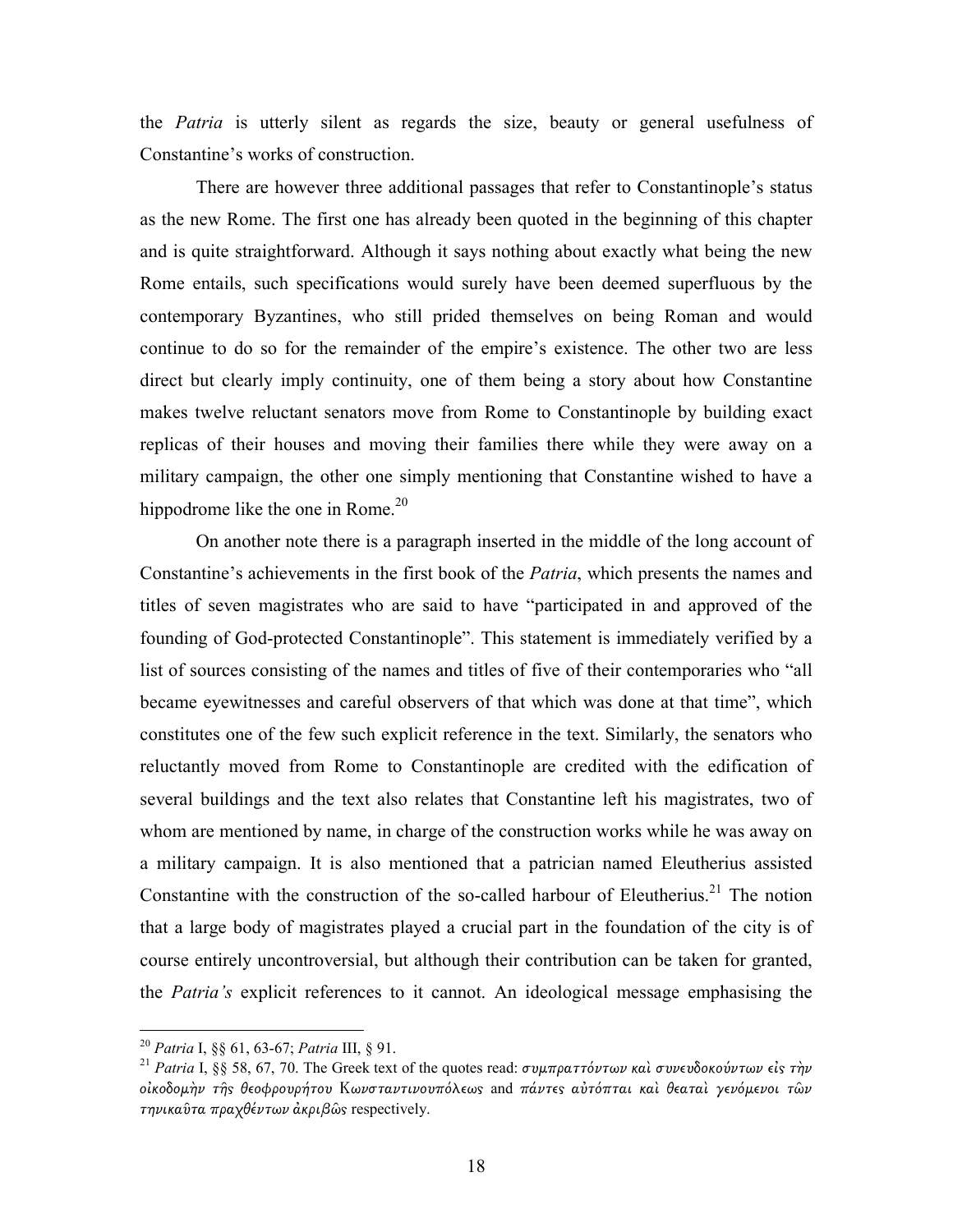greatness of Constantine's achievements as the founder of Constantinople would simply have been more clearly conveyed if no one else was given a share of the credit for said achievements. Even though these few references in no way threaten Constantine's dominant position in the narrative of the city's foundation their inclusion in the text constitutes one further indication of the absence of such an ideological message. The unusually specific list of sources attesting to the contribution of the seven magistrates mentioned should however probably not be regarded as implying that the statement which they substantiate could be considered especially dubious. Since similar circumstances are expressed elsewhere without such attestation to support them, it would appear more likely that the inclusion of the list of sources is simply due to the heterogeneous nature of the text.

Considering these paragraphs which refer to Constantine's achievements as the founder and builder of the city, we must conclude that although there are few explicit statements of ideological significance the ones that can be identified do indeed reinforce the notion of greatness that is implicitly manifest in the sheer quantity of buildings, monuments and works of art ascribed to Constantine. It must however also be concluded that these sporadic and generally vague comments cannot constitute sufficient premises for the conclusion that there is an ideological message consisting of the values expressed. If there had been any intention to impress upon the intended readers the greatness of Constantine's achievements as founder of the city there would have been extensive opportunities to do so in the 100 paragraphs that mention him, but all there is to be found in the text are these disparate comments which occasionally hint at it. It would appear considerably more reasonable to regard the ideology expressed as a reflective ideology, representing an uncontroversial view that was probably shared by the editor as well as her presumptive readers. As such it could be expected to be reflected by the text on occasion, but apparently not deemed necessary to be made a specific point of. It should also be pointed out that while the text occasionally emphasises the large quantity of statues and other works of art used to adorn the city but never the multitude of other edifices, this is in all likelihood not an attempt to emphasise one activity at the expense of the others, but rather necessitated by the circumstance that the objects used for embellishment simply were too many to be individually mentioned and few of them interesting enough to merit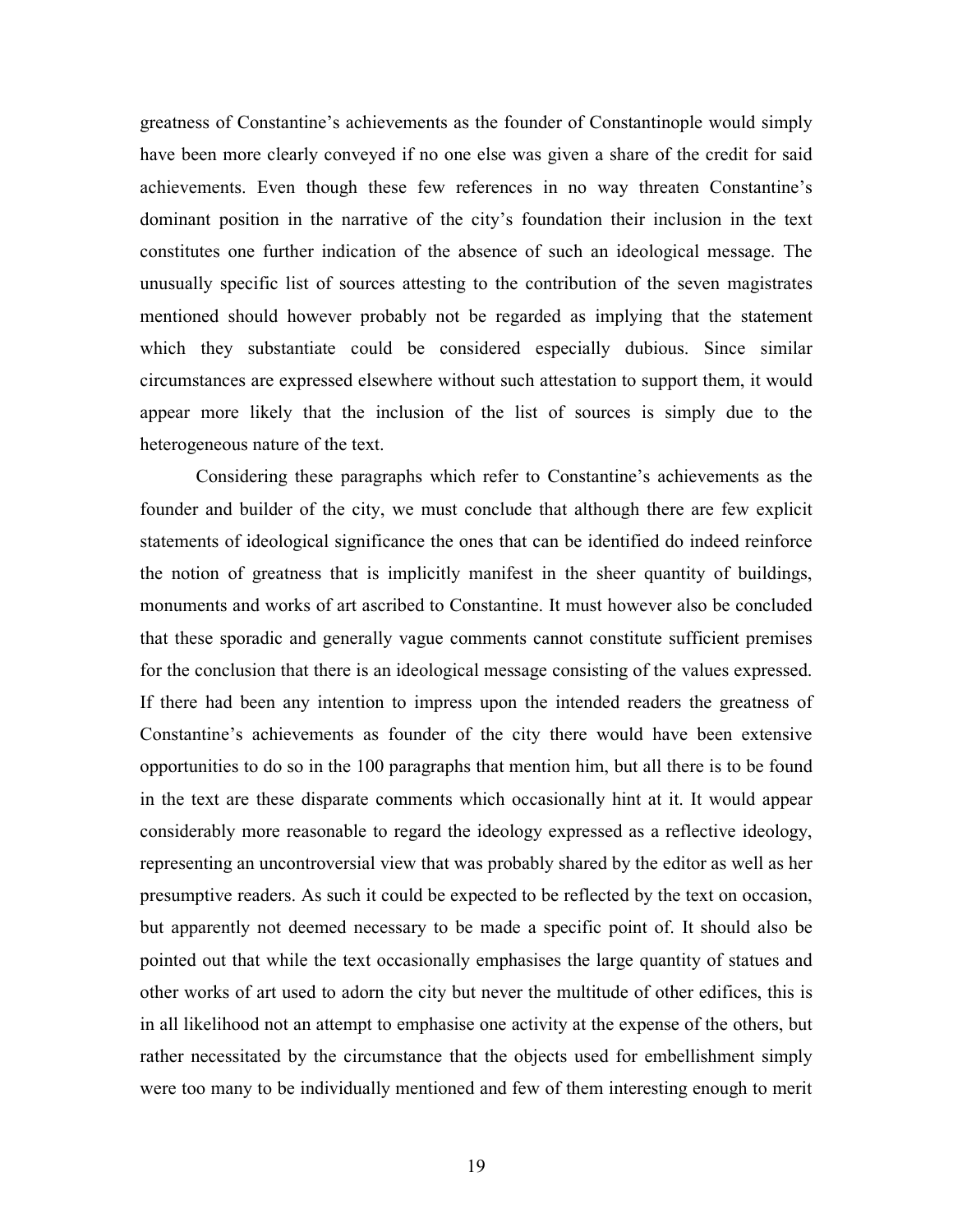such specific attention anyway. This means that the text would have given a misleading impression of their quantity if this had not been addressed in general terms.

Leaving this issue aside for the moment and proceeding to investigate how Constantine's religious policies are represented in the *Patria*, it seems reasonable to first consider his efforts to build new churches, as we have already touched upon this subject. The text mentions over 20 different churches built by Constantine and many of them are mentioned several times.<sup>22</sup> It should be noted that among these is the first church of Hagia Sophia, usually considered to be the work of Constantine's son Constantius II, but here clearly attributed to Constantine himself on three separate occasions. Berger explains this by pointing out that Constantine probably did build the actual building, but as a large hall, possibly dedicated to his own divine wisdom, and that it was later converted to a church by Constantius. The text also mentions that a large number of statues, most of them pagan, were removed from *Hagia Sofia* at some point in time after it was built by Constantine, which obviously refers to the rededication although this is not specified in any way.<sup>23</sup> As we have seen above, the lack of emphasis on the quantity and qualities of Constantine's works of construction applies to churches and other buildings equally, although the notion that he is mentioned as the builder of that many churches does contribute somewhat towards a portrayal of him as the champion of the Christian faith. However, an even more interesting aspect of the construction of churches is how it relates to the old pagan temples. The text reads:

<u>'</u>Ωικοδόμησεν δὲ παραχρῆμα καὶ ἱεροὺς οἴκους ἕνα μὲν ἐπώνυμον τῆς ἁγίας Εἰρήνης, ἕτερον δὲ τῶν Ἀποστόλων· καὶ τὰ τῶν Ἑλλήνων πάντα καθείλε θρησκεύματα, πολλοὺς δὲ ναοὺς ἀνήγειρεν, […]<sup>24</sup>

As Mango has pointed out, the ambiguous religious policies of Constantine's government were a source of concern for later Christian authors and this passage appears to be a clear attempt to secure Constantine the Great for the Christians. It certainly leaves no room for ambiguity; the pagan temples were destroyed, Christian churches were built in their place

<sup>22</sup> Patria I, §§ 48-50, 59f; Patria II, §§ 66, 110; Patria III, §§ 1-3, 9, 18, 35, 86, 88, 115, 144, 163, 182, 191, 209f; Patria IV, §§ 1f.

<sup>&</sup>lt;sup>23</sup> Patria I, § 49; Patria II, § 96; Patria III, § 1; Patria IV: §§1f; Berger (1988), 303.

<sup>&</sup>lt;sup>24</sup> Patria I, § 48. Translation: "He immediately built churches, one named after St. Eirene, another after the apostles; he destroyed all the heathen places of worship and built many churches, […]"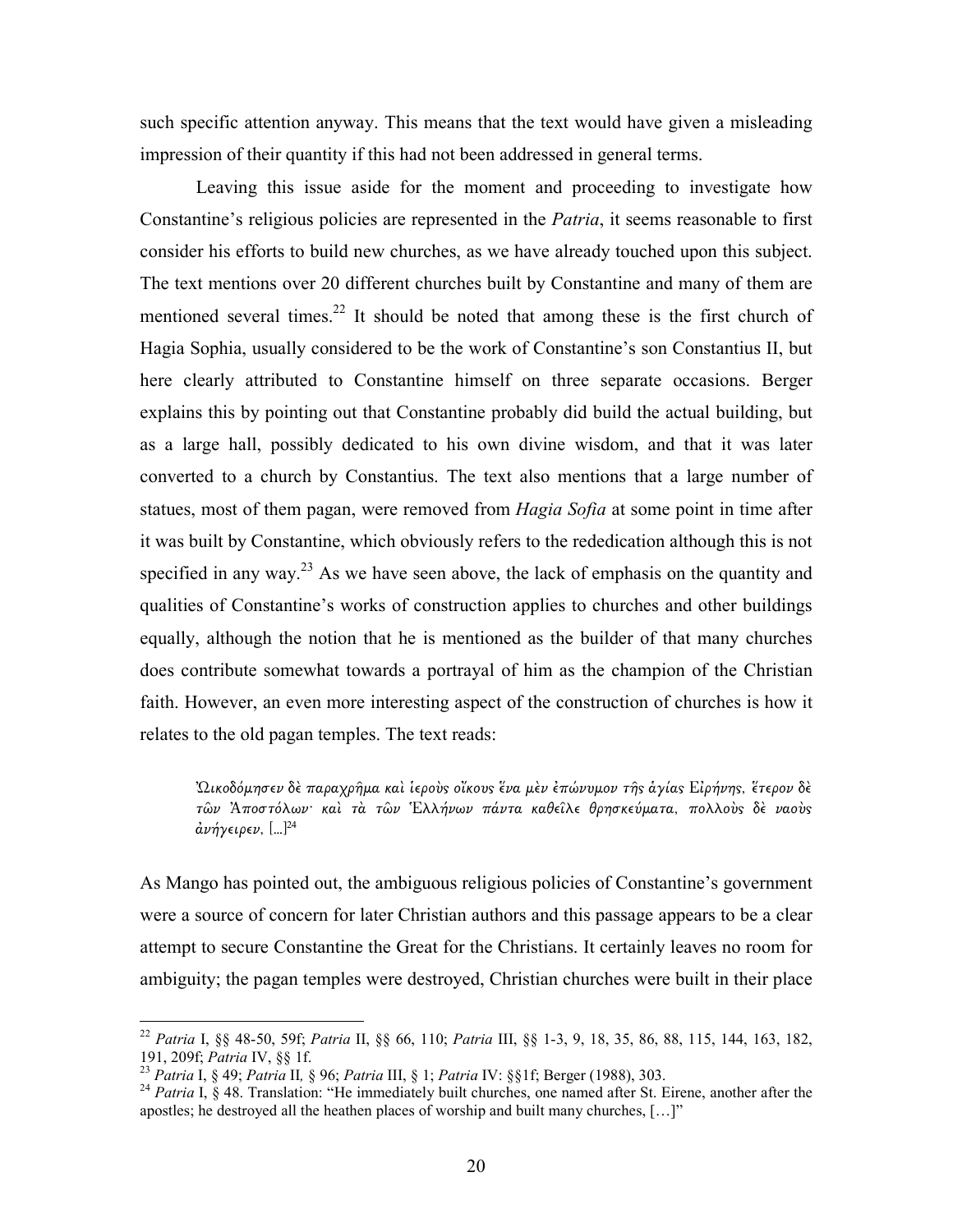and as it is distinctly stated that this applied to all pagan temples and that a large number of churches were built in the process, it is made clear that it was not a matter of isolated incidents but conscious religious policy. The use of the word  $\pi a \rho a \chi \rho \hat{\eta} \mu a$  'immediately' also signifies a certain degree of urgency, implying that constructing churches was considered a priority. The text also provides a few tangible examples of the practise of replacing pagan temples with churches, claiming that the church of the Mother of God at Kontaria as well as the church of St. Mocius had been built after the pagan temples that previously occupied the locations had been destroyed and that the church of St. Menas had been a pagan temple until Constantine had converted it to a church.<sup>25</sup>

 However, there are also passages indicating a less single-mindedly Christian religious policy. On the one hand Constantine is given credit for bringing various allegedly Christian relics into the city, such as the staff of Moses and the crosses of the two thieves who were crucified next to Christ as well as a bottle of oil used to anoint him, the latter two said to have been deposited by Constantine underneath the Forum together with many other 'things of wonder'. The Greek word used here is σηµειοφορικά, a term that Berger interprets as referring to other relics of the crucifixion.<sup>26</sup> On the other hand, the matter of these buried objects is revisited in another paragraph where it is mentioned that among them was the Palladion, a statue of Pallas Athena that according to legend fell from the sky into the hands of the Trojans, was stolen by the Greeks and eventually brought to Rome, thus always being in the possession of whichever power held sway in the Mediterranean area. Constantine is admittedly not mentioned by name in this paragraph, but since another paragraph identifies him as the one who buried the things of wonder under the Forum the obvious conclusion for a reader to arrive at would be that he considered this statue of pagan origin to be worthy of being kept next to relics of the crucifixion. In fact, this circumstance even makes it entirely possible that there were other objects of pagan origin amongst these so-called things of wonder, but the text gives no other indication either way. There are two other paragraphs referring to things of wonder that were placed in the city and none of them explicitly claims that it was done by

<sup>&</sup>lt;sup>25</sup> Patria II, §§ 66, 110; Patria III, §§ 2f.

<sup>&</sup>lt;sup>26</sup> Patria II, § 20; Patria III, § 88; Berger (1988), 291. The translation used here follows Berger, who uses the word "Wunderdinge".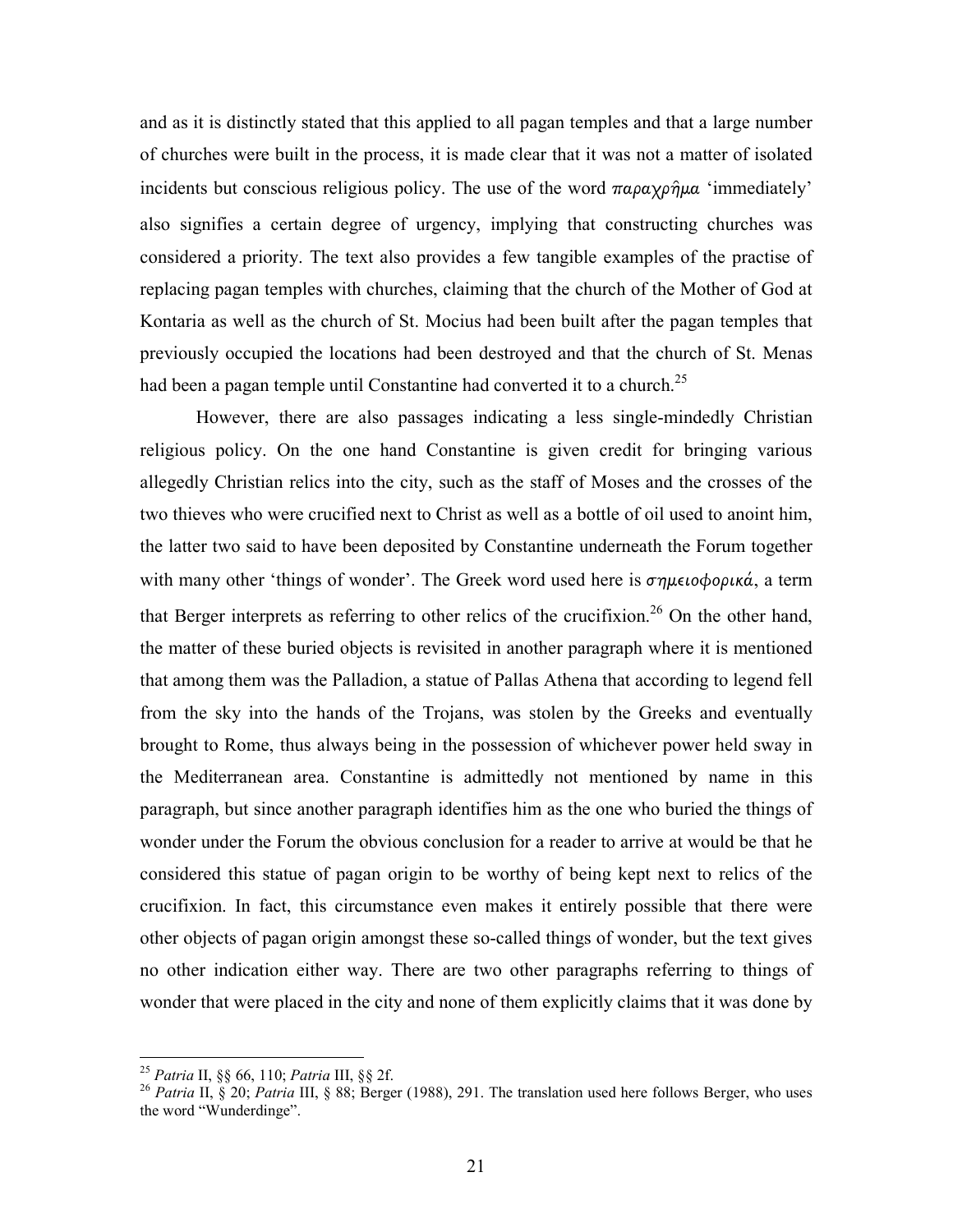Constantine either, although it is hinted in one of them through the assertion that it was done before the inauguration of the city and the other one at least implies an association by stating that he erected a monument at the location in question.<sup>27</sup>

 Another indication of religious ambiguity concerns the Tyche of the city, as this originally pagan deity appears to have been represented by at least three different statues erected by Constantine. He apparently brought one from Rome, placing it on a triumphal arch, and had another one made for use in the inauguration ceremony. The text does however mention that he had engraved a cross on its head, which appears to have had a genuinely Christianising effect since Julian the Apostate is said to have found it appalling enough to have it buried in a pit. $^{28}$  This union of Christian and pagan elements is also clearly displayed in the paragraphs concerning the third statue which is claimed to have been honoured as the Tyche of the city, namely the statue of Constantine in the Forum. The text states that it was originally a statue of Apollo, but that Constantine had it erected in his own name and given a halo consisting of the nails used in the crucifixion of Christ, whereupon it was honoured with Christian hymns and prayers and recognised as the Tyche of the city.<sup>29</sup> Consequently the *Patria* appears to provide us with an account of a statue of pagan origin, rededicated for use in something that at the very least resembled a cult of personality, adorned with Christian relics and honoured through Christian ceremonies as the Tyche of the city. It is hard to imagine a more symbolic representation of the ambiguity in religious matters that characterised Constantine's reign.

 On the subject of the statuary erected by Constantine it should be noted that although the text specifically mentions several monuments and works of art that are clearly of Christian nature, namely three monumental crosses, a group of icons and a statue of Christ that was said to possess miraculous powers, it also mentions several additional pagan statues in a similar way, such as the statues of Zeus Dodomaius and Pallas adorning the senate house, a statue of Bellerophon that was brought from Antioch and some of the pagan statues that were relocated when Constantius II turned the first Hagia Sofia into a church, as has been discussed above. In another paragraph it is stated briefly that Constantine had a relief made that depicted his own history as well as the

<sup>&</sup>lt;sup>27</sup> Patria II, §§ 45, 49, 64; Berger (1988), 296f.

<sup>&</sup>lt;sup>28</sup> Patria II, § 42; Patria III, § 131.

<sup>&</sup>lt;sup>29</sup> Patria II, §§ 45, 49.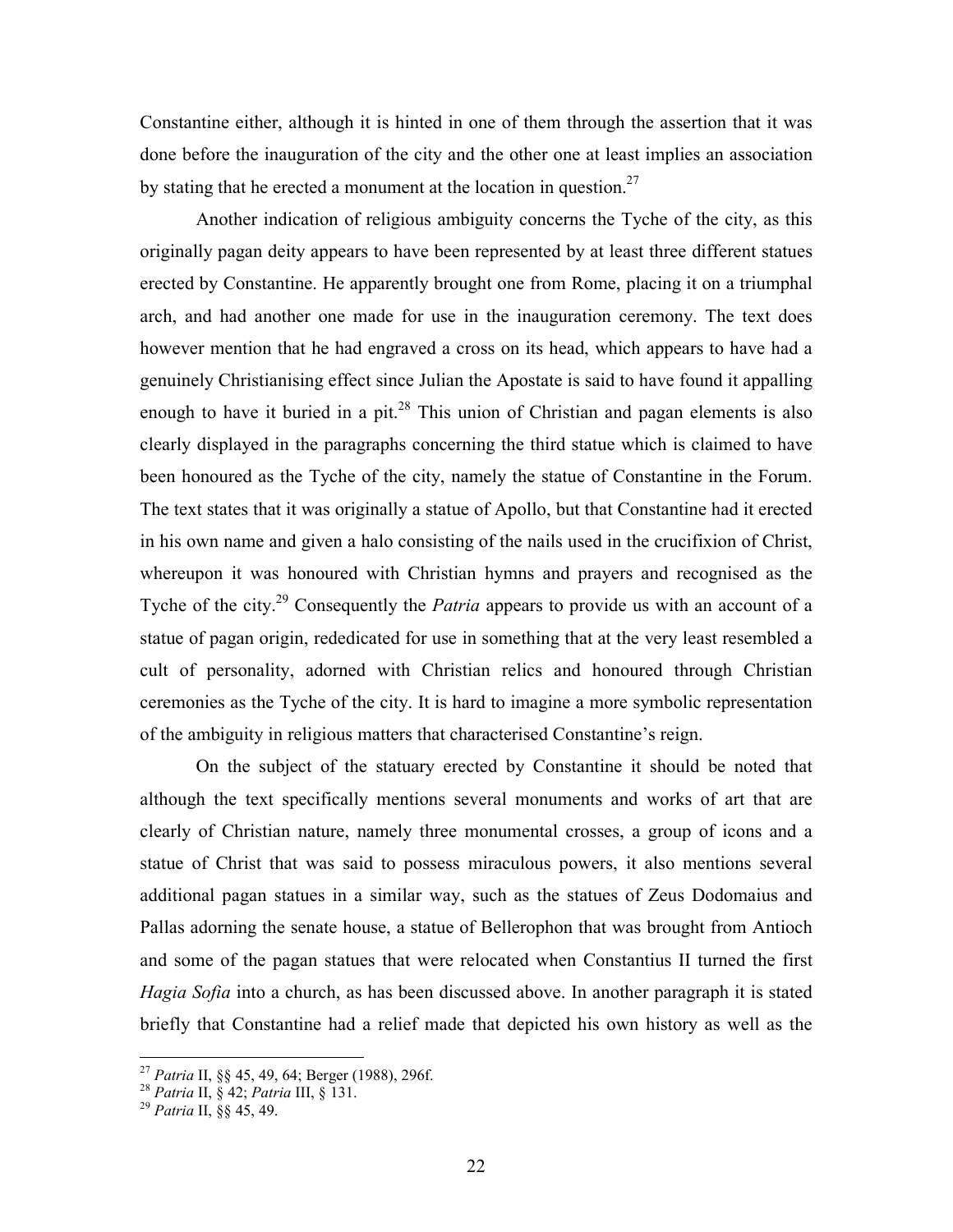final fate of the city, which would appear to associate him with the pagan practise of divination, an activity which other sources claim that he abolished in his efforts to promote Christianity. In addition to this there are also three paragraphs mentioning objects that Constantine used to embellish the city that are neither clearly identified as Christian nor as pagan. It seems reasonable to conclude that no religious concerns appear to have been taken into account in the selection of statuary to be individually mentioned.<sup>30</sup>

 It should however be acknowledged that none of the pagan elements associated with Constantine that are mentioned above necessarily contradict the notion of Constantine's status as the champion of Christianity. We may consider them as reflections of the complex religious situation of the time, but we cannot assume that the text was read in the same way by the contemporaries of the *Patria*. As has already been concluded, the use of pagan statues to decorate the city was not considered as evidence of pagan sympathies and the arguments made by Christian apologists appears to have been accepted as truths that may well have been taken for granted by the time the *Patria* was composed, making the issue entirely uncontroversial. As regards the Palladion, the Tyche of the city and the statue of Constantine, it is important to keep in mind that although paganism was indeed a live issue for several centuries after Constantine's conversion, this was definitely not the case by the end of the  $10<sup>th</sup>$  century. It would consequently seem reasonable that the concept of the Tyche of the city was regarded as having a purely symbolic significance rather than a religious one, serving as a representation of the city that could be used in ceremonies whose Christian nature was surely considered to be selfevident at the time. The same argument would apply to the Palladion, the story of its relocation constituting an analogy of the relocation of imperial government from Rome to Constantinople, and as regards the statue of Constantine it is clearly demonstrated by the episode where Julian buries the statue of Tyche with the engraved cross that pagan statues could be genuinely Christianised, possibly making their idolatrous origins irrelevant. The association with divination is somewhat more troublesome, especially since Constantine is claimed to have prohibited it himself in other sources, which appears

<sup>&</sup>lt;sup>30</sup> Patria I, §§ 46, 49, 62; Patria II, §§ 18, 50, 64, 87, 102, 106; Patria III, §§ 12, 20, 206; Treadgold (1997), 40f.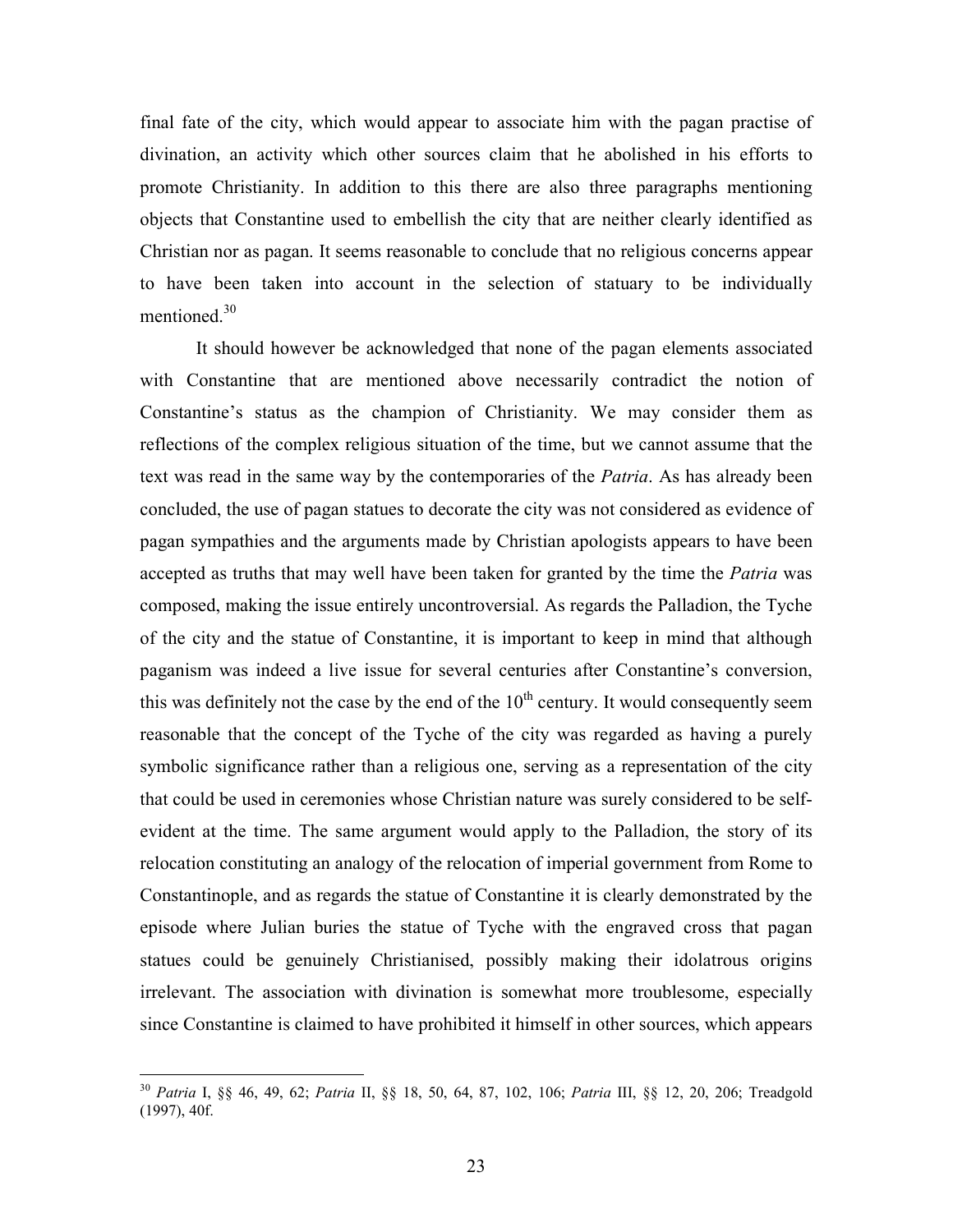to indicate that it at some point in time were considered unacceptable by Christian moral standards. Still, as we have concluded that paganism posed no threat to contemporary religious dogma, it is entirely possible that attitudes to practises that were pagan in origin but not inherently idolatrous had changed in a conciliatory manner, meaning that divination could be regarded as harmless or in some situations even beneficial, provided it yielded useful results. Nevertheless, if the text had been compiled with any intention of disassociating Constantine with paganism, virtually all of the passages mentioned above could have been left out, or at least provided with an explanation, without disrupting the narrative structure. It must consequently be concluded that the eagerness to keep Constantine unsullied by the taint of idolatry displayed in the passages concerning the pagan temples is clearly nowhere to be found in these parts of the text. The text can in its entirety not be said to convey an ideological message to this effect, although it could still be argued that elements of a reflective ideology portraying Constantine as vigorously forwarding the cause of Christianity can be identified.

 Concerning the parts of Constantine's policy which concerns neither religion nor construction, there are only a few relevant paragraphs to examine. Some details concerning his civil policy are given during the long account of his achievements in the first book of the Patria:

Έφιλοτιμήσατο δὲ τῶ δήμῳ καθ' ὅν ὑπάτευσε χρόνον ἄρτους ἡμερησίους, ὀνομάσας αὐτοὺς παλατίνους ὡς ἐκ τοῦ παλατίου χορηγουμένους, καὶ οἶνον καὶ κρέας καὶ ἔλαιον καὶ σιτηρέσια τάξας, ὧν καὶ μέχρι τοῦ νῦν ἡ πόλις ἀπολαύει [...], νόμους τε πολλοὺς καὶ συμβόλαια <περὶ  $\tau$ ῶν> καθ' ἑκάστην τιθεὶς ἀπὸ τοῦ βελτίστου καὶ δικαίου, [...]. <sup>31</sup>

The distribution of grain rations is mentioned once more during an account of the city's inauguration and there is a short note stating that Constantine was the first to arrange chariot-races in the hippodrome, a notion that is hardly surprising considering that the text had already mentioned that he was the one who finished the construction of said hippodrome. These are however the only indications of civil policy that can be found in

 $31$  Patria I, § 47. Translation: "While he was consul he presented the people with daily bread, calling it palatine since it was distributed from the palace, having procured wine, meat, olive oil and grain rations, which the city enjoys even to the present time, [...] and established laws concerning daily matters justly and in the best way, […]."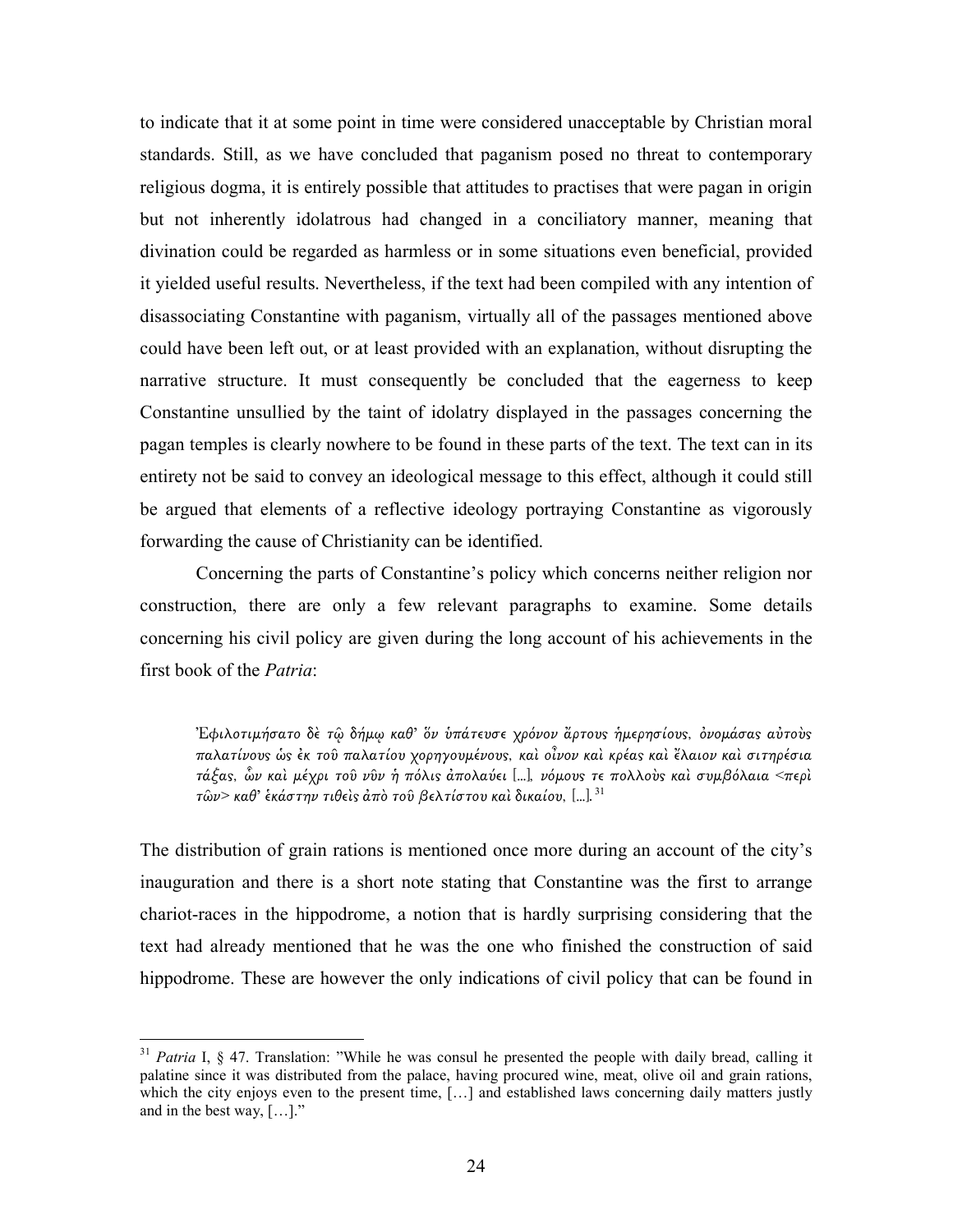the text.<sup>32</sup> Nevertheless, keeping one's subjects fed, entertained and protected by just laws would definitely have been regarded as the characteristics of a good ruler.

Concerning Constantine's military policies there is no specific information at all to be found in the text, but their effectiveness appears to be reflected in a few passages. The most impressing of these is a brief account of a campaign against a people referred to as Scythians, whom the emperor defeated, making the area immediately south of the Danube secure enough to enable the foundation of four new cities, a task which was carried out with the assistance of one of the magistrates mentioned above. There are also two passing references to his capture of Byzantion in 324 as a brief mention of him being acclaimed after another military victory.<sup>33</sup> This does serve to portray Constantine as a successful military commander, but all of these passages appear to have been included in order to explain the circumstances of other episodes rather than to convey a message of their own. The account of the campaign against the so-called Scythians serves as an explanation as to why Constantine was absent from the city and consequently chose to delegate the responsibility for some of his construction projects to his subordinates, while the other three references to his victories are all used to provide some historical background to paragraphs concerning different locations in the city. This is further underlined by the fact that none of these passages say anything explicitly or implicitly about the emperor's military skills other than mentioning the simple historical fact that he eventually emerged victorious. It can thus be called into question whether these passages have any ideological content as regards Constantine, but even if they do, this ideology can certainly not be regarded as constituting any ideological message.

As regards the accounts of Constantine's policies in various fields, we can thus conclude that they portray the emperor in a distinctly favourable light. He is given credit for an impressive number of edifices, a vigorously pro-Christian religious position, a collection of laws that justly regulate everyday life, the introduction of grain allowances and chariot races as well as a number of military victories. When taken together, this could easily be interpreted as an ideological message with the purpose of glorifying Constantine's achievements, but as we have seen the notion of such a message cannot be

 $32$  Patria I, § 62; Patria II, § 49.

<sup>33</sup> Patria I, §§ 70f; Patria II, §§ 42, 67.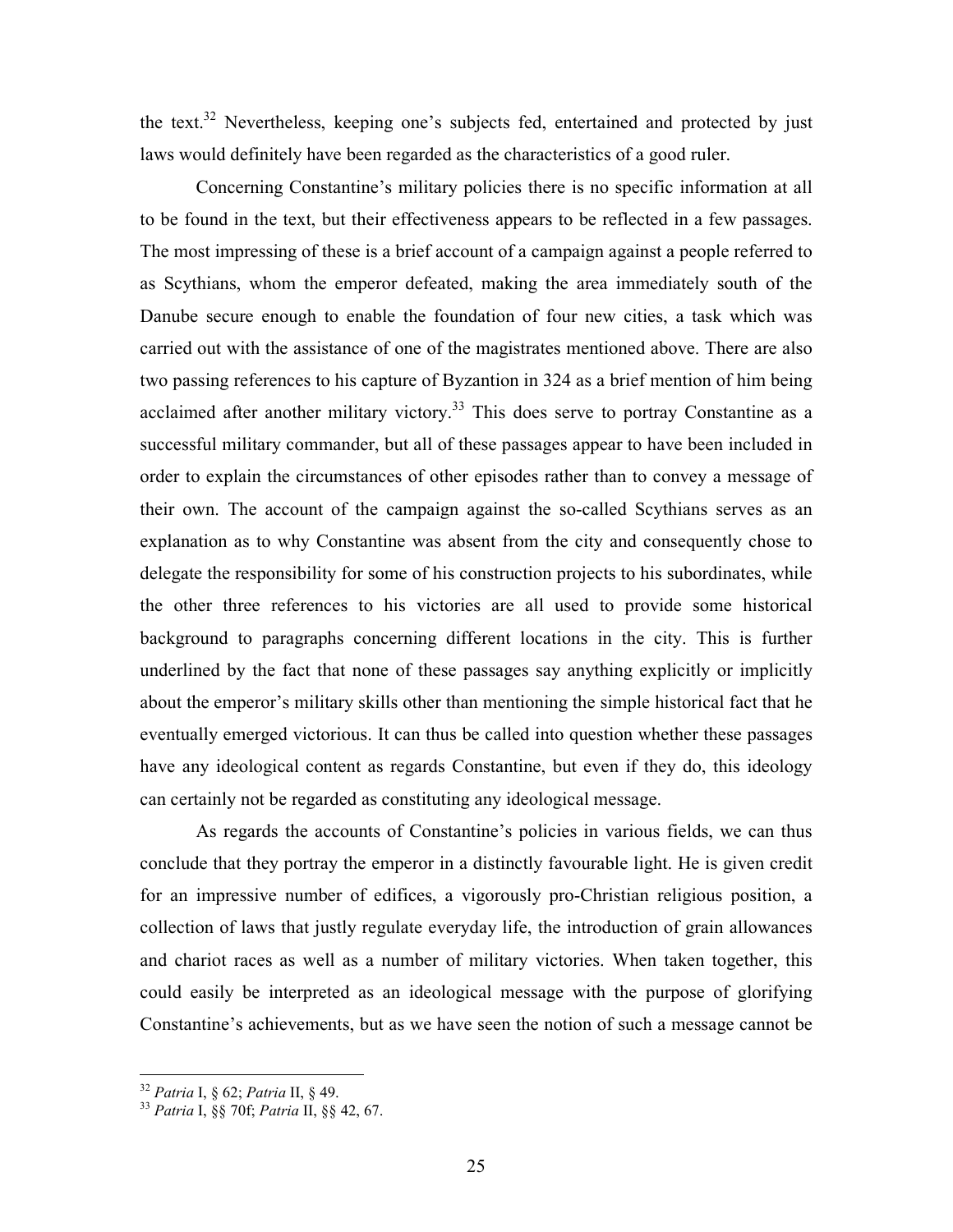substantiated if the individual accounts are examined systematically. The references to the buildings, monuments and works of art ascribed to Constantine are of course numerous, but apart from mentioning their existence the text makes no attempt to impress upon its readers the greatness of Constantine's construction works, despite ample opportunities to do so, and the mere mention of them can hardly be assumed to be ideologically motivated, since the city which these edifices constitute is the primary subject matter of the text. Similarly, although there are several paragraphs portraying Constantine as a devout champion of Christianity and zealous enemy of paganism, he is also repeatedly associated with pagan practises and symbolism elsewhere in the text. If the accounts of Constantine's pro-Christian religious policies were intended to constitute an ideological message, this message would inevitably be diluted by idolatrous associations and consequently we could expect the editor to remove or explain them, which she evidently has abstained from doing. Furthermore, we have seen that all references to Constantine's military victories are made in passing to provide background information to different episodes. This essentially leaves us with the few remarks concerning lawmaking, grain allowances and chariot racing, the latter two of which can be considered necessary measures in the process of founding a new capital. What remains is a single sentence, allowed to unequivocally portray Constantine as a just lawgiver, and this cannot be regarded as sufficient evidence for the conclusion that the text conveys an ideological message which glorifies the emperor's achievements. However, this does not mean that the editor or anyone else considered Constantine's exploits to be less than glorious, the text does indeed appear to imply the contrary, but simply that the editor did not consider it necessary to convey that sentiment through a ideological message in the Patria.

Having reached this conclusion concerning the accounts of Constantine's policies we must proceed to examine the *Patria's* portrayal of the emperor on a more personal level and consider a few paragraphs regarding his personal moral qualities and relationship to God. The text reads:

Ὅτι µέλλων κτίσαι πόλιν ὁ µέγα̋ Κωνσταντῖνο̋, ὀφείλων πῆξαι τὸ θεµέλιον καὶ καταμετρῆσαι τὴν πόλιν, πεζὸς ἐξῆλθεν μετὰ τῶν μεγιστάνων αὐτοῦ· καὶ ἐλθὼν εἰς τὸν Φόρον λέγουσιν αὐτῷ οι ἄρχοντες· 'ποίησον τέλος τοῦ τείχους.' Εκείνος δε έφη· 'ἕως ού στῆ ὁ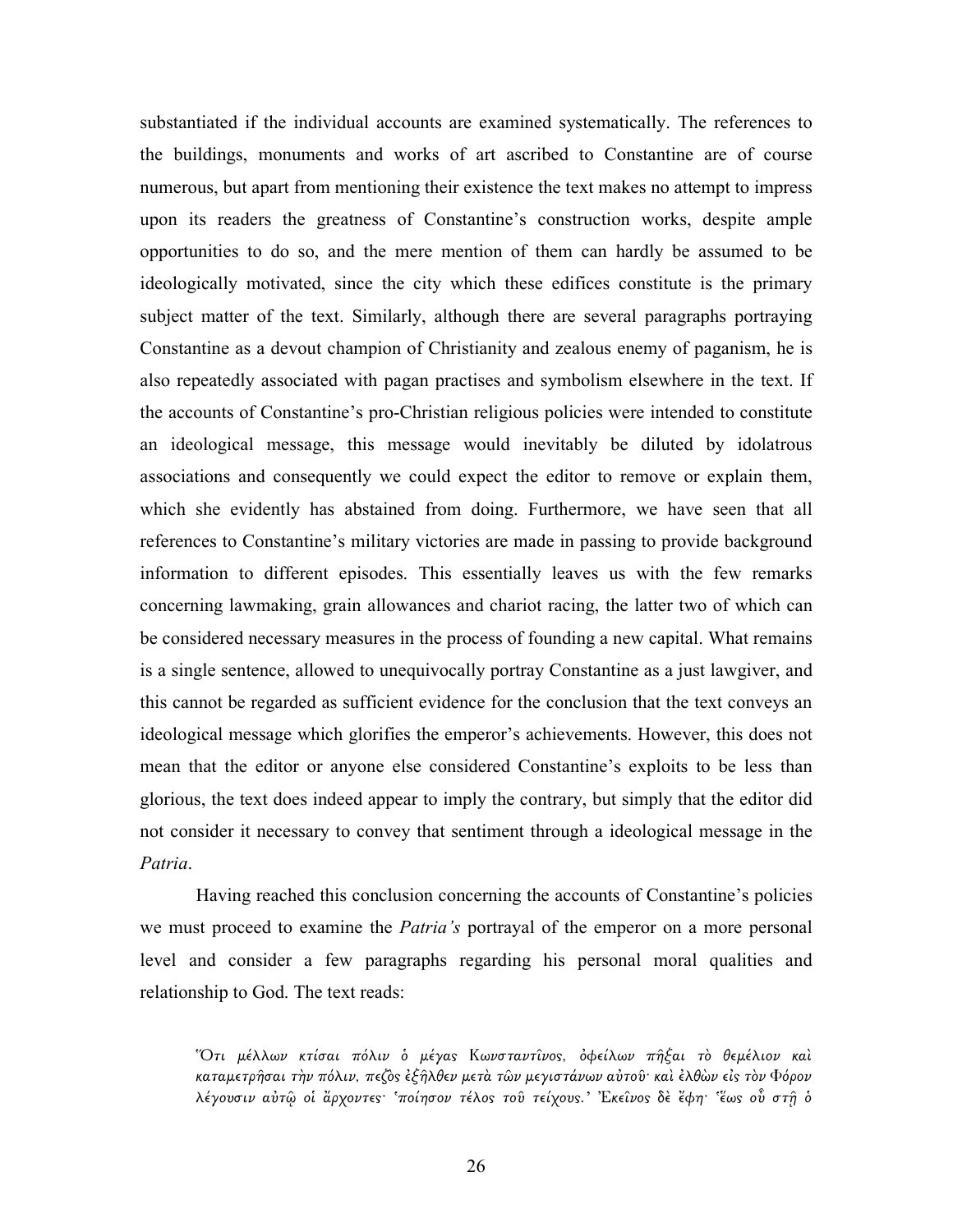προαγωγό̋ µου, οὐ µὴ στήσω τὸ θεµέλιον.' Μόνο̋ γὰρ ἐκεῖνο̋ ἑώρα τὸν ἄγγελον. Ἀπελθὼν δὲ µέχρι τοῦ Ἐξακιονίου πεζὸ̋ µετὰ πάση̋ τῆ̋ συγκλήτου ἐκεῖσε ἐθεάσατο τὸν ἄγγελον τὴν ῥοµφαίαν αὐτοῦ πήξαντα, µηνύοντα ἕω̋ ἐκεῖ στῆναι αὐτόν. Καὶ διὰ τοῦτο ἔπηξεν ἐκεῖσε τὸ τείγος.  $34$ 

What is particularly spectacular about this episode is not the appearance of an angel, as it was taken for granted that such beings existed and could make themselves known to mortals, but rather that the divine messenger showed himself only to Constantine, which implies that he alone was chosen by God to found the city and thus enjoyed a very privileged relationship with the divine. There are also three references to monumental crosses which Constantine had erected in the city, where it is stated that they had been made in the image of the cross he had seen in the sky, which must refer to the legendary prelude to the battle of Milvian Bridge in 312. Grammatically, the text employs the regular indicative mood in all three instances, which would appear to indicate that Constantine's vision should be regarded as a historical fact and not something the emperor claimed had happened. If so, the references serve to underline the notion of Constantine's special relationship with the divine, even though they are only made in passing. There are also two passages where the emperor is described as  $\tilde{\alpha} \gamma \iota \circ \beta$  'holy' an epithet which is most commonly used in references to saints, and a further two where the less dramatic attribute  $\dot{\epsilon}$   $\dot{\alpha}$   $\gamma$ *ious* 'of blessed memory' is employed. The epithet most commonly associated with Constantine throughout the text,  $\delta \mu \acute{\epsilon} \gamma \alpha s$  'the great' or 'the first' clearly has a praiseful connotation, but since the use of this epithet in literature is the conventional way to distinguish the emperor from other emperors with the same name, a distinction which is clearly needed in a text such as the *Patria*, there is insufficient evidence to conclude its inclusion in the text should be regarded as part of an ideological message. The references to his holiness are on the other hand somewhat less conventional and thus of greater significance in this respect. Furthermore, as Berger

 $\overline{a}$ 

 $34$  Patria III, § 10. Translation: "When Constantine the Great was to found the city, establishing its foundations and measurements, he went out on foot with his grandees; when they came to the Forum the magistrates said to him: "Let the wall end here." He replied: "I shall not establish the foundation until my guide makes a halt." For only he saw the angel. When he came on foot with the entire senate to Exakionion he saw the angel thrust its sword into the ground, signalling that he was to stop. On account of this he established the wall there."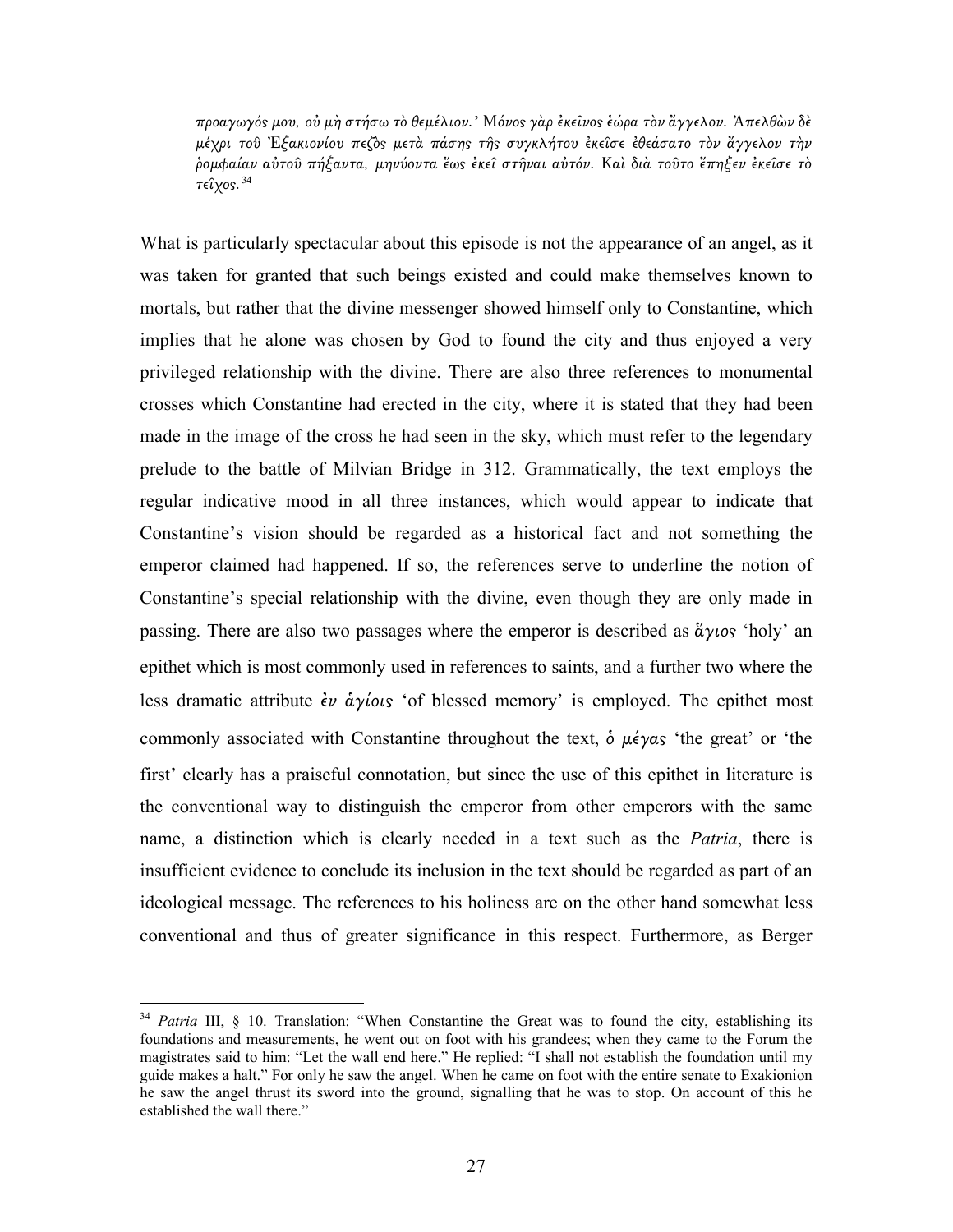points out, it is probably no coincidence that the number of the senators whom Constantine had relocated from Rome was twelve, the same as that of the apostles. $35$ 

 With this in mind we must proceed to examine another interesting episode. Referring to historians named Herodotus and Hippolytus, the text claims that Constantine became suspicious of one of his sons through the unspecified actions of his wife Fausta and thus had both of them summarily executed without the benefit of a trial. It proceeds to relate that this roused Constantine's mother Helen to indignation and that she convinced him to meditate on his actions, whereupon he realised that he had committed a grave injustice. The insight tormented him and compelled him to do penance by abstaining from washing himself or sleeping in a bed for forty days and forty nights, erecting a statue of his son with an inscription acknowledging that he had done him wrong and earnestly praying to God for forgiveness. The text also mentions five other statues of magistrates whom the emperor had unjustly executed and commemorated in this way after realising his mistake. A modern reader would probably consider this portrayal of Constantine as short-tempered and brutal to stand at odds with the saintly demeanour presented elsewhere in the text, but there are reasons to believe that the contemporaries of the *Patria* might disagree. Remorse, penance and redemption are fundamental concepts of Christian moral thought and from a Byzantine point of view it would be entirely possible to obtain the saintly qualities implicitly ascribed to Constantine elsewhere by doing penance for past crimes, no matter how heinous those crimes might have been. The emperor eventually realises the error of his ways, displays genuine guilt and is clearly willing to do penance. The greatness of his achievements, the magnitude of his piety and his status as the favoured instrument of the divine providence does not inherently contradict the notion of him displaying very human flaws. Being sinful was regarded as part of being human; it was remorse that separated the virtuous from the wicked. The edification of the statue which is the focus of the narrative resulted directly from the emperor's repentance and only indirectly from his brutality, which makes it quite plausible to read the episode as a story of Constantine's redemption rather than as an account of his misdeeds.

<sup>&</sup>lt;sup>35</sup> Patria I, §§ 58, 63; Patria II, §§ 18, 50, 67, 102; Patria III, § 18; Berger (1988), 221.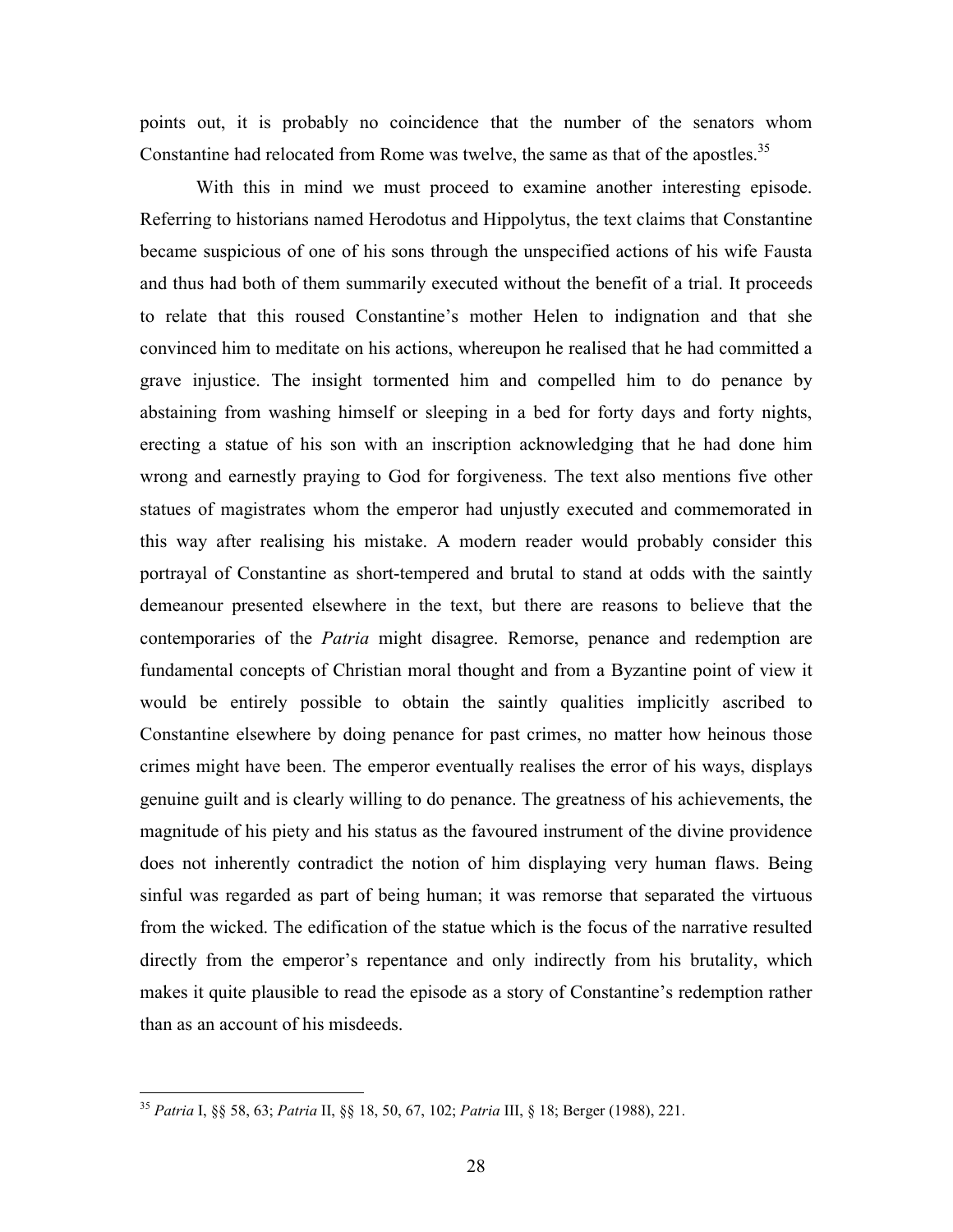Again, we can identify the elements of an ideology in the passages referred to above, but there is insufficient evidence to conclude that they constitute an ideological message. The story of how an angel determines where the walls are to be built is clearly significant, but it is also the only one of its kind. If the text had been composed with the intention of stating that Constantine received direct and explicit instructions from the heavenly powers when founding the city, we could at least have expected to find a brief reference to this divine interference in the first book of the *Patria*, which focuses specifically on the city's foundation. Similarly, even though giving the emperor the epithet 'holy' is a clear indication of reverence it is only done twice in the 100 paragraphs mentioning him, several of which depicting him as acting at least just as piously as in the two paragraphs where the epithet is used. The references to the vision before the battle of Milvian Bridge are only made in passing in order to describe the monumental crosses and the numerical correspondence between the senators and the apostles is never pointed out explicitly, which makes it a little too subtle to take into account when it is only mentioned once. All of these passages might well be based on sources written with the clear purpose of glorifying Constantine by elevating him to saintly status, but their inclusion in the Patria should in all likelihood be seen as a testament to the heterogeneous nature of the text, rather than as evidence of any ideological intent on the editor's part.

In this context there is however one further episode that needs to be considered. The text mentions that the consul Callistratus was hailed by the people as being of good fortune and destined for greater things, which made him fearful of being subjected to Constantine's wrath, whereupon he decided to take refuge in a church. It is stated that Constantine promised not to harm him, but that the consul declined the offer and chose instead to abandon his political career and become a priest before leaving the sanctuary. The text gives no clue as to whether the mistrust in the emperor's promises was justified or not, making the ideological dimension of the episode quite unclear, but the ideological ambiguity resulting from this lack of clarification does appear to confirm the impression that the text is devoid of ideological messages concerning Constantine.<sup>36</sup>

<sup>&</sup>lt;sup>36</sup> Patria II, § 44.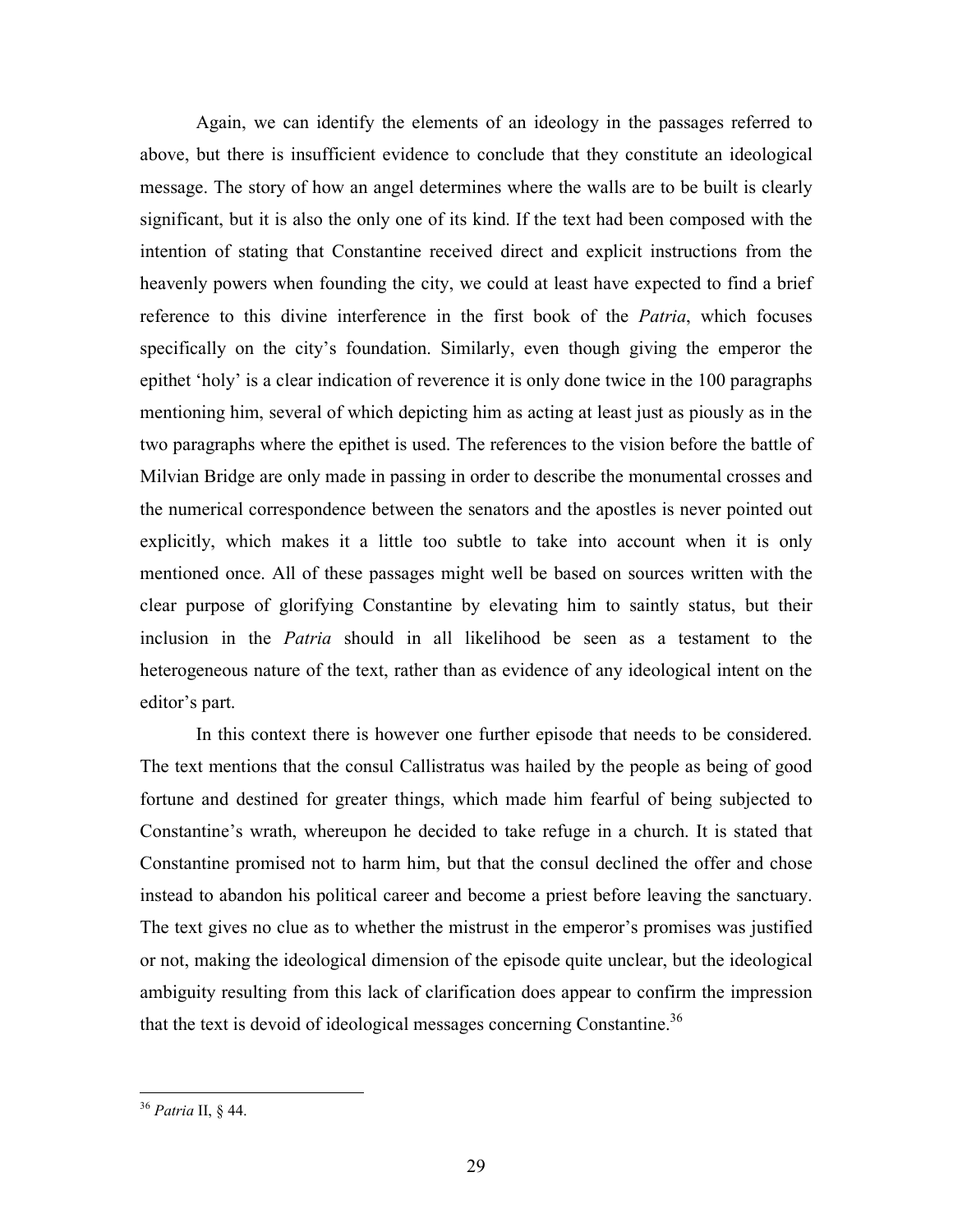#### 2.2 Between Constantine and Justinian

Constantius II (r. 337-61), Constantine's son and successor, is only mentioned in two paragraphs and neither of them appears to pass any ideological judgement on his character. The first one concerns a statue depicting the meeting between Constantius and his brother Constans after the death of their father, and reveals nothing more than the statue's existence and its motif. The subject of the second one is a pair of pagan statues and it is briefly mentioned that they were moved from the city gates to a large bath during the reign of Constantius.<sup>37</sup> The absence of passages depicting Constantius as an active ruler is especially noteworthy since the credit for the construction of the first Hagia Sophia is ascribed solely to Constantine I, as we have seen above, even though its rededication as a church was almost certainly the work of Constantius. Whether this is an expression of antipathy towards Constantius cannot however be determined with any certainty at this point and it will consequently be discussed below.

 Constantius' successor Julian (r. 361-3), known to posterity as the Apostate, is also only mentioned in a few paragraphs. Yet unlike the references to his predecessor, these paragraphs do provide a clear and consistent portrayal of the emperor's moral character, depicting him as a savage anti-Christian tyrant. Julian appears plainly in three paragraphs, one of them stating that he burned Christians in a giant oven on the pretext of them being criminals and another similarly claiming that he martyred three holy men by burning them. The accusations of the third paragraph are more innocuous and concerns Constantine's Christianised statue of Tyche, which according to the passage mentioned above was buried in a pit by Julian on account of the cross which Constantine had carved on its head.<sup>38</sup> Concerning Julian there is also one additional paragraph of interest. It is mentioned briefly that the harbour of Julian was named after a consul who allegedly founded it. We can of course not be entirely sure of the identity of its founder, but according to Berger there is at least one other source, namely the works of the pagan historian Zosimus from around AD 500, which dates the foundation of the harbour to the reign of Julian the Apostate and given its name it would appear more obvious to associate

 $\overline{a}$ 

<sup>&</sup>lt;sup>37</sup> Patria II, §§ 48, 85.

<sup>38</sup> Patria II, §§ 42, 53; Patria III, § 190.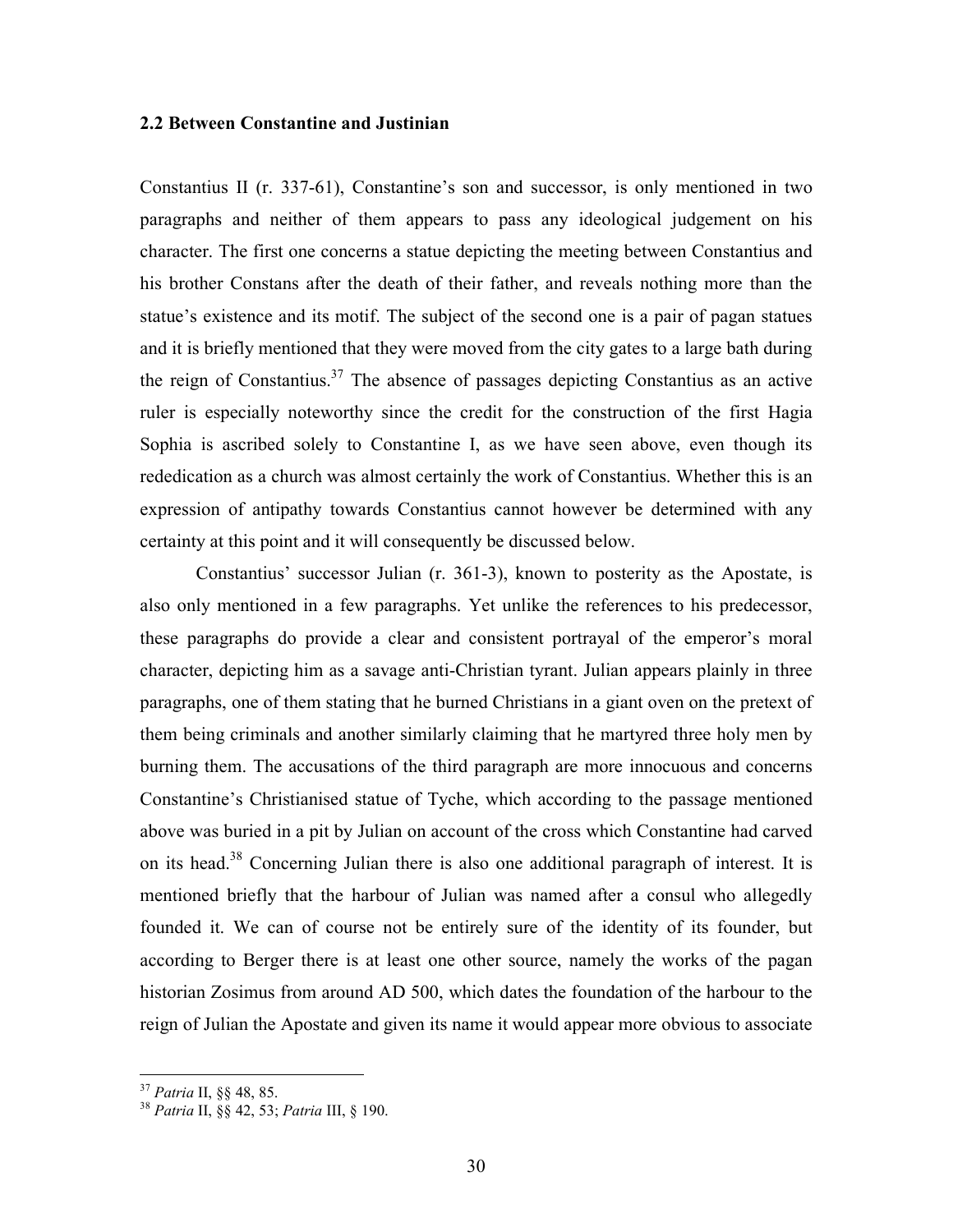its construction with the emperor rather than with a significantly more obscure consul. The absence of this association in the *Patria* could consequently be interpreted as indicating a reluctance to give credit for the construction of the harbour to the pagan emperor, although Zosimus could also have been mistaken or deliberately misleading due to a bias in favour of Julian. $39$ 

 The three short paragraphs in which Julian appears plainly could scarcely provide a nuanced portrayal of the emperor, even if there had been such an intention. Nevertheless, they must be considered as sufficient evidence of ideology due to their unanimously condemning attitude towards Julian's religious policies. This ideology should however probably not be considered an ideological message in itself. Although these paragraphs display the consistency that we might expect from an ideological message it is doubtful whether such a message could be regarded as sufficiently relevant to merit the designation. As we have concluded above, by the time the Patria was compiled paganism had not been a live issue for centuries and the errors of the Apostate's pagan ways were probably well integrated in the collective historical consciousness of the Byzantines. It is of course entirely possible that it was considered an ideological necessity to reiterate such condemning notions in writings of historical relevance, but although ideologically motivated this could reasonably be considered more as a matter of literary convention than as a contemporary political issue. Either way, if the disassociation between the harbour of Julian and the emperor is part of a larger ideological pattern throughout the text, this matter would certainly have the necessary relevance to merit a closer examination.

The brief reign of Jovian (r. 363-4) is not touched upon at all in the *Patria*. The aqueduct of Valens (r. 364-78) is briefly ascribed to the emperor whose name it bears, but this is the only reference made to him. $40$ 

 Concerning Valens' successor Theodosius I (r. 379-95) there is considerably more information to be found in the text. He is almost always referred to as  $\delta \mu \acute{\epsilon} \gamma \alpha s$  'the great' or 'the elder', but since his grandson and namesake is just as consequently referred to as  $\dot{\phi}$   $\mu\nu\rho\dot{\phi}$  'the younger' the use of this epithet is probably not ideologically

 $\overline{a}$ 

<sup>&</sup>lt;sup>39</sup> Patria III, § 39a; Berger (1988), 572f.

 $40$  Patria II,  $\S$  69.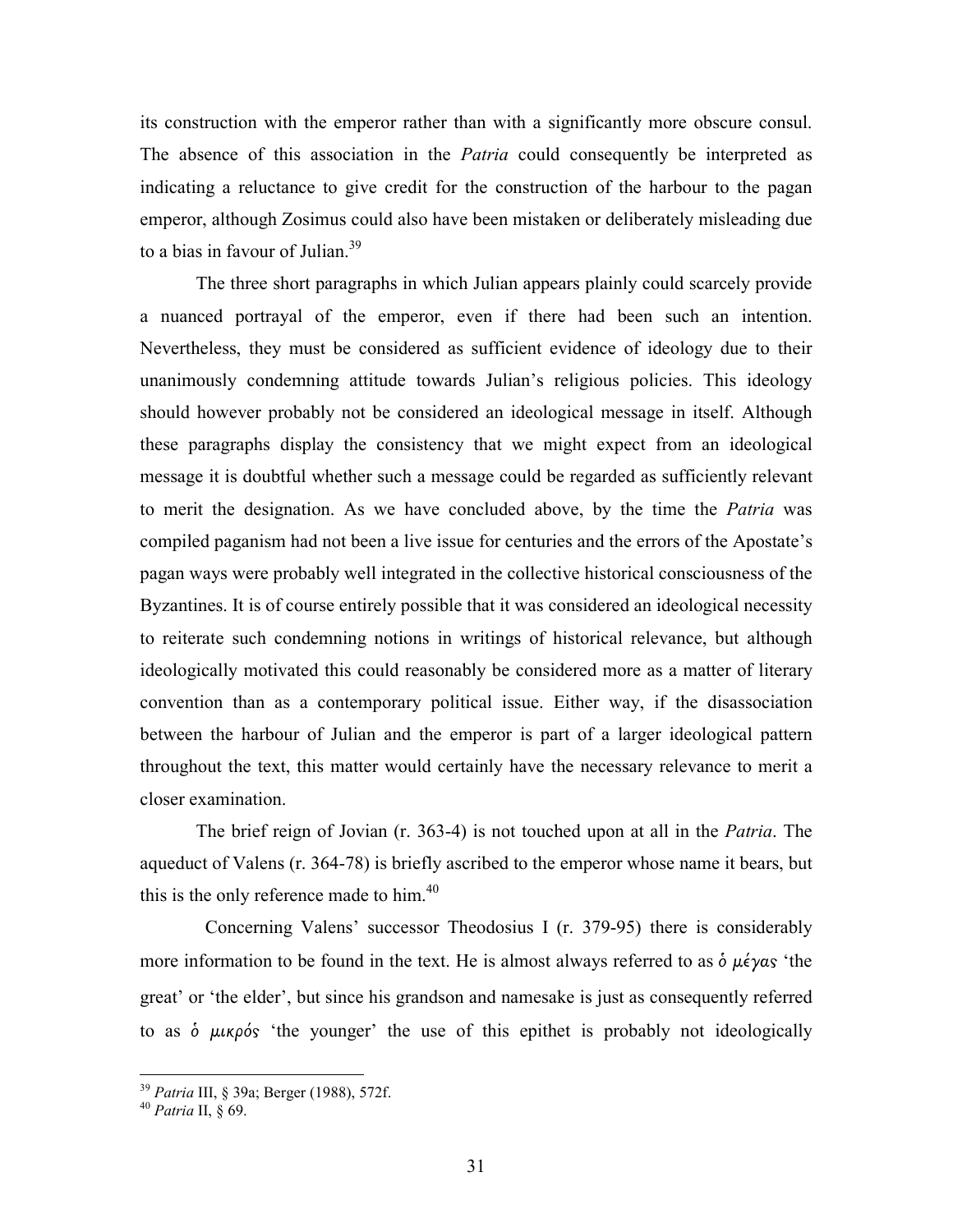motivated, but simply employed to distinguish the two emperors from each other by seniority. One of the paragraphs refer to the time before Theodosius' accession and relates that he was  $\pi \epsilon \nu \eta s$  'poor' when he first arrived in Constantinople and that he upon his arrival met the saddler Rufinus, whom he later made magister. Berger points out that this episode is unhistorical and modelled on the similar story of how Basil the Macedonian came to power. Although the use of such a narrative model has ideological significance, reflecting positively on Theodosius to an extent, there is little reason to interpret it as conveying an ideological message. The notion of Theodosius' poverty is only mentioned in passing, as if it was a widely known and accepted historical circumstance, and the obvious purpose of the episode is to identify Ruphinus as the builder of a building complex that bears his name. $41$ 

 Another paragraph mentions a hippodrome which was built by Theodosius but later demolished by Irene, but apart from these all paragraphs regarding Theodosius have religious significance. He is given credit for the construction of four churches and the deposition of relics in three of these. It is also stated that he secured the things of wonder which Constantine the Great had deposited underneath the Forum and, although it is uncertain exactly what this entails, the clear association with Constantine must be regarded as reflecting well on Theodosius. It is also related that individuals who were later made saints approached him on two separate occasions asking him for land on which to build monasteries, which he readily provided them with. It is noteworthy that although it was the future saints who were responsible for the actual construction of the monasteries the text points out that it was Theodosius who provided the land on which they were built, thus bestowing upon him a part of the credit for these pious undertakings, even though this piece of information just as easily could have been left out.<sup>42</sup>

 There is however one paragraph that could be considered to give a less ideologically consistent account of Theodosius religious policies:

Περὶ τοῦ ἁγίου Μωκίου. […] Ἐν δὲ ταῖ̋ ἡµέραι̋ Θεοδοσίου τοῦ µεγάλου ἐξορίζονται οἱ Ἀρειανοὶ ἀπὸ τῆ̋ ἁγία̋ ἐκκλησία̋ καὶ ἐλθόντε̋ ἐν τῷ ναῷ τοῦ ἁγίου Μωκίου ἠράσθησαν καὶ παρακαλοῦσι τῷ βασιλεῖ κατοικεῖν αὐτοὺς ἐκεῖ, ὃ καὶ γέγονεν. Παρευθὺ οὖν ἀνεγείρουσι τὸν

<sup>&</sup>lt;sup>41</sup> Patria III, § 7; Berger (1988), 503.

<sup>42</sup> Patria II, § 20; Patria III, §§ 145, 173, 188, 190, 193, 193a, 199.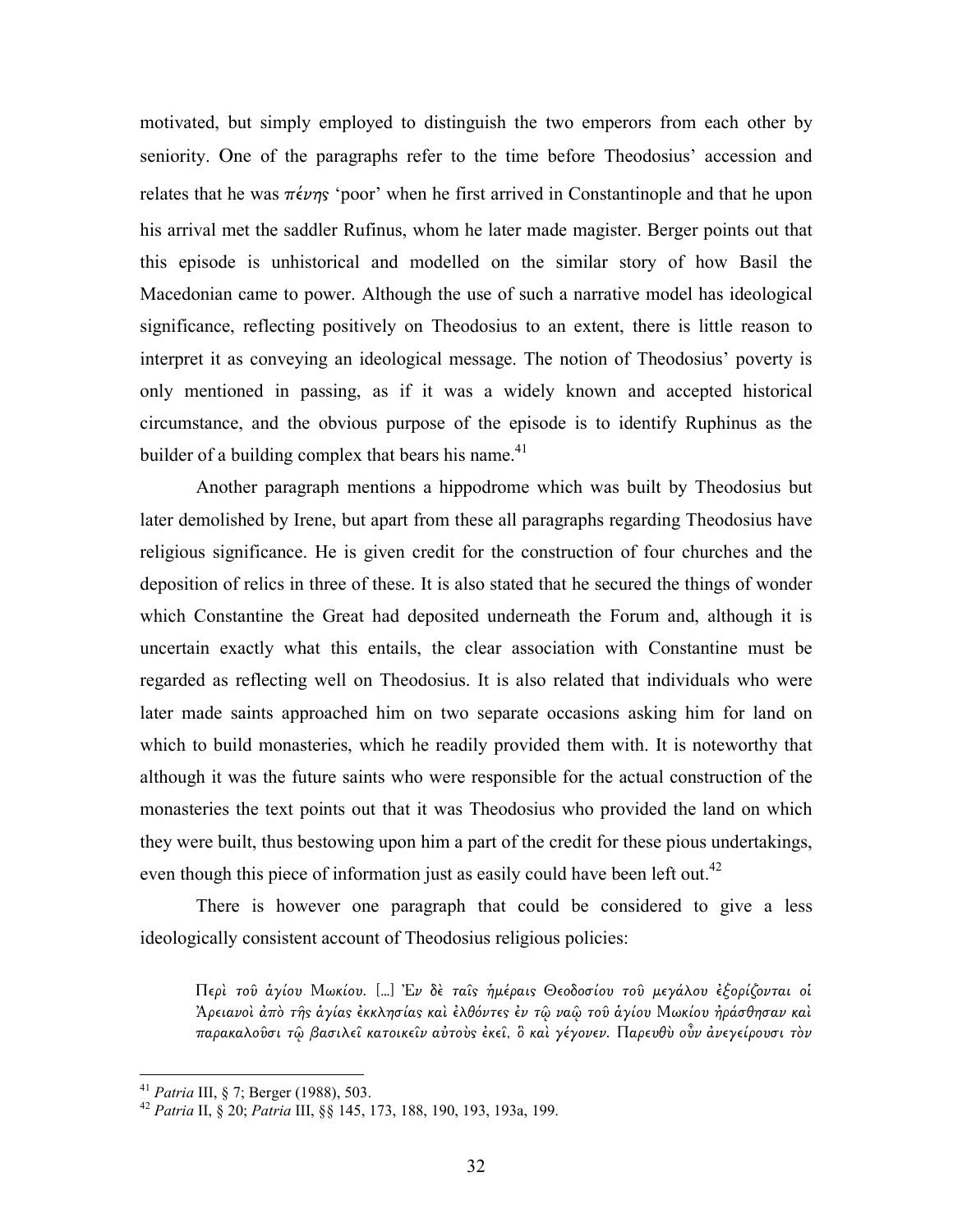ναὸν οἱ Ἀρειανοὶ καὶ δοξάζεται παρ' αὐτῶν ἔτη ζʹ· καὶ πίπτει λειτουργούντων αὐτῶν ἐν τῷ ζʹ ἔτει, καθ' ὃν πολλοὶ Ἀρειανοὶ ἀπεκτάνθησαν.<sup>43</sup>

The primary ideological signification of this episode, that God wrathfully punishes heresy, is reasonably clear and not immediately related to Theodosius, but it is stated that he was the one who gave the heretics permission to rebuild the church which God deemed them unworthy to conduct service in. On the other hand it was also Theodosius who forbade the Arians to worship inside the city, which is also pointed out in the text. It is even possible to interpret Theodosius' role in these events as that of the agent of divine vengeance, directing the Arians to the church that later becomes the instrument of their undoing. Nevertheless, the text does not appear to give any guidance in this matter of interpretation and the episode consequently appears ideologically ambivalent as regards the actions of Theodosius, which could imply that there was no intention behind the comments concerning the emperor other than to provide some background for the story about God's wrathful judgement on the heretics.

 However, this one ambiguous episode aside, the text quite consistently conveys an impression of Theodosius as a pious emperor and it is fully justified to speak of an ideology to this effect. There are of course no clear indications of any aspect of the emperor's character other than his piety, but on the other hand we can reasonably assume that there was no defining virtue valued higher by the contemporary Byzantines. This ideology certainly possesses the necessary consistency to be considered an ideological message, but it hardly fulfils the criteria of relevance in itself. Theodosius had no known living descendents when the *Patria* was compiled and, unlike for instance Constantine the Great, he can scarcely be considered as having a symbolical value for any issue of relevance in the late  $10<sup>th</sup>$  century. Nevertheless, in a larger context, for instance concerning the text's attitude to emperors in general, these ideological remarks might well constitute an important part of a more comprehensive ideological message. We will consequently have to discuss them again in chapter three.

<sup>&</sup>lt;sup>43</sup> Patria II, § 110. Translation: Concerning St. Mocius. [...] In the days of Theodosius the elder the Arians were expelled from the holy church and they went to St. Mocius' church, took a liking to it and asked the emperor that they would be allowed to reside there, which also came to pass. The Arians thus rebuilt the church immediately and it was honoured by them for seven years; it collapsed when they were conducting the service during the seventh year and many Arians were killed as a result of this.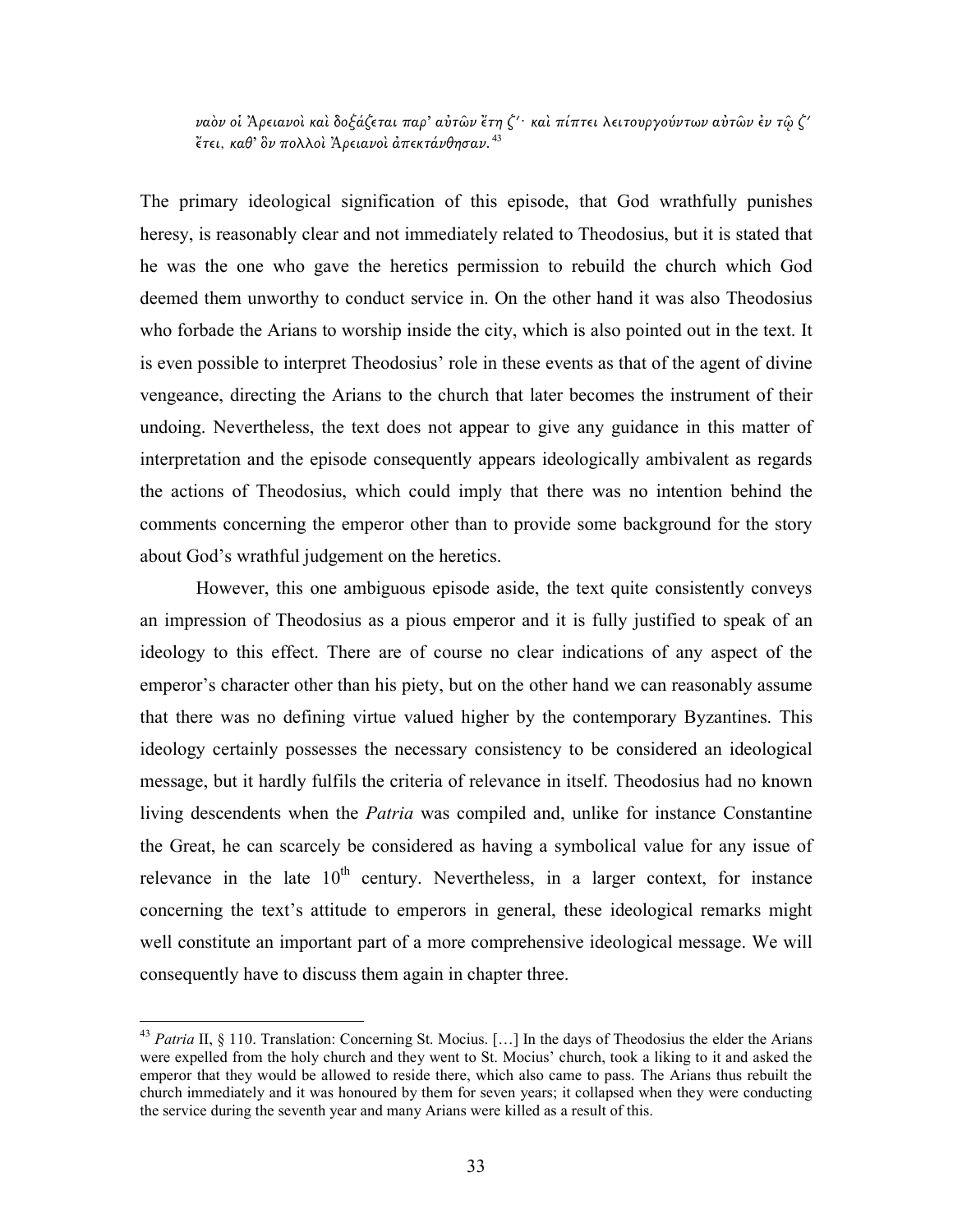Theodosius' son Arcadius (r. 395-408) appears briefly in one paragraph stating that he built a church which he became very fond of and bestowed many benefits upon.<sup>44</sup>

 Theodosius II (r. 408-50), on the other hand, is given credit for a wide range of construction projects. It is mentioned that he erected statues for the embellishment of the city on two occasions, that he enlarged the Boukoleon palace and that it was he who founded the imperial polo court Tzykanisterion. It is also stated that he built a church on a location that had previously been a marketplace after expelling the Jewish merchants, who sold copperwares there, and cleansing the site in a symbolically significant display of religious fervour which surely would have appealed to the intended readers of the Patria.<sup>45</sup> On the subject of religion there is another interesting paragraph regarding Theodosius. The text reads:

Ό δε μικρὸς Θεοδόσιος είς τὸν πέμπτον χρόνον τῆς βασιλείας αὐτοῦ σεισμοῦ γεγονότος καὶ τῶν τειχῶν εἰς γῆν καταπιπτόντων διὰ τὸ τοὺς Ἀμαληκίτας τοὺς Χατζιτζαρίους οἰκῆσαι ἐν τῆ πόλει και βλασφημείν σφοδρώς είς το Τρισάγιον - ποιήσας ο αύτος βασιλεύς ικεσίαν και λιτὴν εἰ̋ τὸν Κάµπον τοῦ Τριβουναλίου µετὰ τοῦ πατριάρχου Πρόκλου κραζόντων τὸ Κύριε ἐλέησον ἐπὶ πολλὰ̋ ὥρα̋, πάντων ὁρώντων ἐπήρθη παιδίον εἰ̋ τὸν ἀέρα καὶ ἤκουσεν άγγέλων μελωδούντων καὶ ὑμνούντων· 'ἅγιος ὁ θεός, ἅγιος ἰσχυρός, ἄγιος ἀθάνατος, ἐλέησον ήμας.' Κατελθόντος δὲ τοῦ παιδίου ὁ λαὸς ἐμελώδει οὕτως καὶ ἔστη ὁ σεισμὸς ἔκτοτε. $^{46}$ 

The text relates that Theodosius proceeded to expel the heretics from the city, clearly portraying the emperor as the principal defender of the faith, a forceful ideological statement indeed. This episode also constitutes the background for the construction of the famous Theodosian Walls in place of the collapsed ones, a feat that is referred to in two further paragraphs and clearly attributed to Theodosius on each occasion.<sup>47</sup> These achievements are of course impressive in themselves, but it is also noteworthy that the construction of the Theodosian Walls is usually ascribed to Anthemius, the Praetorian Prefect of the East, who initiated and oversaw the project during the minority of

<sup>&</sup>lt;sup>44</sup> Patria III, § 25.

<sup>45</sup> Patria II, §§ 58, 75; Patria III, §§ 29, 32, 126.

<sup>&</sup>lt;sup>46</sup> Patria I,  $\frac{8}{3}$  72. Translation: "During the fifth year of the reign of Theodosius the younger an earthquake occurred and the walls fell down to the ground because the Chatzitzarian Amalekites lived in the city and blasphemed violently against the holy Trinity – the same emperor arranged prayer at the Field of the Tribunal together with the patriarch Proclus, they called out the prayer of kyrie eleeson for many hours and in full view of all a child was raised up in the air and he heard the angels sing and praise: "Holy God, holy and strong, holy and immortal, have mercy on us." When the child came down the people sang in the same way and then the earthquake came to a halt."

<sup>&</sup>lt;sup>47</sup> Patria I, § 73; Patria II, § 58; Patria III, § 111.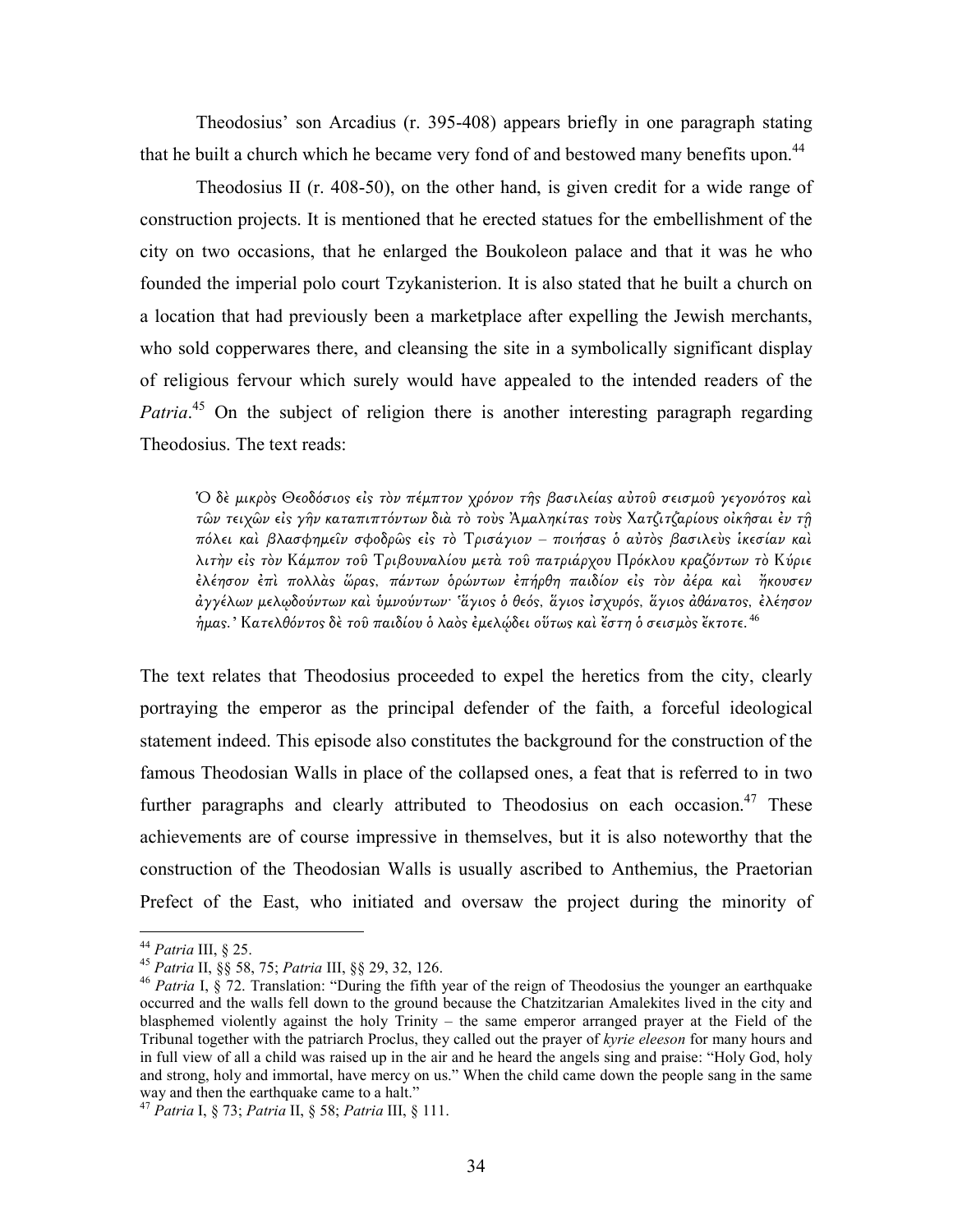Theodosius II, who was only seven years old at the time of his accession.<sup>48</sup> This also makes it appear unlikely that the emperor had taken the initiative in arranging public prayer prior to the construction of the walls. The editor of the *Patria* could scarcely have left out the episodes concerning the walls, but if she had wanted to avoid giving credit for their construction to the emperor, she would have stood on firm historical ground in doing so.

 There are however two episodes forming a glaring contrast to this otherwise very favourable portrayal of Theodosius. The first one states that a certain magistrate named Cyrus participated in the construction of the walls and was cheered by the people. This apparently aroused the jealousy of the emperor and he decided to remove Cyrus from the city by appointing him metropolitan of Smyrna. Giving one's imagined rival a high ecclesial office could of course be considered a fairly mild expression of envy from an autocrat, but in the second episode the same vice leads to far less innocuous consequences. The text relates that a remarkable large and beautiful apple came in Theodosius' possession and that he gave it to his wife, the empress. She admired its size and beauty and presented it as a gift to the magister Paulinus because she was secretly infatuated with him. Paulinus, who unfortunately was unaware of the identity of its original owner, passed it on as a gift to the emperor, who recognized it and was seized with jealousy. As a result of this the emperor decided to assassinate Paulinus, but the attempt was thwarted through divine intervention. The emperor was too ashamed to admit his involvement, but according to the text this shame did not ultimately save the magistrate. The emperor merely bided his time and just when Paulinus had finished constructing a church in honour of the saints who had interceded on his behalf, Theodosius ordered his public execution, which apparently took place without any further intervention, divine or otherwise.<sup>49</sup>

 How then should the portrayal of the ambitious builder and pious defender of the faith be reconciled with the one of the cowardly ruler enslaved by his own jealousy? It should first and foremost be pointed out that they are not necessarily contradictory and might well reflect the complex character of the historical human being in question.

 $\overline{a}$ 

<sup>48</sup> Treadgold (1997), 89.

<sup>&</sup>lt;sup>49</sup> Patria III, §§ 111, 146.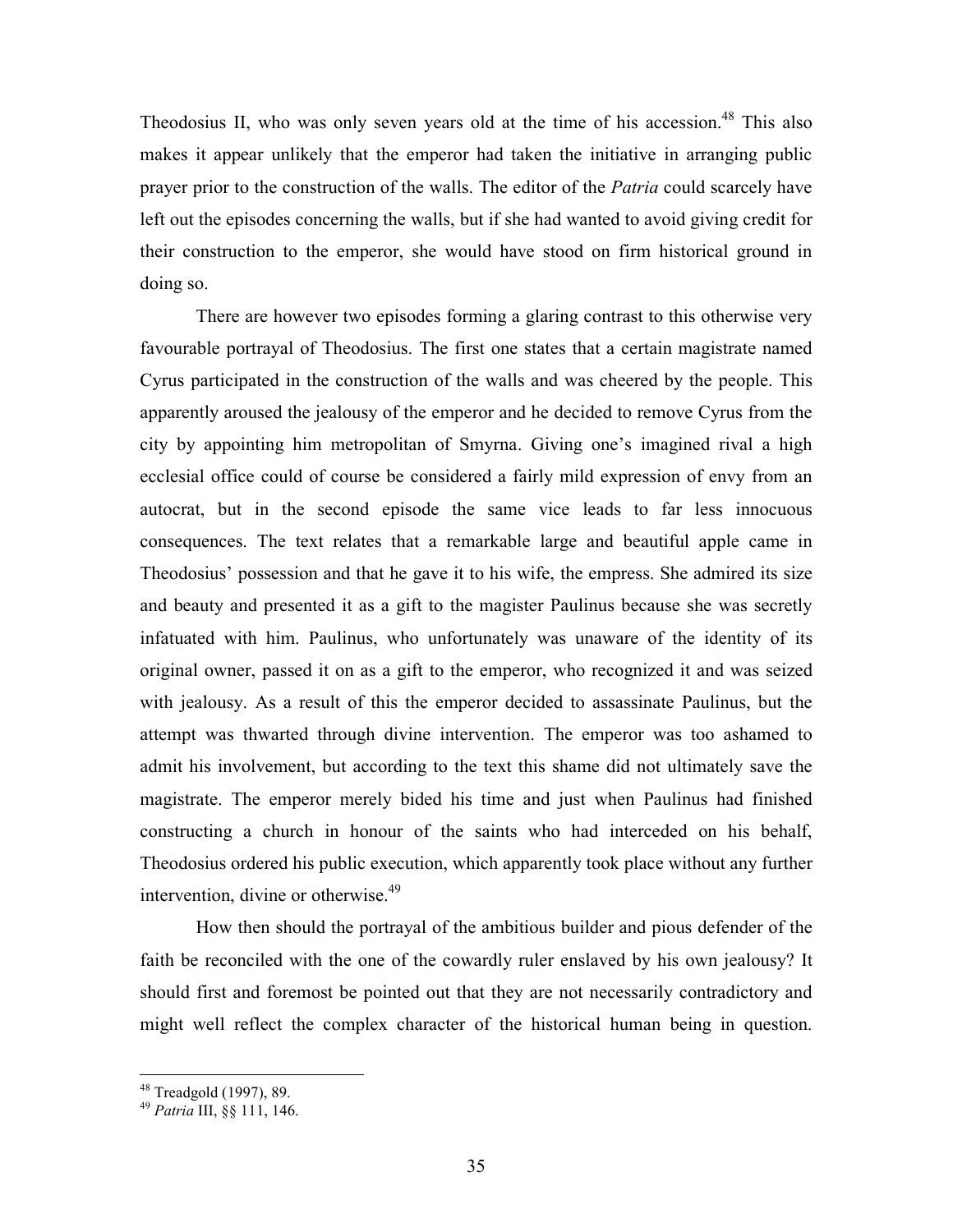Nevertheless, the resulting ideological complexity would lack the necessary consistency required of an ideological message. If there had been an ideological purpose to debase Theodosius the most glorifying accounts of his achievements could easily have been left out, and vice versa. Consequently, the most obvious explanation for these circumstances is that there was no ideological agenda behind the editing process in which the paragraphs concerning Theodosius were included in the Patria.

 There are however no such complexities to be found in the portrayal of Theodosius successor and brother-in-law Marcian (r. 450-7). The text reads:

Μενάνδρου µάντεω̋ στήλη ἧκεν ἐν Κωνσταντινουπόλει, ἣν ἔστησαν ἐπὶ τὸν Ἀρτοτυριανὸν οἶκον εἰς θέαν διὰ τὸ εἶναι τὴν στήλην εἰς μῆκος πηχῶν ιε΄, πλάτος δὲ πηχῶν η'· ἥντινα χυμευτὴν ὑπάρχουσαν καὶ ἀργυροελάτην καθαρὰν Μαρκιανὸς ὁ εὐσεβὴς εἰς ἀργύρια ἐχάραξεν και τοίς πένησιν διένειμεν. 50

In this paragraph Marcian is explicitly described as being pious and we are also given a tangible example of how this piety could be manifested, in this case through his expression of compassion on the poor. Two other paragraphs mention that the emperor had built a hospital and a home for the elderly, supposedly in a similar display of philanthropy, even though it is not pointed out explicitly.<sup>51</sup> His piety also appears to have been expressed in his efforts to construct churches. It is stated that he oversaw the renovation of one church, he is mentioned as the builder of four others and concerning one of them we are also told that he embellished it with precious marble of many colours, which naturally implies a particular enthusiasm for the task. $52$ 

Marcian is also credited with the construction of the palace hall named Chrysotriklinos, which is the only reference to his achievements that cannot be immediately related to the piety mentioned in the quote above.<sup>53</sup> The text is silent as regards the particular features of this imperial hall, but the name itself can reasonably be regarded as implying a certain lavishness, which could even be considered as contradicting the notion of an emperor more concerned with the well-being of his

 $50$  Patria II, § 98. Translation: "The statue of the seer Menander came to Constantinople and was placed on the Artotyrianon building to be seen, as it was fifteen cubits long and eight cubits high; since it was cast and forged in pure silver the pious Marcian struck it into coins and distributed them amongst the poor."  $51$  Patria III,  $\S$ §, 44, 63.

<sup>52</sup> Patria III, §§ 2, 43, 44, 71, 187.

 $53$  Patria III,  $\frac{33}{26}$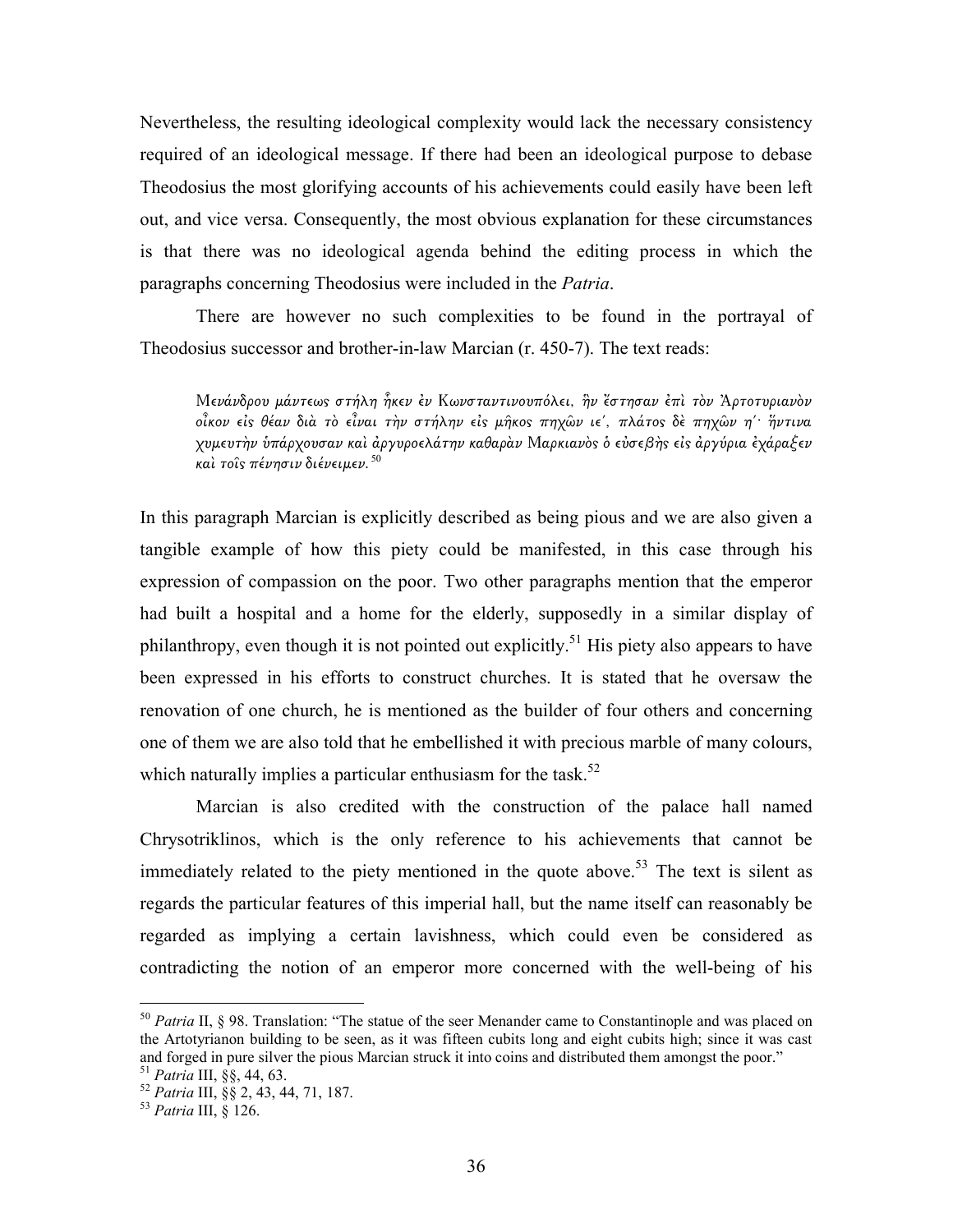subjects than with imperial splendour. To infer such a notion from the quote above would however in all likelihood be to misinterpret it. The text does not appear to see any contradiction between philanthropy and lavishness and the most reasonable explanation for this is that contemporary imperial ideology expected the emperor to be able to care for his subjects while simultaneously surrounding himself with splendour reflecting the majesty of his divinely instituted imperial office. We can consequently conclude that the portrayal of Marcian is consistently favourable. Its relevance as regards ideological messages will be considered in a larger context below.

Marcian's successor Leo I (r. 457-74) is also represented in a fairly favourable light. He is referred to as  $\delta \mu \acute{\epsilon} \gamma \alpha s$  in two paragraphs, although it is uncertain if this should be read as 'the great', emphasizing the emperor's ability and achievements, or as 'the elder', distinguishing him from his grandson and namesake. Leo is given credit for the construction of two churches, one smaller shrine, a hippodrome as well as the renovation of the Theodosian Walls. The latter achievement appears to have been a considerable one, since we are told that the people acclaimed Leo as an equal to Constantine and Theodosius upon its completion. At the end of the same paragraph there is a brief comment stating that Leo was the first emperor to legislate against working on Sundays. The ideological implications of this action are not explicitly accounted for, but given the biblical origins of the decree we can probably assume that the comment should be read as an indication of the emperor's concern for the spiritual well-being of his subjects. Leo's agreeable religious credentials are also touched upon in two other paragraphs which refer to him as  $\dot{\phi}$   $\epsilon \dot{\nu} \sigma \epsilon \beta \dot{\eta}$  'the pious'. Furthermore, the text recounts that Leo employed a procedure for answering petitions which resulted in an efficient handling of such matters, thus portraying the emperor as an efficient and sensible ruler.<sup>54</sup>

There is also one paragraph claiming that Leo worked as a butcher before he became emperor, yet another unhistorical cliché with the apparent purpose of explaining Leo's commonly used by-name Μακέλλης 'butcher', which he in all likelihood received on account of having resolved his power-struggle against the general Aspar through assassination.<sup>55</sup> The murders of Aspar and his son Ardabur are mentioned three times in

<sup>54</sup> Patria II, §§ 31, 71, 99, 108; Patria III, §§ 75, 159, 175.

<sup>55</sup> Berger (1988), 515f; ODB, 1206; GLRB, 728.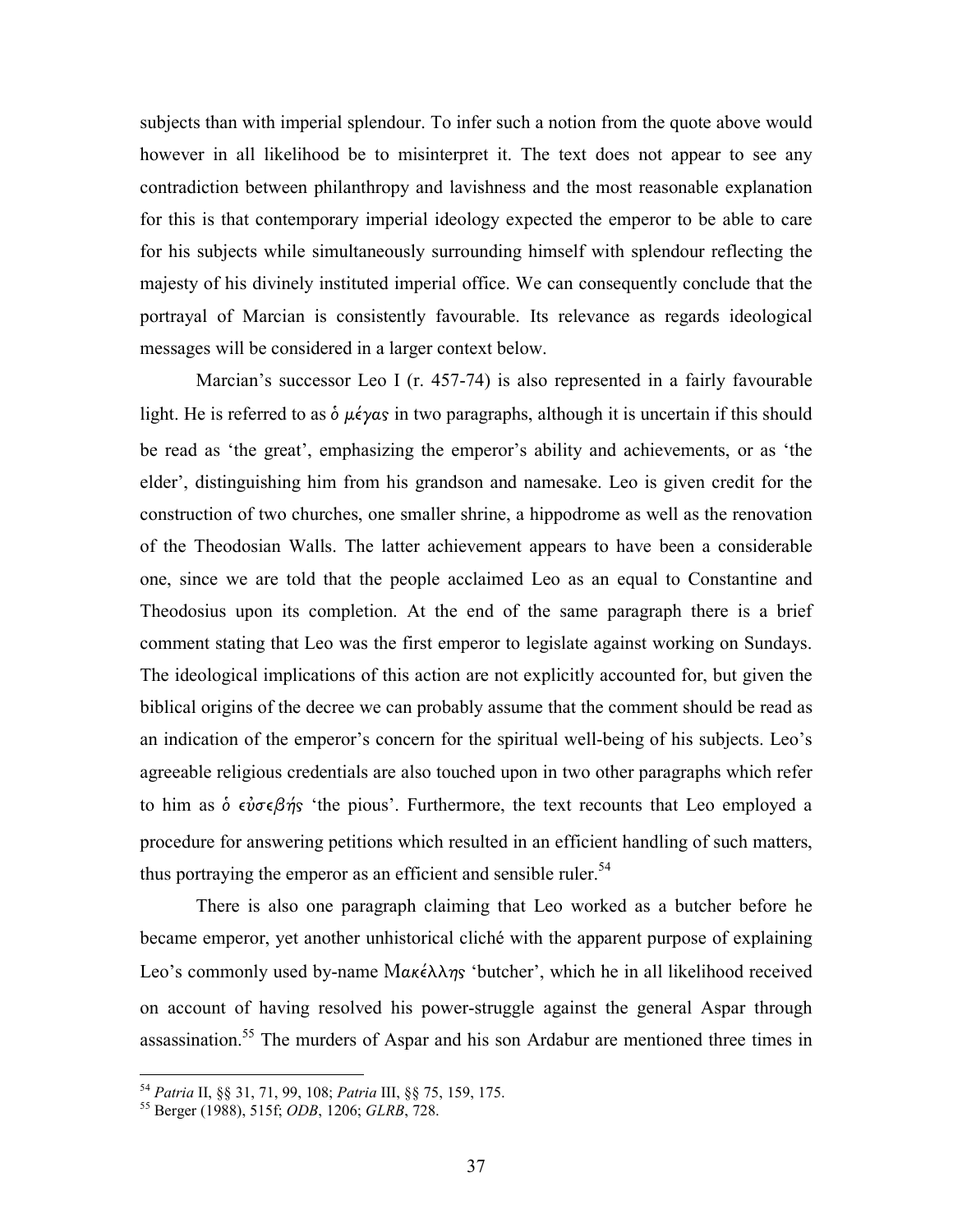the Patria, but never connected to Leo's by-name. One paragraph mentions only the murder of Aspar in passing, while another states briefly that both father and son were killed by Leo and also refers to  $\tau \dot{\alpha}$  πρότερα κακά 'the previous evils' committed by Ardabur, thus implicitly expressing support for Leo. The third paragraph is a bit more specific, stating that Aspar and Ardabur conspired against Leo and that the emperor prevented them from overthrowing him by killing them through guile and treachery.<sup>56</sup> According to this passage Leo appears to have acted in self-defence, but guile and treachery hardly seems like the typical methods of the legitimate ruler righteously defending his throne from usurpers. The contemporary Byzantines would surely have been able to understand that those probably were the only effective methods at Leo's disposal considering Aspar's immensely strong political position, but if there had been an intention to glorify Leo's achievements we could have expected this piece of information to be conveniently left out and the text to state simply that the generals were killed when they tried to overthrow the emperor. There consequently appears to have been no such intention, despite the otherwise thoroughly sympathetic portrayal of Leo.

Since Leo's grandson Leo II (r. 474) only was seven years old upon his accession and died before his eighth birthday it is hardly surprising that he is not mentioned at all in the Patria. His father Zeno (r. 474-5, 476-91), the son-in-law of Leo I, who became sole emperor when his son died, does however appear in a number of paragraphs. It is mentioned that he destroyed a pagan temple and gave the soldiers of the *tagmata* permission to build a church,<sup>57</sup> but the remaining paragraphs where he is mentioned all concern rebellions against his rule. One of them regards the attempted rebellion of the magistrate Illus and even though the rebel is given credit for having served as magistrate with great honour the text clearly refers to him as a tyrant, which naturally serves to enforce the notion of Zeno's legitimacy and suitability as emperor.<sup>58</sup>

Considering that the common Byzantine attitude towards rebellion appears to have been that legitimacy was determined by divine favour and that divine favour was made evident through success, it is not surprising that a failed rebellion is considered illegitimate. Matters do however become somewhat more complicated in the case of the

<sup>56</sup> Patria II, §§ 71, 99; Patria III, §§ 43, 104.

<sup>57</sup> Patria II, § 21; Patria III, § 66.

<sup>&</sup>lt;sup>58</sup> Patria III, § 33.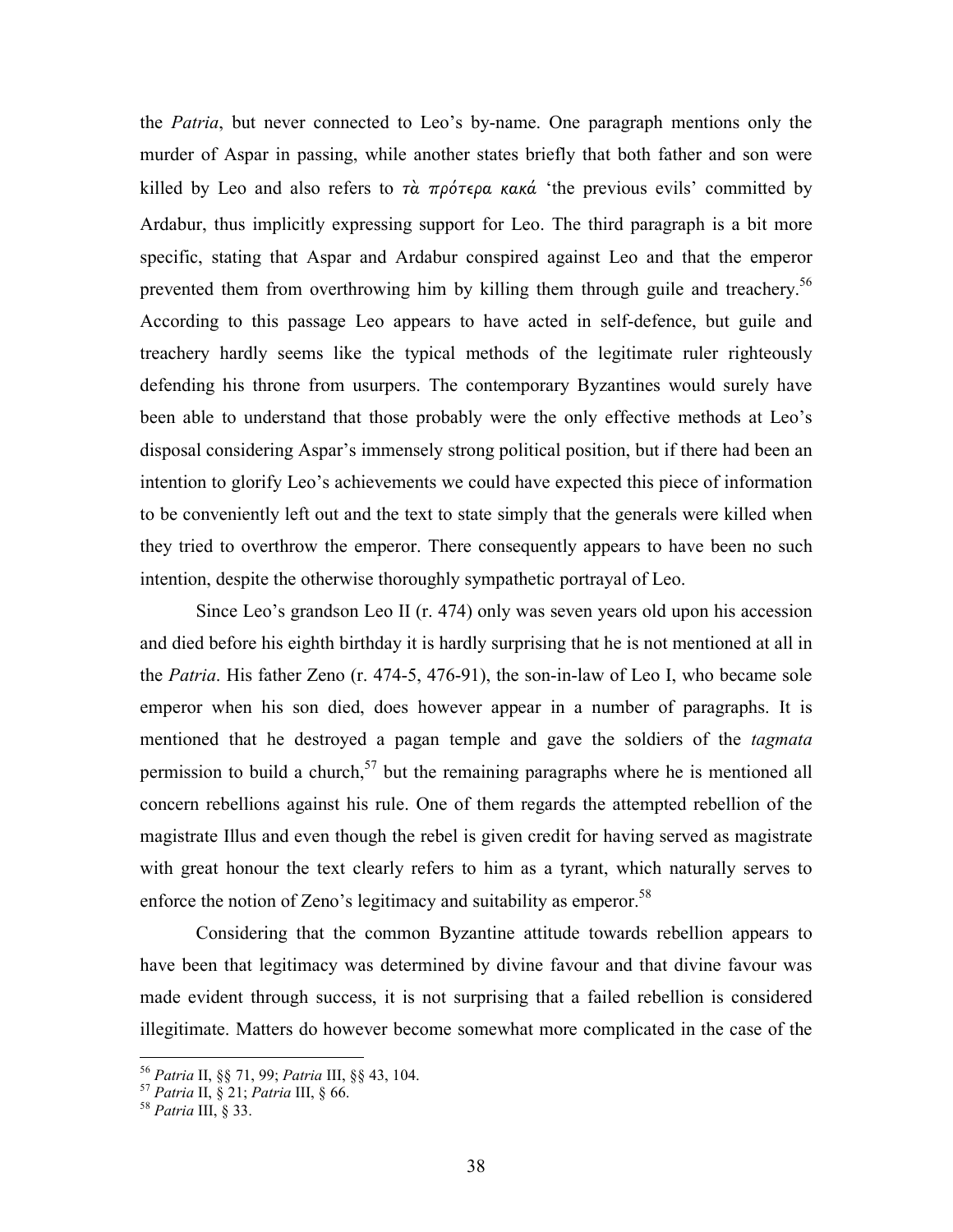remaining paragraphs, which concern the successful rebellion of Basiliscus (r. 475-6), the drungary of the Watch. Since Basiliscus was successful in deposing Zeno and being crowned emperor, but was deposed himself when Zeno returned after having gathered enough loyal forces to retake the throne, it would seem as if the divine favour shifted from Zeno to Basiliscus and then quickly back to Zeno again. The Patria does not appear to take a decisive stance on this issue, but a vague tendency in favour of Zeno can possibly be identified. Two paragraphs concern the location where Zeno set up a court to judge Basiliscus and giving one's opponents the benefit of a trial, however predictable the verdict, reasonably implies righteousness to a greater extent than summarily executing them would.<sup>59</sup> There is also one episode where it is mentioned that Basiliscus had a eunuch executed for opposing his rule by burning him alive, a form of punishment which is only mentioned elsewhere in the *Patria* in association with Julian the Apostate, as we have seen above, or the iconoclasts, as we shall see below. $60$  On the other hand, there is also one paragraph regarding Basiliscus' house, stating only that the drungary lived there before he came to power and mentioning nothing about the means through which his accession was attained, which we might have expected it to do if it was unfavourably disposed towards him. This appears to indicate an ideological ambivalence that is incompatible with the notion of an ideological message. $61$ 

Zeno's successor Anastasius I (r. 491-518) is credited with the construction of a considerable number of churches, specifically a grand total of eight. A few details are given in three of these paragraphs, one of them mentioning that the emperor embellished the church with ten pillars decorated with images in relief, another specifying that the church in question was built in celebration of the arrival of saintly relics to the city and the third one asserting that Anastasius donated large amounts of property to the newly built church.<sup>62</sup> These details all underline the notion of the emperor's sincere interest in building churches, which is implied through the large number of such construction projects associated with him in the text, consequently conveying a favourable impression of his piety.

<sup>&</sup>lt;sup>59</sup> Patria II, § 27; Patria III, § 26.

 $60$  Patria II,  $\S$  23.

 $61$  Patria III, § 124.

 $^{62}$  Patria III, §§ 40, 51, 52, 55, 67, 181.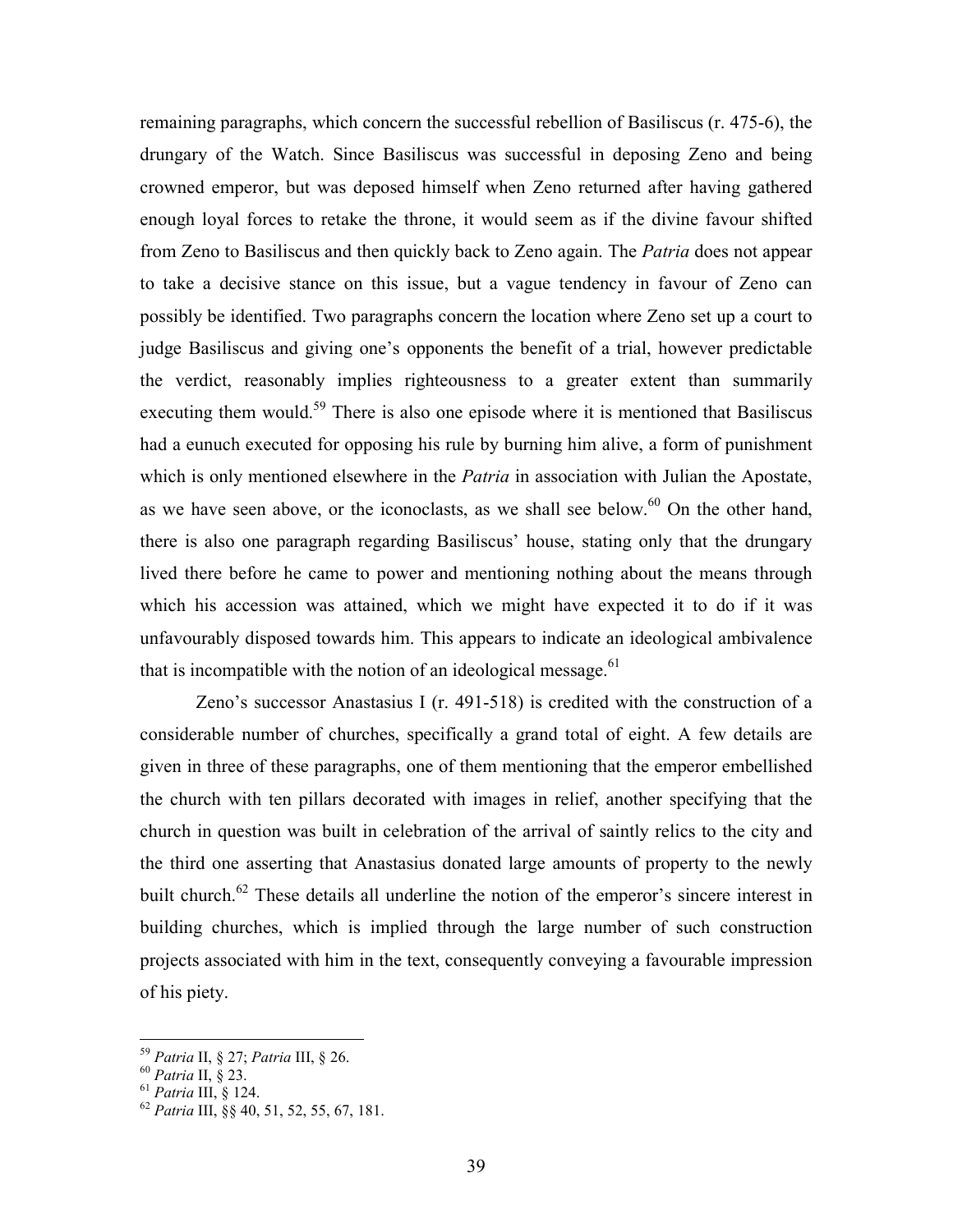This favourable portrayal is however complicated by two further paragraphs. The ideological significance of the first one is somewhat unclear. It relates that Anastasius built the Mocius-cistern, but also mentions that he did this while there was a famine in the city, thus supplying an additional piece of information that could be interpreted as reflecting either favourably or unfavourably on the emperor. In a long-term perspective, the construction of a cistern would contribute in a vital way to the well-being of his starving subjects, but when a famine was raging in the city it would surely have been more beneficial to those subjects in the short term if the emperor had directed his energy and resources towards alleviating the imminent shortage of grain. The text does however not imply that Anastasius did not do both and, given the opulence of the imperial coffers at the time, the intended readers of the *Patria* might well have been expected to assume that he did. It is also entirely possible that the mentioning of the famine was included in the text solely as a chronological indication without any intended ideological implications. Considering these circumstances it would be most reasonable to interpret the paragraph as reflecting favourable on the emperor, but lacking any further clarification in the text we cannot be sure. $63$ 

The ideological significance of the second paragraph is however considerably less obscure. The text reads:

Λέγεται δὲ Μαναῦρα ὁ τρίκλινος τοῦ μεγάλου Κωνσταντίνου, διότι Ἀναστάσιος ὁ Δίκορος ὁ αποσελεντιάριος τῷ εἰκοστῷ ἐβδόμῳ ἔτει τῆς βασιλείας αὐτοῦ καὶ τῷ τετάρτῳ μηνὶ βροντῶν καὶ ἀστραπῶν πρὸς τὸ παλάτιον εἰλουμένων ἀδημονοῦντος καὶ φεύγοντος ἀπὸ τόπου εἰς τόπον ἐν ἑνὶ τῶν κοιτωνίσκων αὐτοῦ ἐκεῖσε κατέλαβεν αὐτὸν ἡ ὀργὴ τοῦ θεοῦ ἤγουν ἡ ἀστραπὴ καὶ ἡ βροντή· καὶ ἐκεραυνώθη καὶ ἐγένετο πυρίκαυστο̋. Ὅτε δὲ ἀπέθνησκεν, ἔβαλεν φωνὴν· 'ὦ μάνα, υπὸ τῆς αὔρας ἀπόλλυμαι.' Τὴν δὲ φωνὴν αὐτοῦ ἤκουσάν τινες τῶν ἀνθρώπων αὐτοῦ καὶ καὶ διὰ τοῦτο οὕτως ἐκάλεσαν τὸν τρίκλινον ἀπὸ τῆς μάνας καὶ τῆς αὔρας τοῦ πυρός. <sup>64</sup>

It is hard to imagine a more palpable indication of villainy than being subjected to such a direct form of divine punishment and the text makes it unquestionably clear that this is

<sup>&</sup>lt;sup>63</sup> Patria III, § 84.

 $64$  *Patria* III, § 180. Translation: "The hall of Constantine the Great is called Manaura because Anastasius Dicorus, the former silentiary, during the  $27<sup>th</sup>$  year and fourth month of his rule when there were thunder and lightning over the palace, was frightened and fled from place to place until he was seized by the wrath of God, that is the thunder and lightning, in one of his chambers; he was struck and consumed by the fire. When he died, he cried out: "Oh mother, I perish under the flames." One of his servants heard the cry and therefore the hall is named in this way, after the mother and the flames."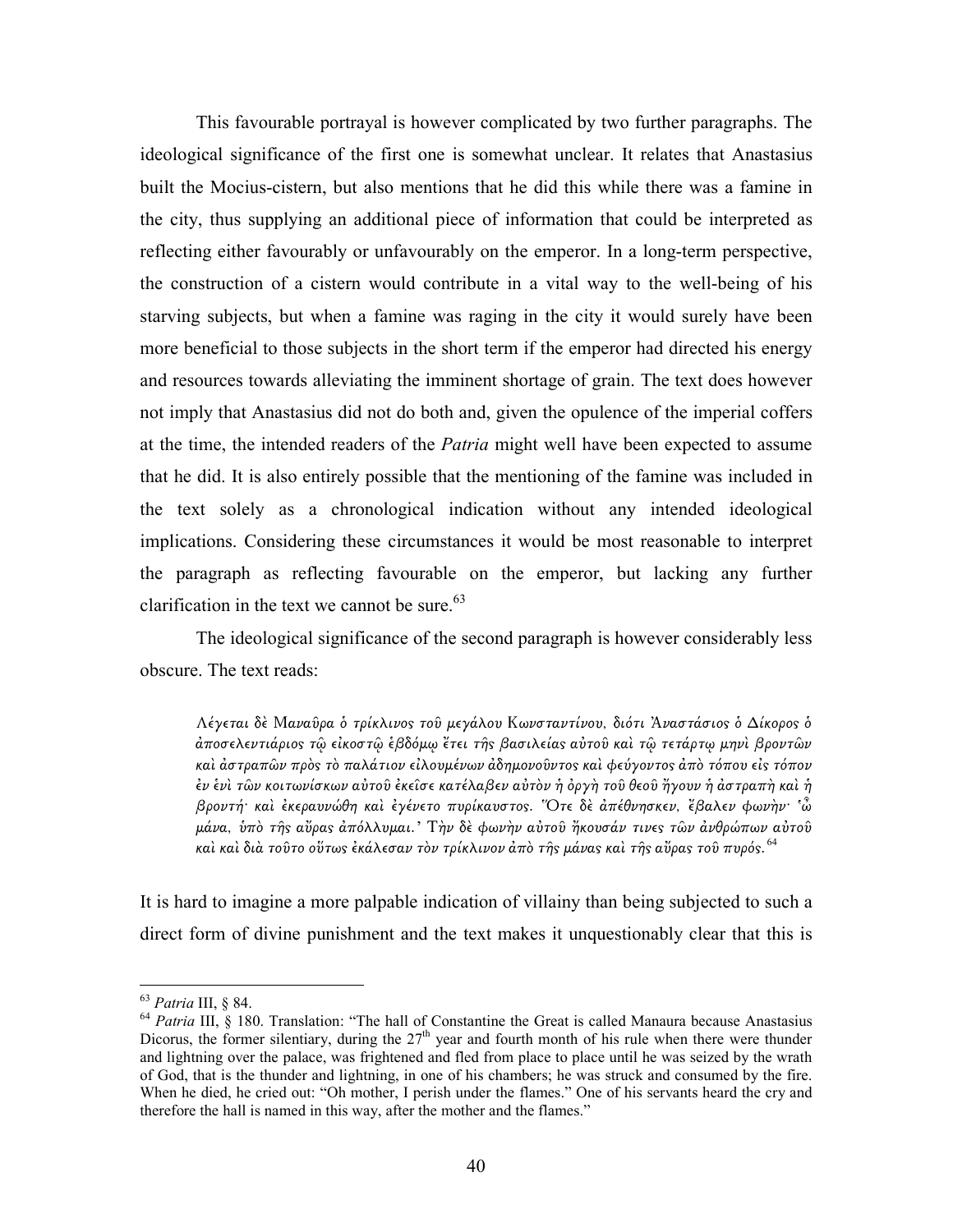indeed the case here. It would probably be safe to assume that the origins of this paragraph is somehow related to Anastasius monophysite sympathies, but this not mentioned or implied anywhere in the *Patria*, which, as we have seen, generally appears very favourably inclined towards the emperor, who is characterised by a sincere piety that no one deserving of being struck down by God's hand could reasonably possess. This results in a seemingly contradictory portrayal which leads us to the conclusion that no effort has been made in the editing process of the *Patria* to reconcile the conflicting ideological tendencies of the different sources as regards Anastasius, clearly disproving the notion of an ideological message in this respect.

 There are only two references of ideological significance to Anastasius' successor Justin I (r. 518-27) in the text. One paragraph relates that he constructed a nunnery in which he was later buried, while the other one simply states that the events it recounts took place under his reign. Both of these paragraphs do however refer to him as κράτιστος 'exceedingly mighty'.<sup>65</sup>

## 2.3 Justinian

The reign of Justinian I (r. 527-65) is universally recognised as a period of great importance in the history of the empire and the emperor has become known to posterity for his expansionist military policies, his ambitious construction projects and his achievements as a lawmaker, as well as through a large number of colourful but highly tendentious anecdotes. His efforts in the judicial field are however not mentioned at all in the *Patria* and the drastic expansion of the empire which he envisioned and oversaw has left few marks on the narrative, but given the subject matter of the text it is hardly surprising that these subjects are neglected in favour of his building activity in the imperial city. The most impressive of the construction works ascribed to Justinian is clearly the church of the Holy Wisdom, more widely known by its Greek name, Hagia Sophia. The importance of this achievement is underlined by three separate paragraphs, all of them concerned with subjects unrelated to the church in question, identifying

<sup>65</sup> Patria III, §§ 59, 183.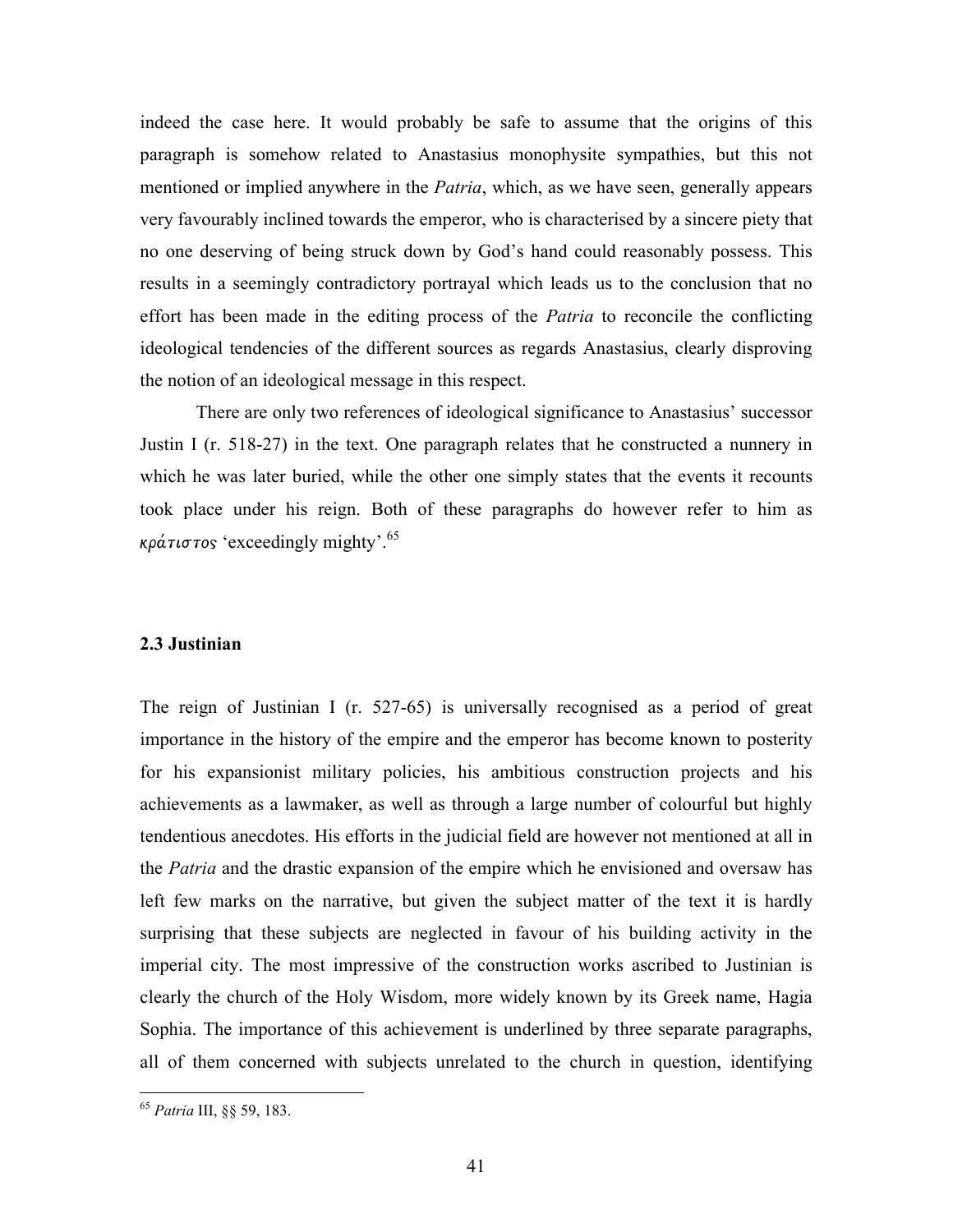Justinian as δ κτίτωρ της μεγάλης έκκλησίας 'the founder of the great church' or δ κτίτωρ της αγίας Σοφίας 'the founder of Hagia Sophia'.<sup>66</sup> No other individual appearing in the text is identified through a reference to a specific building, which implies that the construction of Hagia Sophia was considered an unparalleled event in the history of the city.

There are however few paragraphs mentioning Hagia Sophia in the first three books of the Patria and this is in all likelihood due to the close examination of the subject in the fourth, which reasonably was considered to make such information superfluous in the first three. Apart from the references mentioned above there are only three paragraphs touching upon the subject. The first one simply mentions that Justinian built Hagia Sophia, while the second one states in passing that he did so  $\mu \epsilon \tau \hat{\alpha}$  πίστεως και πόνου 'with faith and effort'.<sup>67</sup> The third one concerns the Basilica cistern and reads:

Ή δὲ καθεζομένη ἐπὶ δίφπου ἐκεῖσε μεγάλη στήλη ἐστὶν τοῦ Σολομῶντος, ἣν ἀνέστησεν ὁ μέγας Ἰουστινιανὸς κρατοῦτα τὴν σιαγόνα αὺτοῦ καὶ ὁρῶντα τὴν ἁγίαν Σοφίαν ὅτι ἐνικήθη εἰς  $\mu$ ήκος καὶ κάλλος ὑπὲρ τὸν παρ' αὐτοῦ κτισθέντα ναὸν ἐν Ἰερουσαλήμ.<sup>68</sup>

The notion of the church's magnificence is clearly expressed in this paragraph, as the splendours of Solomon's temple in Jerusalem would have been a very familiar point of reference for the contemporaries of the *Patria*. Nevertheless, the emphasis of the episode appears to be on explaining why the statue by the cistern is modelled in such an unusual pose and the neutral language could be interpreted as indicating that the intended readers were expected to consider the unrivalled grandeur of Hagia Sophia to be self-evident.

The comparison with the temple in Jerusalem does however appear again in Patria IV, in which Justinian, upon entering the newly built church, is quoted exclaiming: "Glory to God who has deemed me worthy to complete such a work; I have surpassed you, Solomon."<sup>69</sup> Even though this is the only such direct parallel, the ideological content

<u>.</u>

<sup>66</sup> Patria III, §§ 18, 24, 39.

<sup>67</sup> Patria II, § 17, 96.

<sup>&</sup>lt;sup>68</sup> Patria II, § 40. Translation: "The statue sitting on a throne there depicts Solomon. It was erected by Justinian the Great holding its jaw and looking at the *Hagia Sofia* because [Solomon] had been surpassed in size and beauty as regards the temple in Jerusalem which he built."

<sup>69</sup> Patria IV, § 27: The Greek text reads: ∆όξα τῷ θεῷ τῷ καταξιώσαντί µε τοιοῦτον ἔργον ἀποτελέσαι· ἐνίκησά σε, Σολοµών.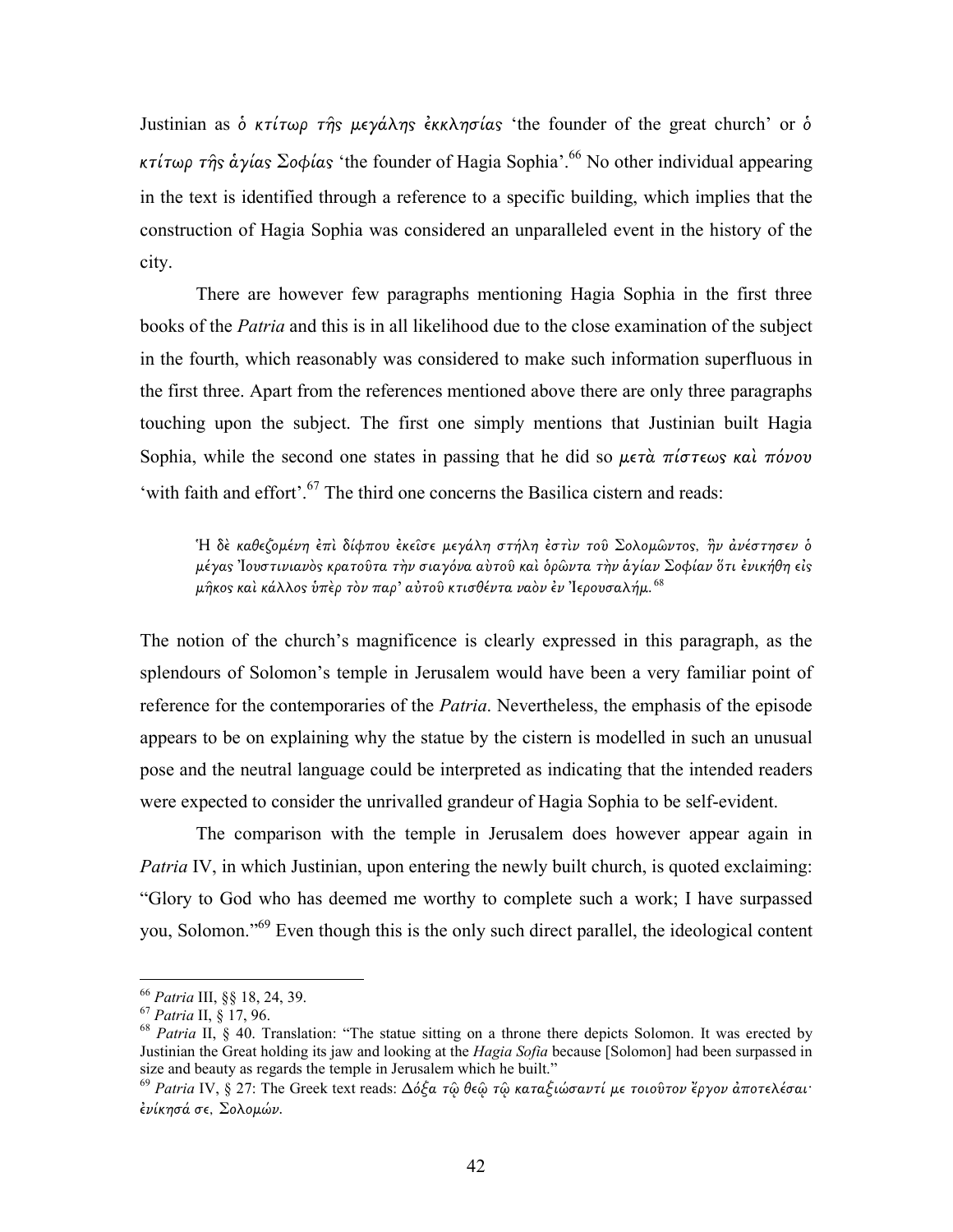of the fourth book of the Patria does, as far as Hagia Sophia is concerned, appear to correspond well to that of the disparate comments in the first three. Its narrative is disposed in a chronological manner. After providing a brief exposition of the historical background, it recounts the events of the construction process from the procurement of building materials and purchase of land up until the lavish inauguration of the completed church, followed by a few paragraphs about related events that took place later. As regards the church itself, its grandeur and splendours are stressed repeatedly throughout Patria IV. It is stated in the very first paragraph that the church was built "like no other had been built since Adam",  $\frac{70}{9}$  an abstract notion which is gradually made concrete by the detailed account of the construction process. The text underlines the enormous magnitude and importance of the project by informing us that the emperor sent requests for building material to all important magistrates in the four corners of the empire and that as many as 10.000 men were employed as construction workers. The occasional details about the considerable expenses required for the procurement of land and material, as well as the account of the grandiose inauguration ceremony, can be considered to have the same  $effect.<sup>71</sup>$ 

Furthermore, the text gives a circumstantial description of the ornamentation of the church, listing all the exclusively precious materials used for that purpose: gold, silver, marble, amber, ivory and a multitude of gemstones. The sumptuousness and beauty of these materials are also often emphasised through the use of adjectives. A few examples will suffice. A group of eight green pillars from Ephesus are described as  $\dot{\alpha}\dot{\xi}$ ιοθαύμαστος 'worthy of admiration', the pure gold used for gilding is given the epithet  $\dot{v}$ περτέλειος 'beyond perfection', we are told that the floor is embellished διὰ ποικίλων καὶ πολυτελῶν µαρµάρων 'with intricate and valuable marble' and the pulpit is depicted as πολυτίμητος 'highly honoured', πολύολβος 'expensive' and πολυθαύμαστος 'much admired'.<sup>72</sup> This is clearly of ideological significance, indicating an intention to not only describe the church, but convey a sense of the awe and admiration it inspires in its

<sup>&</sup>lt;sup>70</sup> Patria IV, § 1. The Greek text reads: οἶος οὐκ ἐκτίσθη ἀπὸ τοῦ Αδάμ.

<sup>71</sup> Patria IV, §§ 2-5, 7, 9, 16, 21, 24f.

<sup>72</sup> Patria IV, §§ 2, 9, 13, 15-18, 21-25, 28.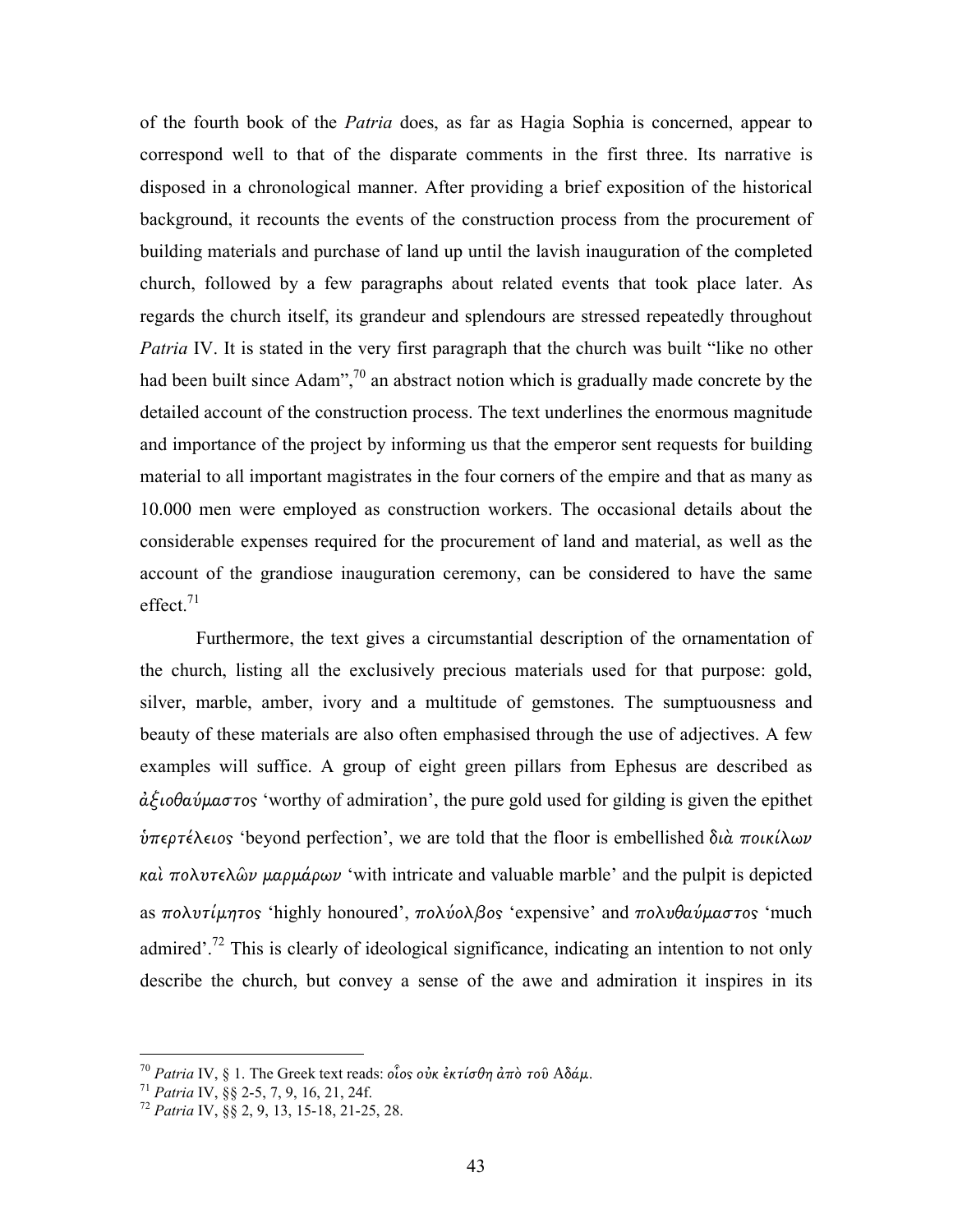beholders. This notion is also expressed in another paragraph, which can be regarded as summarising the chronological account of the construction:

Ὁ δὲ Ἰουστινιανὸ̋ µόνο̋ ἤρξατο καὶ µόνο̋ ἐτελείωσε τὸν ναὸν µηδενὸ̋ ἑτέρου συνδροµὴν ποιήσαντο̋ ἢ οἱανδήποτε οἰκοδοµήν. Θαῦµα δὲ ἦν ἰδέσθαι ἐν τῷ κάλλει καὶ τῇ ποικιλίᾳ τοῦ ναοῦ· ὅτι πάντοθεν ἔκ τε χρυσοῦ καὶ ἀργύρου ἐξήστραπτεν. […] Τὴν δὲ ὡραιότητα καὶ τὴν ύπερβολὴν τοῦ κεχρυσωμένου καὶ διηργυρωμένου ναοῦ ἀπὸ ὀρόφους ἕως ἐδάφους τίς διηγήσεται;<sup>73</sup>

This paragraph not only praises the beauty and lavishness of the church, but also states unequivocally that the credit for its construction belongs solely to Justinian, the portrayal of whom is the principal concern of our inquiry in this chapter. A similar eagerness to stress Justinian's status as the founder of the church can be found in a paragraph which concerns the renovation of the church under Justinian's successor Justin II (r. 565-78). The text recounts the restorative work that was done and mentions that, because of the extensive renovation, there are those who believe that the church was actually built by Justin, whereupon it immediately states that anyone who claims such a thing is lying.<sup>74</sup> Even though it is only explicitly stressed in these two paragraphs, the notion that it is Justinian alone who should be credited with the construction of the church appears to be consistently conveyed, even taken for granted, in the narrative. There are other individuals to whom the text ascribes a measure of importance, such as the emperor's adoptive brother Strategius, who is given credit for assisting the emperor by performing several tasks associated with the building activity, and the master-builder Ignatius, who is described as very intelligent and well suited to build the church, even though he is otherwise only mentioned once, and then in passing, in the account of the construction process.<sup>75</sup>

The emperor, on the other hand, appears as the central character throughout the entire account of the construction process, figuring as the acting subject in virtually every paragraph that concerns important phases of the project. As the narrative is structured, it

 $73$  Patria IV, § 26. Translation: "Justinian alone initiated the construction of the church, he alone completed it and no one else ever accomplished such a concerted effort or such an edifice. It is a wonder to behold the beauty and manifold ornaments of the church; because it flashes like lightning from the gold and silver everywhere. […] How could anyone describe the vibrant beauty and sumptuousness of the beautiful church, adorned with gold and silver, from the ceiling to the floor?"

<sup>&</sup>lt;sup>74</sup> Patria IV, § 29.

<sup>75</sup> Patria IV, §§ 8, 10.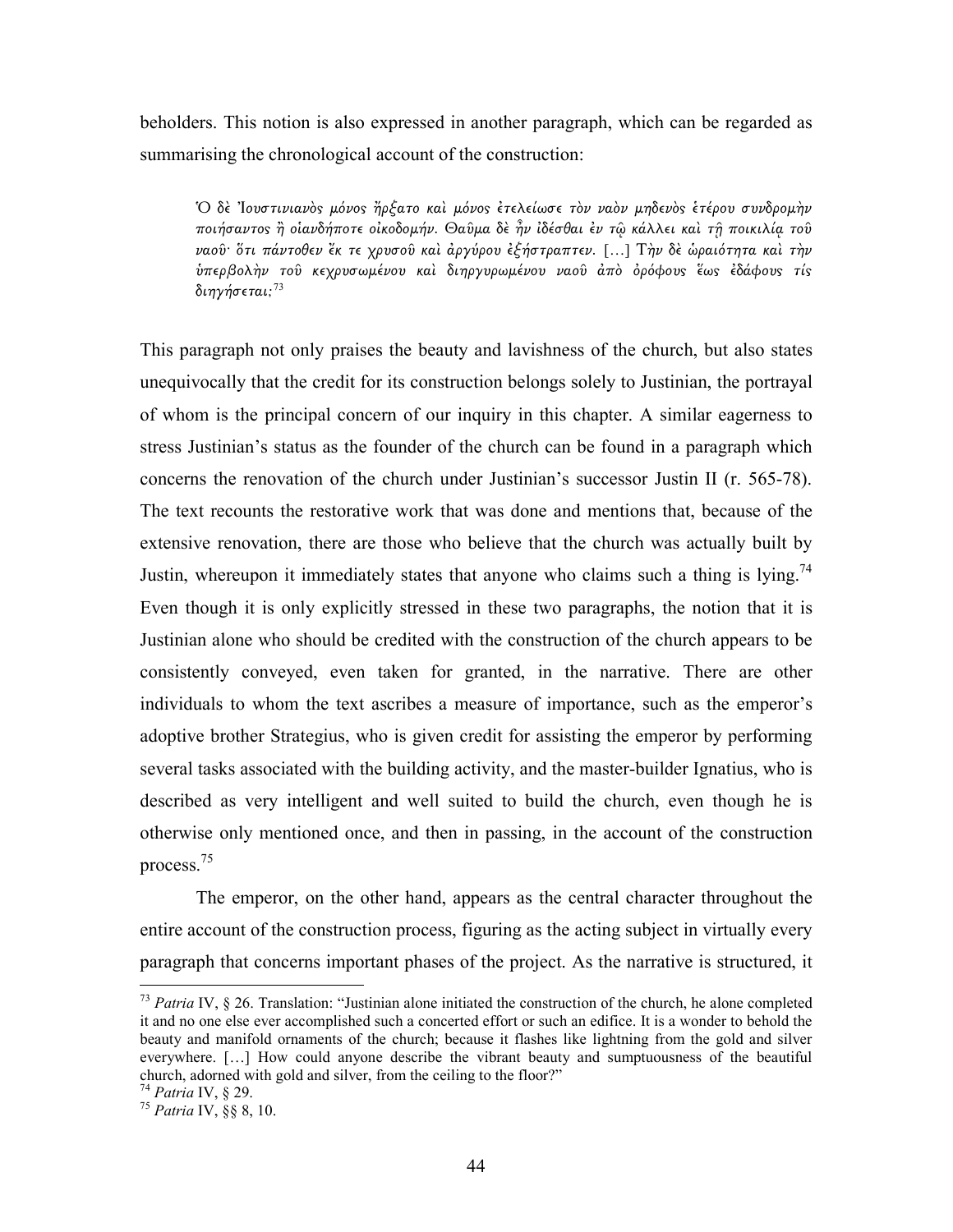is Justinian who buys and surveys the land, orders his magistrates to supply the building materials, initiates the construction process, embellishes the interior and organizes the inauguration ceremony.<sup>76</sup> His enthusiasm for the project is also emphasised in another paragraph, relating that he was unable to sleep at night until he had seen for himself the progress which had been made during the day.<sup>77</sup> The text does not, of course, mean to suggest that it was the Justinian himself who fastened the mosaic stones on the wall, but through this narrative structure it clearly identifies him as the visionary and driving force behind the construction of Hagia Sophia. It should nevertheless be noted that the emperor's prominent role in the construction process would have been emphasised even more if neither Strategius nor Ignatius had been mentioned at all. Justinian's distinguished position in the narrative is also emphasised through his personal relationship to the divine. The text recounts that "God breathed into his mind" that he was to build the church and another paragraph relates that its shape was announced to the emperor by a divine messenger in a dream.<sup>78</sup> Apart from fulfilling the role as instrument of the divine will, Justinian is also portrayed as possessing an insight into the workings of the heavenly powers. When a divine messenger appears in the guise of the emperor and contradicts his instructions to the workers, it is Justinian who perceives the true nature of the messenger and understands that his words are the words of God, whereupon he promptly orders the workers to follow the messenger's instructions rather than the ones he had previously given them himself.<sup>79</sup> In another interesting episode, the son of the master-builder is left alone in the church to watch over it and is visited by a eunuch with a shining face who urges him to go and bring back the workers, so that the edifice can be completed sooner. When the boy says that he cannot leave his post the eunuch replies:

<u>.</u>

Ἄπελθε ἐν σπουδῇ καὶ φώνησον αὐτοῖ̋ τοῦ ταχέω̋ ἐλθεῖν καὶ ἐγὼ ὀµνύω σοι, τέκνον, οὕτω̋· µὰ τὴν ἁγίαν σοφίαν, ἥτι̋ ἐστὶ λόγο̋ θεοῦ, τὴν νῦν κτιζοµένην, οὐχ ὑποχωρῶ τῶν ὧδε – ἐνταῦθα γὰρ ἐτάχθην καὶ δουλεύειν καὶ φυλάττειν παρὰ τοῦ λόγου τοῦ θεοῦ –, ἕω̋ ὅτου καὶ ύποστρέψεις.  $80$ 

<sup>76</sup> Patria IV, §§ 2f, 6, 14, 15-18, 21, 23-25, 27.

 $77$  Patria IV, § 9.

<sup>&</sup>lt;sup>78</sup> Patria IV, §§ 1, 8. The Greek text of the quote reads: ἐνέπνευσεν ὁ θεὸς εἰς τὴν διάνοιαν αὐτοῦ.

 $79$  Patria IV, § 12.

<sup>&</sup>lt;sup>80</sup> Patria IV,  $\zeta$  10. Translation: "Go with haste and call to them that they are to come quickly and I promise you this, child: by the holy wisdom, which is the word of God, which is now being built, I am not leaving those that are here – for I am stationed here to serve and protect by the word of God – until you return."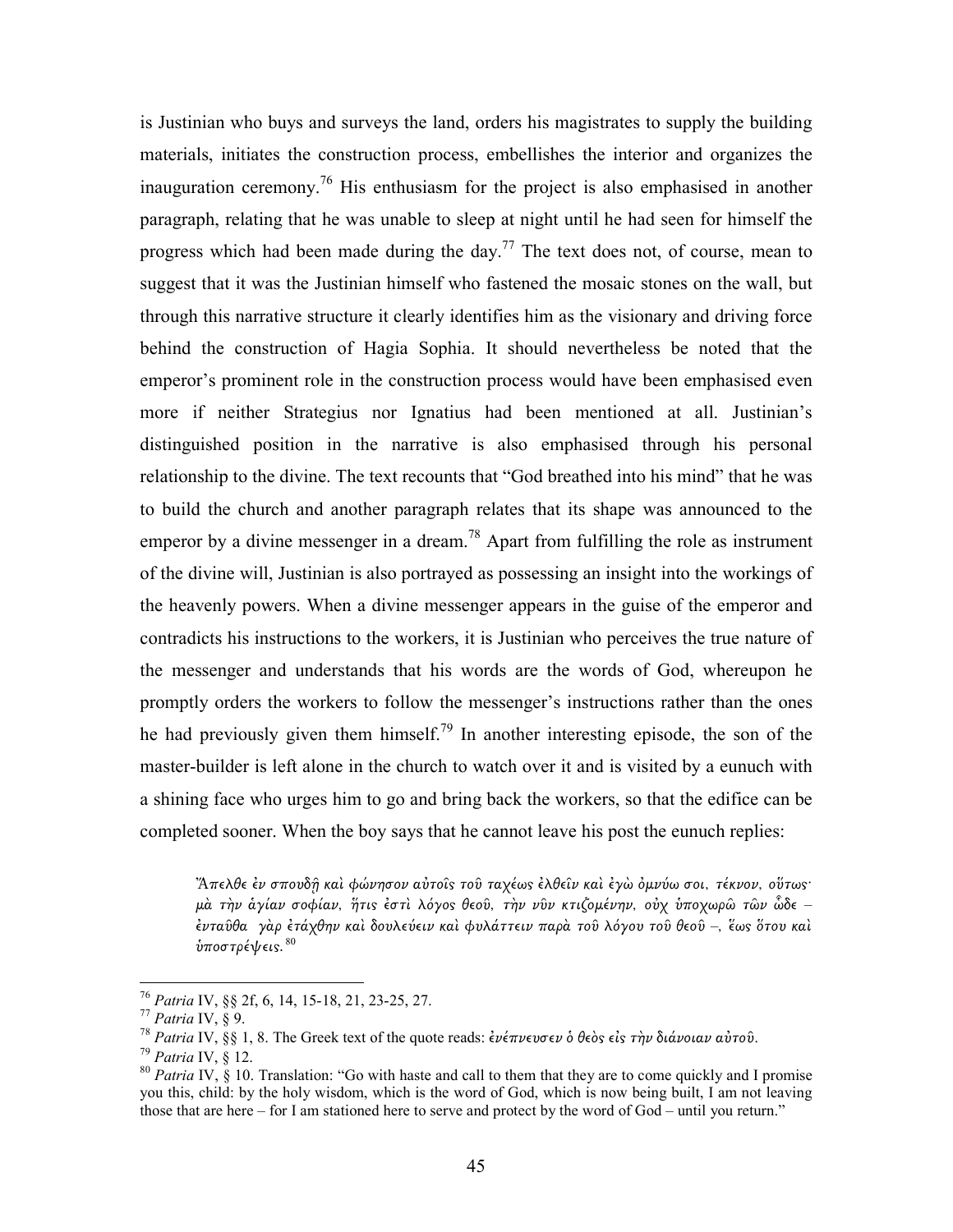The text proceeds to relate that the boy left the church, met his father and told him what had happened. The master-builder brought his son to the emperor and the boy recounted the events once again. After Justinian had made sure that eunuch was not one of those in his service, he deduced that it must have been a divine messenger and, considering the eunuch's oath, cleverly ordered the boy to leave Constantinople and never visit the church again, thus ensuring that the edifice would enjoy heavenly protection for all eternity. We are also told that because of this, the emperor declared that the church was to be named after the divine wisdom.<sup>81</sup> That the emperor's orders should be interpreted as cleverness and not unfair exploitation of the divine messenger's well intended oath is made evident in the next paragraph, when the same messenger appears once again and, far from being offended, offers to help the emperor acquire more money when the imperial coffers had nearly been depleted. $82$  It can consequently be concluded that whenever God or his messengers interfere directly in the construction process, Justinian is either the immediate recipient of the message or the one who is able to understand it and take the appropriate action.

 These paragraphs can also be regarded to reflect Justinian's piety, the principal Byzantine virtue. Imperial ideology maintained that the position of emperor by definition entailed status as God's formal representative on earth, but this does not mean that every emperor was considered to enjoy immediate communication with the divine. The fact that Justinian is portrayed as being worthy of such an honour in the account of the construction of Hagia Sophia is in itself an indication of his piety. This notion is reinforced further by his apparent eagerness to heed the word of God and immediately adjust his plans in accordance with the divine will. The words quoted above and allegedly exclaimed by the emperor himself when he entered the newly built church describe it well; Justinian surely deserved credit for having been deemed worthy to build such a magnificent church, but the glory for its edification belonged foremost to God. By ascribing this acknowledgement to the emperor, the text once again conveys a sense of his piety.

 $81$  Patria IV,  $\S$  10.

 $82$  Patria IV,  $\S$  11,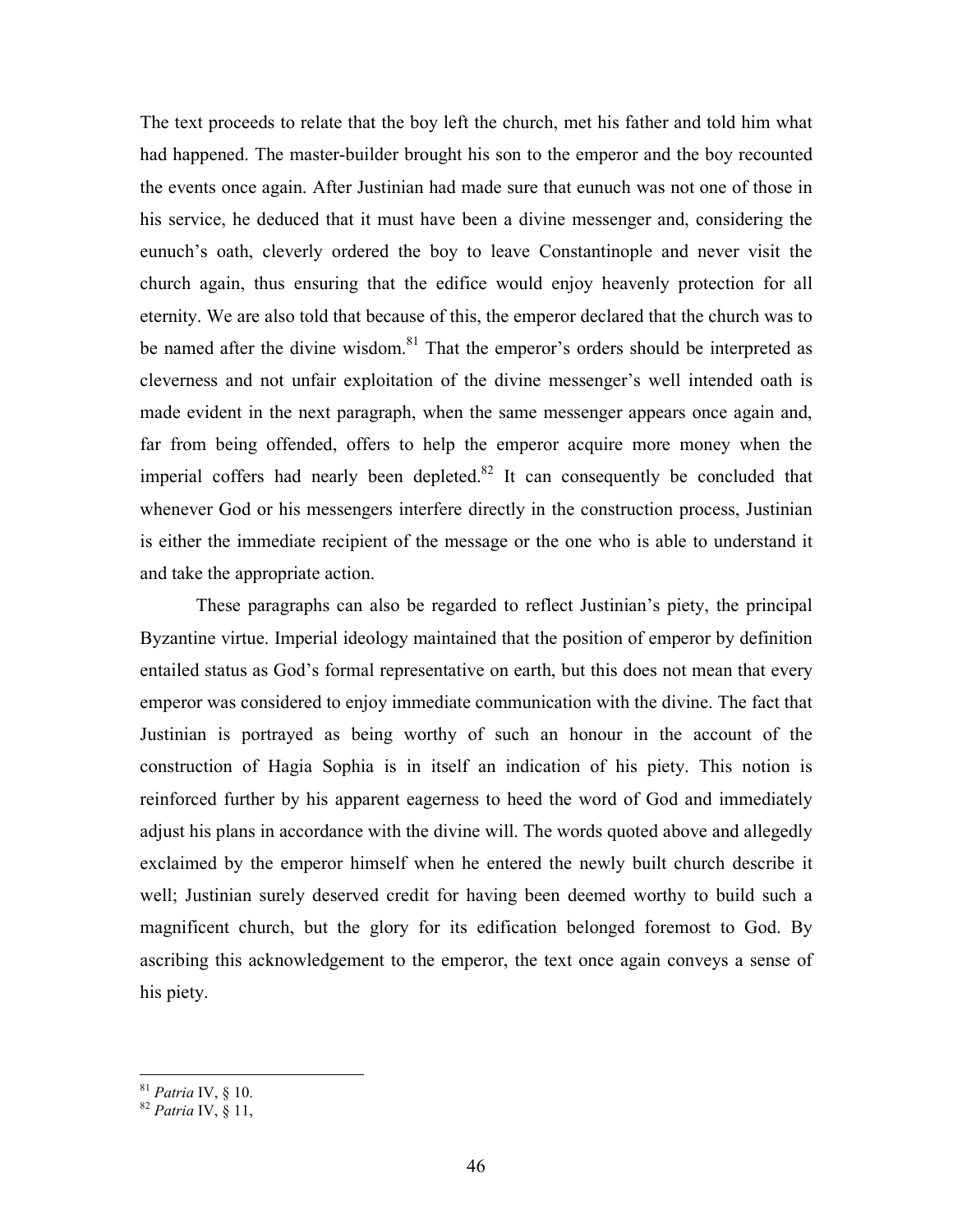As regards Justinian's other virtues, there are several paragraphs in *Patria* IV which portray him as a conscientious and generous ruler. We are told that the emperor, "in order to gladden and encourage the people", had 2000 copper coins thrown into the earth which had been heaped up every day, so that the workers could search through it and find the coins at the end of the day. $83$  His fairness is also attested in the paragraphs dealing with the acquisition of land. The text states that Justinian had the houses occupying the intended location of the new church valued and offered to buy them at the appropriate prices. Five different sellers are mentioned in the text. Two of these, the eunuch Charitonus and the patrician Mamianus, appear to have been very cooperative, selling their houses to the emperor with gratitude and joy respectively.<sup>84</sup> The remaining three were somewhat more troublesome. The text recounts that a widow named Anna first refused to sell to the imperial magistrates, which made the emperor decide to visit her and ask her to sell in person. When he arrived at her house, she immediately threw herself at his feet and told him that she would gladly give him the house without receiving compensation if he would only allow her to be buried by the church, so that she would have a share in its glory and be rewarded on the day of judgement, a request the emperor graciously granted.<sup>85</sup> The text also relates that a certain Xenophon refused to sell unless he was honoured in the hippodrome and given twice the amount of money his house was actually worth. The emperor accepted his request but mocked him publicly for his greed and arrogance, thus displaying remarkable restraint and reluctance to employ coercion when it could be avoided, even when confronted with such insulting and unreasonable demands.<sup>86</sup>

The fifth seller mentioned in the text was the eunuch Antiochus, who refused categorically to sell at any price or under any circumstances. We are told that this troubled the emperor, "who loved righteousness and hated deceit", but that the aforementioned Strategius was able to solve the problem. Strategius had found out that Antiochus was extremely fond of attending the chariot-races in the hippodrome and decided to place the eunuch under arrest for the duration of the races. Once imprisoned,

<sup>&</sup>lt;sup>83</sup> Patria IV, § 20. The Greek text of the quote reads: εἰς χαρὰν τοῦ λαοῦ [...] καὶ εἰς προθυμίαν.

 $84$  Patria IV,  $\S$  5.

 $85$  Patria IV,  $\S$  3.

 $86$  Patria IV,  $\S$  5.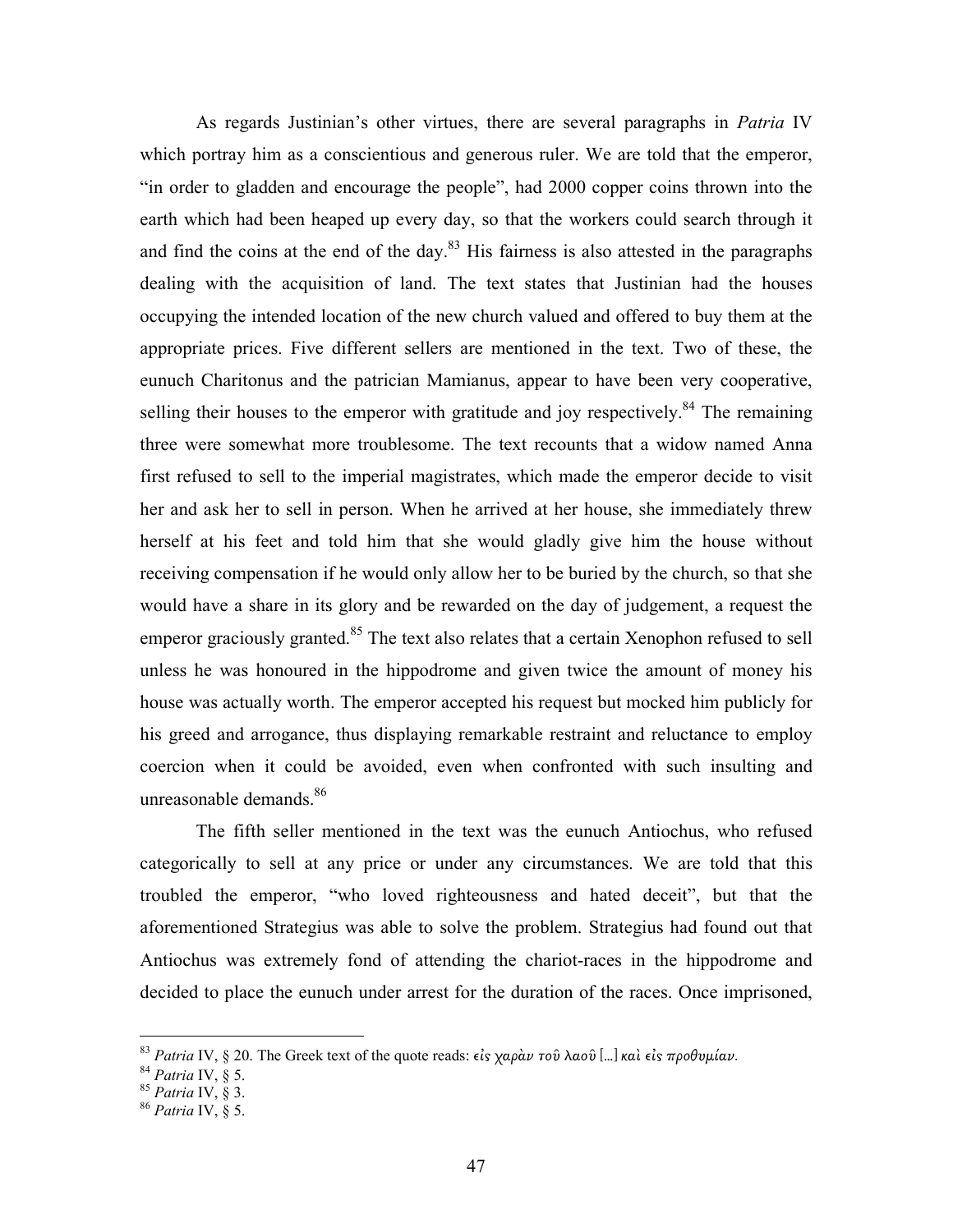the whimpering eunuch soon agreed to sell his house to the emperor if he would only be allowed to go to the hippodrome, whereupon he was immediately brought to the imperial box where the sale was carried out.<sup>87</sup> Even though a measure of coercion was required in this particular case, the text makes it clear that the righteous emperor preferred to avoid it and the methods used must be regarded as exceedingly mild considering the multitude of harsher options at the autocratic emperor's disposal. Moreover, the intended readers of the *Patria* would surely agree that use of coercive measures would be infinitely preferable to allowing one man to stand in the way of the fulfilment of God's will.

 In addition to the lengthy account of the foundation of Hagia Sophia, Justinian is credited with the construction of seven other churches and the reconstruction of a further two. It is also specified that he embellished an older church and favoured one of the new churches by making it beautiful and donating property to it. In addition to this, Justinian is mentioned as the builder of two palaces, but these are the only buildings of profane nature ascribed to him. These fairly numerous achievements clearly reflect favourable upon the emperor and adds further weight to the glorifying account of his role in the construction of Hagia Sophia. It should however be noted that, from an ideological viewpoint, the only feature distinguishing the paragraphs recounting these deeds from the many paragraphs ascribing similar achievements to other emperors is the frequent use of the attribute  $\dot{\phi}$   $\mu \dot{\epsilon} \gamma \alpha s$  'the great' or 'the first' to identify Justinian.<sup>88</sup> The question of whether the use of the epithet should be regarded primarily an expression of admiration or simply as a conventional literary way of separating the emperor from his more than a century younger namesake will have to remain open, but if there was an ideological purpose behind its inclusion in these paragraphs we could have expected this to be evident in the accounts of his actual achievements as well.

 The portrayal of Justinian is however not consistently favourable. In the last paragraph dealing Hagia Sophia in the fourth book of the *Patria*, it is suddenly stated that Justinian became envious and fearful of the master-builder Ignatius, who was widely admired amongst the people on account of the magnificent church he had built. At the time, Ignatius was working on Justinian's equestrian statue on top of a high pillar in front

<sup>&</sup>lt;sup>87</sup> Patria IV, § 4. The Greek text of the quote reads: φιλοδίκαιος ὢν [...] καὶ μισοπόνηρος.

<sup>88</sup> *Patria* II, § 110; *Patria* III, §§ 18, 24, 39, 117, 122, 135, 142, 169, 182.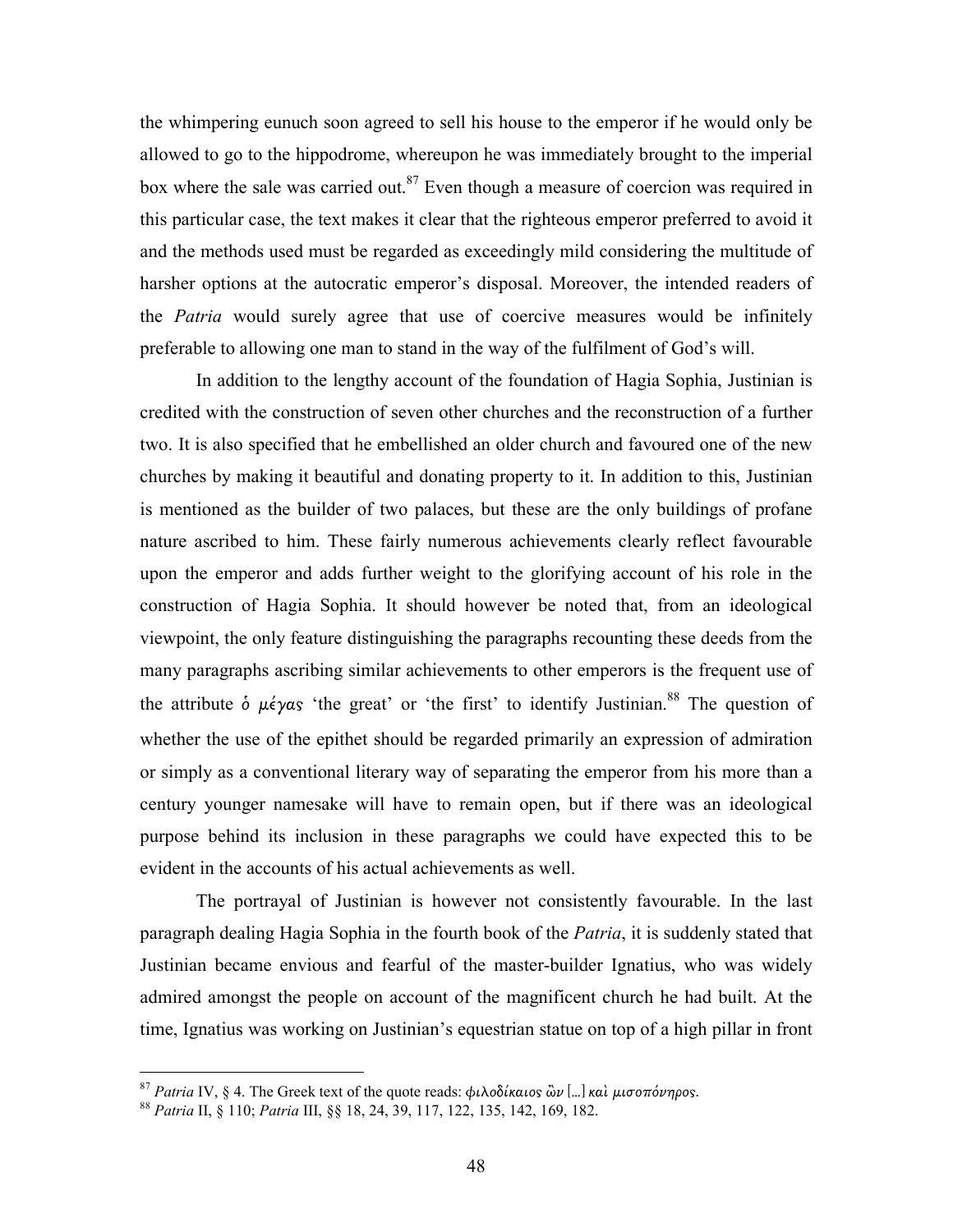of Hagia Sophia and in order to have his potential rival removed, Justinian declared that the scaffolding was to be removed while Ignatius was working, so that he would be trapped on top of the pillar and eventually starve to death. We are told that the masterbuilder managed to escape the pillar during the night and left the city to avoid the emperor's vengeance. He stayed away for three years, disguised as a monk, before he returned and met the emperor, who recognised him and pardoned him, realising that if he had managed to survive the previous attempt on his life, it was clearly God's will that he should live. Even though the episode ends on a positive note, it definitely gives a less than flattering impression of Justinian's character. Furthermore, the text also includes an episode with a more widely familiar theme, but with strikingly similar ideological implications and a far less happy ending. The subject of the emperor's envy is Belisarius, the most successful and famous general in his service. The text relates that the general, described as στρατηγικώτατος 'most skilled in warfare', was sent by the emperor against the Persians and the other tribes of the east, defeated them all and put them to flight. Nevertheless, Justinian, not content with the glory the victories bestowed upon him, became envious of Belisarius' achievements and ordered that the general was to be blinded and reduced to mendicancy, which accordingly came to pass.<sup>89</sup>

We must conclude that the accounts of Justinian's deeds in the Patria are expressing a wide range of ideological implications. By themselves, the paragraphs constituting the account of the construction process in Patria IV definitely display all the defining characteristics of an ideological message, providing a praiseful portrayal of Justinian. This is supported to some degree by the few paragraphs in the other books of the *Patria* concerning the same subject-matter, which implicitly express a vague notion of the church's unparalleled magnificence and clearly identify Justinian as its builder. However, the paragraphs regarding his other accomplishments in the field of construction clearly differ from those concerning Hagia Sophia by not conveying any praise for the emperor other than that which is inherent in being credited with the construction of significant edifices. More importantly, two separate paragraphs, in two different books of the *Patria*, clearly portray the emperor as paranoid and vengeful, explicitly contradicting the notion of his fairness and restraint expressed elsewhere. The heterogeneous origins of

<sup>&</sup>lt;sup>89</sup> Patria II, § 17; Patria IV, § 31.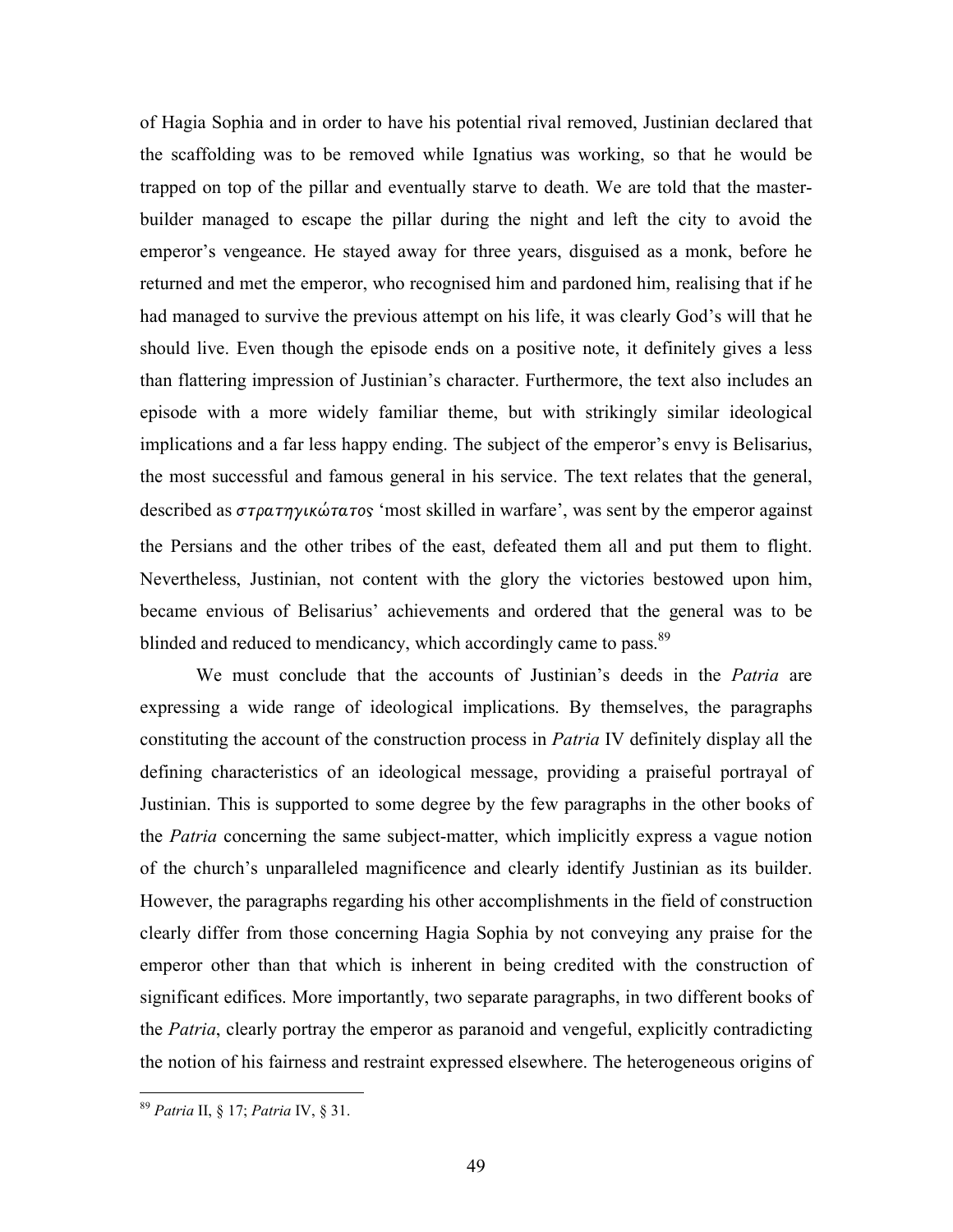the text obviously explain the variegated ideological implications resulting from the combination of the explicitly praiseful account of the construction of Hagia Sophia given in the fourth book of the Patria, the favourably inclined but hardly panegyrical episodes of the second and third books and the two paragraphs whose portrayal of Justinian is distinctly and harshly critical. The significant point to be made, however, is that the editor evidently brought together these disparate paragraphs without making any apparent editorial effort to achieve a measure of ideological coherence. There consequently does not appear to be any ideological message as regards Justinian in the text.

## 2.4 Between Justinian and iconoclasm

Justinian's nephew Justin II (r. 565-78) is also credited with a large number of buildings and even though his achievements within this field are not quite as impressive as those of his uncle, he remains free from association with other less flattering episodes. As with many of his predecessors, most of the buildings attributed to Justin are churches. The text associates him with the construction of nine new churches, the reconstruction of one and the enlargement and beautification of another. As we have seen above, he is also given credit for extensive restoration work in Hagia Sophia and he is moreover said to have gathered and deposited the relics of several saints in a church.<sup>90</sup> On a more profane level the text gives credit to Justin for the construction of an orphanage and a palace, the embellishment of another palace and the foundation of the harbour of Sophia, which is named after his wife and mentioned on three separate occasions.<sup>91</sup> We must conclude that the portrayal of Justin is consistently positive and its potential for constituting an ideological message will consequently be discussed below.

 Justin's successor Tiberius I (r. 578-82) is credited with some building activity as well. The text mentions that he built a fortress, rebuilt a palace and initiated the construction of a church, which was later finished by his son-in-law Maurice (r. 582- 602). Tiberius and Maurice are similarly given the shared credit for the construction of

<sup>90</sup> Patria III, §§ 23, 32, 35, 47, 123, 147, 148, 164; Patria IV, § 29.

<sup>&</sup>lt;sup>91</sup> Patria II, § 62; Patria III, §§ 37, 164, 169.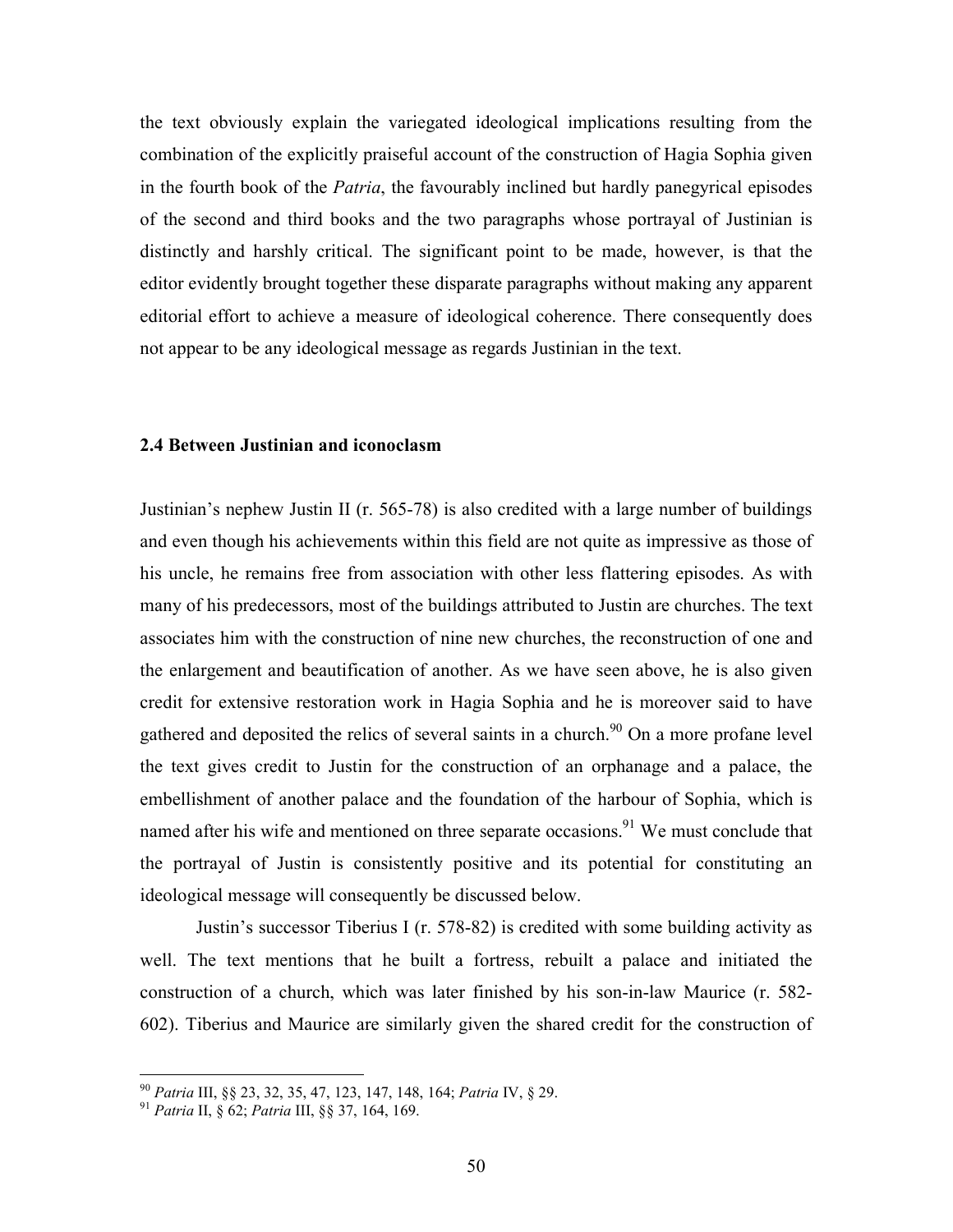another palace and the text ascribes yet another palace to one of them, but it is unclear to whom it refers.<sup>92</sup> The construction projects associated with Tiberius are few, but the ones that are mentioned appear to have been comprehensive and the text's portrayal of the emperor can consequently be regarded as brief but mildly favourable.

 Apart from the joint enterprises with his father-in-law, Maurice is also given credit for a few construction projects of his own. Two churches, a portico and a home for the elderly are mentioned in the text, as well as a palace that the emperor rebuilt in honour of his mother-in-law. The text also relates that he renovated a church that had been damaged in a fire.<sup>93</sup> However, Maurice is not only associated with construction, but also with destruction, as there are three separate paragraphs relating that statues were destroyed during his reign. One of them concerns a large number of statues, of which we are told nothing more than their location. The second paragraph states that there was a large bronze statue of a bull standing in one of the harbours and that this statue bellowed loudly once every year, which signified that many misfortunes were to occur during that day. The text recounts that it was sunken in the harbour during Maurice's reign, but it is not specified whether the emperor was personally involved or whether this resulted in fewer misfortunes occurring in the city. The third paragraph mentions that Maurice destroyed a statue depicting the Tyche of the city which had been brought to Constantinople by Constantine the Great.<sup>94</sup>

The text itself draws no explicit conclusions of ideological relevance from these episodes. It is entirely possible that this is because there was no such intention behind their inclusion in the narrative, but there are some aspects with ideological connotations that should be pointed out. Firstly, if the bellowing of the bull statue caused misfortune in the city and this ceased when it was sunk in the harbour, doing so should definitely be regarded as commendable. However, the text does in no way substantiate that those were the prevailing circumstances when the statue was removed and even if it did, it does not give direct credit to the emperor, which makes it unreasonable to interpret the episode as an expression of ideology. Secondly, destroying images is an activity usually associated with iconoclasm, but to read these paragraphs as inferring an implicit accusation of

<sup>&</sup>lt;sup>92</sup> Patria II, § 107; Patria III, §§ 46, 157, 170f.

<sup>93</sup> Patria III, §§ 30, 73, 125.

<sup>&</sup>lt;sup>94</sup> Patria II, §§ 54, 88; Patria III, § 131. This statue of Tyche has been mentioned once before, on page 23.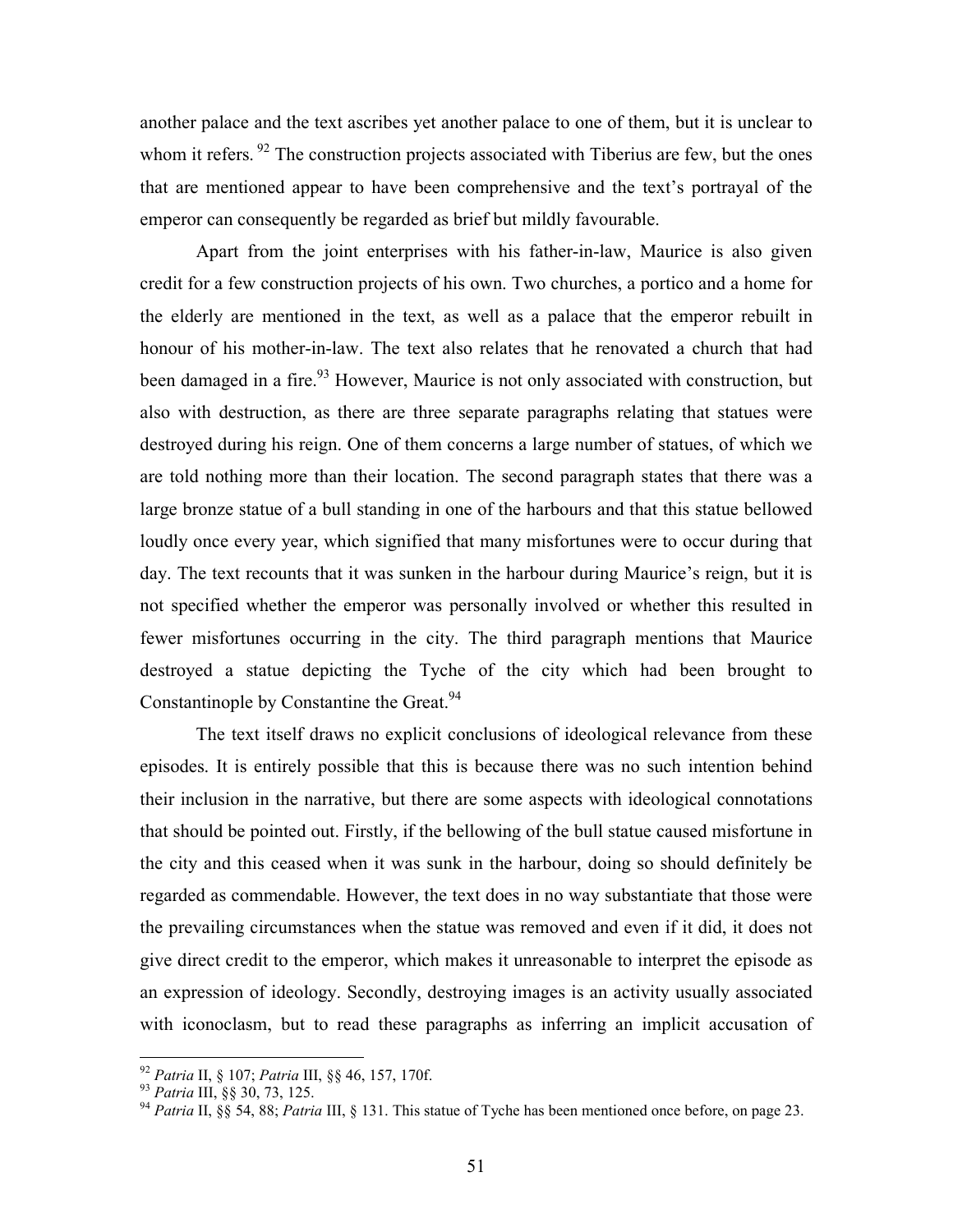heresy would definitely be to over-interpret them. It would also be hard to see the ideological relevance of such accusations. Nevertheless, the episode where Maurice destroys the statue of Tyche could be seen as prelude to the rapid reversal of his own fortunes when he was overthrown and executed in 602. A connection of this kind could contribute towards explaining the origins of the episode and perhaps even the more general association between Maurice and the destruction of statues, but it is somewhat too speculative to be used as evidence of an ideology to that effect.

Maurice's downfall is however referred to directly in two paragraphs. In one of them it is simply mentioned in passing that Maurice was executed together with his wife and children, while the information in the other one is slightly more specific. It not only relates that Maurice and his entire family were executed, but also mentions that it was the usurper Phocas (r. 602-10) who was responsible. The text denigrates Phocas further by stating that he threw the corpse of Maurice's wife in the sea instead of allowing her to be given a proper burial and by referring to the usurper as  $\pi a \rho a \nu o \mu o s$  'lawless'.<sup>95</sup> We are told nothing about the prelude to these events, but the notion that Phocas' rebellion was a criminal act naturally confers a degree of legitimacy on Maurice's rule.

Phocas is mentioned in a few more paragraphs and although he is hardly portrayed in a distinctly favourable way in any of these, none of them is nearly as denigratory as the account of Maurice's execution. One of them relates that Phocas hurriedly erected a statue of himself during the final year of his reign, but that he was overthrown a mere 18 days after its completion, which conveys the impression of a ruler who either vainly attempted to cling to power by glorifying himself or desperately tried to create at least the impression of a glorious legacy when he felt dominion slipping through his fingers. Neither interpretation is particularly flattering, but the paragraph definitely portrays the emperor as pathetic rather than malicious. The emperor is also referred to as  $\dot{\phi}$  στρατιώτης 'the soldier' in this paragraph, which further reinforces the mildly denigratory impression it conveys. In another paragraph it is stated that Phocas started building a church dedicated to his namesake St. Phocas, an activity that certainly would have been looked upon favourably by the contemporaries of the *Patria*. On the other hand it is also emphasised that he never finished the church and that it was renamed after

<sup>&</sup>lt;sup>95</sup> Patria III, §§ 166, 185.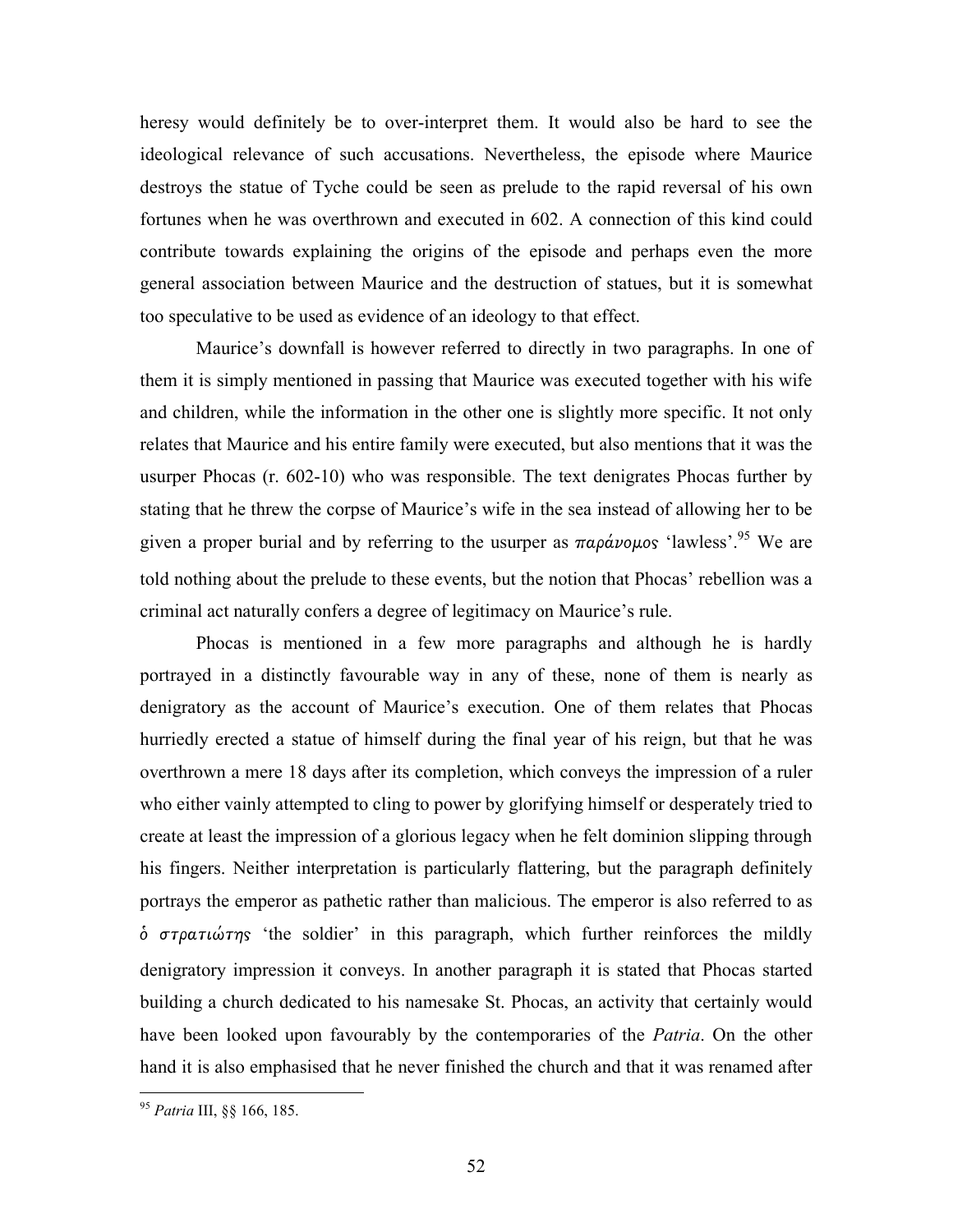he had been deposed, which implies that although the church was named after an actual saint its name had ideological significance that reflected favourably on the namesake emperor, thus creating the impression that the principal reason for its construction might have been vanity rather than piety. This could be read as an indication of a reluctance to give the emperor credit for the construction, but this could have been achieved more easily if the references to Phocas had been left out all together and the credit for the construction had simply been given to the one who actually finished it and gave it its final name. We must consequently consider such an interpretation uncertain.<sup>96</sup>

Furthermore, Phocas is clearly given credit for erecting two pillars decorated with golden mosaic depicting Constantine the Great and his mother Helen and it is related in another paragraph that a patrician widow took pity on the convicts detained in the dark and fetid Praetorium, the main imperial prison, and thus donated a building to Phocas who turned it into a new Praetorium. The credit for this compassionate act is obviously given to the widow, but the text does at least mention that the emperor cooperated with her, which it easily could have abstained from doing if there had been an intention of depicting the emperor in a depreciatory manner.<sup>97</sup> We must conclude that although the text assumes a clear ideological stance in the paragraph concerning the execution of Maurice, this position is not consistently expressed throughout the text, which in a few instances even portrays Phocas in a mildly favourable light. The text can consequently not be considered to convey an entirely clear ideological message regarding Phocas.

As regards Phocas' successor Heraclius (r. 610-41) there is one paragraph that gives a distinctly favourable account of the emperor's military victories against the Persians. It relates that the Persian king Chosroes had conquered much Roman territory and carried away the true cross from Jerusalem, but that Heraclius defeated him, ended the occupation of Roman lands and restored the cross to its rightful place. The accounts of his domestic achievements are however far more modest. It is stated that he finished the construction of the church which his predecessor had begun building and that he melted down the giant oven used by Julian to burn Christians in order to mint coins. There is also a brief reference to a standard measure attributed to Heraclius, but it is only

<sup>&</sup>lt;u>.</u> <sup>96</sup> Patria II, §§ 34f.

<sup>&</sup>lt;sup>97</sup> Patria II, § 35; Patria III, §§ 13f.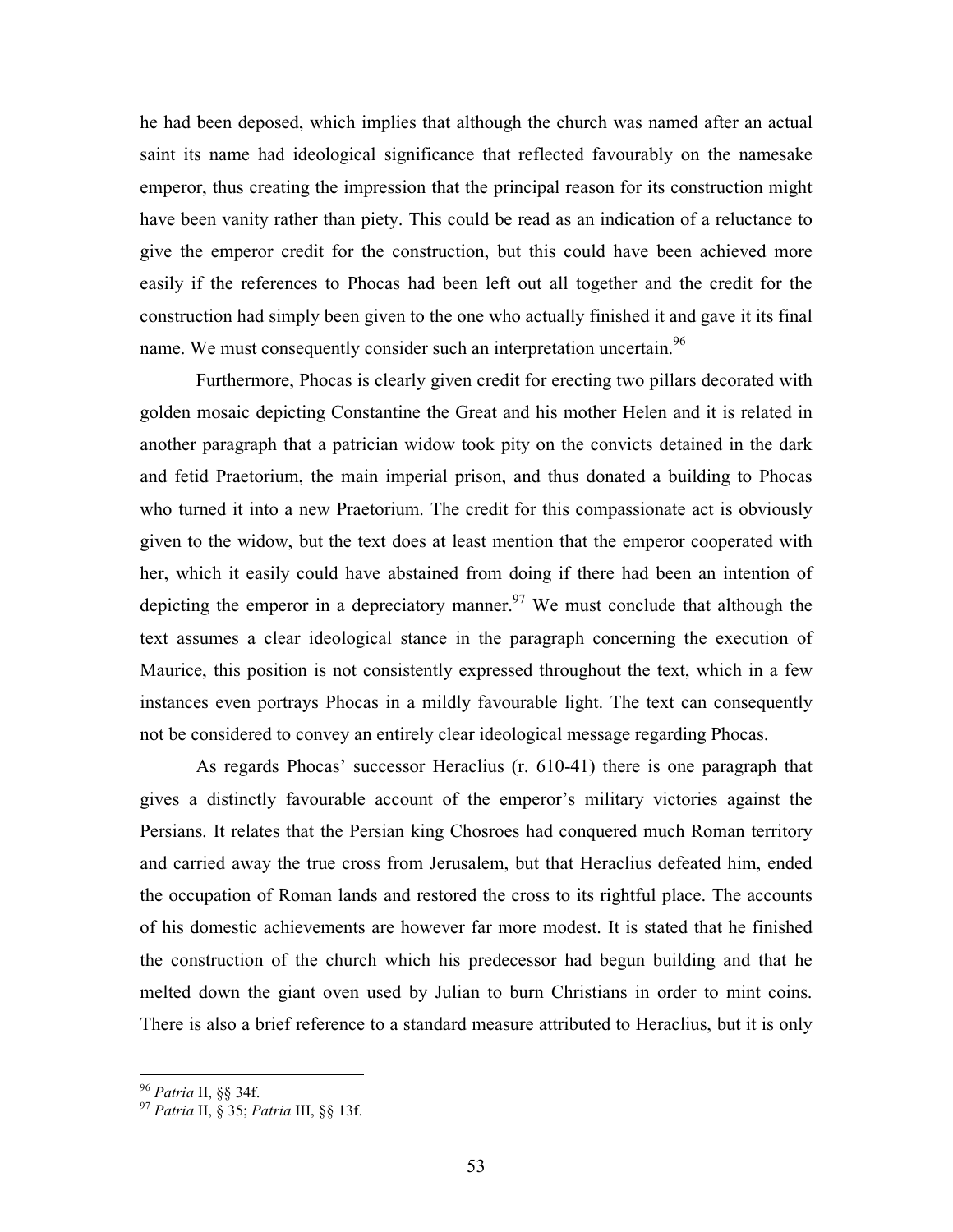made in passing and never commented upon further anywhere.<sup>98</sup> That the emperor's military achievements appear greater than his domestic ones is hardly surprising considering that the empire fought for its existence more or less during his entire reign. The portrayal of Heraclius is very brief, but must still be considered markedly favourable.

Nothing of ideological significance is said about the four emperors following Heraclius. Neither Heraclonas (r. 641) nor Constans II (r. 641-68) are mentioned at all, while Constantine III (r. 641) and Constantine IV (r. 668-85) are mentioned in a single paragraph each, but in ideologically insignificant contexts.

The next four emperors, and the political turmoil that characterised their reigns, have however left a slight mark on the narrative of the *Patria*. Justinian II (r. 685-95, 705-11) is referred to as  $\dot{\phi}$  *τύραννο*ς 'the tyrant' in passing on two separate occasions, which clearly has ideological significance. On the other hand, there are three other paragraphs which instead use the epithets δινότμητος or δινοκοπημένος, both of which should be translated 'slit-nosed', a by-name referring to the mutilation he suffered when he was deposed the first time. References to the maimed emperor's shameful predicament can, of course, not contribute towards a favourable portrayal, but it is nevertheless by these epithets Justinian has become known to posterity. Since this appears to be the conventional literary way to refer to the emperor by the end of the  $10<sup>th</sup>$  century, we cannot assume that the use of these epithets was motivated by anything other than a desire to distinguish him from his older namesake. As regards the contents of these paragraphs, two of them are of ideological significance and neither expresses any sentiments of denigratory nature on the emperor. One of them credits Justinian with the construction of two palace halls, while the other gives a brief account of Justinian's exile and return to power in a seemingly impartial way, displaying no particular preference, neither for Justinian nor for any of his opponents. It is also mentioned that Justinian built the church of St. Anna and that relics were brought to Constantinople during his reign, implying a maintained spiritual health in the city which the contemporaries of the *Patria* would scarcely associate with tyranny.<sup>99</sup>

<u>.</u>

<sup>98</sup> Patria II, §§ 35, 41, 53, 92.

<sup>99</sup> Patria II, §§ 41, 77; Patria III, §§ 53, 79, 130.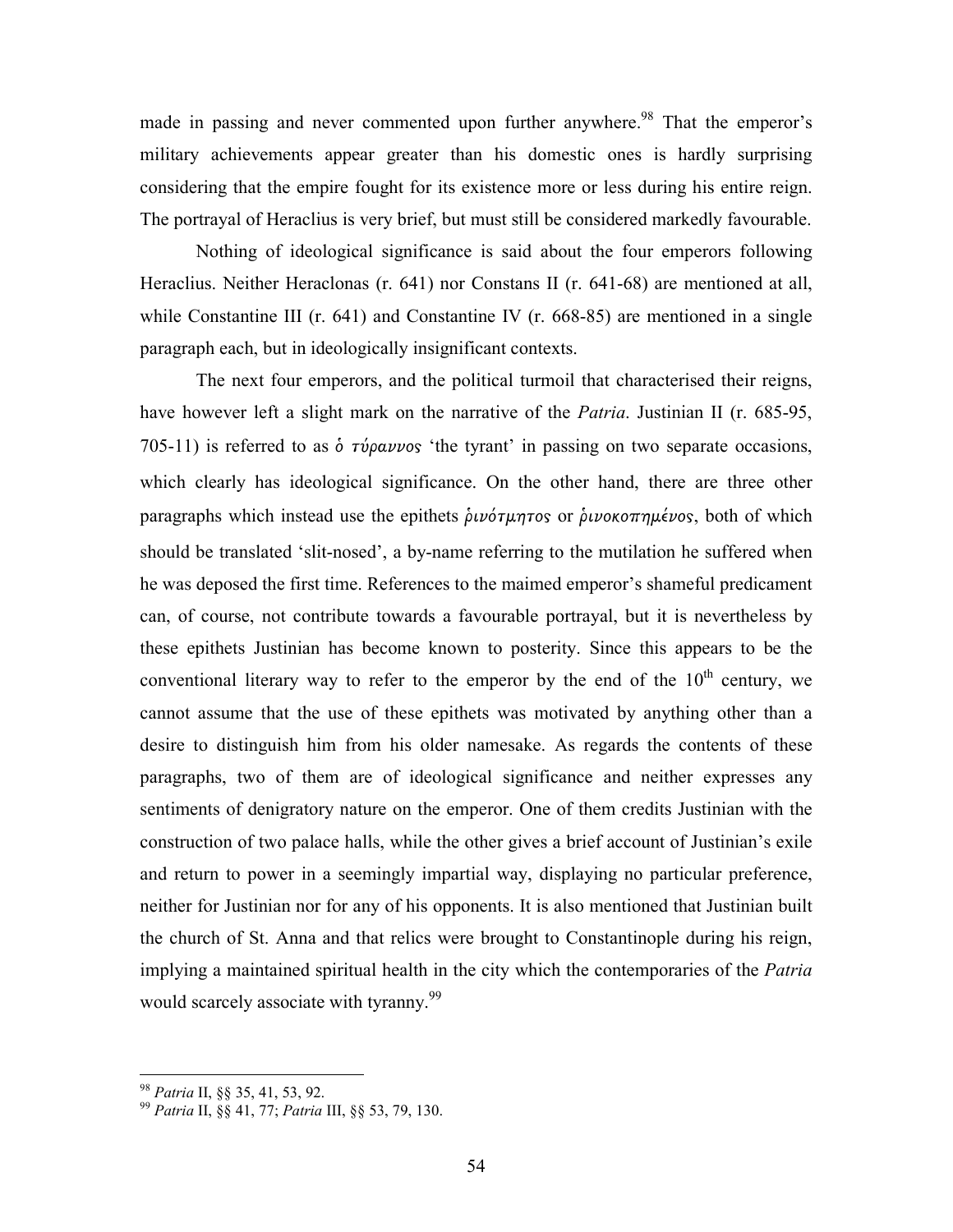The usurper Leontius (695-8) is only mentioned in two paragraphs, one of them mentioning briefly that he exiled Justinian, the other stating with equal brevity that Leontius himself was overthrown by Tiberius II (r. 698-705), had his nose slit and was confined to a monastery. Again, the text appears to adopt a neutral attitude to these violent events. Tiberius is admittedly given credit for repairing the sea walls elsewhere, but this alone can hardly be taken as evidence for a preference for him over his rivals. Philippicus (r. 711-13), who deposed Justinian during his second reign, appears briefly in an episode where he orders a malicious pagan statue to be buried, which appears to be a prudent measure but hardly of particular ideological significance. There is however another reference to him which gives him the attribute  $\pi \rho \alpha \acute{o} \tau \alpha \tau \circ s$  'most gentle'.<sup>100</sup> This could naturally suggest either amiability or weakness, but the latter appears highly improbable since anyone desiring to slander an emperor who seized power as brutally as Philippicus did would surely find more efficient ways of doing so than accusing him of being weak. Unless we decide to read this as a rare use of irony, it is likely that the notion of Philippicus' gentleness, as well as the accusations of tyranny directed at his predecessor, originates from the propaganda circulated by the usurper to provide justification for his bloodstained assumption of power. The stark contrast between these paragraphs and the seemingly impartial accounts of the events of this turbulent period, some of them even portraying Justinian in a mildly favourable light, clearly implies that no effort has been made to present an ideologically consistent portrayal of the emperors. The ideology expressed in these paragraphs can consequently not be regarded as constituting an ideological message.

The emperors Anastasius II (r. 713-15) and Theodosius III (r. 715-17) are not mentioned at all in the Patria.

<sup>&</sup>lt;sup>100</sup> Patria II, §§ 24, 39, 109; Patria III, §§ 79, 207.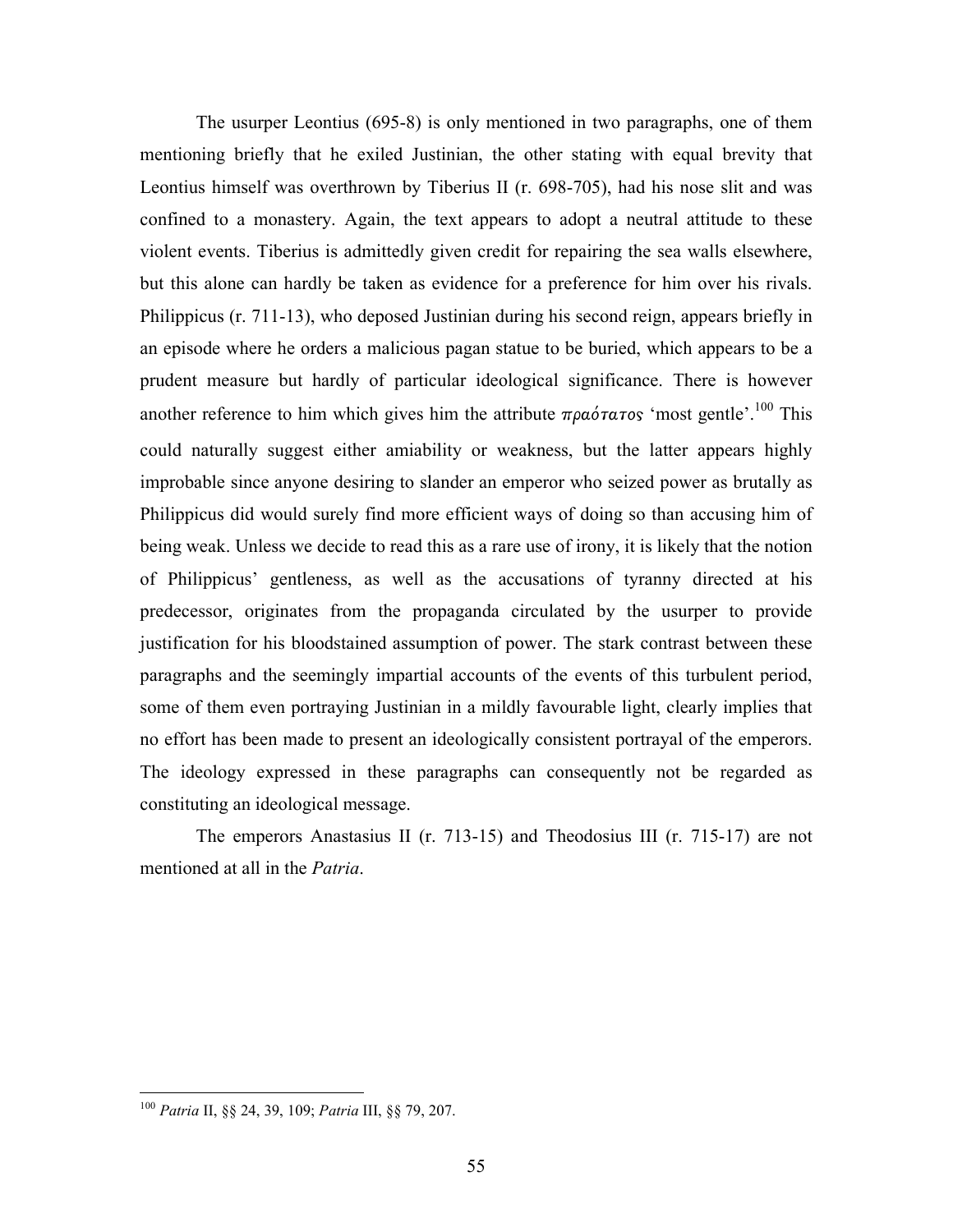## 2.5 The first iconoclasts and Irene

Leo III (r. 717-41), being the emperor who first imposed the doctrine of iconoclasm, is not usually given a favourable portrayal in sources written after the final repudiation of the dogma and the *Patria* is no exception. There is especially one paragraph in which the emperor is thoroughly defamed:

Τὸ δὲ Τετραδήσιον τὸ Ὀκτάγωνον [...] διδασκαλεῖον ἐκεῖσε ἐτύγχανεν οἰκουµενικόν· καὶ οἱ βασιλεύοντε̋ αὐτοὺ̋ ἐβουλεύοντο καὶ οὐδὲν ἔπραττον χωρὶ̋ αὐτῶν· ἐξ οὗ καὶ ἐξ αὐτῶν ἐγένοντο πατριάρχαι καὶ ἀρχιεπίσκοποι. [...] διήρκεσε ἔτη υιδ´ µέχρι τοῦ δεκάτου χρόνου Λέοντος τοῦ Συρογενοῦς τοῦ πατρὸς Καβαλλίνου. Παρατραπεὶς δὲ της θείας χάριτος καὶ γυμνωθείς τοῦ θεοῦ διὰ τὸ μὴ συγκοινωνεῖν αὐτῷ τοὺς μοναχοὺς τῆ ματαία αὐτοῦ βουλῆ πλησθείς όργής φρύγανα και ξύλα άθροίσας κατέκαυσεν έκεισε τους διδάσκοντας δεκαεξ μοναχούς. $101$ 

Apart from the obvious severity of the crime itself, the act of martyring righteous Christians by burning them also implies a less than flattering association with Julian the Apostate. Similarly, another paragraph states that a magistrate named Niketas founded a monastery and then immediately proceeds to relate that he was later murdered on Leo's orders. The paragraph is silent as regards the specific motives for the murder and does not explicitly account for any other ideologically significant circumstances, but the act of founding a monastery indicates piety and the primary ideological purport of the episode consequently appears to be that the emperor murdered a pious and seemingly innocent man. The common denominator of monasticism could be perceived as implying a further connection with Leo's execution of the monks, but it could just as well be purely coincidental<sup>102</sup>

 Leo's activities of a more characteristically iconoclast nature are only mentioned in two paragraphs. One of them is especially distinctive and relates that Leo removed a bronze statue of Christ which not only had been erected by Constantine the Great but also

<sup>&</sup>lt;sup>101</sup> Patria III, § 31. Translation: "Tetradesion Oktagonon [...] was a public school; the emperors conferred with them and did nothing without them; therefore patriarchs and archbishops came from their numbers. [...] it remained for 414 years until the tenth year of the reign of Leo the Syrian, the father of Caballinus. When he turned away from the divine grace and repudiated God he was filled with anger because the monks did not share his empty delusions, gathered firewood and dry branches and burned the 16 monks who taught there."

<sup>&</sup>lt;sup>102</sup> Patria III, § 195.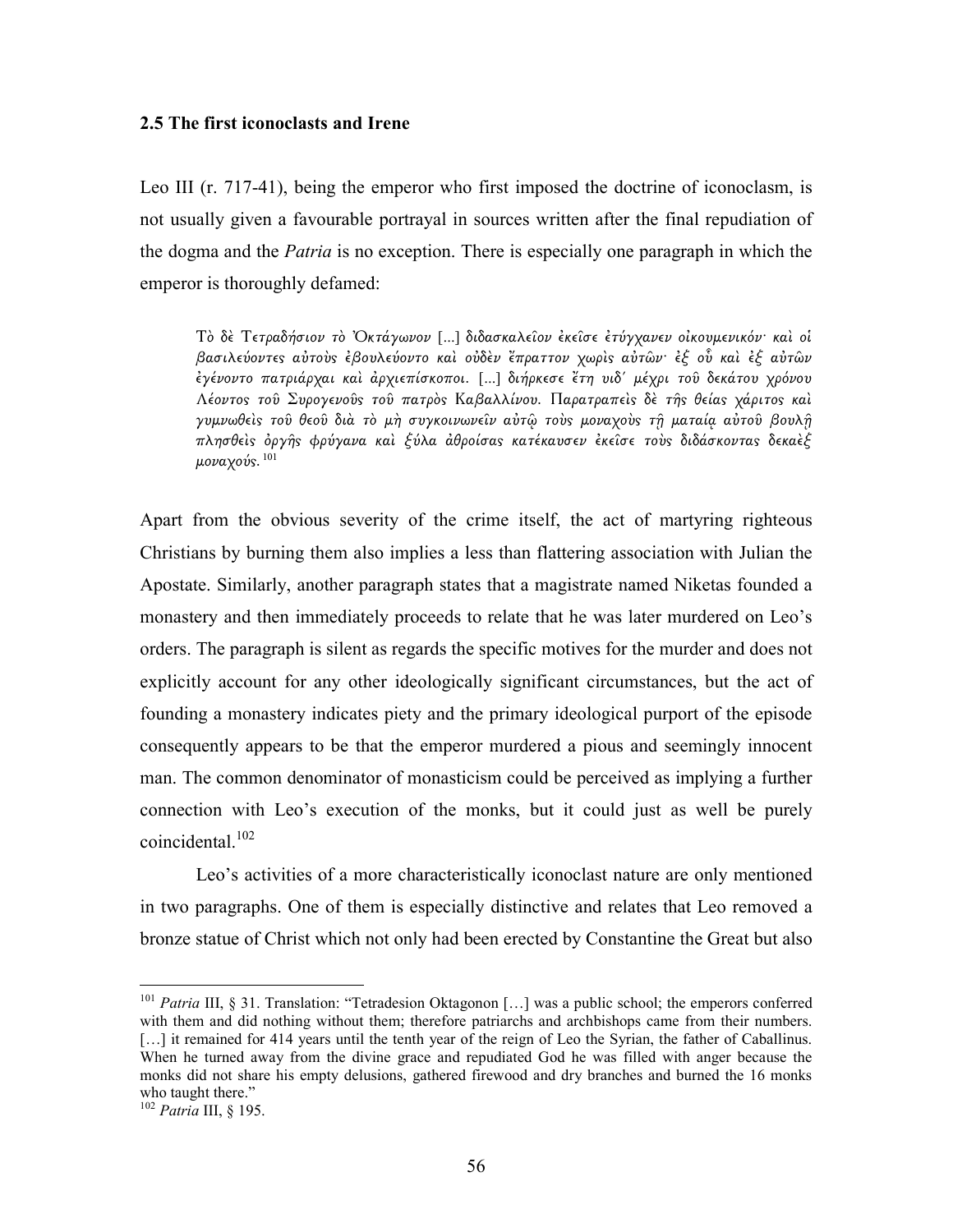was known to have performed miracles. These circumstances makes it quite clear that Leo defied the will of God and dishonoured the memory of Constantine in removing the statue, although those implications would surely have been regarded as self-evident by the contemporaries of the *Patria*. The other paragraph is less characteristic. It mentions that many statues were destroyed during Leo's reign because the emperor was  $\dot{a} \lambda \dot{\phi} \gamma \dot{\sigma} \tau \dot{\sigma} s$ 'irrational'. This is an attribute commonly associated with iconoclasm, but it is interesting that the word used for 'statue' here is  $\theta \epsilon \mu \acute{a} \tau \nu$ , which appears to be used in this sense elsewhere, but only to denote statues of pagan origin. While it might have been considered imprudent to remove pagan statues it was certainly not a sin against God and hardly comparable to the destruction of icons depicting Christ or the saints, which makes this combination of words seem curious. Nevertheless, there is no way to know if this is the original wording of the paragraph and as far as this paper is concerned the primary importance of the episode is that the use word  $\partial \lambda \partial \gamma$  also clearly indicates a critical stance towards Leo.<sup>103</sup>

 We must also re-examine a paragraph in which it is stated that the Theodosian Walls were renovated by Leo the Great, or Leo the Elder. This paragraph was mentioned above when the achievements of Leo I were discussed, since no other emperor is commonly associated with that epithet, neither elsewhere in the *Patria* nor in Byzantine historiography in general. The contemporary Byzantines would consequently assume that the paragraph refers to him, but Berger argues convincingly that the emperor who actually carried out this renovation was Leo III. If so, the passage may have been altered at some point to shift the credit for the undertaking from an iconoclast to an orthodox emperor, but Berger also mentions two other possibilities. Firstly, the epithet may have been added because the editor of the *Patria* or one of its sources assumed that the renovation was the work of Leo I, which means that there was no explicit ideological intention behind it. Secondly, the paragraph could be based on a text written while iconoclasm was still official dogma, in which case the epithet could have been used originally to distinguish Leo III from his grandson Leo IV and then retained unaltered in the Patria because the editor believed that it referred to Leo  $I^{104}$  Since all three

<sup>&</sup>lt;sup>103</sup> Patria II, § 90; Patria III, § 20; Cameron-Herrin (1984), 21, 31.

<sup>&</sup>lt;sup>104</sup> Patria II, § 108; Berger (1988), 674f.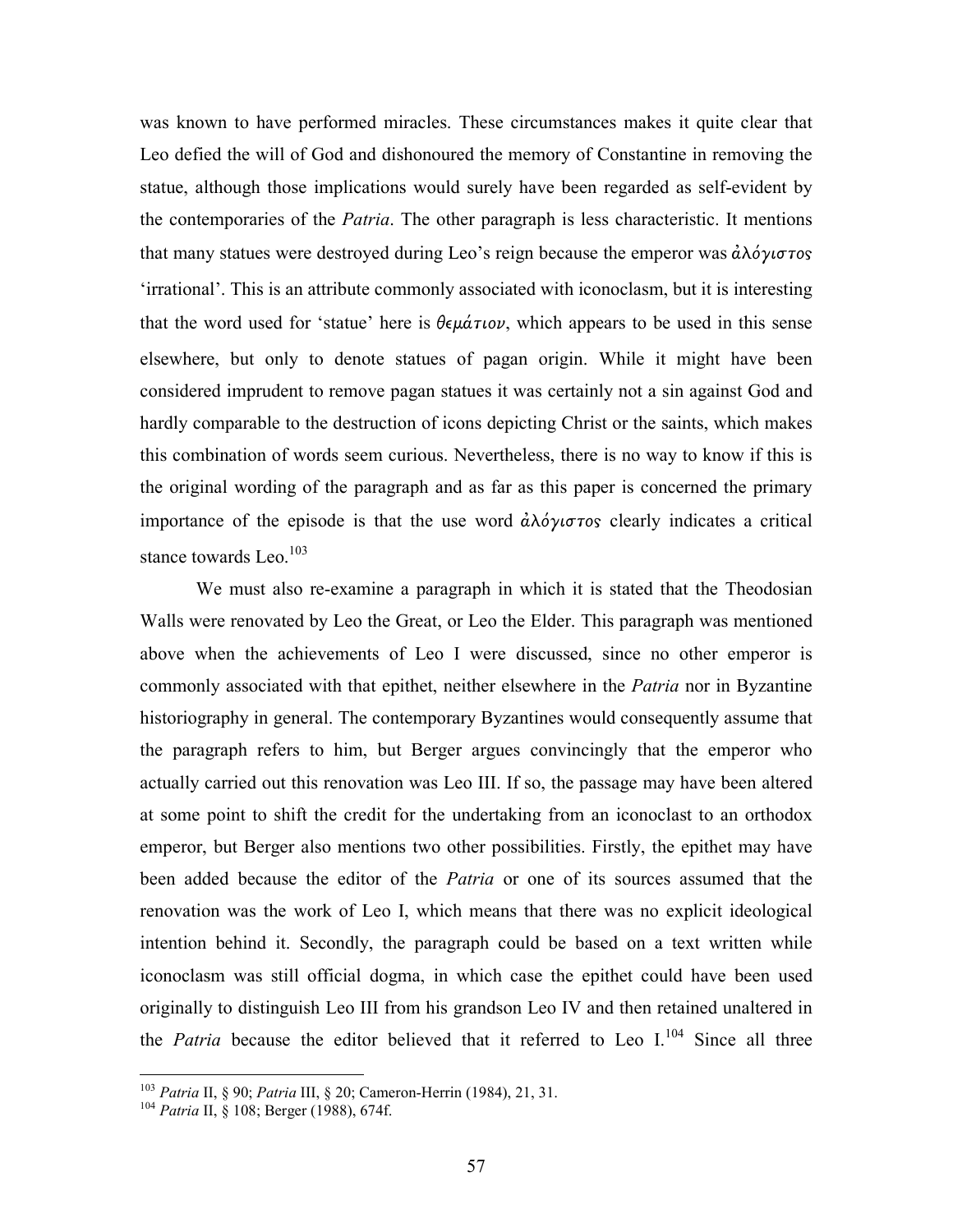explanations are entirely plausible, the ideological implications of the paragraph as regards Leo III remain obscure.

 Leo does however also appear to be given credit for the construction of a harbour, but the text significantly refers to him as Conon in this paragraph. This name, claimed to be Leo's baptismal name, originally appears in an anti-iconoclast text from the beginning of the  $9<sup>th</sup>$  century which aggressively attacks the dynasty founded by Leo. Considering its origins we can safely deduce that the use of the name is meant as an insult. It is thus noteworthy that it is used in the one paragraph where Leo is clearly represented as doing something commendable, which implies a reluctance to credit him with this achievement.<sup>105</sup> Under these circumstances it should be concluded that the text appears to adopt a consistently critical ideological stance towards Leo, but the question of whether this should be regarded as an ideological message will not be addressed until the text's attitude towards the remaining iconoclast emperors have been examined.<sup>106</sup>

 The most famous, and most uncompromising, of these is probably Leo's son Constantine V (r. 741-75) who is portrayed in an even less favourable light than his father. The text makes frequent use of two derisive sobriquets given to him by later iconodule writers,  $K\alpha\beta\alpha\lambda\lambda\hat{\iota}\nu\sigma\gamma$  'groom' and  $K\sigma\tau\rho\omega\nu\mu\sigma\gamma\gamma$  'dung-named', and refers to him as μισόθεος 'god-hating' and θεήλατος 'god-driven', an epithet commonly used for punishments visited upon mankind for its sins.<sup>107</sup> It also includes many paragraphs that vividly recount the emperor's misdeeds, although only one of them explicitly mentions the destruction of icons. We are told that Constantine turned a beautiful church into an armoury and a dunghill, threw the body of a saint into the sea and insulted a monastery called Μυρέλαιον 'myrrh-oil' by renaming it Ψαρέλαιον 'fish-oil'. It is also related that he turned another church into a barn, seduced a virtuous old maiden into prostitution and burned not only holy icons, but also a church in which he had imprisoned honourable and pious monks because they refused to take part in his abominable religious doctrines.<sup>108</sup>

 The text also mentions the rebellion of the general Artabasdus, who assumed power and ruled as emperor for two and a half years before being deposed and blinded by

 $105$  Patria II, § 68.

<sup>106</sup> Patria II, § 68; Berger (1988), 43f.

 $^{107}$  PGL, 617.

<sup>108</sup> Patria III, §§ 9, 63, 68f, 134f, 149.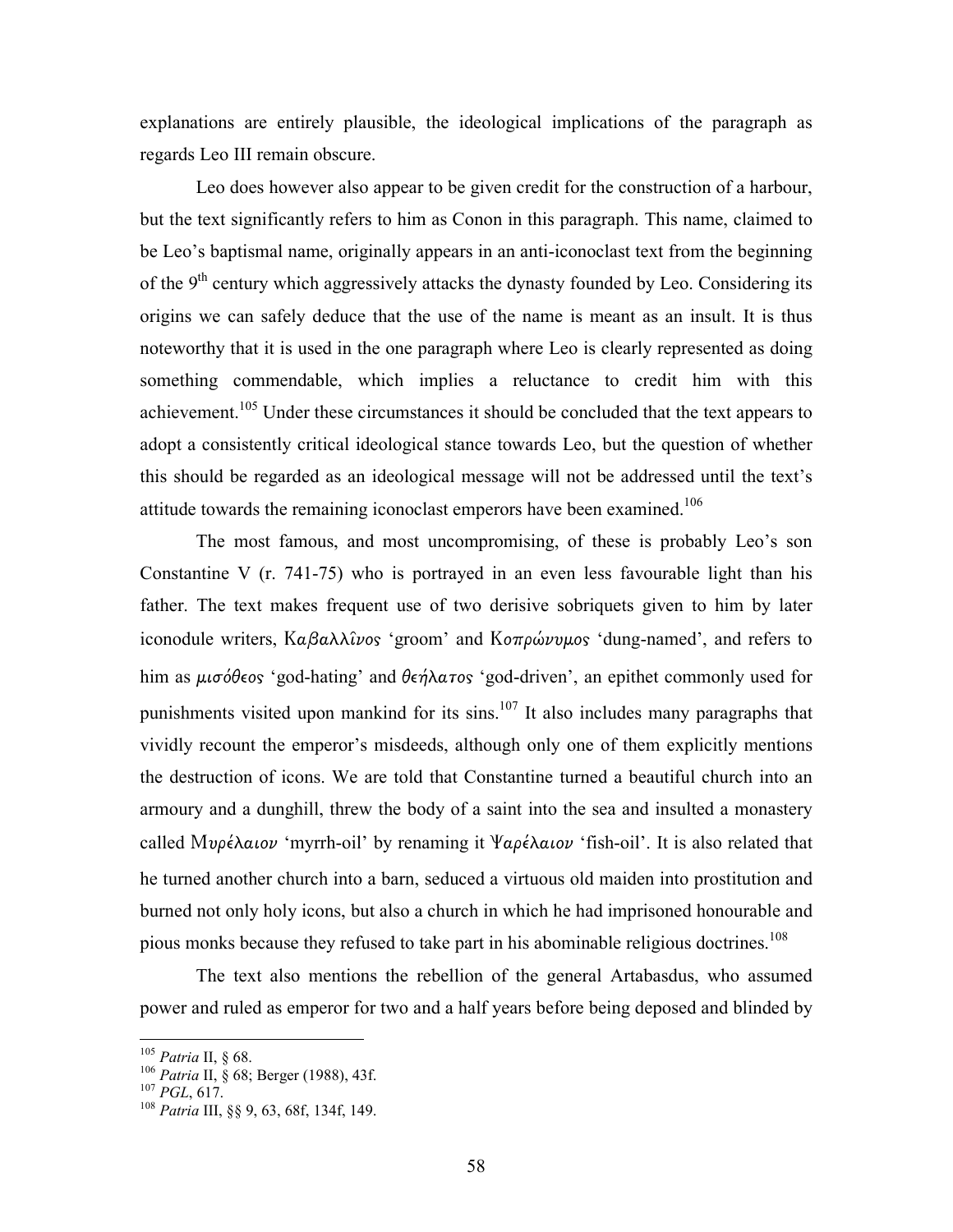Constantine. However, the word used for Artabasdus usurpation of power is *έτυράννησα* 'to become tyrant', which implies Constantine should still be considered as the legitimate emperor, despite his many crimes. On the other hand, if Artabasdus' actions truly were sanctioned by God it would be hard to explain Constantine's ultimate victory. Apart from this episode there is only one further paragraph that mentions Constantine without accusing him of any heinous behaviour. Instead, it simply states that he decreed that the cattle market should be moved. It should however be noted that these two paragraphs refer to the emperor as Καβαλλίνος and Κοπρώνυμος respectively, which means that they can hardly be considered to represent Constantine in a neutral manner. We must consequently conclude that the text conveys a consistently depreciatory ideology as regards Constantine.<sup>109</sup>

 Constantine's son Leo IV (r. 775-80) is not mentioned at all in the Patria, but the text does not neglect to mention the achievements of his wife Irene (r. 780-802), both as regent during the minority of their son Constantine VI (r. 780-97) and as sovereign empress in her own right. The achievement for which he is perhaps best known, the restoration of the icons, is never referred to explicitly in the text, but some significant symbolic references can be identified. The text relates that Irene restored the church which Constantine V had turned into an armoury and a dunghill and that she found the body of the saint thrown into the sea by the same emperor. Similarly, it is stated that she had a mosaic image of Christ made in the location where the miraculous bronze statue had stood prior to its removal by Leo III. Through these actions Irene is clearly portrayed as restoring the order which had been disrupted by her predecessors' adherence to the heretical doctrine of iconoclasm.<sup>110</sup>

Irene is also given the attribute  $\epsilon \nu \sigma \epsilon \beta \epsilon \sigma \tau \alpha \tau \eta$  'most pious' on two separate occasions, a strong word of praise which stands in glaring contrast to the abuse heaped on her father-in-law. Furthermore, another paragraph states that because she was  $\epsilon \nu \sigma \epsilon \beta \gamma$ καὶ φιλάρετος 'pious and virtuous' she cared for the needy by easing the burden of taxation as well as building shelters, communal kitchens, homes for the elderly and a graveyard where the poor could be buried for free. In addition to this Irene is given credit

<u>.</u>

<sup>&</sup>lt;sup>109</sup> Patria III, §§ 63, 149.

<sup>110</sup> Patria III, §§ 9, 20.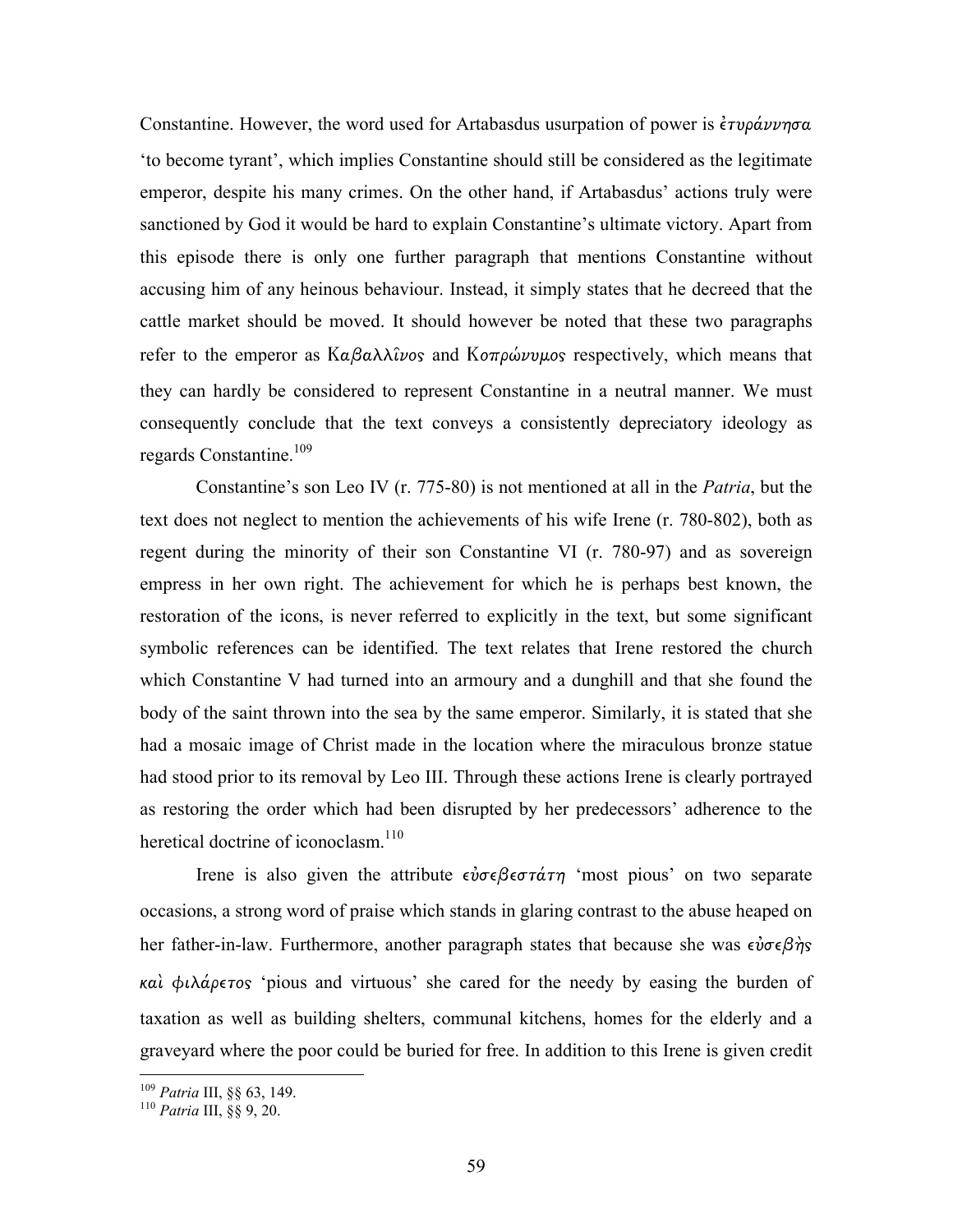for the construction of two churches and an unspecified number of imperial halls. It is also mentioned that she rebuilt a church and constructed workshops and a palace together with her son, but it is not entirely clear what ideological significance the appearance of Constantine VI should be ascribed. He is mentioned briefly in three further paragraphs. The first one relates that he erected a statue of his mother in order to please her. The second one refers to him as  $\delta \tau \nu \phi \lambda \delta s$  'the blind', an attribute that appears once more in the third paragraph, in which he is also described as  $\delta \nu \epsilon \omega \tau \epsilon \rho \ell \zeta \omega \nu$  'the revolutionary'.<sup>111</sup> In all likelihood, these epithets refer to the prolonged struggle for power between him and his mother and his subsequent blinding at the hands of Irene's supporters. If so, this paragraph appears to express support for Irene in this struggle, which of course is entirely consistent with the praise it confers upon her elsewhere. Nevertheless, Constantine is allowed to share the credit with his mother for a few achievements and the text can consequently not be considered to adopt a consistently denigratory attitude towards him. The portrayal of Irene is on the other hand as consistent as it is favourable and we can thus safely conclude that the text conveys a clear ideology as regards her.

## 2.6 Between Irene and the composition of the Patria

Concerning the five emperors who ruled successively after the deposition of Irene there is not enough information to draw any conclusions of ideological nature. Neither Nicephorus I (r. 802-11) nor his son Stauracius (r. 811) are mentioned at all, which is especially noteworthy since Nicephorus came to power through a coup against the empress who receives such explicit praise in several paragraphs. The next emperor in line, Michael I (r. 811-13), is mentioned in two paragraphs, but none of them expresses any relevant views concerning his character and achievements. One mentions briefly that prior to his accession, Michael was one of many prominent men who had read the gospel in a particular church, while the other states that the emperor cut off the hands of a statue of Tyche because he wanted to weaken the hippodrome factions and thus prevent them from threatening imperial authority. The intended readers of the *Patria* would surely have

<sup>111</sup> Patria II, § 56; Patria III, §§ 77, 85, 142, 154, 171, 173, 202.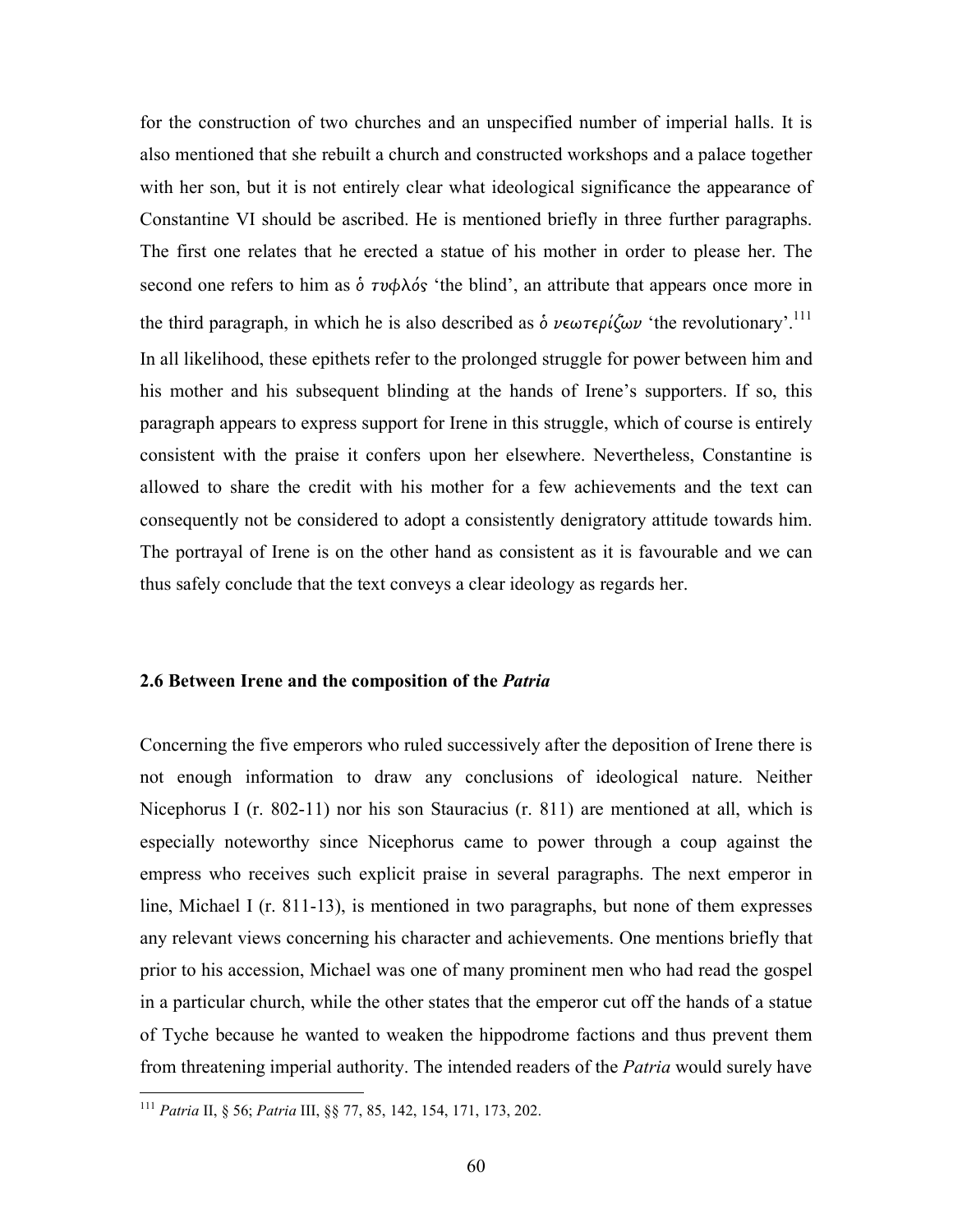been able to understand the emperor's concerns, but the ideological implications of this episode are somewhat obscure. Was Michael enlisting the aid of a pagan demon in order to prevent his subjects from voicing their legitimate concerns, or was he in fact crippling the demon who otherwise would have been able to incite the gullible masses to rebellion against his divinely ordained authority? As we have seen, statues of Tyche could be regarded as legitimate symbols of the city and closely associated with imperial authority, but the text does not appear to suggest that emperors should let policy be dictated by public opinion elsewhere. In the absence of ideological clarification it is of course entirely possible that the paragraph was included with no other purpose than to explain why the statue in question is missing both hands.<sup>112</sup>

 Michael's successor Leo V (r. 813-20) is never mentioned in the text and neither is his successor Michael II (r. 820-29). Since Leo vigorously reintroduced iconoclasm as official doctrine it is remarkable that the text makes no references to him at all, whereas it studiously recounts the misdeeds of Leo III and Constantine V at almost every opportunity. Passing over an emperor's deeds in silence can naturally also be a way of debasing him, but considering this the paragraphs referring to Michael's son and successor Theophilus (r. 829-42), another committed iconoclast, provides for interesting reading. Theophilus is credited for renovating the sea walls, rebuilding a tower razed by an earthquake and converting an older building into a hospice. He is also said to have moved the market for the household slaves, but his motives for doing so are not recounted and we can consequently not draw any conclusions concerning ideology from this episode. Furthermore, there is one paragraph that portrays the emperor in a distinctly favourable light. It relates that a magistrate stole a large ship that belonged to a widow and used his influence to protect himself from prosecution. When the widow realised that she would not obtain redress by the usual legal means, she enlisted the aid of a group of charioteers, who managed to notify the emperor of these events during the chariot races in the hippodrome. Upon hearing of this injustice, Theophilus was roused to anger, ordered the arrest of the magistrate, had him burned together with his robes of office and restored the property to its rightful owner. Theophilus is clearly featured as a righteous ruler in this episode and since he not only remains unsullied by accusations of the kind

 $\overline{a}$ <sup>112</sup> Patria II, § 101; Patria III, § 147.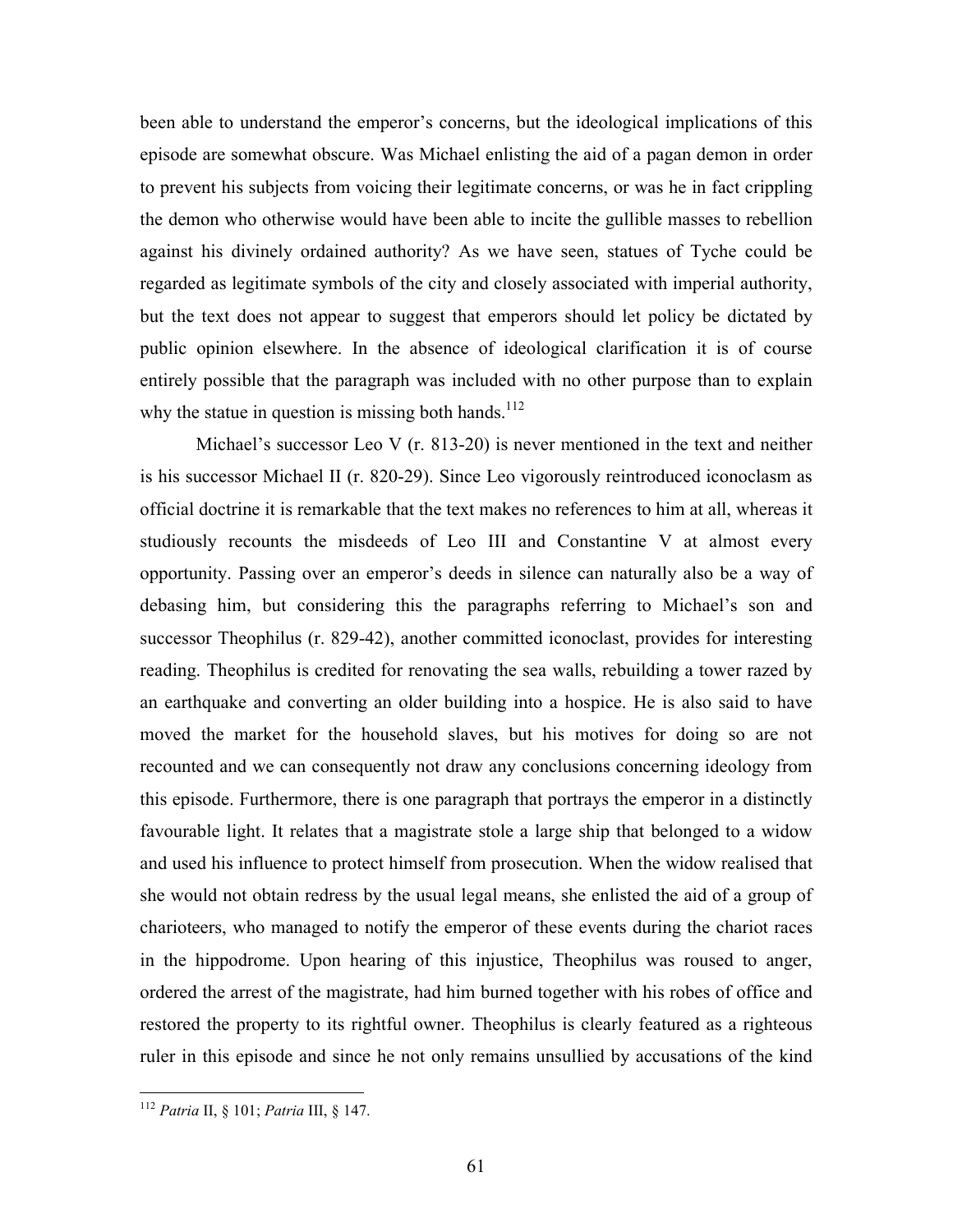his iconoclast predecessors are subjected to, but is also given credit for a few works of construction himself, we must conclude that he is given a brief but consistently favourable portrayal, despite his iconoclast policies. $113$ 

 It should be noted that Theophilus' empress Theodora, who permanently abolished iconoclasm during the minority of Michael III (r. 842-67), is mentioned in two paragraphs, one ascribing the construction of a church to her and one in which she is credited for converting an armoury to a monastery and donating much property to it. These pious deeds could be contrasted with the exclusively profane achievements ascribed to her iconoclast husband, but these two paragraphs can hardly be regarded as sufficient evidence of an ideological message accentuating their religious differences. Theodora is certainly not portrayed as a second Irene, despite the many similarities between them.<sup>114</sup> Like his parents, Michael III is credited with a few works of construction as well. The text mentions two churches built by him and also relates that after confining his mother and sisters to a monastery he donated much property to it and thus made it wealthy. The one profane achievement he is given credit for is the enlargement of Tzukanisterion, the imperial polo grounds. No other deeds, neither commendable nor reprehensible ones, are ascribed to him and we must consequently regard the brief portrayal of him as mildly favourable.<sup>115</sup>

 Michael is however also mentioned in three separate paragraphs which all refer to his murder at the hands of Basil I (r. 867-86), the founder of the Macedonian dynasty whose descendants still ruled the empire by the time the *Patria* was composed. One of these paragraphs refers to Michael as the one who was murdered by Basil, another concerns a hippodrome which it claims was the scene of the crime in question, while the third recounts an event which it states took place when Basil ruled alone after the murder of Michael.<sup>116</sup> These references can hardly be interpreted as conveying any other notion of Basil's moral qualities than an exceedingly unfavourable one, even though no explicit words of condemnation can be found in the text. There are on the other hand also several paragraphs expressing a much more favourable view of the emperor. The text reads:

<sup>113</sup> Patria II, §§ 64f, 109; Patria III, §§ 28, 150.

<sup>114</sup> Patria III, §§ 41, 155.

<sup>115</sup> Patria III, §§ 27f, 29, 77.

<sup>116</sup> Patria III, §§ 27, 159, 182.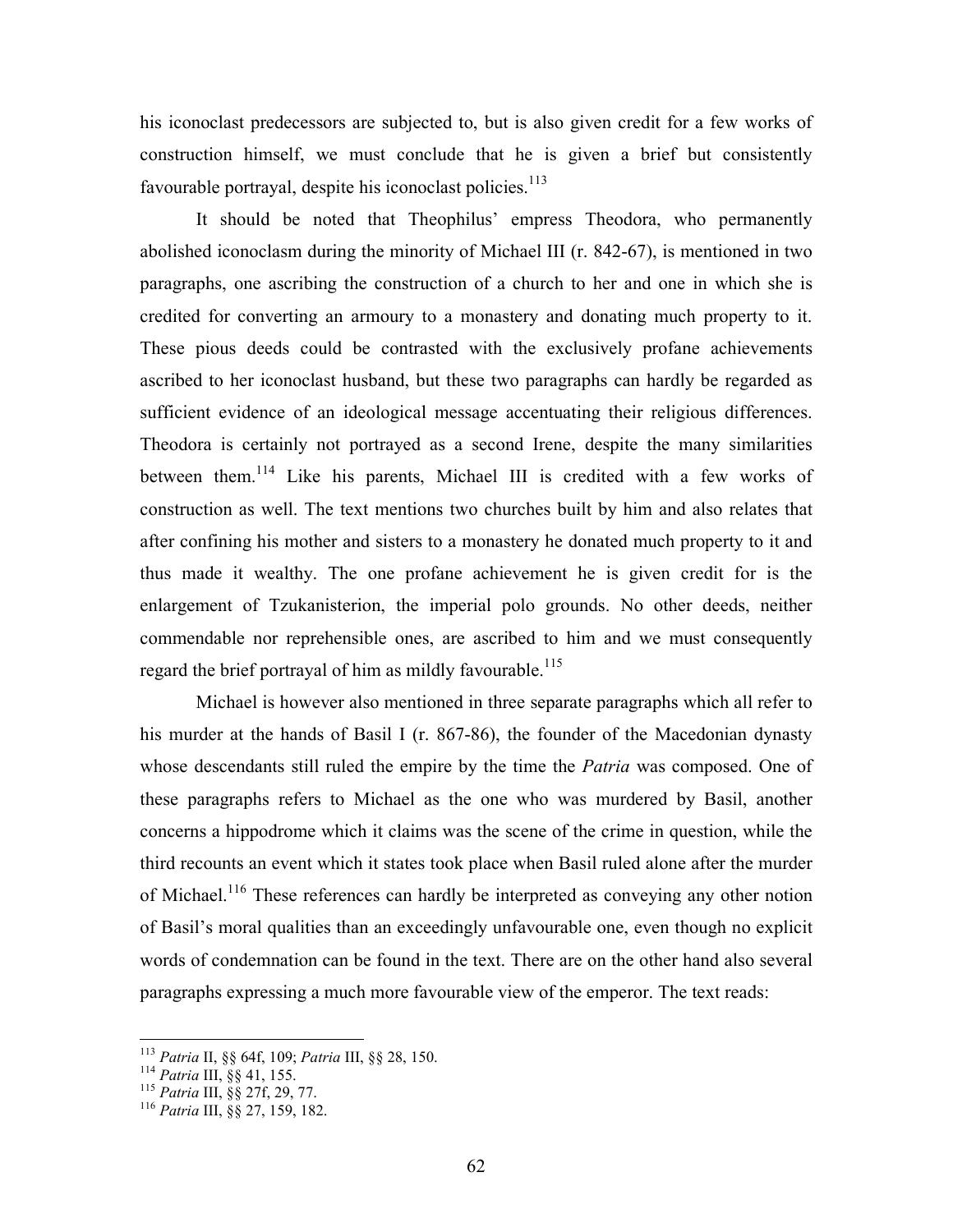Τὸν δε άγιον Διομήδην "κτισεν ο μέγας Κωνσταντίνος· ο δε Βασίλειος ο βασιλεύς διά το λαβεῖν ἐκεῖσε τὸν χρησµὸν ἀνήγειρεν µείζονα καὶ ἐκαλλώπισεν καὶ ἐπεκύρωσεν κτήµατα πολλά.<sup>117</sup>

The prophecy referred to in this paragraph is known from other sources relating the story of Basil's ascension to imperial dignity. Details vary between the different versions, but the common theme is that a divine voice declared that Basil would become emperor. By referring to a story which confers considerable legitimacy to Basil's bloodstained accession, the *Patria* appears to accept its validity. To the contemporary Byzantines there would of course not have been an inherent contradiction between being a murderous thug and being a divinely ordained emperor, but the text also ascribes a number of commendable achievements to Basil. He is for instance credited with the construction of five different churches, the largest number attributed to any emperor since Justin II, several of which are mentioned in two, three or even four separate paragraphs, which clearly disproves the notion of any reluctance on the editor's part to recount the Godpleasing deeds of the emperor. The text also relates that Basil founded a monastery and made his daughters live there as nuns, which clearly must be considered an expression of piety. In addition to this, the text ascribes to Basil the construction of a palace, a bath and a graveyard, as well as the enlargement of Tzukanisterion. There are however also two paragraphs which both relate that the emperor destroyed a monument consisting of figures of various insects. One of them also specifies that it these figures had magical properties which prevented the depicted insects from infesting the city. We are told nothing of the emperor's motives, but since the effects yielded by the monument appear to have been purely beneficial, but far from crucial for the well-being of the city, it would seem reasonable to assume that Basil's actions were ill-advised, but not important enough to have any significant ideological implications. In conclusion, considering the repeated references to his complicity in the murder of Michael and the considerable number of commendable achievements ascribed to him, the portrayal of Basil must be characterised as ideologically complex.<sup>118</sup>

<sup>&</sup>lt;sup>117</sup> Patria III, § 86. Translation: "Constantine the Great built the church of St. Diomedes; the emperor Basil enlarged it, embellished it and donated much property to it, since he had received the prophecy there." <sup>118</sup> Patria III, §§ 24, 29, 29a, 86, 162, 186, 200, 206; Patria IV, § 32.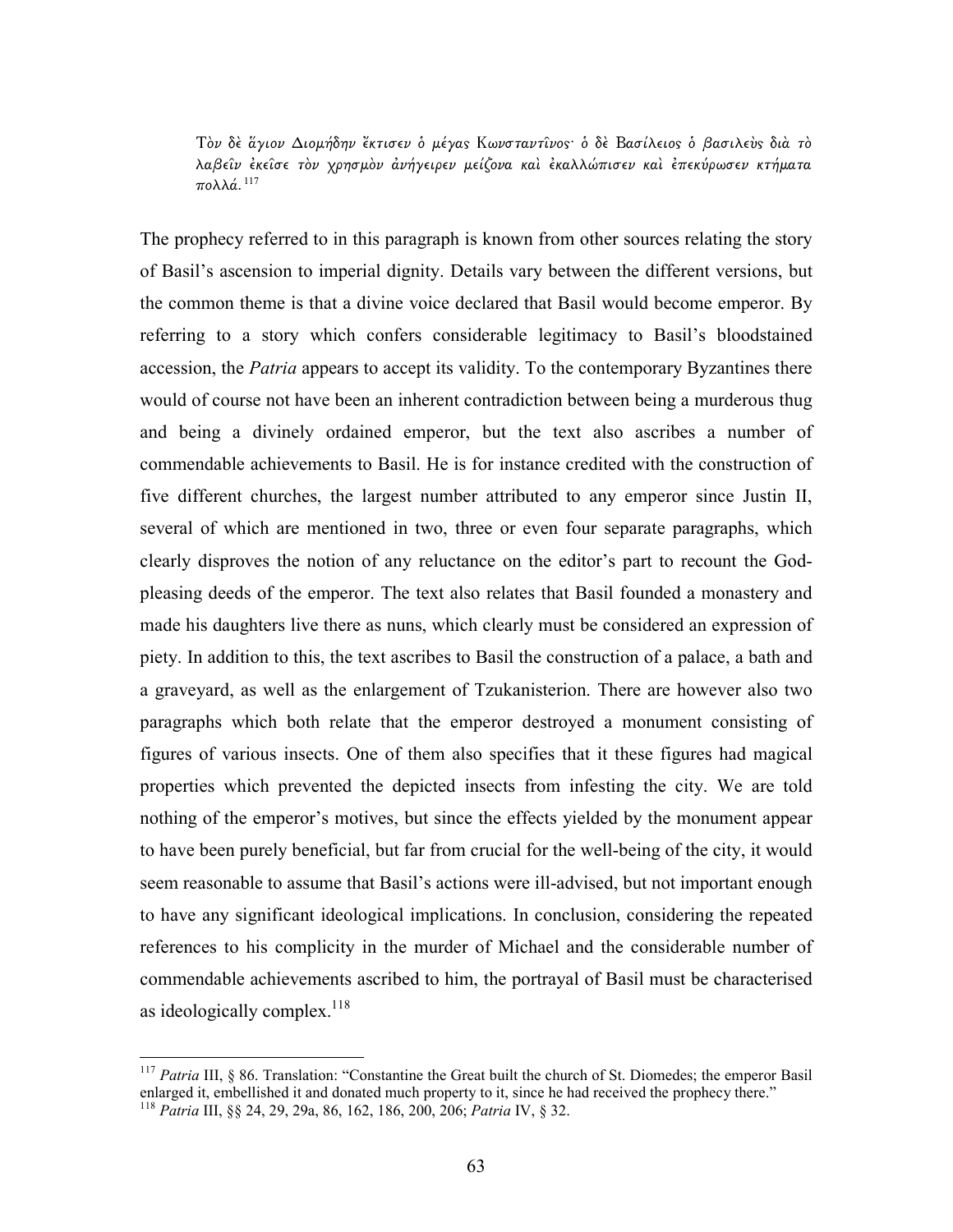None of Basil's successors are mentioned in considerable extent in the text, but when any of them do appear the circumstances are always favourable. Basil's son Leo VI (r. 886-912) is mentioned in three paragraphs, one of them stating that he rebuilt a church which had been destroyed in a fire, the second one relating that he rewarded a traveller who displayed considerable skill in the art of interpreting the prophetical signs of ancient statues and the third one giving him credit for building a church, to which he also donated much property and brought the relics of two saints. Leo's brother Alexander (r. 912-13) is not mentioned at all, whereas one paragraph credits his son Constantine VII (r. 913-59) with the construction of a church. Romanus I (r. 920-44) is credited with the construction of two churches and one paragraph states that he had two pillars with relief moved. Neither Romanus II (r. 959-63) nor Nicephorus II (r. 963-69) are mentioned in ideologically significant contexts at all, but John I (r. 969-76) appears in two paragraphs, one of them stating that he demolished a bath to procure materials which he used to build a church and the other one recounting that he enlarged, renovated and embellished another church, to which he also donated much property and brought sacred relics. Basil II (r. 963-1025), who in all likelihood was the reigning emperor when the Patria was composed, is only mentioned in a single, but quite flattering, episode, which refers to him as  $\epsilon \dot{\nu} \sigma \chi \dot{\eta} \mu \omega \nu$  'graceful', καλοπράγμων 'benevolent' and συμπαθής 'compassionate' before proceeding to relate that he demolished the holy bath in Blachernae in order to have it rebuilt and embellished with silver and gold, making it better and more beautiful than it had been before.<sup>119</sup>

<sup>&</sup>lt;sup>119</sup> Patria I, § 60; Patria III, §§ 30, 40, 96, 199, 212-214. Patria IV, § 33.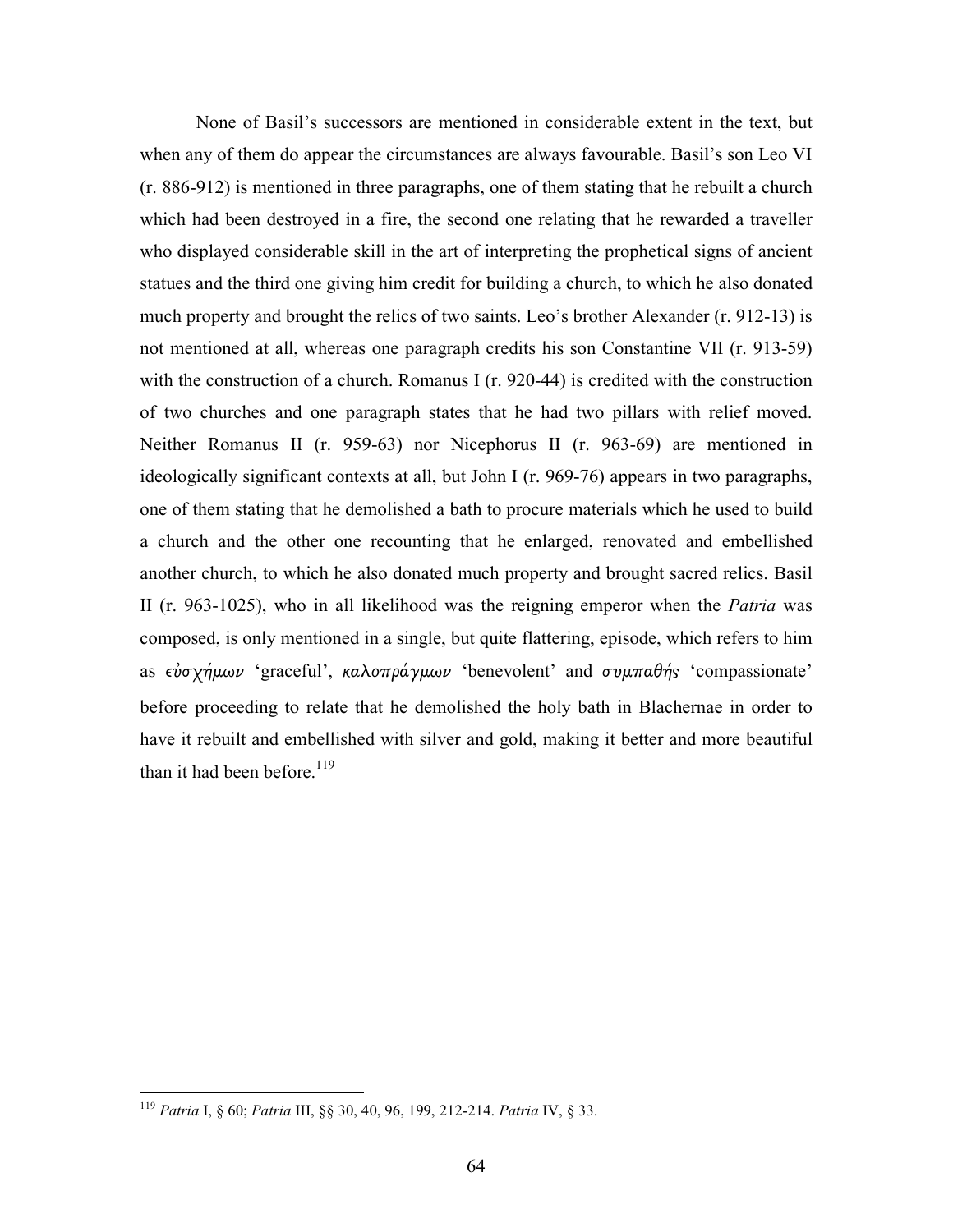# 3. Beholding the Purple: General perspectives

#### 3.1 Distinguishing one from the other: Epithets

Before proceeding to examine the ideological implications of the epithets given to the emperors throughout the text, we must recognise that these epithets can serve two different purposes. They can be used either to convey information about the character or achievements of the emperor in question, which more often than not would have ideological implications, or simply to distinguish the emperor from another emperor with the same name, which is not necessarily intended to have ideological relevance. An epithet can naturally also belong to both categories. We have previously examined only those epithets that have obvious ideological implications, thus belonging to the former category. For instance, the flattering adjectives ascribed to Marcian, Justin I or Basil II would naturally not be very useful for identifying these emperors if their identities had otherwise been in question, while the abusive names associated with Justinian II and Constantine V can also be used to distinguish them from their the other emperors with the same names, thus belonging to both categories of epithets. Similarly, when Michael III is identified as the one who was murdered by Basil, it is established with certainty which Michael the paragraph refers to, but the epithet also provides ideologically relevant information about Basil I. As regards the remaining epithets ascribed to emperors throughout the text, however, it is considerably more doubtful whether they were intended to have any ideological implications.

 Addressing Dagron's claim that the epithets ascribed to the emperors were intended to draw depreciatory caricatures, we shall begin by examining the use of epithets identifying the emperors be their foreign or provincial  $120$  origins, as we have already touched upon one example which appears to support Dagron's conclusions, namely the paragraph where Leo III is referred to as Conon. In three of the other four paragraphs that concern him, Leo is identified by his Syrian or Isaurian origins, which appears consistent with the use of his baptismal name and Dagron's conclusions in

<sup>&</sup>lt;sup>120</sup> There is, of course, a difference between provincial and foreign origins, but since Dagron does not appear to consider it especially significant and since this study will argue that the references to neither of them should be regarded as having ideological implications, there is little reason to elaborate on the matter.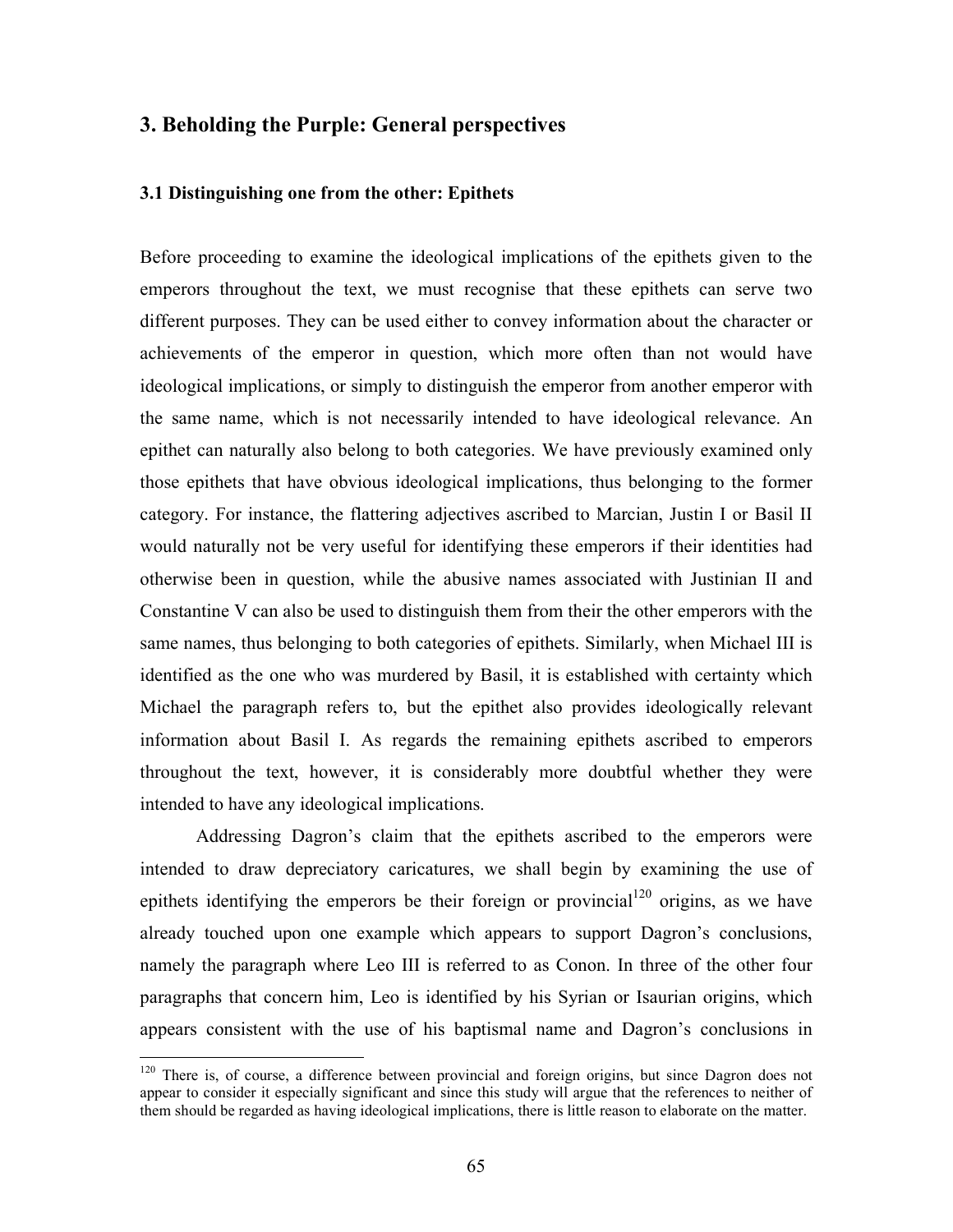general.<sup>121</sup> From then on, however, matters become more complicated. Tiberius II appears in two paragraphs, both of them referring to him as Tiberios Apsimar, the latter name betraying his Germanic origins.<sup>122</sup> Despite the similarities with the use of Leo's baptismal name, there is an important difference, namely that while the text uses Leo's Syrian name instead of his Roman one, thus implying a refusal to recognise his accession, Tiberius' German name is used as an epithet in addition to his Roman one. It consequently serves the purpose of distinguishing him from Tiberius I and if there are other intentions behind it, they are not immediately discernable from the two paragraphs in question.

 The only other emperors who are given epithets that indicate their foreign or provincial origins on a reasonably consistent basis are Justin I, who is always referred to as the Thracian, and Irene, who is called the Athenian in a clear majority of the paragraphs referring to her.<sup>123</sup> However, as we have seen above, the former is given the additional flattering epithet κράτιστος 'exceedingly mighty' in two of the five paragraphs mentioning him, while the latter is characterised by her piety and virtue on several occasions.<sup>124</sup> If the editor of the *Patria* intended to debase these two emperors by referring to their provincial origins, we could have expected her to omit these additional epithets, which clearly would serve no other narrative purpose than conveying the exact opposite notion as regards the character of these emperors. Since the favourable references to their characters are of obvious ideological nature and the references to their origins are not, the most plausible explanation would be that the latter were used only to distinguish Justin I from Justin II and Irene the Athenian from, for instance, her motherin-law Irene the Khazar, with no other ideological implications intended. If so, it cannot be assumed that there were ideological intentions behind the use of the epithets referring to the origins of Tiberius II and Leo III, with the exception of the one paragraph where the latter is denigratorily referred to only by his alleged baptismal name.

 In addition to this, four other emperors are occasionally identified by their foreign or provincial origins. Phocas is referred to as the Cappadocian in two paragraphs, while

<u>.</u>

<sup>&</sup>lt;sup>121</sup> Patria II, § 90; Patria III, §§ 31, 195.

 $122$  Patria II, § 109; Patria III, § 207.

<sup>123</sup> Patria II, §§ 26, 30, 56; Patria III, §§ 9, 17, 20, 59, 77, 85, 120, 129, 142, 154, 156, 171-173 183, 202.

<sup>&</sup>lt;sup>124</sup> Patria III, §§ 9, 59, 85, 154, 183.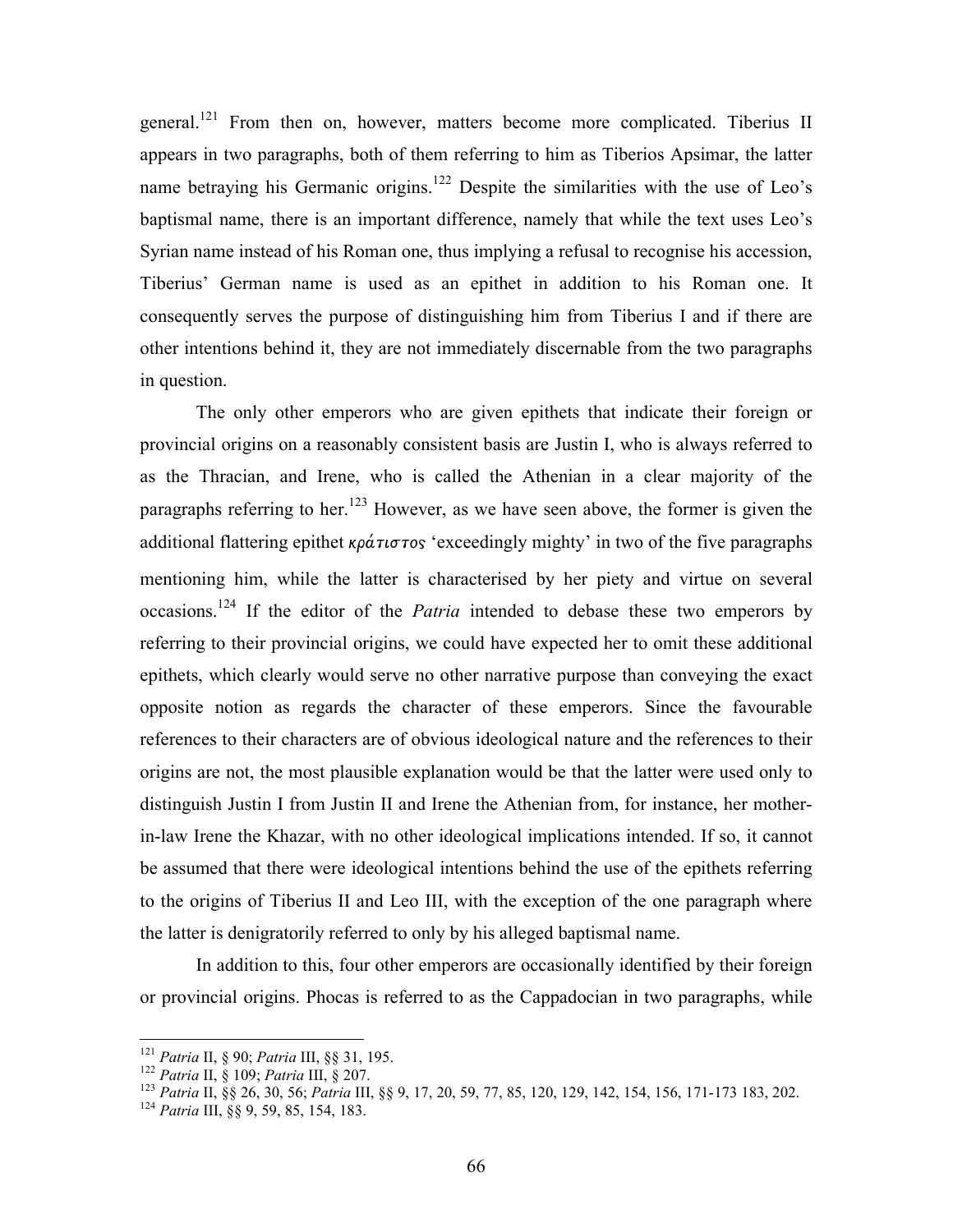Tiberius I is called the Thracian in three. One paragraph notes that Anastasius I originally came from Dyrrachium and on one occasion the text uses Zeno's Isaurian name along with his Roman one. However, Phocas and Tiberius are mentioned in eight paragraphs each, Zeno appears in ten paragraphs and Anastasius in  $14$ <sup>125</sup> If the editor had intended to debase these emperors by referring to their origins, there appears to be no reason for doing so only on a few separate occasions and not consistently throughout the text. For instance, one paragraph refers to Tiberius I as Maurice's father-in-law, another calls him  $\dot{\phi}$  πρῶτος 'the first' and the emperor appears on three separate occasions without any epithet at all. If there were an ideological purpose behind the references to his Thracian origins, we could have expected such references in these five paragraphs as well. Again, the most plausible explanation appears to be that the epithet was used with no other purpose than to distinguish the emperor from his younger namesake.

 Furthermore, the paragraphs mentioning Tiberius I are not unique in their employment of a wide variety of epithets to identify the emperor. Apart from being referred to as a native of Dyrrachium, Anastasius I is twice identified as  $\delta \dot{\alpha} \pi \sigma \sigma \epsilon \lambda \epsilon \nu \tau \iota$ άριος 'the former silentiary' and by his commonly used by-name  $\Delta$ ίκορος 'two-pupilled' on eight separate occasions.<sup>126</sup> Similarly, Justin II is mostly referred as  $\dot{\phi}$   $\dot{a}\pi$ okovpo- $\pi a \lambda \acute{a} \tau \eta s$  'the former curopalates', but also as the Justinian's nephew or Sophia's husband.<sup>127</sup> Several other emperors are identified through family ties; Constantine III is referred to as the son of Heraclius, Constantine IV as the father of Justinian II, Michael III as the son of Theophilus, Leo VI as the son of Basil I, Constantine VII as the son of Leo VI and Basil II as the son of Romanus II. The text also distinguishes Basil II from his ancestor and namesake Basil I by using the epithet  $\delta \nu \epsilon_{.}$  the younger'. The same epithet is used to separate Romanus II from Romanus I and the latter is in turn referred to as  $\dot{\delta}$ γέρων 'the elder'. Michael I is identified simply by his family name Rhangabe.<sup>128</sup> The wide variety of different epithets used throughout the text can obviously be explained by

l

<sup>&</sup>lt;sup>125</sup> Patria II, §§ 21f, 25, 27, 34f, 46, 53, 55, 83, 107; Patria III, §§ 14, 22, 26, 33f, 40, 46, 51, 55f, 66f, 84, 103, 116, 125, 157, 166, 170, 180f, 185, 189, 197.

<sup>126</sup> Patria III, §§ 22, 40, 51, 67, 84, 103, 180, 189.

 $127$  Patria II, § 62, Patria III, §§ 23, 32, 35, 169.

<sup>128</sup> Patria II, § 101; Patria III, §§ 29f, 40, 49, 53, 77, 96, 199, 212-214; Patria IV, §§ 33, 35.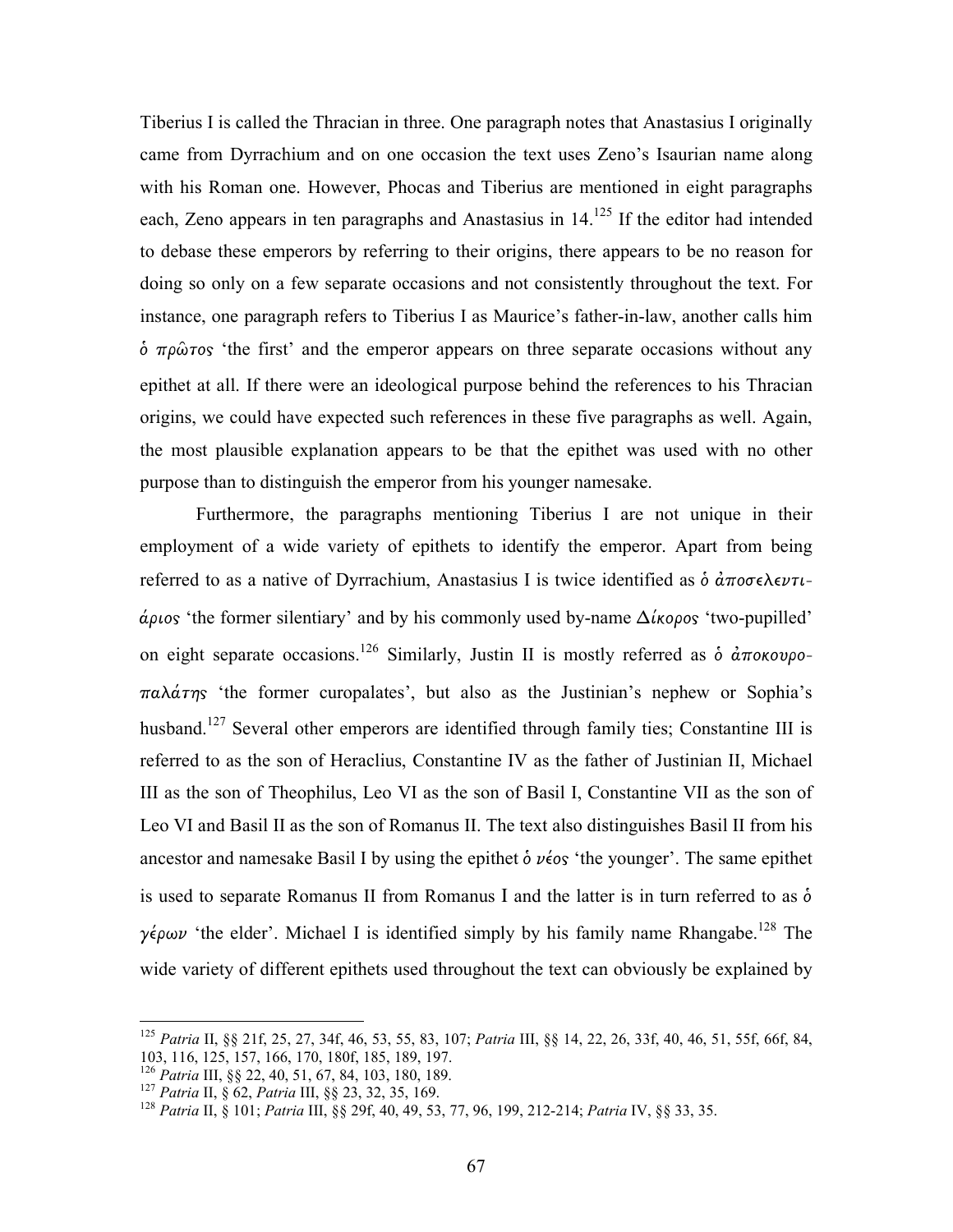the heterogeneous origins of the *Patria*. The important point to be made, however, is that there is no evidence of any editorial effort to achieve consistency as regards the use of these epithets.

 Moreover, there are also several paragraphs in which an emperor can be identified by the circumstances of the recounted episode and in these paragraphs the emperors in question are almost never given any distinguishing epithets. As we have seen above, Tiberius I is mentioned without epithets in three paragraphs, but one of them refers to his predecessor Justin II and the remaining two to his successor Maurice, thus making it abundantly clear that the Tiberius in question is Tiberius I. Tiberius is consequently only distinguished by an epithet when he could otherwise be confused with his younger namesake, which implies that the epithets were used solely for practical reasons. There are a few more examples of this practice to be found in the text. One paragraph relates that a harbour was built "in the times of Zeno and Anastasius", obviously referring to Anastasius  $I^{129}$ . The same emperor and his wife Ariadne are credited jointly with works of construction in two paragraphs, both of them referring to Anastasius only by his name.<sup>130</sup> The same applies to three of the four paragraphs recounting the achievements of Justin II and his wife Sophia. The fourth of these paragraphs also refers to the family ties between Justin and Justinian I, but this exception can be explained by the fact that the paragraph recounts the deeds of both emperors. Since both emperors are mentioned in their own right, instead of one being mentioned as a means to identify the other, the reference to their family ties is not necessarily intended to serve as a distinguishing epithet.<sup>131</sup> Justinian himself is likewise referred to only by his name in three paragraphs, two concerning Hagia Sophia and one concerning his wife Theodora.<sup>132</sup>

Similarly, the emperors who do not share names with any other emperors are almost never given any epithets that could have served to identify them if there had been any need to do so. There are a few exceptions, most of which can be satisfactorily explained. Basiliscus and Leontius are both referred to by the titles they held prior to their accession in a total of three paragraphs, but two of the episodes concern the rebellions

<sup>&</sup>lt;sup>129</sup> Patria III, § 166. The Greek text of the quote reads: ἐν τοῖς χρόνοις Ζήνωνος καὶ Ἀναστασίου.

<sup>130</sup> Patria III, §§ 55, 181.

<sup>&</sup>lt;sup>131</sup> Patria III, §§ 123, 147, 164, 166.

<sup>&</sup>lt;sup>132</sup> Patria II, §§ 17, 96; Patria III, § 93.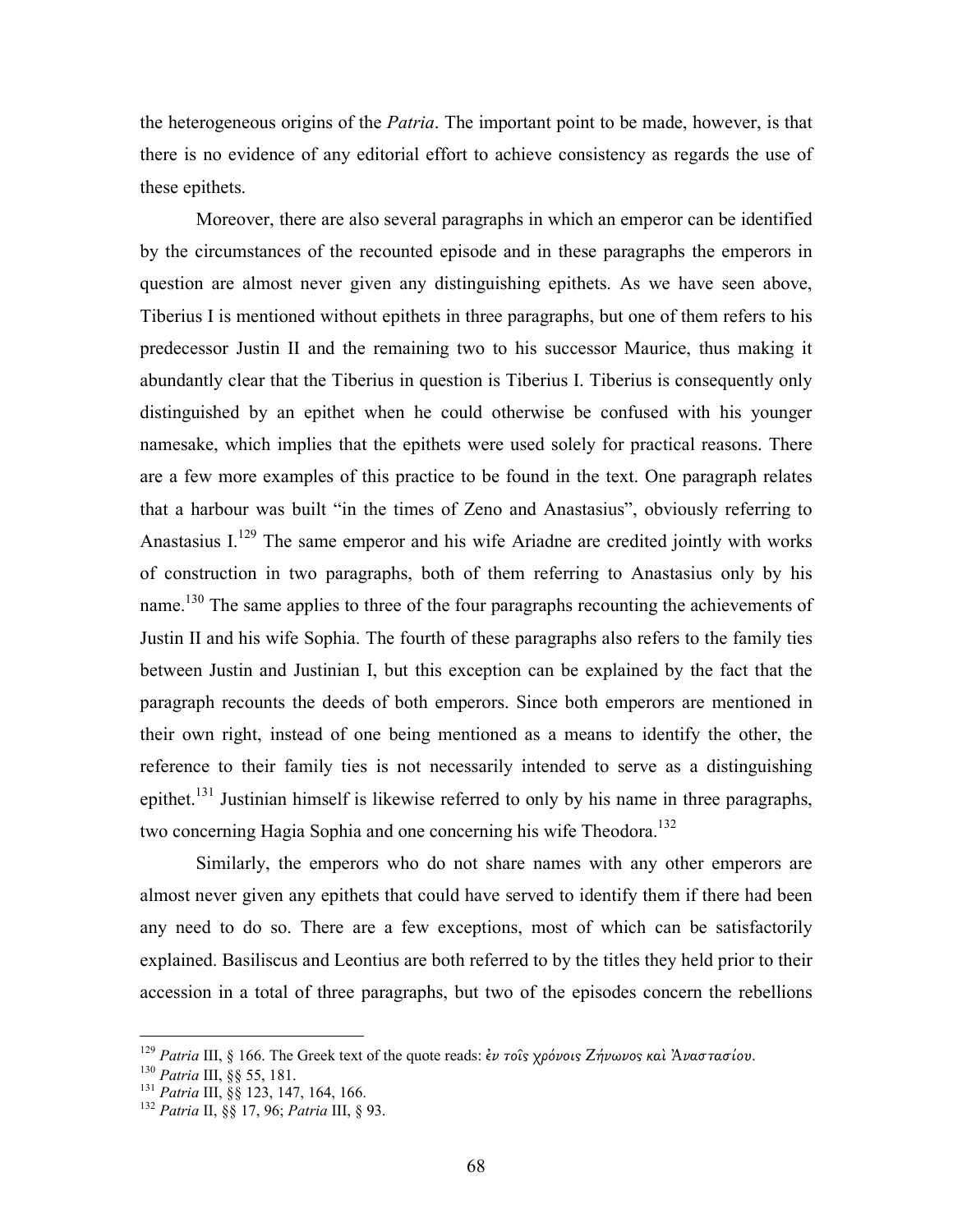that brought these emperors to power, in which case it would relevant to inform the intended readers from which political positions they chose to rebel, and the third one deals with events that took place before Basiliscus accession, in which case it is only natural to refer to the titles he held at that time. None of the remaining paragraphs mentioning either Basiliscus or Leontius identifies them by their former titles.<sup>133</sup> In addition to this, John I is referred to by his family name Tzimiskes in both paragraphs mentioning him, but the increased importance and political power of the eastern military families during the latter part of the  $10<sup>th</sup>$  century could reasonably account for a general tendency to use the full names of the members of these families, such as the emperor in question.<sup>134</sup> The only remaining exceptions that cannot be easily explained are the paragraphs mentioning Zeno's Isaurian name and referring to Phocas' Cappadocian origins respectively. Nevertheless, as we have seen above, this applies only to two of the 18 paragraphs mentioning either of these emperors, which must be considered an acceptable margin of error for an examination of the general tendencies of a text as heterogeneous as the *Patria*. Considering the conclusions reached above, as well as the fact that neither Constantius, Valens, Arcadius, Marcian, Maurice, Heraclius, Philippicus or Theophilus are referred to by any distinguishing epithets, it must be fully justified to speak of a general tendency to use such epithets only when there is a need to clarify which emperor the text refers to, which once again implies that they were used for practical rather than ideological reasons.<sup>135</sup>

Interestingly enough, Basil I is also one of the emperors who are never referred to by any epithets, despite the fact that his descendant and namesake occupied the throne when the Patria was composed.<sup>136</sup> There are likewise two paragraphs in which an emperor named Anastasius, recognised by Berger as Anastasius I, is mentioned, but whose identity is never specified, neither by use of an epithet or by the circumstances.<sup>137</sup> It would be reasonable to assume that the sources on which the portrayal of Basil I were based had been written before the accession of Basil II, thus lacking any reason to be

<sup>&</sup>lt;sup>133</sup> Patria II, §§ 23, 27; Patria III, §§ 26, 79, 124, 207.

<sup>134</sup> Patria I, § 60; Patria III, § 213; Whittow (1996), 358f.

<sup>1&</sup>lt;sup>35</sup> Patria II, §§ 24, 35, 39, 41, 48, 53f, 64f, 69, 85, 88f, 92, 98, 109; Patria III, §§ 2, 15, 25, 28, 42-44, 63, 71, 73, 74, 125f, 131, 150, 155, 166, 170f, 185, 187, 194.

<sup>136</sup> Patria III, §§ 24, 27, 29, 29a, 86, 159, 162, 182, 186, 200, 206.

<sup>&</sup>lt;sup>137</sup> Patria II, §§ 22, 86; Berger (1988), 392.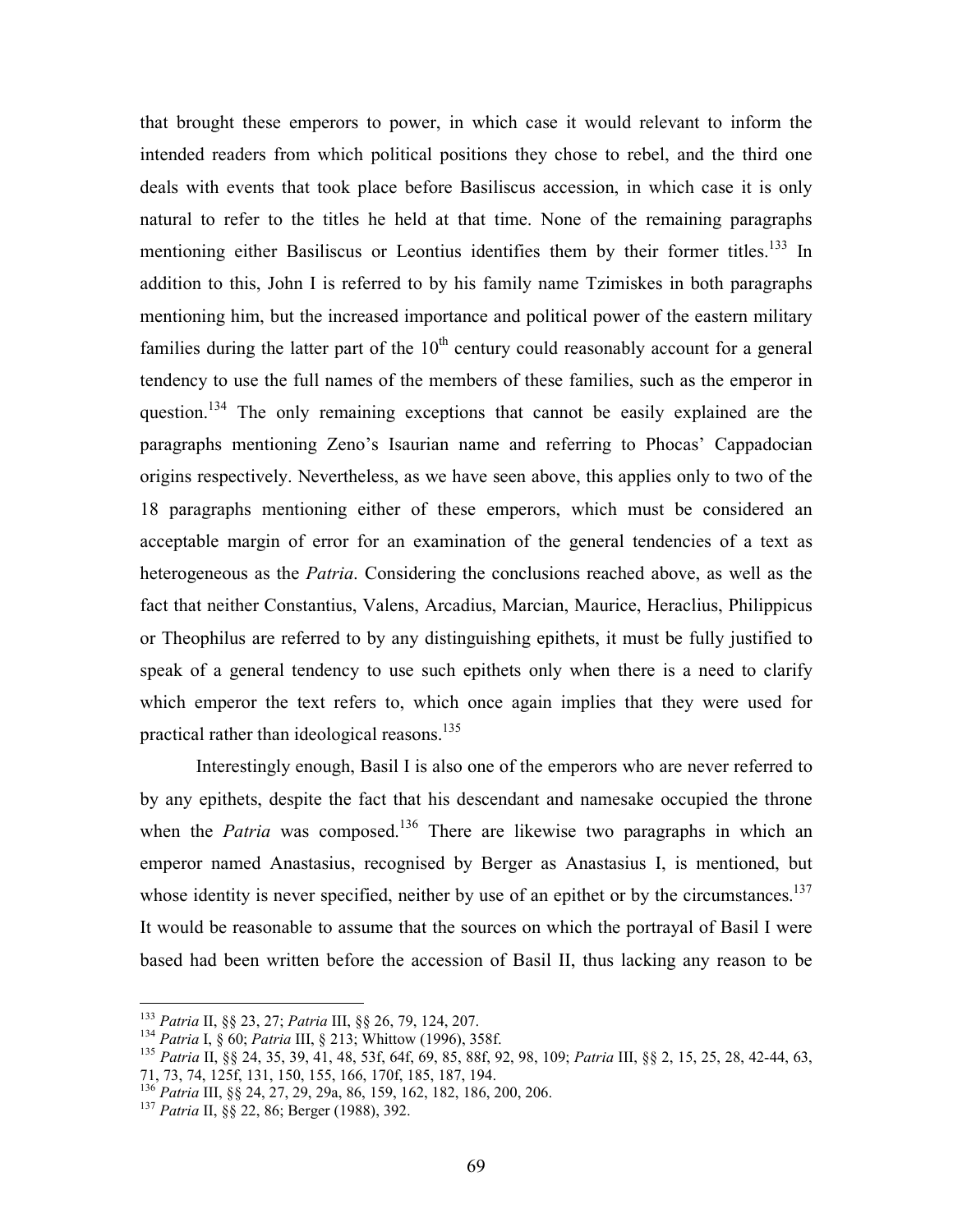more specific as regards the identity of the emperor, and it seems likely that similar circumstances caused the lack of clarification in the paragraphs referring to Anastasius. However, the editor would reasonably have been able to introduce clarifying epithets when composing the *Patria*, which means that these examples can be regarded as implying that the editor had not concerned herself with the use of epithets at all, but merely copied the references to the emperors word for word from the sources. Such an interpretation would naturally undermine Dagron's conclusions further, but we cannot fully substantiate such a claim without examining the sources in question. The emperor has a peripheral role in the paragraphs referring to Anastasius and it is entirely plausible that the lack of useful means to identify the emperor was simply overlooked by mistake. The references to Basil I are more troublesome in this respect, since he is consequently referred to without any epithets, but since the emperor he would have to be distinguished from was the reigning emperor at the time, we cannot assume that the same principles for identification would have been applied in these paragraphs as in those concerning other emperors. For instance, it might have been considered common knowledge that the edifices ascribed to an emperor named Basil were significantly older than Basil II, which would have made further clarification superfluous. Based solely on these few exceptions we can consequently not conclude with any certainty that the issue of epithets were disregarded in the editing process.

Nevertheless, we can safely conclude, firstly, that the epithets without obvious ideological significance are almost always used exclusively when there is a need to distinguish one emperor from another, secondly, that no effort appears to have been made to achieve a measure of consistency as regards the use of these epithets and, thirdly, that they could be freely combined with epithets that clearly portray the emperor in question in a favourable light. We can consequently not assume that there is any ideological purpose behind the use of them and there is no reason to believe that they were used as a means to debase the emperors.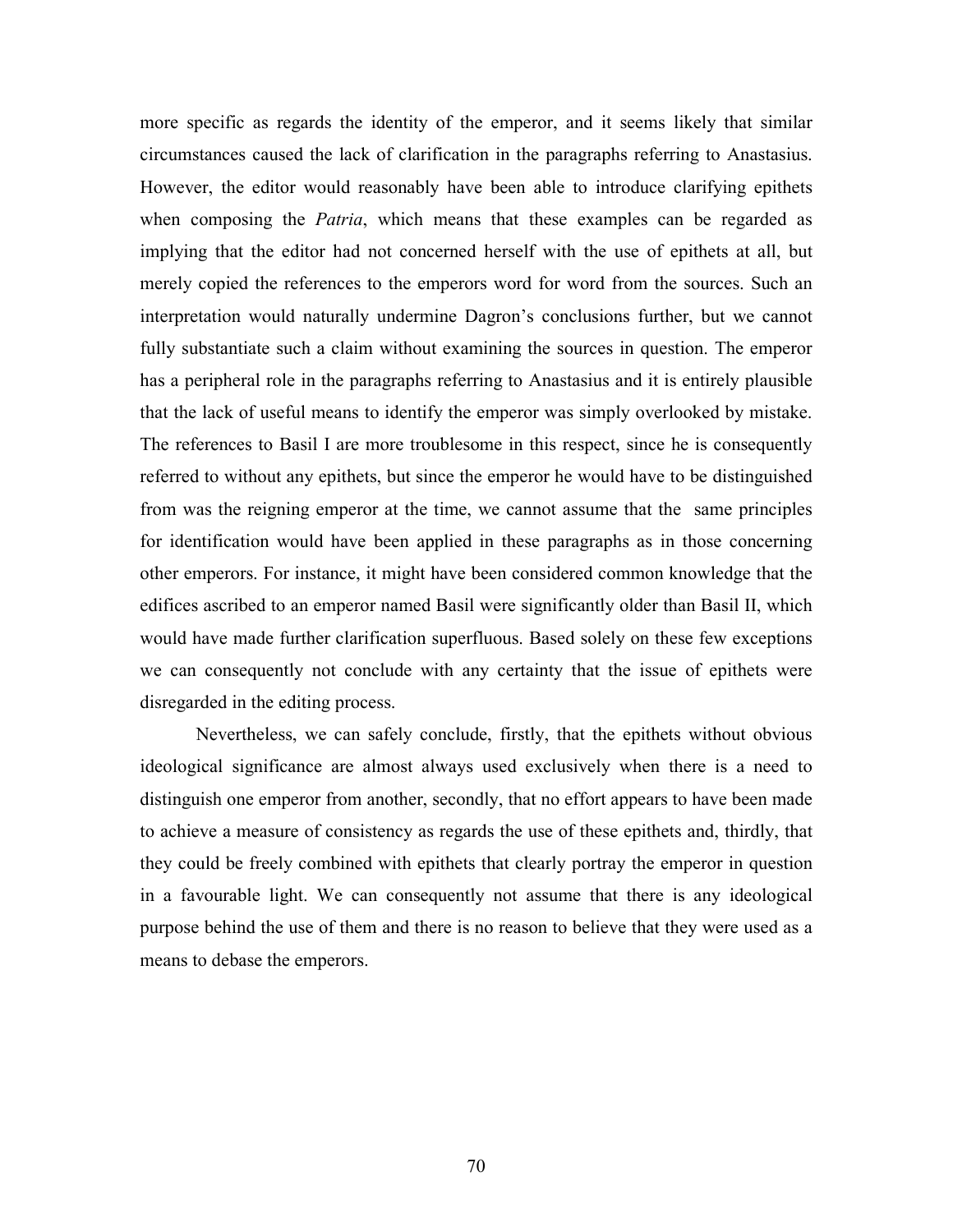## 3.2 Rivals for glory: Magistrates, dignitaries and other individuals of note

Before we proceed to discuss the general ideological tendencies of the *Patria* as regards the emperors who appear in the narrative, we must consider the portrayal of their subjects. The intended scope of this paper will not allow more than a brief survey, but since the portrayal of the emperors must be evaluated in relation to the contrast provided by the achievements and qualities ascribed to these individuals, we cannot pass over them entirely. We have already considered the ideological relevance of those assisting Constantine during the foundation of the city and those assisting Justinian with the construction of Hagia Sophia in the chapters concerning these emperors. We have concluded that the two emperors clearly dominate the accounts of Patria I and IV respectively, even though the subordinates assisting them are portrayed in a favourable light as well. There are similarly a number of paragraphs in the second and third books of the *Patria* recounting the names of several individuals who assisted the reigning emperors with important construction projects, but still primarily crediting the emperors for the successful completion of these projects.<sup>138</sup> The text does however also mention a large number of magistrates, dignitaries and other individuals of note, many of which are appearing to act in a context much less dependent on the reigning emperor.

 The most noteworthy aspect of this is a multitude of achievements in the field of construction. Individuals who were not part of the immediate imperial family, most of them identified as magisters, patricians or both, are given credit for a total of three palaces, four cisterns, five baths, three hospices, eight homes for the elderly, one praetorium, 14 monasteries and 28 churches, two of which are integrated parts of one of the monasteries.<sup>139</sup> In addition to this, individuals of non-imperial backgrounds are also reported to have enlarged, embellished and enriched one additional monastery, contributed to the sumptuousness of Hagia Sophia and erected several statues and monuments, namely a statue of Theodosius II, a marble statue with unknown motif, a monolith and an unspecified number of statues in the Golden Gate, as well as a cross

<sup>&</sup>lt;sup>138</sup> Patria II, § 58; Patria III, §§ 37, 47, 91, 111, 133, 138.

<sup>139</sup> Patria II, §§ 36, 70-72; Patria III, §§ 6f, 14, 16, 21-23, 30, 33, 36, 45, 49f, 56, 60, 62, 65, 68, 72, 76, 83,87, 90, 94f, 96-99, 101f, 105f, 110, 116f, 119-121, 141, 146, 160f, 167, 172, 174, 179, 192-193a, 195- 198, 208.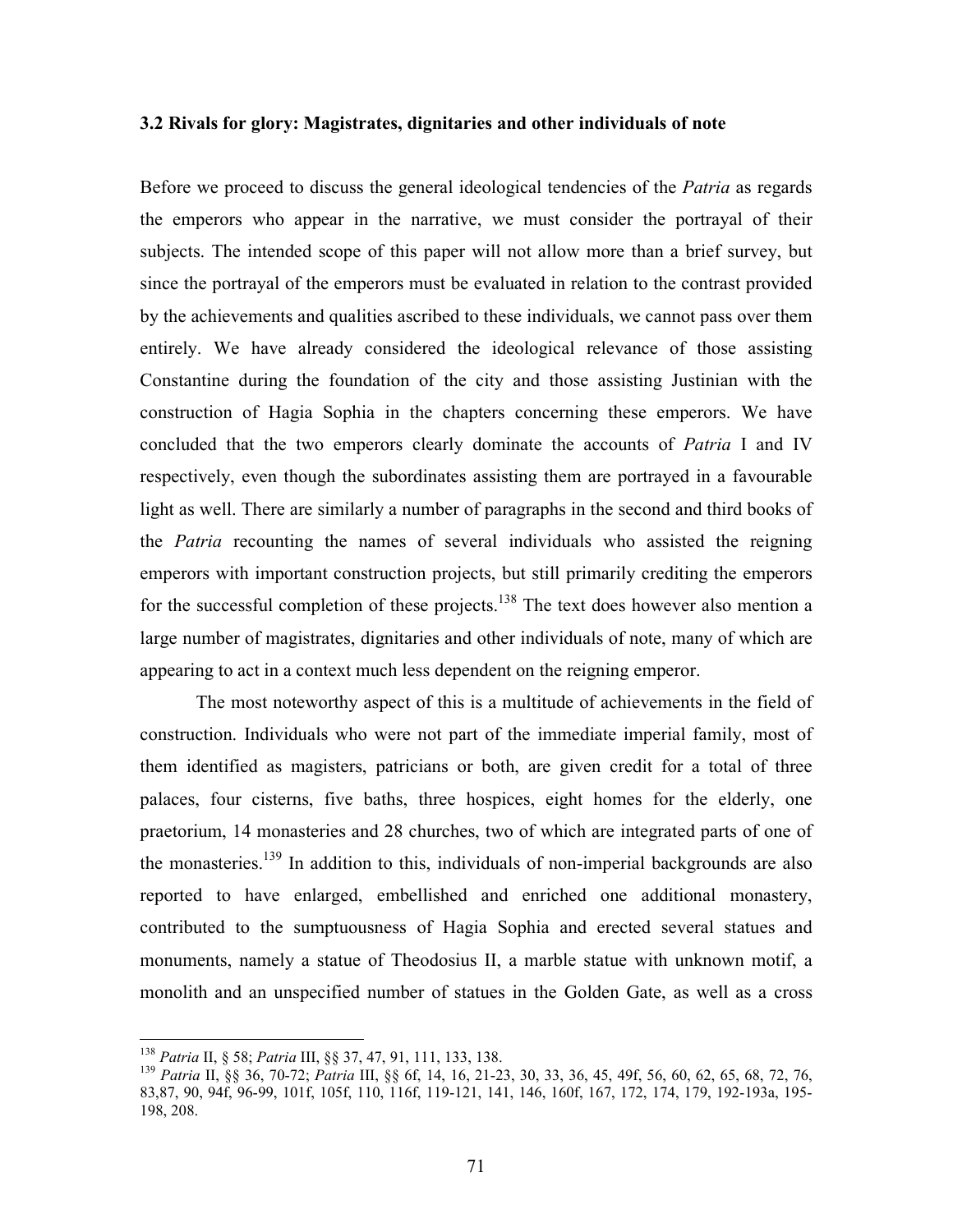used to embellish a church.<sup>140</sup> For 26 of the 66 buildings mentioned we are explicitly told that they were not originally built for these purposes, but came into being through conversion of existing buildings. The text also informs us that three of the monasteries were built on land donated by the emperor for that purpose and that one of the hospices were built at the request of the emperor and presumably funded by the imperial treasury. Nevertheless, the contribution to the physical development of the city ascribed to these individuals cannot be considered insignificant.

 There are also a number of buildings ascribed to other members of the imperial families than the emperors themselves, namely one palace, one bath, one indeterminate building complex, two homes for the elderly, nine monasteries and eight churches.<sup>141</sup> Most of these individuals are however intimately associated with the emperor. For instance, 15 of the 23 edifices mentioned were built by empresses, including Helen, the mother of Constantine the Great who was titled Augusta. Only five of the buildings were built by individuals who are not identified solely by their kinship with one or several emperors, but also through their status as magistrates or dignitaries. In addition to this, the text mentions five buildings for which it gives credit jointly to an emperor and an empress.<sup>142</sup> Even though these achievements are not as numerous as those ascribed to individuals who were not part of the imperial family, they cannot be regarded as insignificant either.

 Nevertheless, if we count only the churches ascribed to the emperors throughout the text, we would end up with a number close to 80. If this is compared to the 23 buildings of various sorts ascribed to other imperial family members and, more importantly, the 66 buildings ascribed to other individuals of note, it is clear that the achievements in the field of construction ascribed to emperors can hardly be regarded as being overshadowed by those ascribed to their subjects. Moreover, the credit for the latter are distributed amongst a much larger number of individuals. No one outside of the imperial family is given credit for the original construction of more than two separate buildings, which conveys the impression that only emperors were able to undertake construction projects on such a large scale, thus underlining the notion of their exalted

-

<sup>140</sup> Patria II, §§ 57, 58a, 60; Patria III, §§ 168, 179, 184, 208.

<sup>141</sup> Patria II, § 26; Patria III, §§ 4f, 41, 57, 59, 81f, 107f, 153, 155, 185, 207.

 $142$  Patria III,  $\S\S 1-3, 67$ .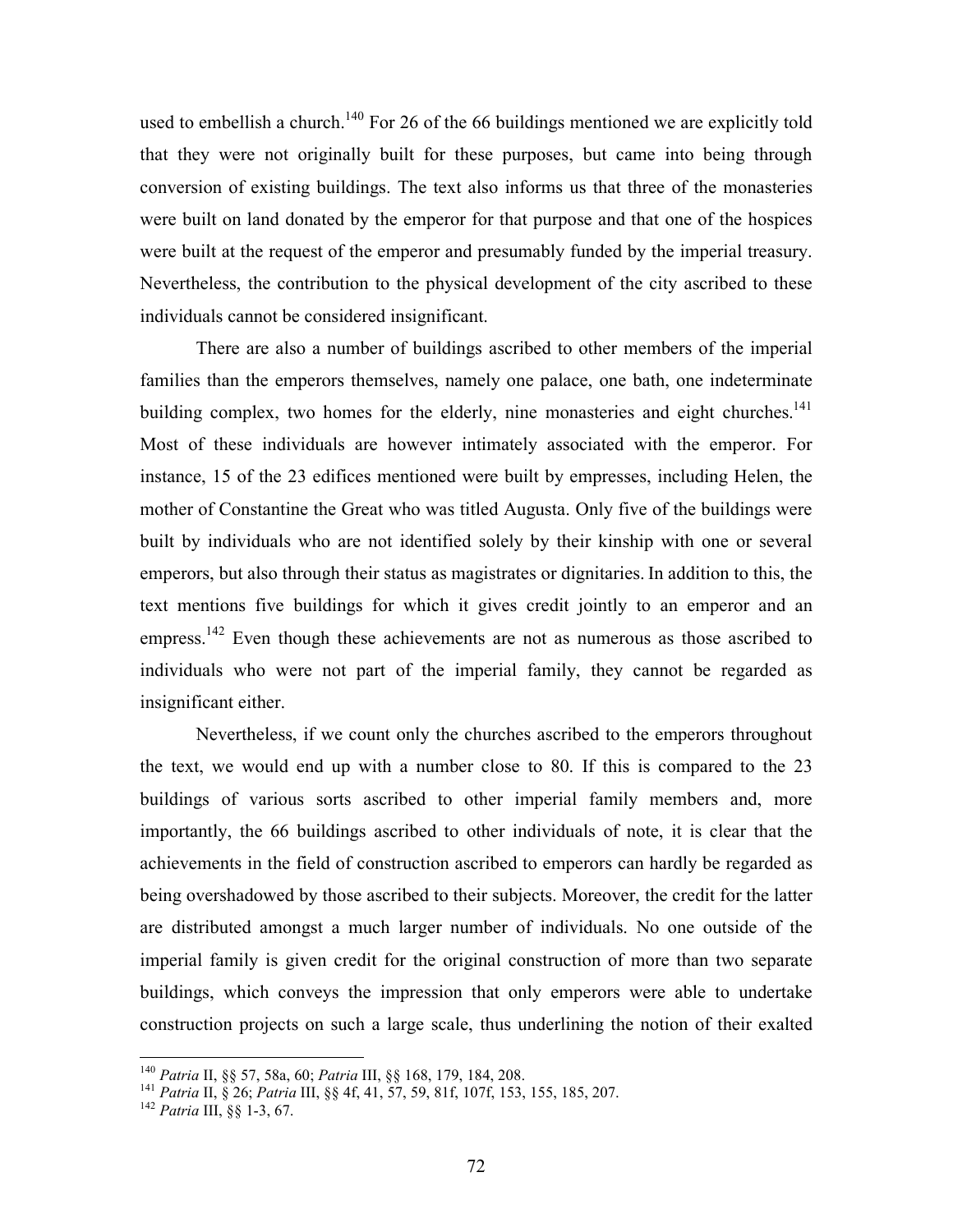status in Byzantine society. We must however also note that although the achievements in the field of construction ascribed to individuals of non-imperial backgrounds cannot be said to overshadow those of the emperors, especially not on an individual basis, the text does still ascribe a sizable part of the credit for the physical development of the imperial city to such individuals. If there had been an ideological purpose to glorify the emperors, almost all of the references to the achievements of their subjects could easily have been omitted. The apparent imperial dominance in the field of construction should consequently not be interpreted as part of an ideological message to this effect.

 Individuals who act seemingly independently of the reigning emperors are however not only portrayed through references to the buildings they constructed, but also through accounts of other deeds and individual characteristics. The ideological implications of these accounts vary significantly from one individual to the other and could in a number of instances be considered complex. We have already touched upon a few examples in chapter two. The account of Belisarius' military victories and unjust treatment by Justinian clearly portrays the general in a favourable light, while the references to the attempted rebellion against the pious Leo I by Aspar and Ardabur, as well as the references to evil deeds of the latter, express a distinctly unfavourable sentiment on their characters. The paragraph recounting the deeds of the magistrate Illus can be characterised as ideologically complex; on one hand, we are told that he performed his magisterial duties with great honour, on the other, that he was also a tyrant who rebelled against the legitimate emperor.<sup>143</sup>

There are several other examples. We are told that the strategus Mananes was honoured with a statue after his vigorous victory against the Scythians, that the patriarch Modestus zealously urged Heraclius with his prayers to restore the true cross to Jerusalem and that the patrician Lausus held many magistracies and honours.<sup>144</sup> The text also relates that Gainas, another patrician, attempted to overthrow the emperor Arcadius, that a member of the imperial bodyguard named Toxaras was one of the murderers of Michael III and that the heretic Acatus, who participated at the ecumenical council of 451, betrayed the people of Chalcedon to the Persians in response to the defeat of the

 $\overline{a}$ 

<sup>&</sup>lt;sup>143</sup> Patria II, §§ 17, 71, 99; Patria III, §§ 33, 43.

<sup>&</sup>lt;sup>144</sup> Patria II, §§ 36, 92, 97.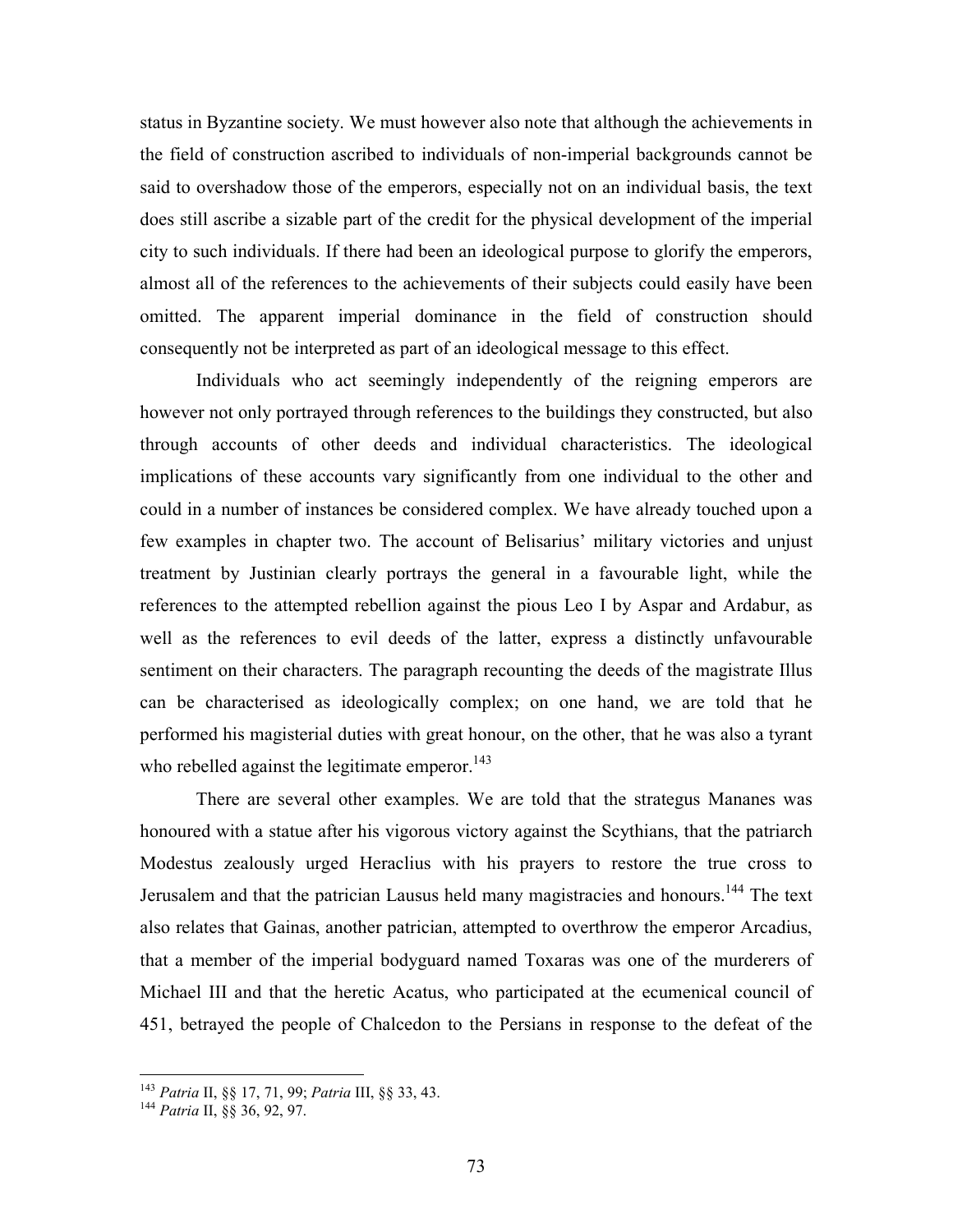monophysite faction.<sup>145</sup> One paragraph states that the patrician Antiochus held many magistracies with honour before he was exposed as a deceiver who had enriched himself unjustly, while another one refers to the 7<sup>th</sup>-century patriarch Sergius as  $\beta \epsilon \beta \eta \lambda$ os 'godless', which is doubtless a reference to his subsequent condemnation as a heretic on account of his support for the doctrine of monothelitism, but also credits him with the construction of a church and recounts that he contributed to Hagia Sophia by building additional oratories and donating many treasures.<sup>146</sup>

We can thus conclude that the ideologically relevant characteristics of these individuals, judging from their portrayal in the Patria, range from war hero to traitorous heretic. Moreover, for several of these individuals we are informed of both their commendable qualities and their despicable shortcomings, which results in ideologically complex portrayals. Considering these variegated ideological implications, the text does not appear to adopt any clear ideological stance towards these individuals of non-imperial backgrounds if they are examined as a collective. This also corresponds well to the results of the comparison between the number of edifices ascribed to such individuals and to the emperors respectively. If the contrast between the portrayal of the emperors and the portrayal of their subjects is to have any ideological impact, this must consequently be on a strictly individual basis, which has already been considered in chapter two.

#### 3.3 Masters of the Imperial City: Summarising analysis

As the analysis in chapter two has shown, the ideological implications of the portrayals of the different emperors vary significantly from one individual to the other. We can however distinguish some general tendencies. Leaving the matter of ideological messages for the time being, we can somewhat arbitrarily divide the portrayals of the emperors into a few different categories based on the ideology expressed in the text. These categories will be accounted for in ideological order, ranging from the most favourable accounts to the most unfavourable ones. Firstly, due to his exceedingly prominent position in the text,

 $\overline{a}$ 

<sup>&</sup>lt;sup>145</sup> Patria II, § 89a; Patria III, §§ 100, 109.

<sup>&</sup>lt;sup>146</sup> Patria III, §§ 70, 208; Berger (1988), 711.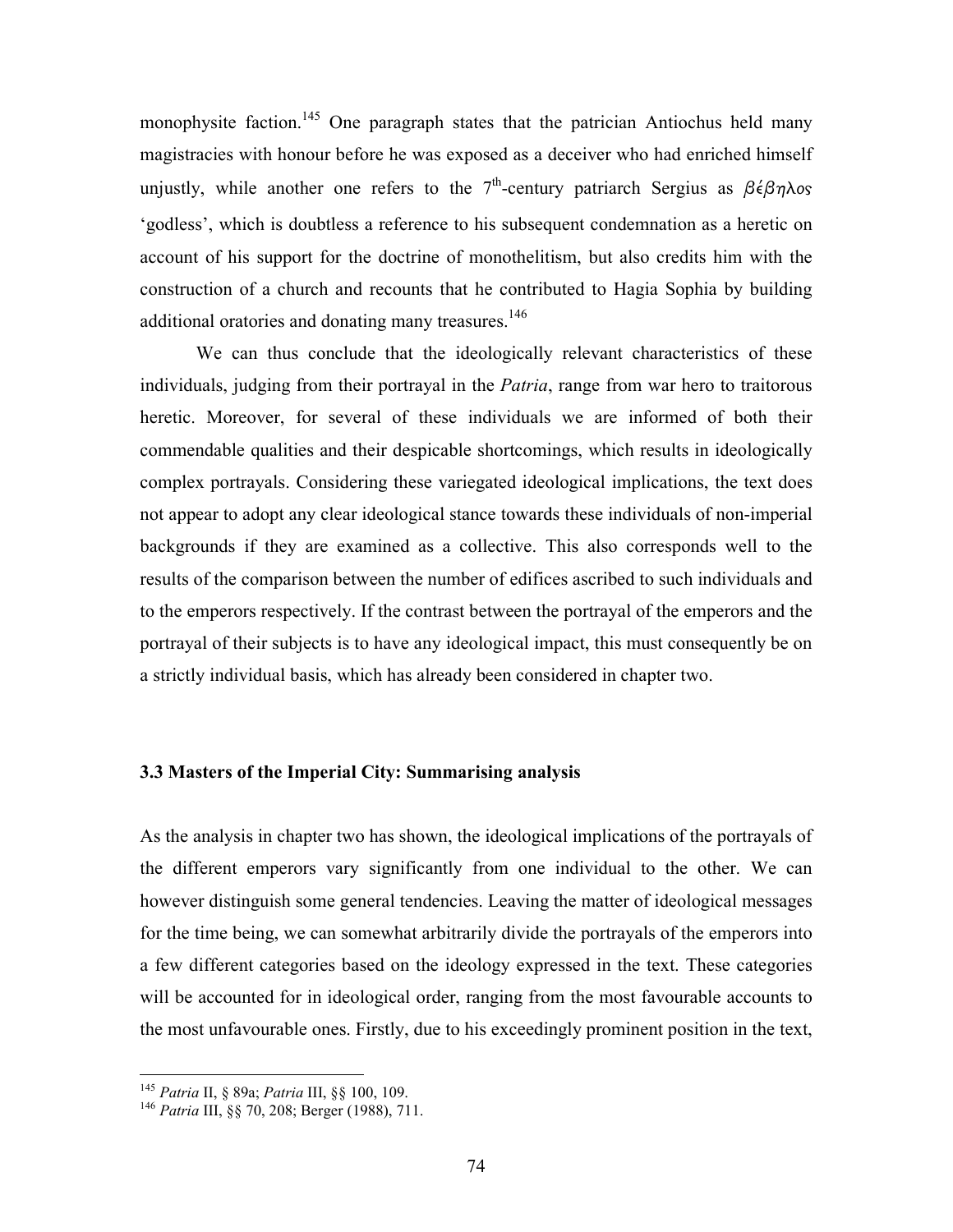Constantine the Great would have to be given a category of his own. The greatness of his achievements as the founder of the city is implicitly expressed through the multitude of edifices ascribed to him and he is portrayed as a conscientious ruler, a just lawgiver, a victorious general and, most importantly, as a vigorous and committed champion of Christianity. In addition to this, the emperor is credited with saintly qualities on a few occasions, which together with his nearly ubiquitous presence throughout the text clearly sets him apart from all other individuals mentioned, including his successors on the imperial throne.

 Secondly, we can distinguish a large group of emperors who are all portrayed in a consistently favourable light, even though many of them are mentioned only in a few paragraphs. The two most remarkable of these are clearly Marcian and Irene, both of whom are praised for their piety and credited with a large number of commendable achievements. Leo I is also identified by his piety, portrayed as equitable ruler and given credit for a fair amount of construction projects. The episodes mentioning the murders of Aspar and Ardabur also appear amicably disposed towards Leo, at least predominately so. Neither Theodosius I nor Justin II are explicitly praised for any particular qualities, but the impressive amount of buildings, mostly churches, ascribed to them as well as the occasional associations with holy relics nevertheless reflects favourably upon their characters. Similarly, the portrayals of Michael III, Tiberius I and Maurice have been characterised as mildly favourable due to the building activity each emperor is credited with. The same conclusion has been reached concerning Heraclius and Theophilus, whose achievements in the field of construction appear quite modest, but who are instead clearly portrayed as a victorious defender of the empire and a righteous vindicator of the law respectively. The recounted achievements of Zeno are even less impressive, but the text does appear to favour him in the accounts of both rebellions against his rule. Justin I and Basil II are merely credited with the construction of one building each, while no such activities are ascribed to Philippicus at all, but all three emperors are referred to with flattering epithets. Arcadius, Leo VI, John I, Constantine VII and Romanus I are all given credit for the construction of churches and the first three also appear to have displayed a particular enthusiasm for such activities, while Valens and Tiberius II are briefly credited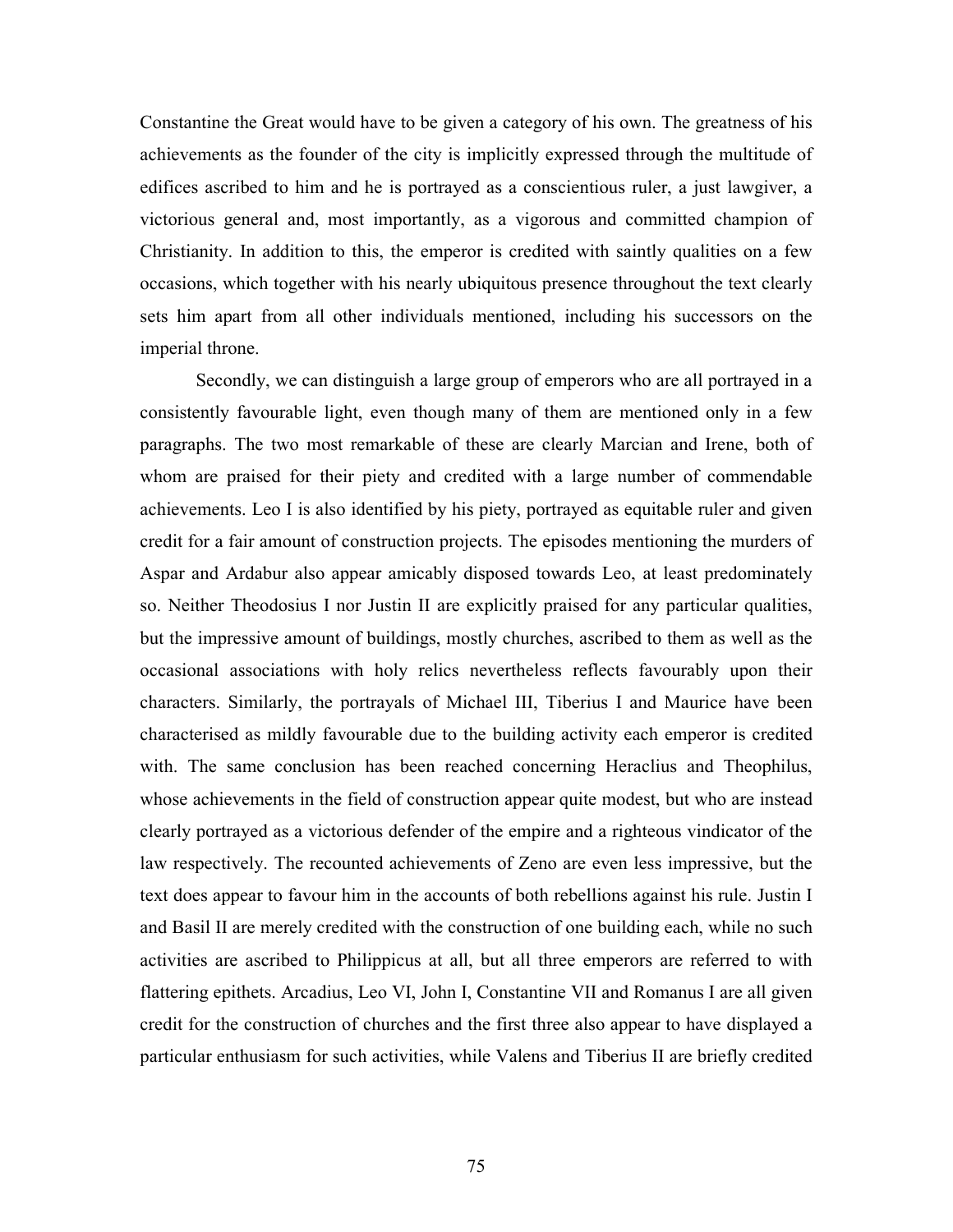with the construction of the great aqueduct and the renovation of the sea walls respectively.

 Even though some of these emperors are only mentioned in a few paragraphs and only credited with minor achievements, their common denominator is that whenever any of them is mentioned in an ideologically significant context, it always to his, or her, advantage, if only vaguely so. There is no compromising information at all about any of them, which is what separates them from the next category of emperors, namely those who are given an overwhelmingly favourable portrayal, but who also appears under distinctly demeaning circumstances in at least one paragraph. Four emperors can be placed in this category: Theodosius II, Justinian I, Anastasius I and Basil I. Theodosius is given credit for a wide range of construction projects, including the Theodosian Walls, and the text also relates that it was he who led the people in prayer when God's displeasure with the heretics living in the city manifested itself in an earthquake, but two paragraphs recount that his jealousy led him to punish innocent men, one of them with death. The same vice is ascribed to Justinian in the episodes where he blinds and impoverishes the heroic general Belisarius and attempts to kill the master-builder Ignatius, which form a glaring contrast to the accounts of his righteousness, piety and divine favour, the latter two being intimately related to his remarkable efforts in the field of construction, with Hagia Sophia as its crowning achievement. Anastasius is likewise credited with the construction of a considerable number of churches and his sincere interest in them is underlined on several occasions, which is hard to reconcile with the paragraph recounting how the emperor was struck down by the wrath of God. Basil is similarly given credit for having constructed a large number of different buildings, many of them churches that are mentioned in several paragraphs each, and one paragraph refers to the prophecy that foretold his accession, but he is also explicitly accused of having murdered his predecessor on two separate occasions and one additional paragraph at least implies it, even though there are curiously no direct words of condemnation to be found anywhere in the text.

The next category is constituted by the emperors whose portrayals can neither be characterised as favourable nor as unfavourable, either because the emperor does not appear in any ideologically significant contexts, or because the possible ideological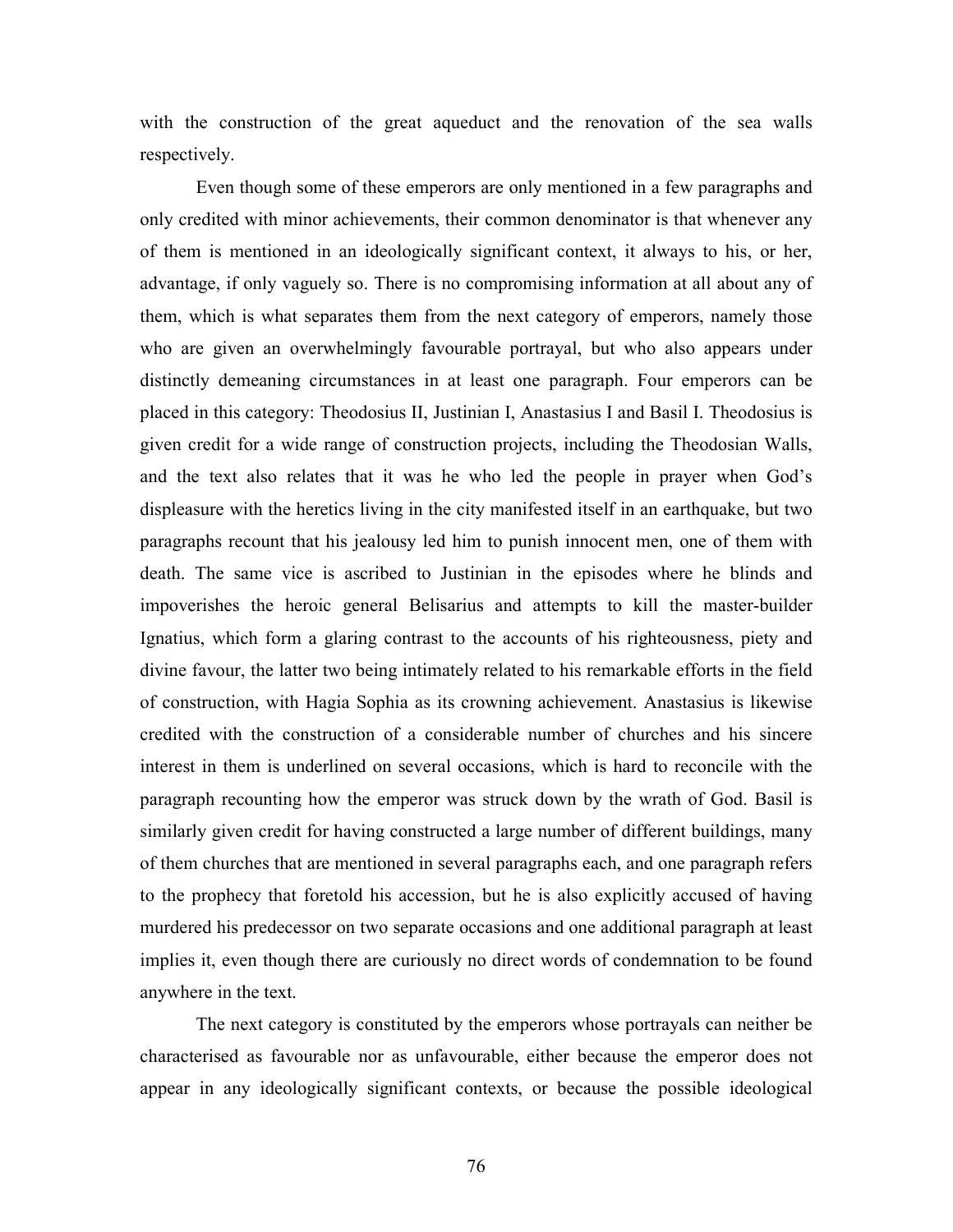implications of the paragraphs in which he does appear are too ambiguous to allow any conclusions of satisfactorily certainty. Of the emperors who are mentioned in the text, Constantius II, Constantine III, Constantine IV, Leontius, Michael I and Romanus II can be regarded to match these criteria, but we could also include those emperors who are not mentioned at all here as well, namely Jovian, Leo II, Constans II, Heraclonas, Anastasius II, Theodosius III, Nicephorus I, Stauracius, Leo V, Michael II, Alexander and Nicephorus II.

 In the fifth category we shall place the emperors who are portrayed in a predominantly unfavourable light, but who are also occasionally referred to in considerably more conciliatory terms. Four emperors will be placed in this category: Basiliscus, Phocas, Justinian II and Constantine VI. As we have seen, there appears to be a vague bias in favour of Zeno in the accounts of Basiliscus' rebellion, but there is also one paragraph referring to the latter's accession without even mentioning the underlying conflict. As regards the rebellion of Phocas, the text makes it clear that his reign was lawless and the account of how he summarily executed Maurice's entire family and refused to let them be buried conveys a tangible sense of his cruelty. Other paragraphs refer to him in a mildly depreciatory manner, but there are also at least two episodes in which he is portrayed in a somewhat favourable light, erecting pillars decorated with mosaic and taking part in addressing the inhuman living conditions in the old Praetorium. Justinian is referred to as a tyrant in two paragraphs, but the account of his return to power is seemingly unbiased and he is also credited with the construction of a church and two palace halls. Constantine VI is depicted as a rebel against his mother, the virtuous Irene, in one paragraph, but he is also given credit for erecting a statue in her honour and for participating in some of her construction projects.

 The few commendable deeds ascribed to Phocas, Justinian II and Constantine VI can hardly be regarded as outweighing the explicitly insulting epithets or reprehensible deeds with which they are associated, but the inclusion of the neutrally or even favourably inclined paragraphs indicate an ideological ambivalence as regards there emperors, which separates them distinctly from those of the final category: Julian the Apostate, Leo III and Constantine V. These emperors are consistently and thoroughly debased in the text, with no room for any ambivalence. Of the heinous acts ascribed to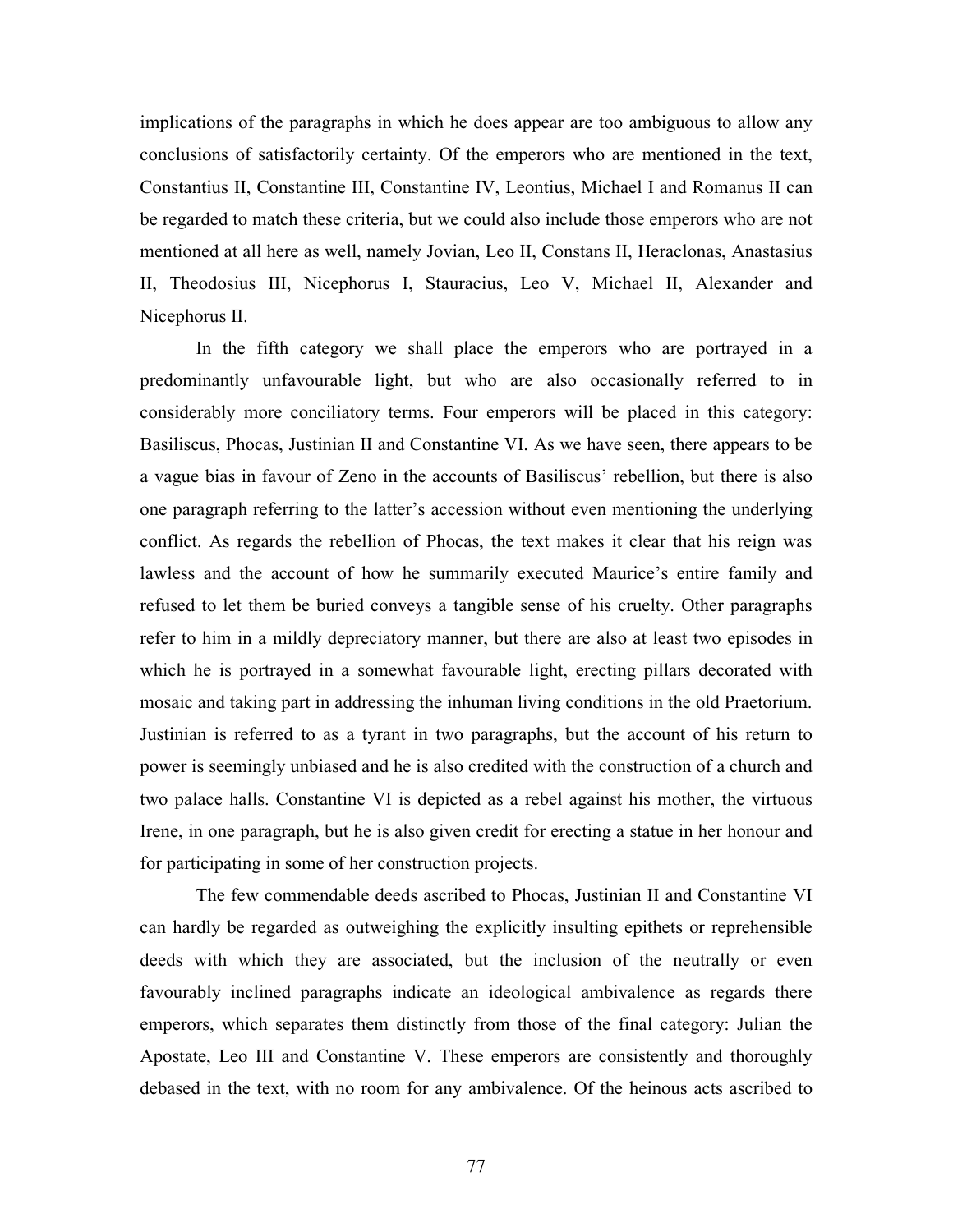these emperors, the burning of pious, orthodox Christians stands out as especially characteristic for rulers of such abominable natures and they are all linked to the destruction of venerated images in different ways; Julian buried the Christianised statue of Tyche, Leo removed a miracle-working statue of Christ and Constantine burned holy icons. There is also a remarkable consistency in the portrayal of these emperors. On the few occasions when the recounted deeds of Leo III or Constantine V are not obviously reprehensible, the text still refers to them in a denigratory manner, using the insulting baptismal name of the former or the derisive sobriquets of the latter, thus ensuring that there can be no ideological confusion as regards their characters.

 Having thus summarised the ideological tendencies identified in chapter two, we must proceed to discuss the issue of ideological messages. It will be argued that the text of the *Patria* alone gives us little reason to believe that it was composed to convey any ideological messages at all, but we must first consider and reject some other possibilities. First of all, we shall inquire into the possibility of ideological messages regarding specific individuals. For most of the emperors mentioned in chapter two, such a message would have no discernable relevance. The portrayal of every emperor can naturally contribute to an ideological message regarding emperors in general, but other than this the ideological relevance of the individual emperors would reasonably have to be either as members of a dynasty with living descendants, or as symbols or representatives for issues of relevance to the Byzantine society of the late  $10<sup>th</sup>$  century. The possibilities of ideological messages related to the reigning Macedonian dynasty or to the one issue of perpetual relevance to the Byzantines, religion, will consequently be discussed below. Considering the subjectmatter of the text, the city of Constantinople, we would however have to allow for the possibility of ideological messages honouring individual emperors who have contributed to the development of the city in some extraordinary way.

The text mentions at least three achievements of such magnitude, namely the founding of the city itself and the construction of two unique edifices that were of monumental importance even to the contemporaries of the Patria: Hagia Sophia and the Theodosian Walls. The matter of possible ideological messages regarding the emperors who are given credit for these achievements has already been addressed in chapter two. On account of the ideological complexities in the portrayals of Theodosius II and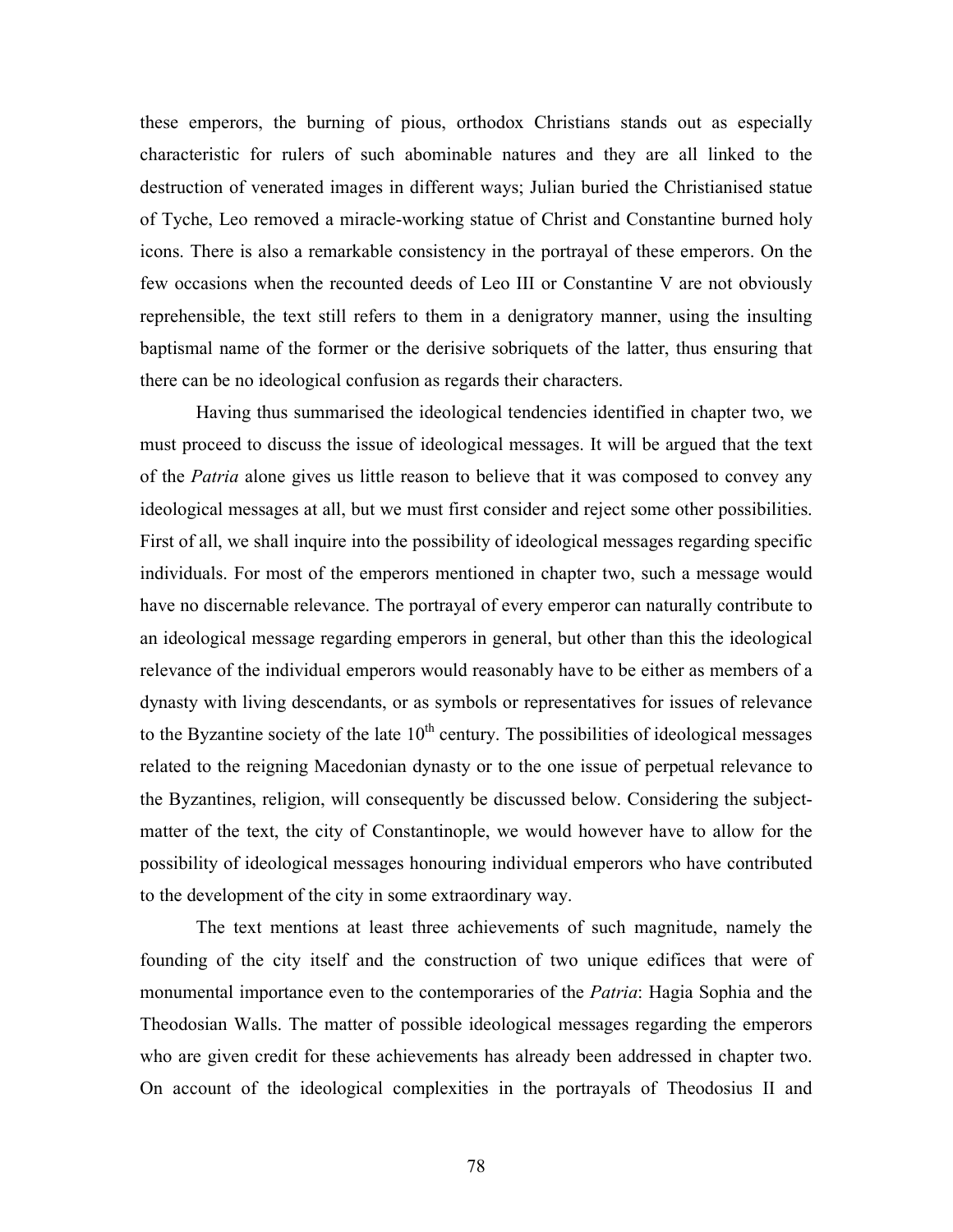Justinian I, we have excluded the possibility that the ideology expressed regarding these emperors should be considered as constituting an ideological message, whereas the portrayal of Constantine the Great was somewhat more complicated in this respect. As we have seen above, Constantine occupies a central position in the text and the portrayal of him is overwhelmingly favourable and devoid of explicitly depreciatory remarks. Nevertheless, considering the multitude of paragraphs in which the emperor appears, the explicit praise for him or his achievements is extremely scarce, which combined with the apparent indifference of the text towards the repeated associations with paganism led us to the conclusion that ideological implications as regards Constantine in all likelihood should be characterised as a reflective ideology, even if the possibility of an ideological message cannot be completely disregarded.

Leaving the individual portrayals aside, we shall proceed to determine whether the text can be said to convey any ideological messages as regards emperors in a collective sense. Firstly, we shall attempt to refute Dagron's suggestion that the *Patria* serves to debase the Byzantine emperors, with the exceptions of Constantine the Great and Justinian I, from which we can infer the notion that the text conveys an ideological message to that effect. The first argument against such a theory is naturally that the ideology expressed in the text is not unfavourably inclined towards the emperors in general. Far from being reduced to chronological indicators, the emperors are given credit for the lion's share of the building activity accounted for in the text, which clearly identifies the imperial throne as the driving force behind the development of the city. In comparison with other individuals who are credited with such activities, the emperors, accompanied by a few empresses, clearly stand out as the only ones who are able to conduct construction projects on a larger scale, which further sets them apart from their subjects. Moreover, only emperors and empresses are explicitly referred to as pious or given credit for doing charitable works, bringing relics to the city or upholding the law. The episode in which Theodosius II leads the people in prayer in order to stop an earthquake and then expels the heretics who caused it from the city also reaffirms the notion of the emperor as the principal defender of the faith.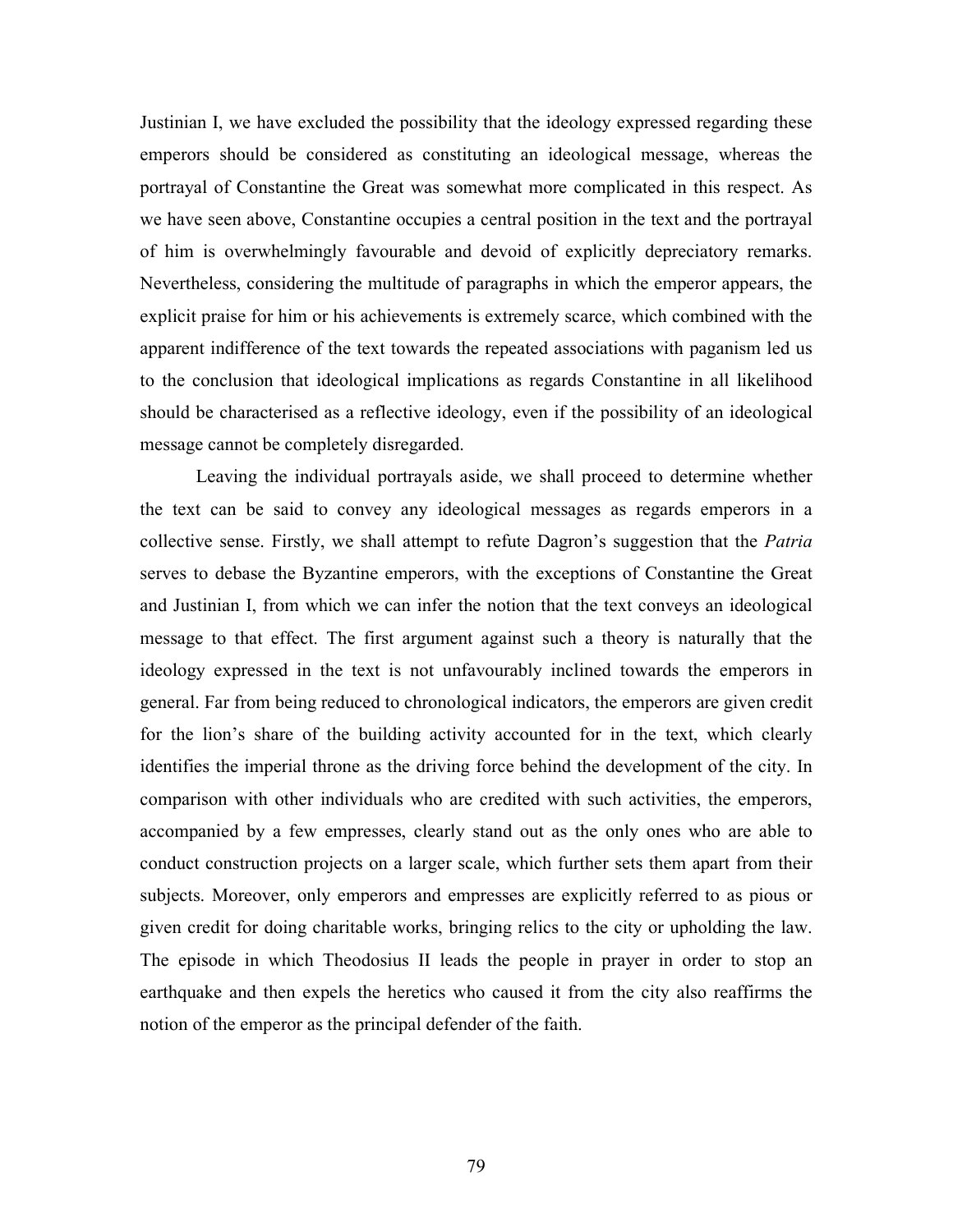Furthermore, when examining the ideological content of the paragraphs in which the individual emperors are portrayed, we have found that the unfavourable ideological implications are focused to a great extent on three specific emperors whose wickedness we can assume was taken for granted by the contemporary Byzantines. Four additional emperors are given inconsistently unfavourable portrayals, which can be compared to the 22 emperors who are portrayed in a consistently favourable light and the four whose portrayals have been characterised as inconsistently favourable. If we instead compare the number of favourably and unfavourably inclined paragraphs, the result is quite similar: Julian the Apostate, Leo III and Constantine V are mentioned in a total of 16 paragraphs, which also is the exact number of paragraphs mentioning either Marcian or Irene, who are only two of the many emperors portrayed in a distinctly and consistently favourable light. Moreover, as regards the epithets by which the emperors are often identified, we have concluded that the sole reason behind the use of epithets without obvious ideological significance in all likelihood is to distinguish one emperor from others with the same name and not to present depreciatory caricatures of the emperors in question. Considering the circumstances accounted for above, we must conclude that there is no ideological message debasing the emperors as a collective in the text.

We must however also conclude that the opposite possibility, that the text conveys an ideological message intended to glorify or praise the emperors, is equally implausible. Although the general ideological tendencies of the text are favourably inclined towards a clear majority of the emperors, the paragraphs that express explicit praise for them are comparatively few. As with the portrayal of Constantine the Great, there would have been ample opportunities to emphasise the greatness of the imperial achievements or stress the importance of the emperors for the development of the city, but on most occasions the favourable ideological tendencies are only implicitly expressed. We have also seen that although the construction projects carried out by individuals who were not part of the imperial family cannot rival those of the emperors, accounts of such projects still amount to considerable part of episodes in the text. If the Patria had been composed with the intention of glorifying the emperors and praising them for their contribution to the development of the city, we could have expected most, if not all, of the references to the achievements of their subjects to have been omitted.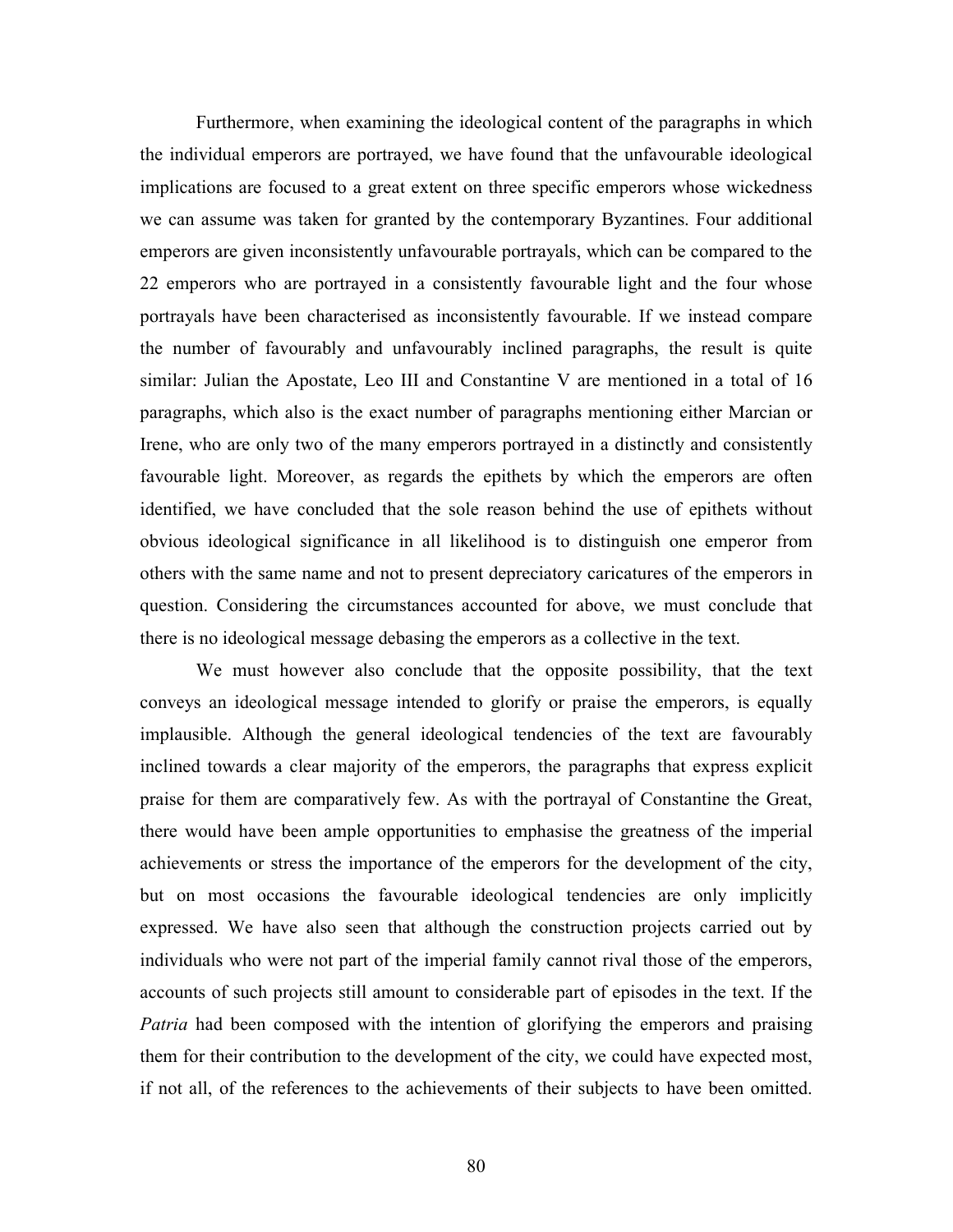Similarly, there would be no conceivable reason for the editor to complicate the remarkably favourable portrayals of Theodosius II, Anastasius I, Justinian I and Basil I by including episodes ascribing despicable characteristics or deeds to these emperors, if the text was intended to convey a praiseful ideological message. It can consequently be concluded that the text does not appear to express any ideological message concerning the emperors in a general sense.

The next possibility we must consider is that of an ideological message glorifying the reigning Macedonian dynasty. It is not unreasonable to assume that there is a connection between the flattering epithets ascribed to Basil II and the fact that he was the reigning emperor when the *Patria* was composed, but since Basil is only mentioned in a single paragraph it is quite clear that the text was not composed in order to glorify him alone. If we place this paragraph in a larger context and consider the ideological implications of all references to members of the dynasty, there is however still insufficient evidence to conclude that the ideology expressed constitutes an ideological message. The Macedonian emperors mentioned in the text, Basil I, Leo VI, Constantine VII and Basil II, as well as the two other emperors who were closely associated with the dynasty, Romanus I and John I, are all portrayed in a predominantly favourable light and given credit for a fair amount of edifices, especially churches, but their collective achievements still pale in comparison with those of the emperors of late antiquity. By way of example, we can note that a total of ten new churches are ascribed to Basil I and his successors, whereas, for instance, Justin II is credited with the construction of nine new churches on his own.

The notion that the emperors of late antiquity were both wealthier and more powerful than their  $9<sup>th</sup>$  and  $10<sup>th</sup>$  century counterparts was reasonably as uncontroversial to the contemporary Byzantines as it is to the modern reader, but if the episodes concerning the Macedonian emperors were intended to constitute a glorifying ideological message, we could have expected at least a measure of additional emphasis on the greatness of their achievements. There would have been ample opportunities to accentuate the military, economic and cultural revival that was overseen by these emperors, but the only tangible difference between the paragraphs ascribing commendable achievements to the Macedonian emperors and the ones ascribing such achievements to other emperors is that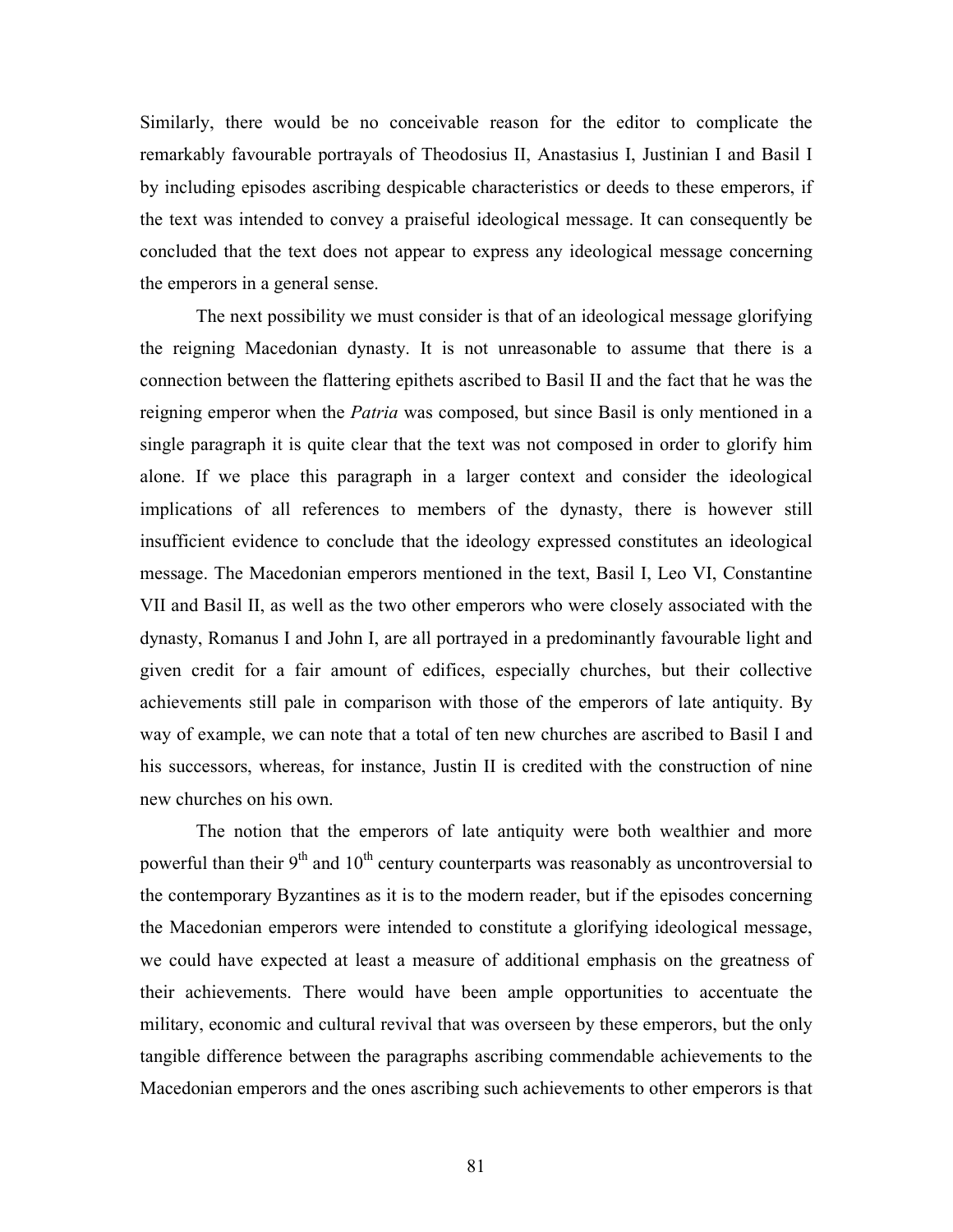the latter are considerably more numerous. Furthermore, the repeated references to the murder of Michael III at the hands of Basil I can only be regarded as reflecting distinctly unfavourably on the origins of the illustrious dynasty. If there was an ideological message intended to glorify the Macedonian emperors, we could have expected such references to be removed, which would have been easily accomplished in the editing process. Similarly, when the text refers to the prophecy foretelling Basil's accession, it does so only in passing, seemingly assuming that the intended readers were familiar with the story and thus passing over an excellent and quite obvious opportunity to reiterate an episode that bestows additional glory upon the dynasty.

Finally, we must examine and refute the possibility that the text conveys an ideological message in favour of the orthodox Christian emperors. Firstly, however, it must be recognised that there are a few compelling arguments in favour of such a theory to be found in the previous analysis. The only three emperors who are consistently debased are arguably the ones who represented the most reprehensible religious policies if viewed from the orthodox perspective of the late  $10<sup>th</sup>$  century; Julian reinstated paganism as official religious policy, Leo III introduced the doctrine of iconoclasm and Constantine V was its most energetic proponent. On the other side of the ideological spectrum, the three emperors who are given the most favourable portrayals can be seen as representing the greatest triumphs of orthodox Christianity; Constantine the Great was the first emperor to embrace the religion, Marcian presided over the ecumenical council of Chalcedon, a pivotal event in the process of defining orthodoxy, and Irene is credited with the abolition of iconoclasm. Moreover, in the paragraphs regarding Julian and Leo III, there are indications which might be interpreted as implying a reluctance to credit these emperors with works of construction. If there is an ideological message of religious nature, such an interpretation could also explain why the text gives credit for the first church of Hagia Sophia only to Constantine the Great and not to his Arian successor, Constantius II. It could similarly be argued that the briefness of the paragraph stating that Valens had built the great aqueduct might be due to the emperor's Arian sympathies.

Nevertheless, there are also considerable discrepancies between the ideological tendencies of the text and the expected manifestations of a pro-orthodox ideological message. If we venture beyond the extremes of the ideological spectrum we can note that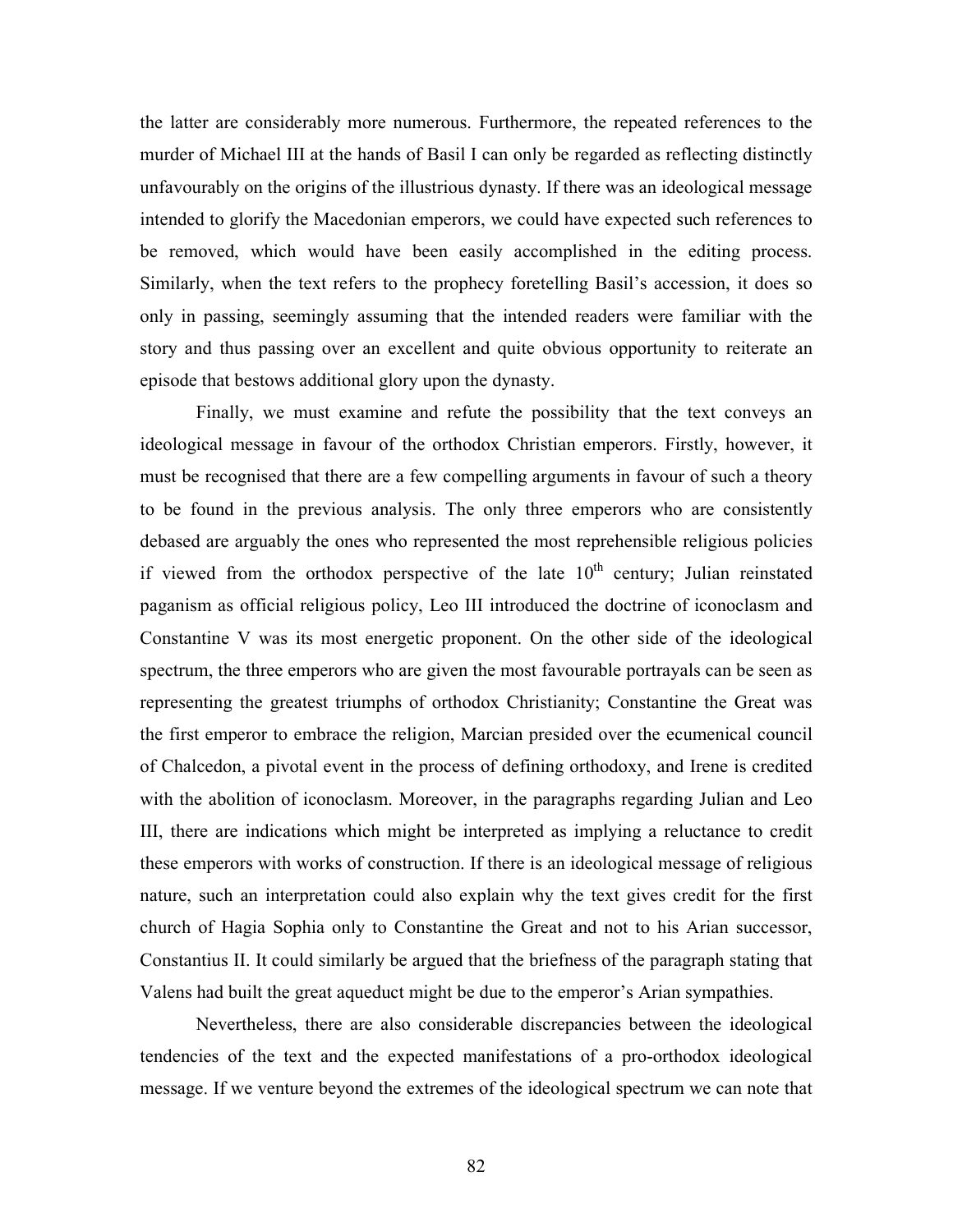amongst the other emperors who are portrayed in a consistently favourable light there are one iconoclast, Theophilus, and two supporters of Monothelitism, Heraclius and Philippicus. In addition to this, three of the four emperors who are portrayed in a predominately unfavourable manner, namely Constantine VI, Phocas and Justinian II, have impeccable orthodox credentials. The latter even presided over the Quinisext ecumenical council, which confirmed the orthodoxy of the Chalcedonian doctrine. The ideological elements of the text can consequently not be regarded as being consistently structured by religious lines. If there had been an ideological message of religious nature in the text, we could also have expected at least a brief reference to the final abolition of iconoclasm in 843. Furthermore, we can reasonably assume that the paragraph in which Anastasius I is struck down by the wrath of God implicitly refers to his Monophysite sympathies, which clearly contradicts the otherwise quite favourable portrayal of the emperor. If the paragraph recounting Anastasius' shameful death was included with the explicit purpose of debasing the emperor on account of his heretical beliefs, we could have expected the paragraphs portraying him as a committed and enthusiastic builder of churches to be conveniently omitted.

The religious misdeeds of Julian, Leo III and Constantine V are, of course, considerably more serious than those of Heraclius, Philippicus and Theophilus, while Constantine the Great, Marcian and Irene likewise are more intimately associated with orthodoxy than Phocas, Justinian II and Constantine VI. These circumstances should however not be taken as an argument in favour of the theory that the text conveys an ideological message of religious nature, but rather as an indication of the exact opposite. By the end of the  $10<sup>th</sup>$  century, Leo III and Constantine V had been abused in iconophile propaganda for almost two centuries and there is little reason to believe that any sources of different opinion had survived the final abolition of the iconoclast doctrine. By the time the Patria was composed, the practise of debasing these emperors in literature could in all likelihood be regarded as having passed from the field of moral obligation to that of literary convention, which, of course, is not to say that the Byzantines were not sincerely appalled by the deeds they were accused of, nor that it was considered less than relevant to recount them. Nevertheless, when attempting to identify ideological messages concerning a religious doctrine by examining the attitudes towards the individuals who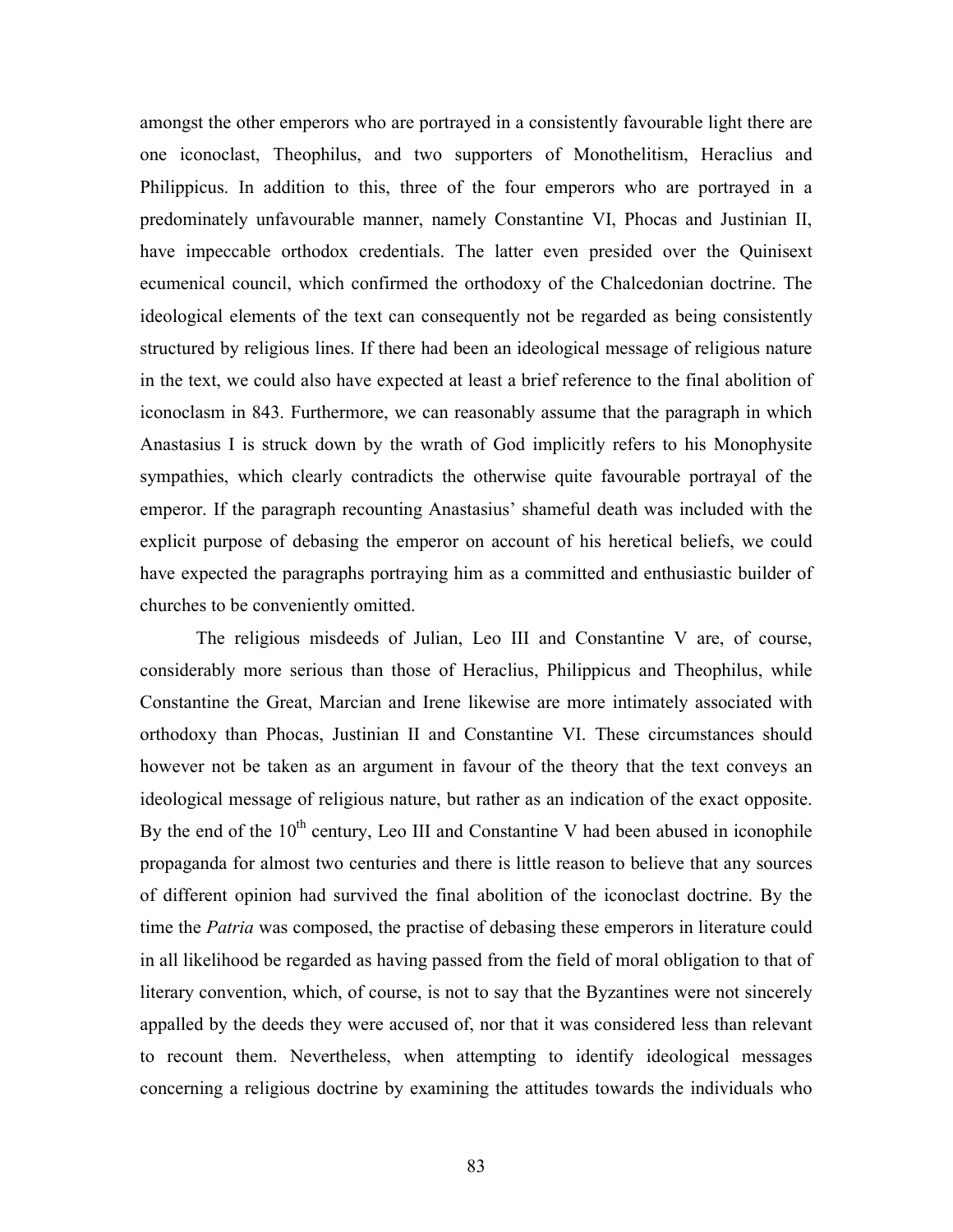can be regarded as representing that doctrine, we could reasonably expect an analysis of the attitude towards those individuals whose wickedness was not already considered as self-evident by the contemporaries to yield more accurate information about the ideological message as regards the doctrine itself. If the text had been unfavourably disposed towards all heretics, even a moderate iconoclast like Theophilus, or proponents of the relatively innocuous doctrine of Monothelitism such as Heraclius and Philippicus, this could only have been ascribed to an ideological message to that effect, whereas we could expect a distinct bias against such divisive and thoroughly reviled rulers as Julian, Leo III and Constantine V even if the editor simply copied the text of her sources without any ideological intentions. The same argument could naturally be made as regards the pre-eminence of the emperors most closely associated with orthodoxy. In a text of such complex origins as the *Patria*, we must however avoid applying the criteria of consistency too categorically and the possibility of an ideological message of religious nature can consequently not be entirely disregarded, but it can be considered as unlikely if a more plausible theory can be presented.

This brings us back to the theory which will be argued to yield the most accurate results if compared to the results of the ideological analysis of the text, namely that the Patria is devoid of ideological messages regarding the emperors portrayed. Such a theory can explain the apparent consistency of many of the ideological tendencies in the text, as well as the occasional lack thereof, both of which have been identified in the analysis above. As we have noted, none of the sources available to the editor of the *Patria* would reasonably have been favourably inclined towards Julian the Apostate, Leo III or Constantine V, which means that even if the editor simply copied the text of her sources whenever she found a reference to a building, monument or location, the resulting text would probably still portray these emperors in a consistently unfavourable light. We could similarly expect emperors who carried out remarkable construction projects, ruled righteously or, most importantly, championed orthodoxy, to generate predominately favourable portrayals in the sources which were later employed by the editor of the Patria. If the Patria was not intended to convey any ideological message, we could thus expect the ideology expressed to reflect the general ideological tendencies of the available Byzantine literature and intellectual elite of the late  $10<sup>th</sup>$  century. There is no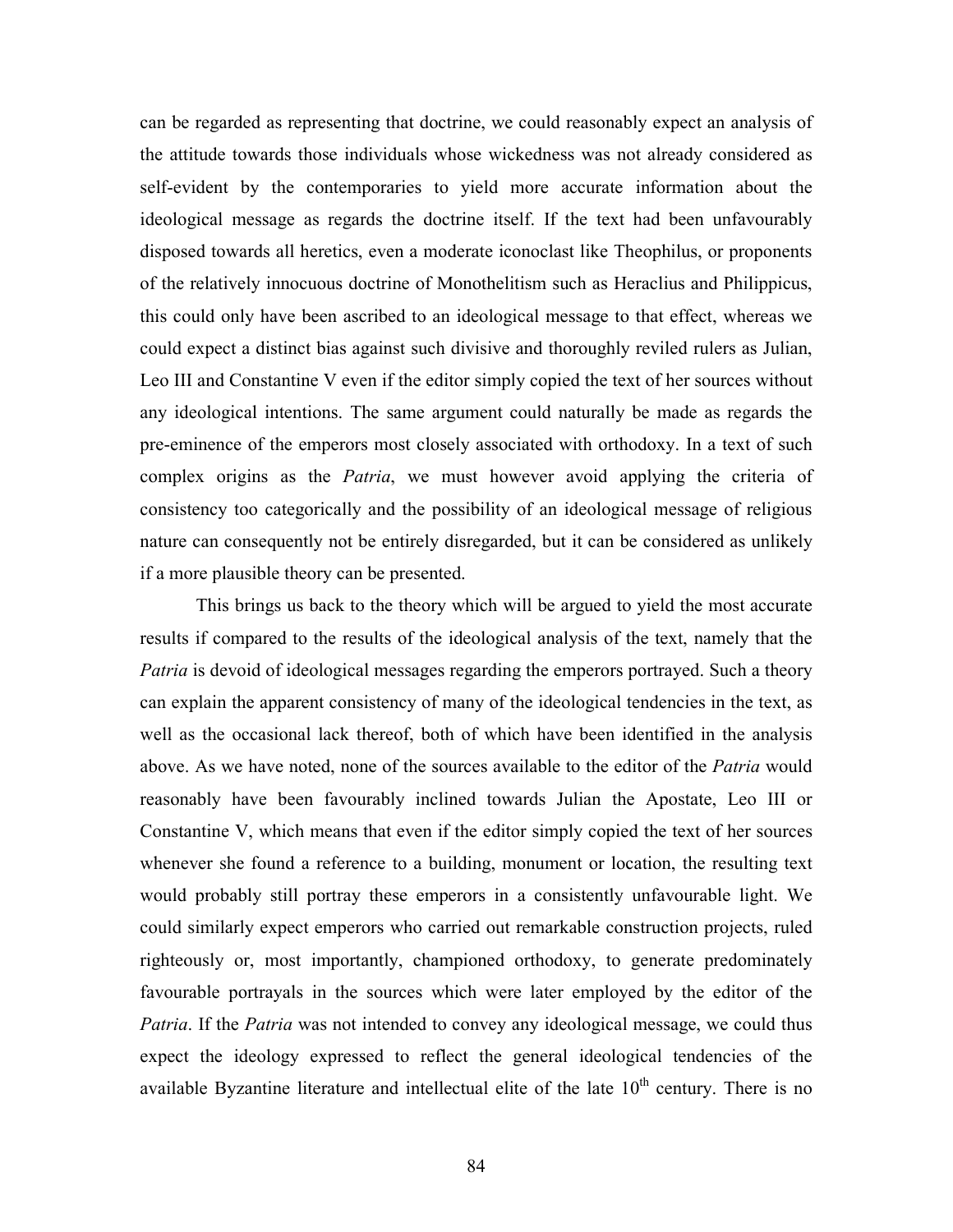reason to believe that it does not. The notion that there is no ideological message to be found in the Patria would consequently not suggest that the editor did not generally agree with the ideology expressed throughout the text, but simply that she did not consider it necessary or part of her intended task to convey such sentiments through an ideological message.

As regards the ideological inconsistencies in the portrayals of several emperors, these also correspond well to what can be expected from a text devoid of ideological messages. All of four emperors who are portrayed in an inconsistently unfavourable light were violently removed from power, which means that it would have been of political interest to debase each one of them during the years immediately following his downfall. Nevertheless, all of them can be considered to have lost ideological relevance soon after they had been overthrown. After the deaths of Zeno and Heraclius and the depositions of Philippicus and Irene, there would be little political reason for anyone to either praise or demean their dethroned predecessors. If the editor of the Patria did not apply any ideological criteria when selecting the paragraphs regarding these emperors, we could consequently expect them to be either distinctly unfavourable or fairly neutral, a hypothesis which reflects the ideological tendencies of the actual text quite well. As regards the four emperors whose portrayals can be characterised as inconsistently favourable, the theory that there is no ideological message in the text would once again provide the most plausible explanation for the inclusion of distinctly depreciatory episodes in the otherwise favourable portrayals. If the editor would have had any kind of ideological intentions concerning these emperors, it would have made no sense at all to portray them as pious rulers and ambitious builders only to also include a few paragraphs conveying an explicitly demeaning impression of their characters. This is especially clear in the matters of Theodosius II and Justinian I, who are referred to in exceedingly flattering terms on several occasions. If the depreciatory episodes had been omitted, the portrayals of these two emperors would be amongst the most favourable in the text, surpassing even those of Marcian and Irene.

If the editor, on the other hand, composed the *Patria* with the sole intention of compiling all information of value and all anecdotes of interest on the subject of Constantinople, it would make perfect sense to include the depreciatory paragraphs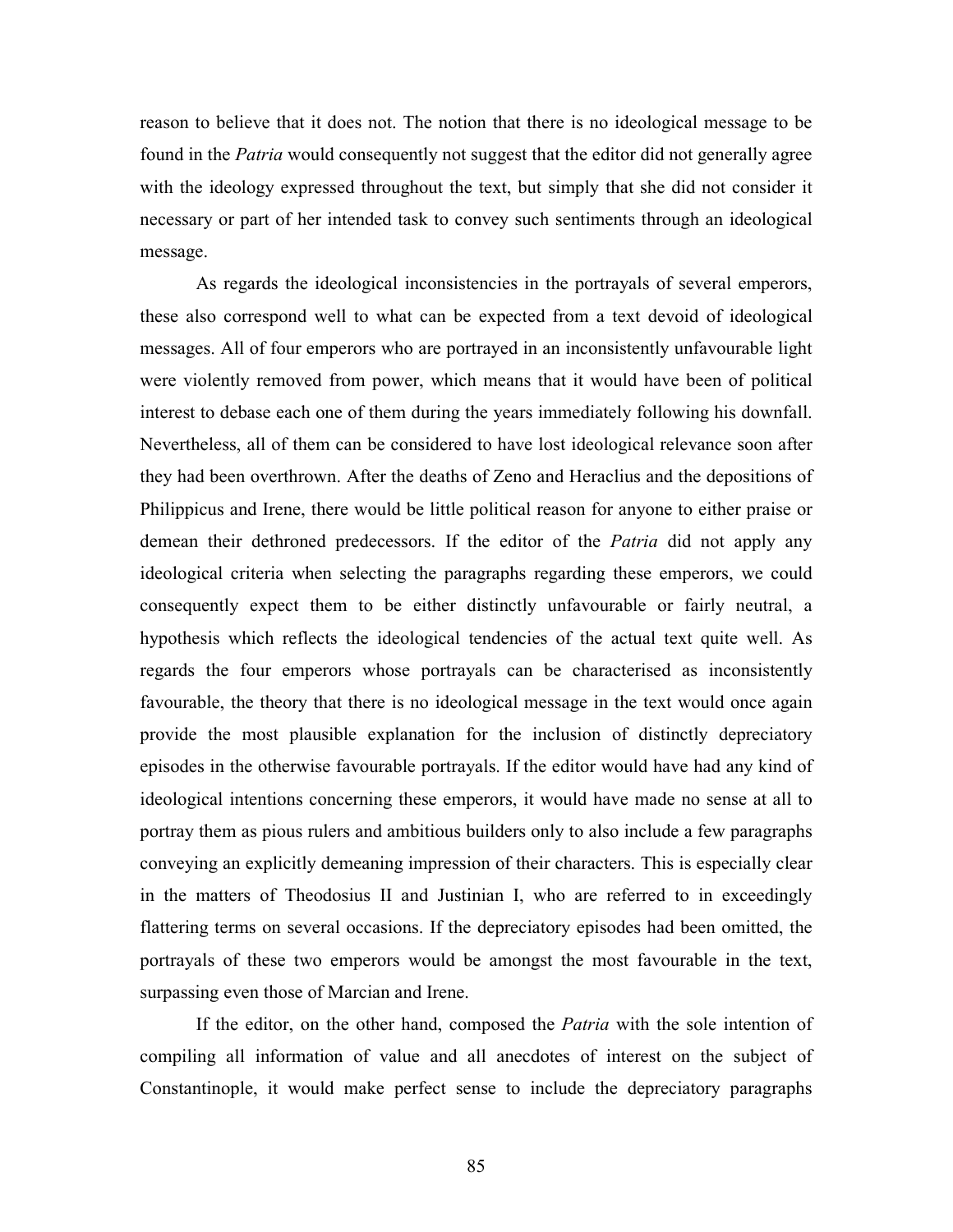alongside the flattering ones, since all of them concern a building, monument or location in some way. The portrayal of Anastasius I can serve as an illustrative example of this. When mentioning the construction of a particular church it would clearly be of relevance to relate who the builder was as well as any other information concerning the construction that might be available, such as if the builder embellished it richly, deposited relics there or donated much property to it. If the sources at the editor's disposal ascribed such commendable activities to Anastasius, they would naturally have been included in the text. However, if the sources also recounted an episode explaining how the Magnaura received its name, such an anecdote would clearly merit inclusion in the text, even if it also served to debase an emperor who was otherwise portrayed in a favourable light. The matter of ideological consistency as regards the emperor thus appears to have been considered quite irrelevant. If any ideological concerns were taken into account when the Patria was composed, they would evidently have been of secondary importance to the manifest encyclopaedic ambitions of the text. We can consequently conclude that the identified ideological tendencies of the *Patria* suggest that it is devoid of ideological messages regarding the Byzantine emperors.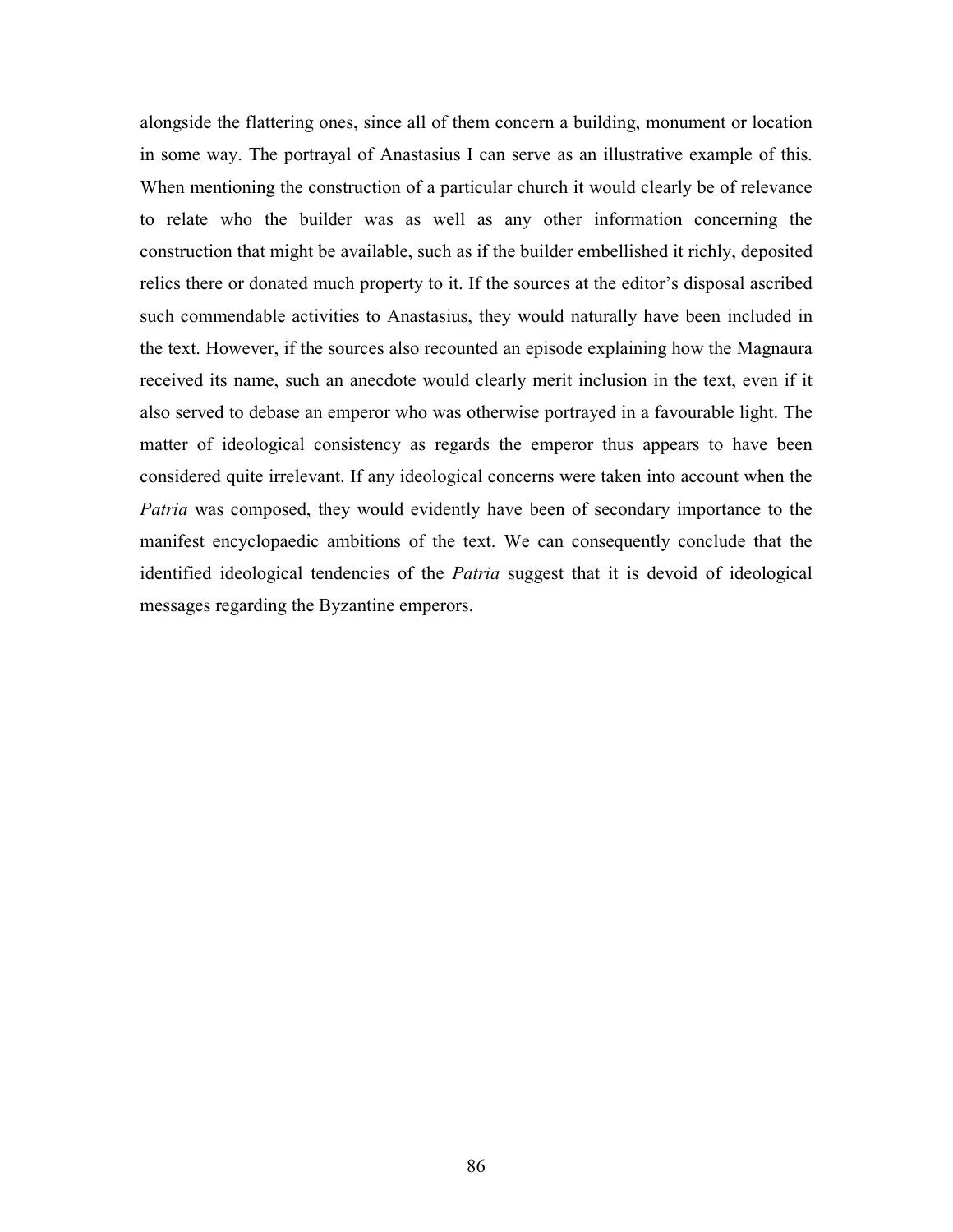### 4. Conclusions

Through a systematic analysis of the text, we have concluded that the portrayals of the individual emperors encompass a wide range of ideological implications. A majority of the emperors who are mentioned in the text, 22 of 39, are portrayed in a consistently favourable light, even though some of them only appear in a single paragraph. The most remarkable of them is clearly Constantine the Great, who is credited with a multitude of edifices, portrayed as a righteous ruler as well as a committed champion of Christianity, and even displays saintly qualities on a few occasions. Marcian and Irene, both of whom are praised for their piety and given credit for a large number of commendable achievements, also stand out as portrayed in a particularly favourable light, as do Leo I, Theodosius I and Justin II, albeit to a somewhat lesser degree. By virtue of their achievements in the field of construction, other commendable activities or the flattering epithets ascribed to them, the portrayals of Valens, Arcadius, Zeno, Justin I, Tiberius I, Maurice, Heraclius, Tiberius II, Philippicus, Theophilus, Michael III, Leo VI, Constantine VII, Romanus I, John I and Basil II have also been characterised as consistently favourable. On the opposite side of the ideological spectrum, we have concluded that three emperors, Julian the Apostate, Leo III and Constantine V, are thoroughly and consistently reviled in the *Patria*, all of them characterised primarily by a penchant for burning pious, orthodox Christians and destroying venerated images.

 Moreover, we have characterised the portrayals of eight emperors as ideologically complex. Phocas, Justinian II and Constantine VI are all explicitly defamed in some paragraphs, but depicted in a mildly favourable manner in others. Similarly, the text appears unfavourably inclined towards Basiliscus' rebellion against Zeno, but also includes an episode that refers to his accession without mentioning any underlying conflict. Four emperors, Theodosius II, Justinian I, Basil I and Anastasius I, are portrayed in an overwhelmingly favourable light, but the text also includes a few paragraphs in which the first three are depicted as murderers and the fourth is struck down by divine vengeance, presumably on account of his heretical beliefs. In addition to this, there are six emperors who are mentioned exclusively in ideologically insignificant or ambiguous contexts, namely Constantius II, Constantine III, Constantine IV, Leontius, Michael I and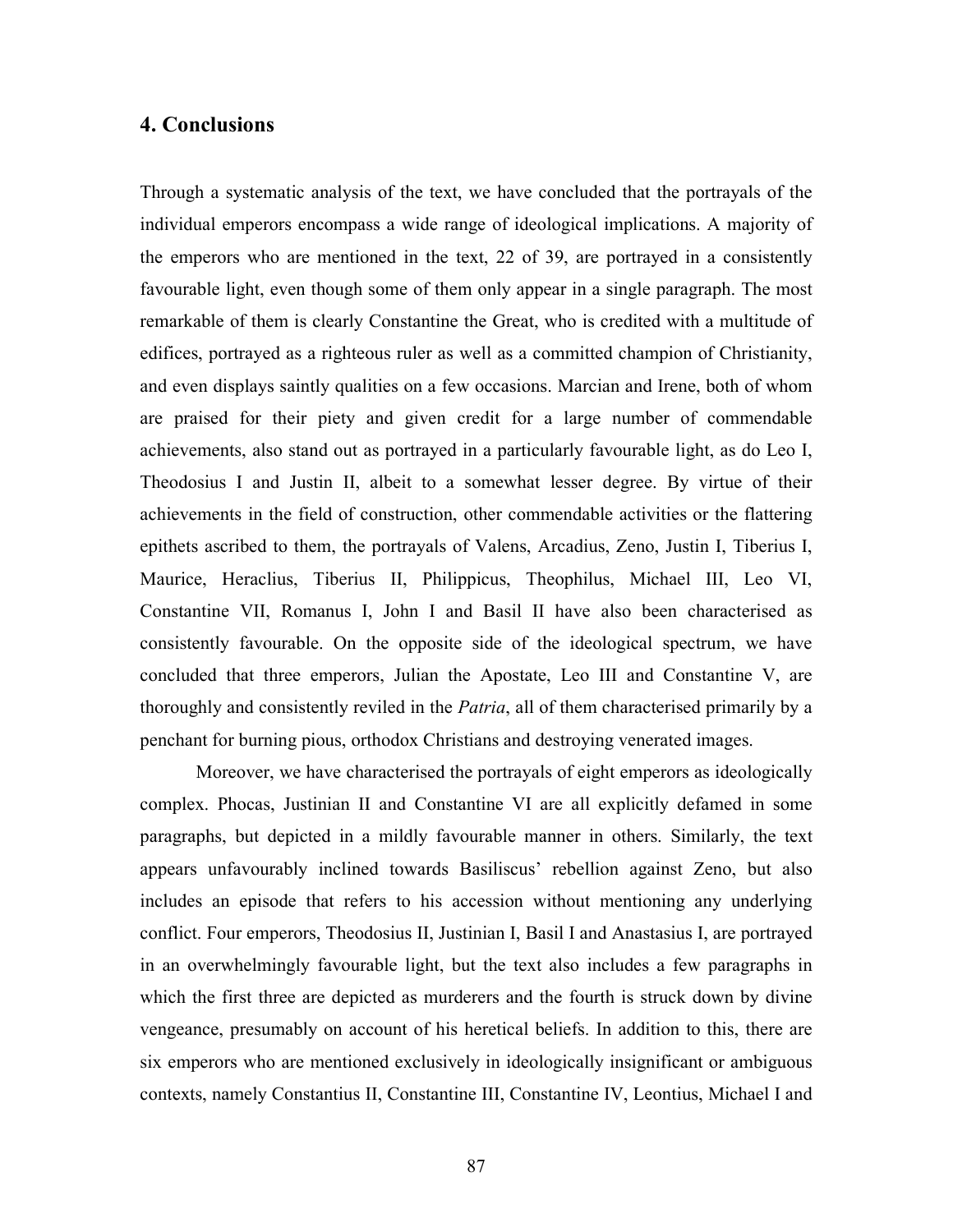Romanus II. The remaining emperors who ruled between the foundation of the city and the compilation of the *Patria* are not mentioned at all in the text.

 Considering the wide range of ideological implications, it would be unreasonable to speak of a consistent ideology encompassing all the emperors mentioned. We can however identify some general tendencies. Firstly, it is clear that the ideology conveyed in the text, despite Dagron's claims to the contrary, is generally quite favourably inclined towards the emperors. A clear majority of the edifices mentioned are ascribed to emperors, which makes it appear entirely unreasonable to claim that they are reduced to chronological indicators. In addition to this, the paragraphs recounting the commendable achievements of emperors, or even explicitly praising them, are much more numerous than the demeaning ones and the latter are to a great extent focused on three emperors whose villainy would in all likelihood be taken for granted by the contemporary Byzantines. Furthermore, there is no reason to believe that the epithets without obvious ideological implications ascribed to emperors were included for any other reasons than purely practical ones. We have also identified an ideological tendency of religious nature, noting that of the emperors mentioned in the text, the three who are arguably most closely associated with the triumphs of orthodox Christianity, Constantine the Great, Marcian and Irene, are also the ones who are given the most favourable portrayals, whereas the emperors who could be regarded as the most palpable symbols of reprehensible religious policies, Julian the Apostate, Leo III and Constantine V, are portrayed in the most unfavourable manner.

 Nevertheless, we have concluded that the identified ideological tendencies of the Patria suggest that it is devoid of ideological messages as regards the Byzantine emperors. Even though the text can be characterised as favourably inclined towards the emperors in general, little or no effort appears to have been made to emphasise the greatness of their achievements, despite ample opportunities to do so, and there are a number of paragraphs portraying emperors in a depreciatory manner which could easily have been left out if there had been an intention to glorify them. We have also refuted the possibility of an ideological message in favour of orthodox Christianity because the criterion of consistency can only be successfully applied to the extremes of the ideological spectrum, whereas we can find relatively innocuous heretics amongst the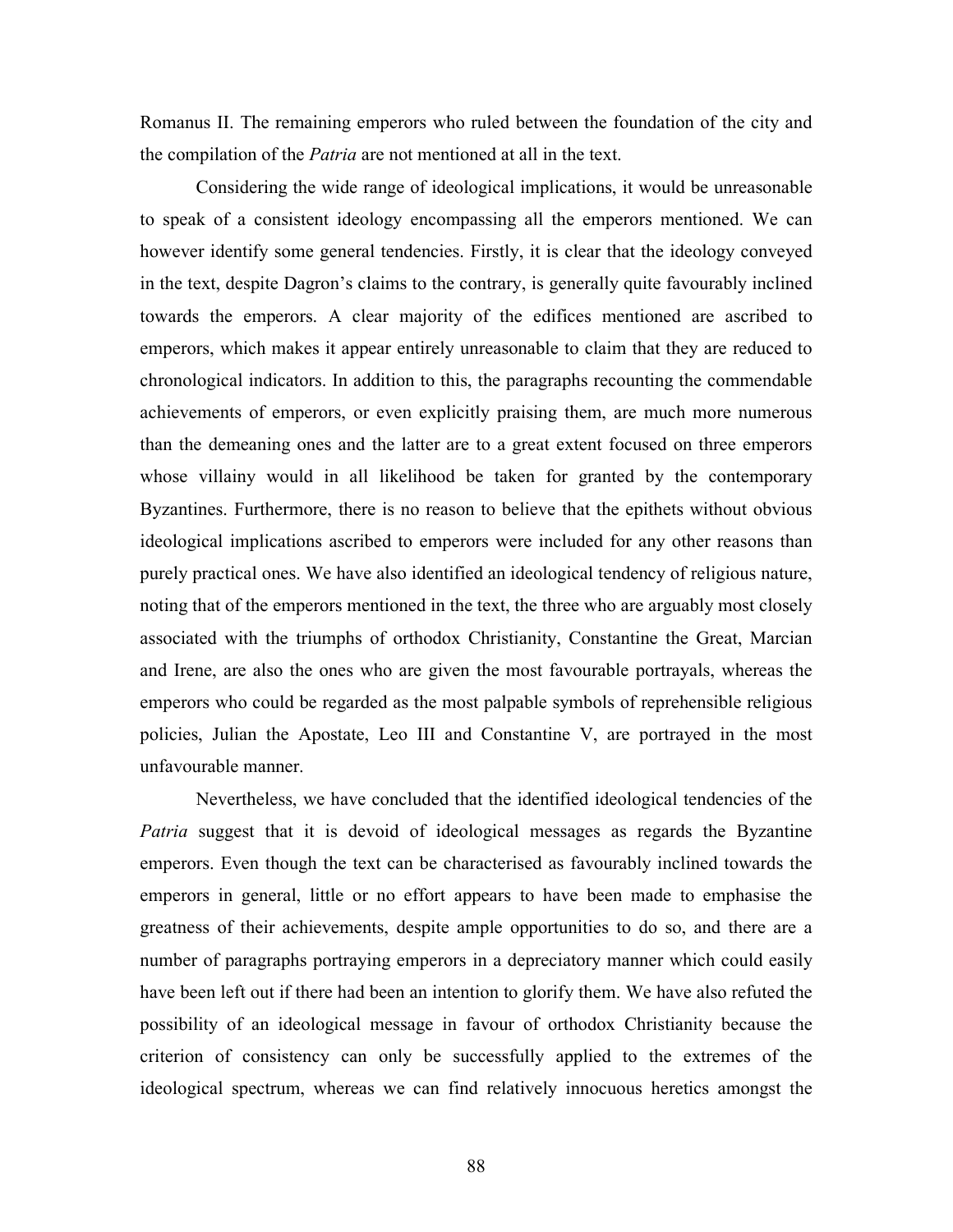emperors portrayed in a consistently favourable light and emperors with impeccable orthodox credentials amongst the ones whose portrayals have been characterised as predominately unfavourable.

 Moreover, we have disregarded the notion of an ideological message in favour of the reigning Macedonian dynasty on the grounds that no apparent effort has been made to emphasise their achievements, which are dwarfed by those of the emperors of late antiquity, and that the founder of the dynasty, Basil I, is clearly identified as the murderer of his predecessor Michael III on several occasions. On an individual level we have found three emperors, Constantine the Great, Theodosius II and Justinian I, who could be regarded as fulfilling the criterion of relevance on account of the spectacular contributions to the city with which they are credited. However, the relative scarcity of episodes expressing explicit praise for Constantine and the apparent indifference towards the repeated associations between him and paganism, as well as the ideologically complex portrayals of Theodosius and Justinian, has led us to conclude that the existence of such messages should be deemed unlikely, albeit with some uncertainty as regards Constantine.

 By contrast to these theories, which we have found unable to explain the actual ideological content of the text, we have concluded that the theory suggesting that the Patria is devoid of ideological messages as regards the emperors is, in fact, capable of explaining both the consistencies of the text, reflecting the ideology prevalent in contemporary Byzantine society, and its inconsistencies, reflecting the variegated ideological content of its sources. The ideology expressed in the Patria corresponds well to the ideological implications we could expect from a text compiled with the sole purpose of gathering all information of value and all anecdotes of interest on the subject of Constantinople. Some ideological concerns may have been taken into account when the text was composed, but if so they were evidently of secondary importance to the manifest encyclopaedic ambitions. We can conclude with certainty that the ideology expressed in the text is favourably inclined towards the emperors in general, but on one point the conclusions of this study is in complete agreement with Dagron: Patria Konstantinoupoleos is not primarily about the Byzantine emperors; it is about the city of Constantinople.